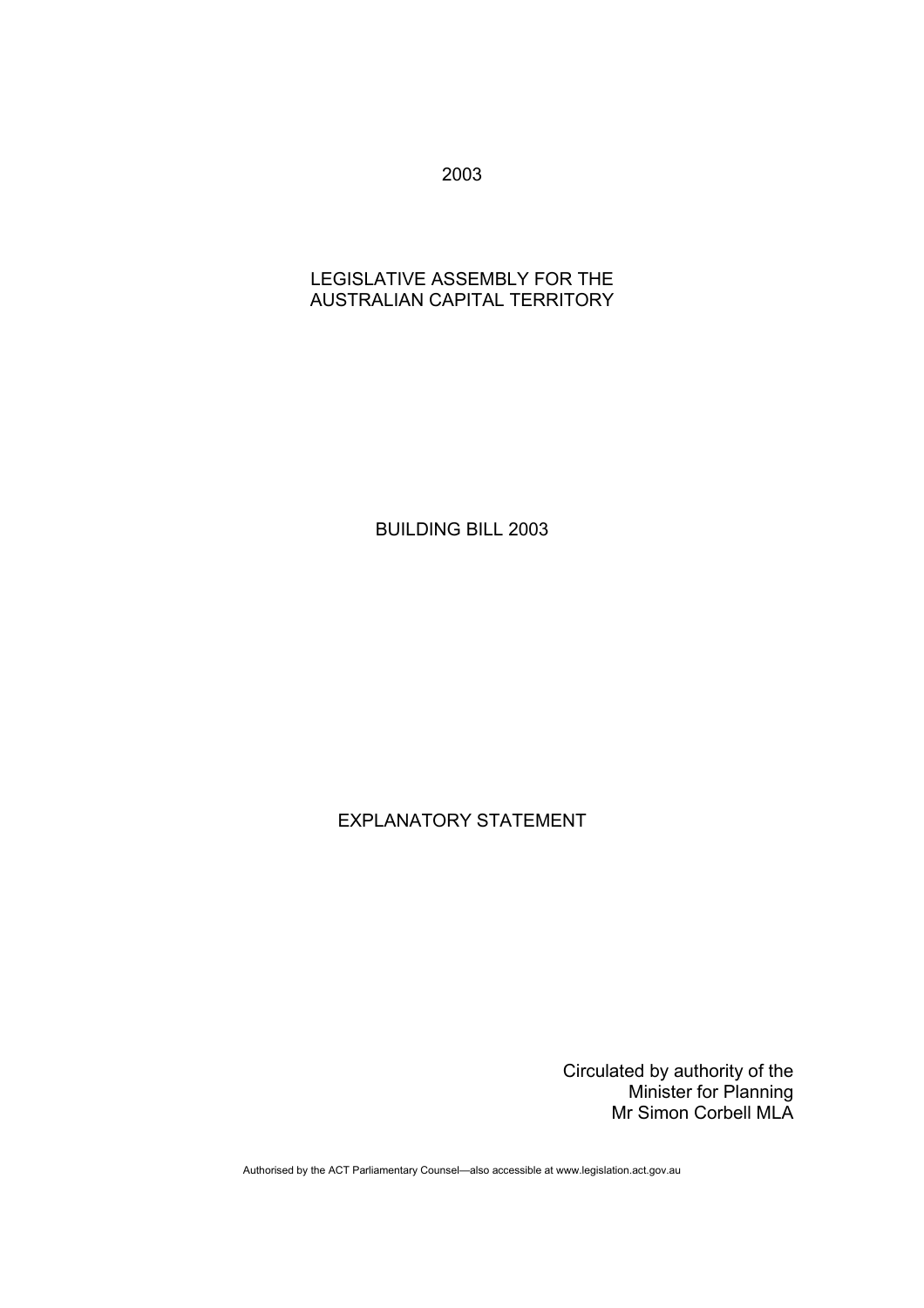# **Building Bill 2003 Background**

The Building Bill 2003 ("the Bill") replaces the *Building Act 1972* and the Building Regulations 1972 ("the superseded building legislation") in conjunction with the Construction Occupations (Licensing) Bill 2003 ("the new licensing scheme").

That bill sets up a single system of licensing for the construction occupations of builders, building surveyors (certifiers), drainers, electricians, gasfitters, plumbers and plumbing plan certifiers. The Bill omits licensing provisions made superfluous by the new licensing scheme and modernises many of the remaining provisions adapted from the superseded building legislation.

Minor instances of modernisation include the omission of superseded provisions, for instance those dealing with asbestos and legionella, introduction of notes and examples, and the introduction of a modern system of inspection powers. Some provisions have been more comprehensively updated to remove ambiguous or obstructive regulation and a few introduce new policy objectives. These include:

- the right of building surveyors to issue stop notices and other building notices when they are involved;
- the introduction of start of work notices for builders (building commencement notices).

### **Penalties**

The penalties generally correspond to those in the superseded building legislation. Most offences are now offences of strict liability in accordance with current legal policy for regulatory offences with small or moderate penalties. That means that conduct alone is sufficient to make the defendant culpable. However, under the Criminal Code, all strict liability offences will have a specific defence of mistake of fact. The potential consequences for future owners and users of buildings and the public of a failure to have construction services carried out adequately are the justification for strict liability provision. Where appropriate the Bill adds specific additional defences relevant to conditions in the construction industry.

## **Outline**

The key provisions of the Bill cover:

- compliance with the Building Code of Australia (which mainly applies to builder's and building certifiers);
- building plan approvals (which mainly applies to building certifiers);
- doing building work (which mainly applies to building certifiers);
- inspection and certification of building work (which mainly applies to builders and building certifiers);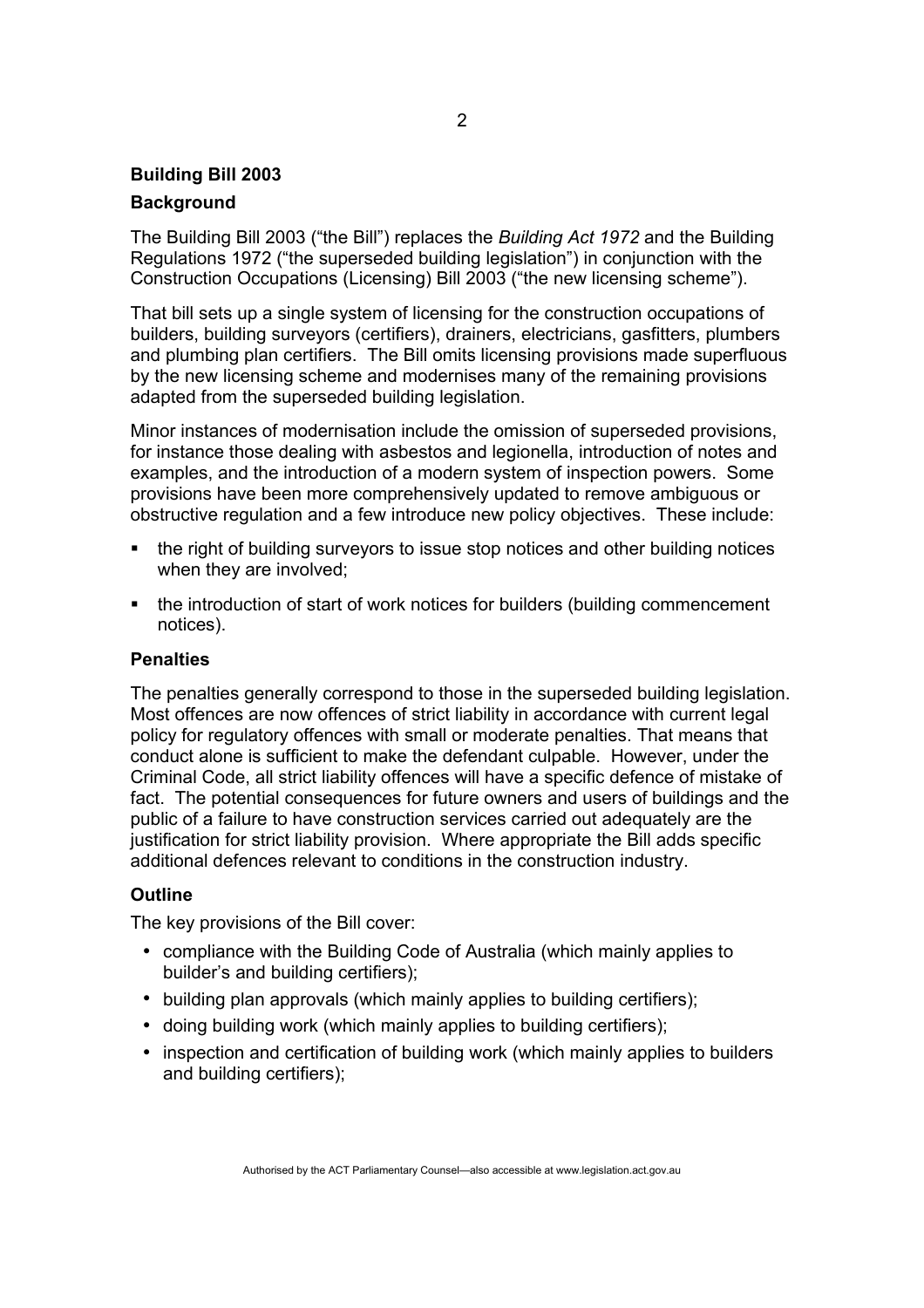• residential building warranties and risk coverage (through insurance or fidelity fund scheme arrangements covering land owners against certain risks of loss from breach of residential building warranties by builders).

The *Building Act 1972* had extensive provisions covering the handling of asbestos in relation to buildings. The Bill has a transitional provision intending to ensure that those provisions continue to apply for a certain period despite the repeal of the *Building Act 1972*. In virtually all other cases, other than those relating to the above-mentioned builder licensing provisions, the *Building Act 1972*'s provisions are catered for in the provisions of the Bill. An exception is the provisions in the *Building Act 1972* that dealt with cooling tower warm water systems and mechanical ventilation systems in buildings. Those provisions were made redundant by the *Public Health Act 1997*.

### **Strict Liability Offences**

Most of the offences in the Bill are strict liability offences. A strict liability offence under section 23 of the Criminal Code means that there are no fault elements for any of the physical elements of the offence. That means that conduct alone is sufficient to make the defendant culpable. However, under the Criminal Code, all strict liability offences will have a specific defence of mistake of fact. Clause 23(3) of the Criminal Code provides that other defences may still be available for use in strict liability offences. Strict liability offences do not have a mental element, termed 'mens rea'. However, the actus reus, the physical actions, do have a mental element of their own, for example, voluntariness. For that reason, the general common law defences of insanity and automatism still apply as they go towards whether a person has done something voluntarily, as well as whether they intended to do the act.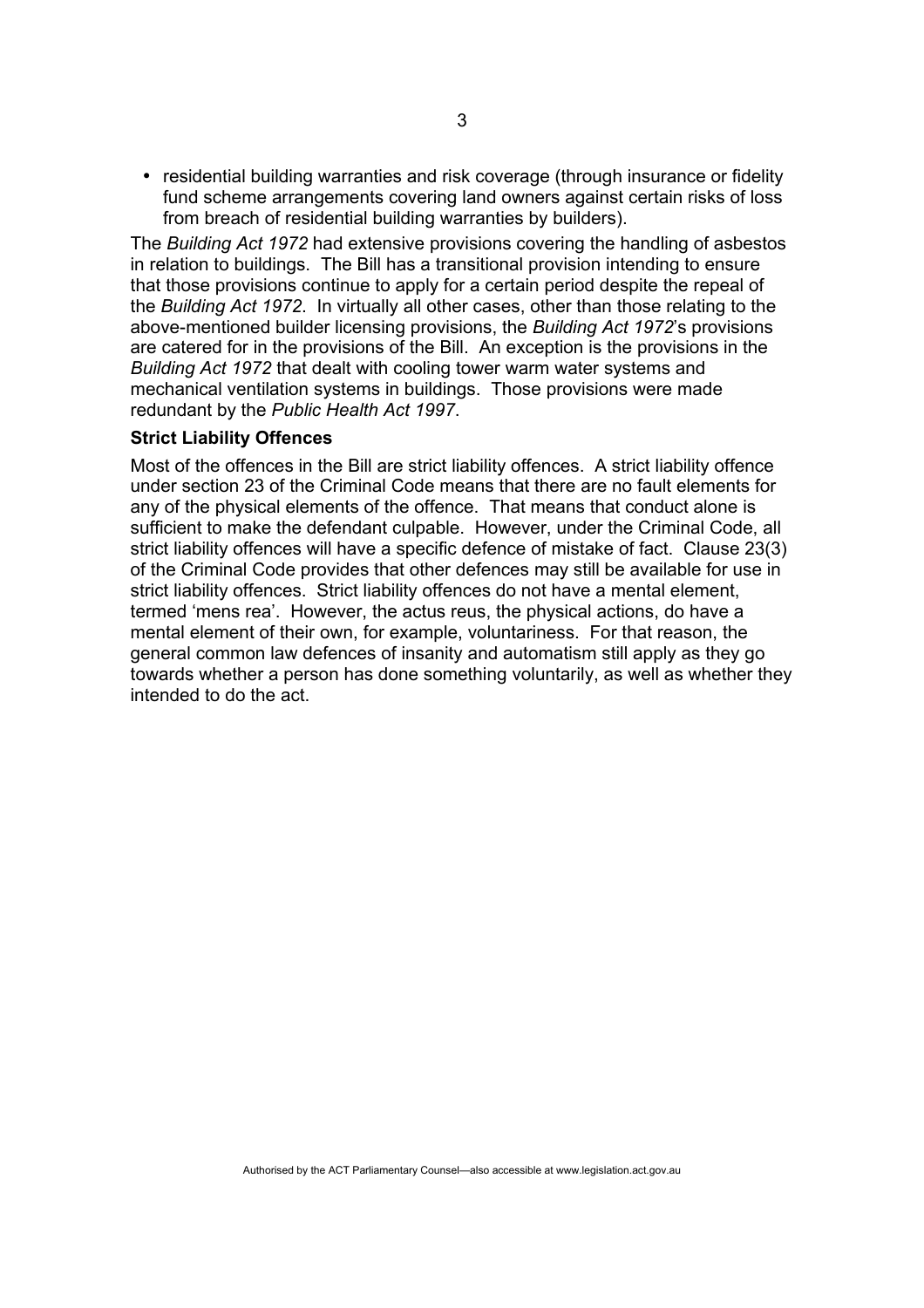### **Notes on clauses**

### **Part 1 Preliminary**

Part 1 deals with the administrative elements of the Bill.

**Clause 1** gives the formal name of the Bill. **Clause 2** stipulates that the Bill commences on the commencement of clause 6 of the *Construction Occupations (Licensing) Bill 2003* and provides a note regarding automatic commencement. Clause 6 of the *Construction Occupations (Licensing) Bill 2003* defines what a *construction practitioner* is and what a *construction service* is, which relates to other provisions in that Bill that deal with licensing of *builders* and *building surveyors*.

**Clause 3** explains that the dictionary contained at the end of the Bill is a part of the Bill, and provides notes to explain how the definitions are structured and how they apply to the Bill. **Clause 4** explains that the "notes" that appear in the Bill are only explanatory, and not part of the Bill.

**Clause 5** explains that provisions in other legislation apply to offences committed under the Bill. The notes in the clause explain the application of the *Criminal Code*  and penalty units under the *Legislation Act 2001* to the Bill.

### **Part 2 Important concepts**

Part 2 outlines some of the fundamental concepts that provide the framework for the operation of the Bill. Definitions used are mainly based on those provided in the *Building Act 1972*, but some are more extensive to clarify where they do or don't apply.

**Clause 6** defines the term *building work*. It explains that it means work in relation to the erection, alteration or demolition of a building, and includes disposal of waste materials generated by the alteration of a building other than a building excluded under the regulations, or by the demolition of a building and it includes work in relation to repairs of a structural nature to a building. The clause also allows regulations to exempt a kind of work from the definition of building work, or to include a kind of work in the definition of building work. It is intended that the term refer to the doing of the above-mentioned work rather than refer to the building materials or building parts that the work is in respect of.

**Clause 7** defines the term *building.* It explains that it includes a structure on or attached to land and an addition to a building and a structure attached to a building and part of a building, whether the building is completed or not. The clause provides an example to help explain what is meant by the term "part of a building"—footings poured for a building that is being built. It has a note about the application of the example. The clause also explains that the term *building* does not include a vehicle or craft that is not used or adapted for use as a class of building or structure as classified under the Building Code of Australia or a transportable building, mobile home, caravan or similar that is not used for long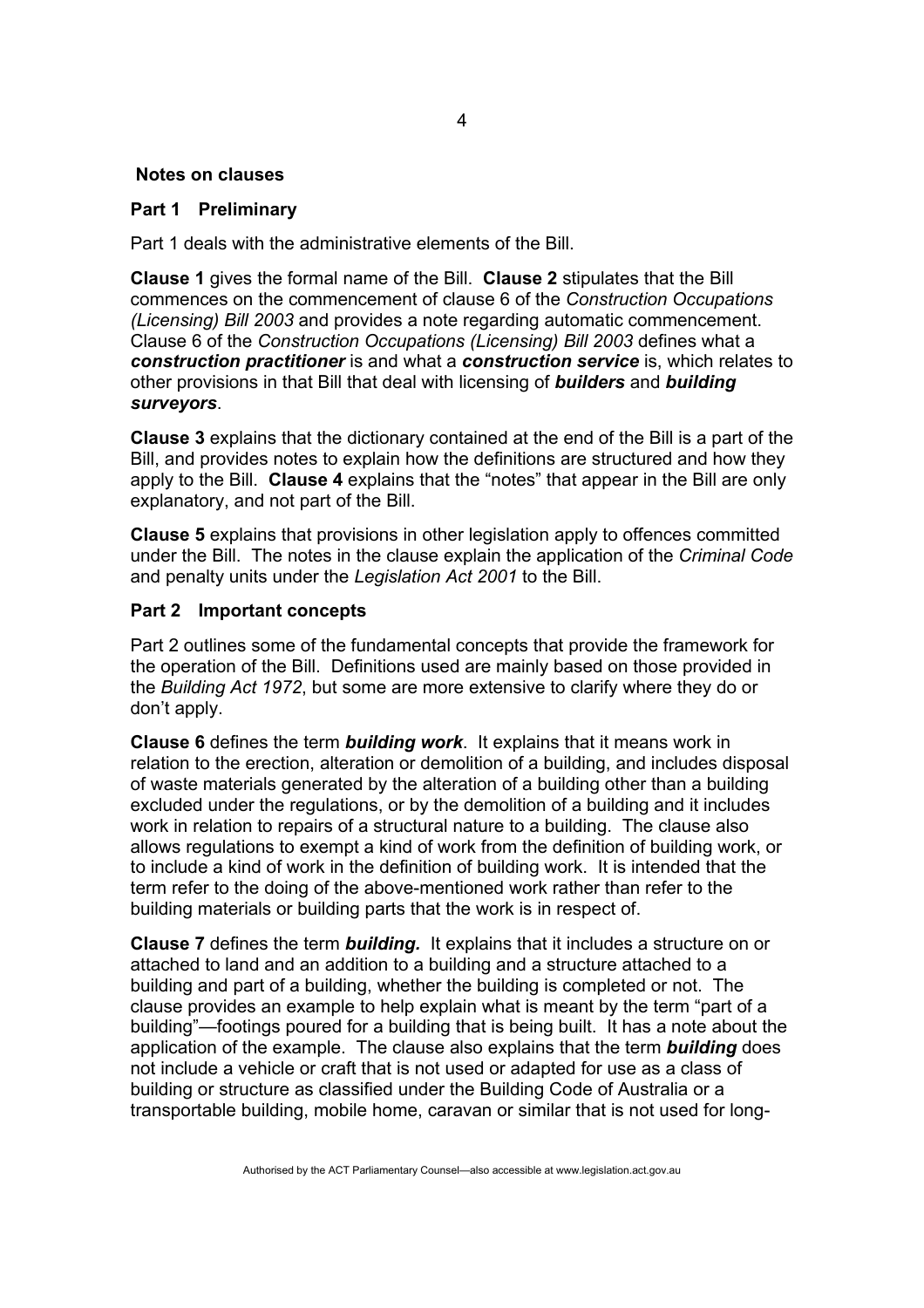term habitation and that is readily transportable without disassembly or without removal from associated components including a footing, pier, stump, rigid annexe or an attached building or similar. The clause also provides that that the term *building* does not include something exempted under the regulations. The clause endeavours to remove doubt about the meaning by explaining that something is not excluded from the definition of *building* only because it is temporary or novel. The clause sets out examples of temporary or novel buildings—a building used in connection with a fair, circus, carnival, celebration, market, show, concert, display, exhibition, competition, training event, recreational event or publicity event is not excluded on the basis of its temporary or novel nature. The clause also provides a note on the application of the example.

**Clause 8** defines the term *structure*. It explains that the term *structure* includes a fence, retaining wall, swimming pool, ornamental pond, mast, antenna, aerial, advertising device, notice or sign; and a thing prescribed under the regulations as a structure. It also provides that that the term *structure* does not include something that is part of a machine or mechanical plant unless it is part of something classified as a building or structure by the building code or something prescribed under the regulations for the clause.

The term *specialist building work* is defined in **clause 9** as the installation of a swimming pool and also as the demolition of a building and also includes work prescribed under the regulations as *specialist building work*. That is necessary to facilitate restrictions on the kind of licenses under the Bill that authorise those kinds of work. An intention is to ensure only appropriately experienced licensees undertake *specialist building work* due to inherently high risks associated with demolition (risk of collapse) and pool fencing and barriers (risk of drowning).

**Clause 10** defines the term *basic building work* to mean building work that is erecting a prefabricated building if the building is class 10a, or building work that is the erecting an outbuilding if the outbuilding is class 10a, or building work that is installing fireplaces or solid-fuel heaters, or building work that is *non-structural work*. It explains that the term *basic building work* does not include *specialist building work*. It explains what is meant by the term *non-structural work* for the clause. It means work on a part of a building that does not, or is not intended to, carry a structural load imposed or transmitted by another part of a building and includes work on non-load bearing walls, doors, partitioning, reticulated pipework, ventilation ductwork and building fit-out items. It does not include work that may affect the structural integrity of a structural element of a building, or weaken or remove, completely or partly, the structural element, if the element is installed in a way that it carries, or can carry, a load of part of a building. It also does not include work that involves the use of a structural element to carry, or to possibly carry, a structural load of part of a building. The clause also provides 2 examples of work that is not included in the term non-structural work, and a note about the application of the examples. The examples are—1) the installation of a new storey on a building; and 2) underpinning a subsiding building.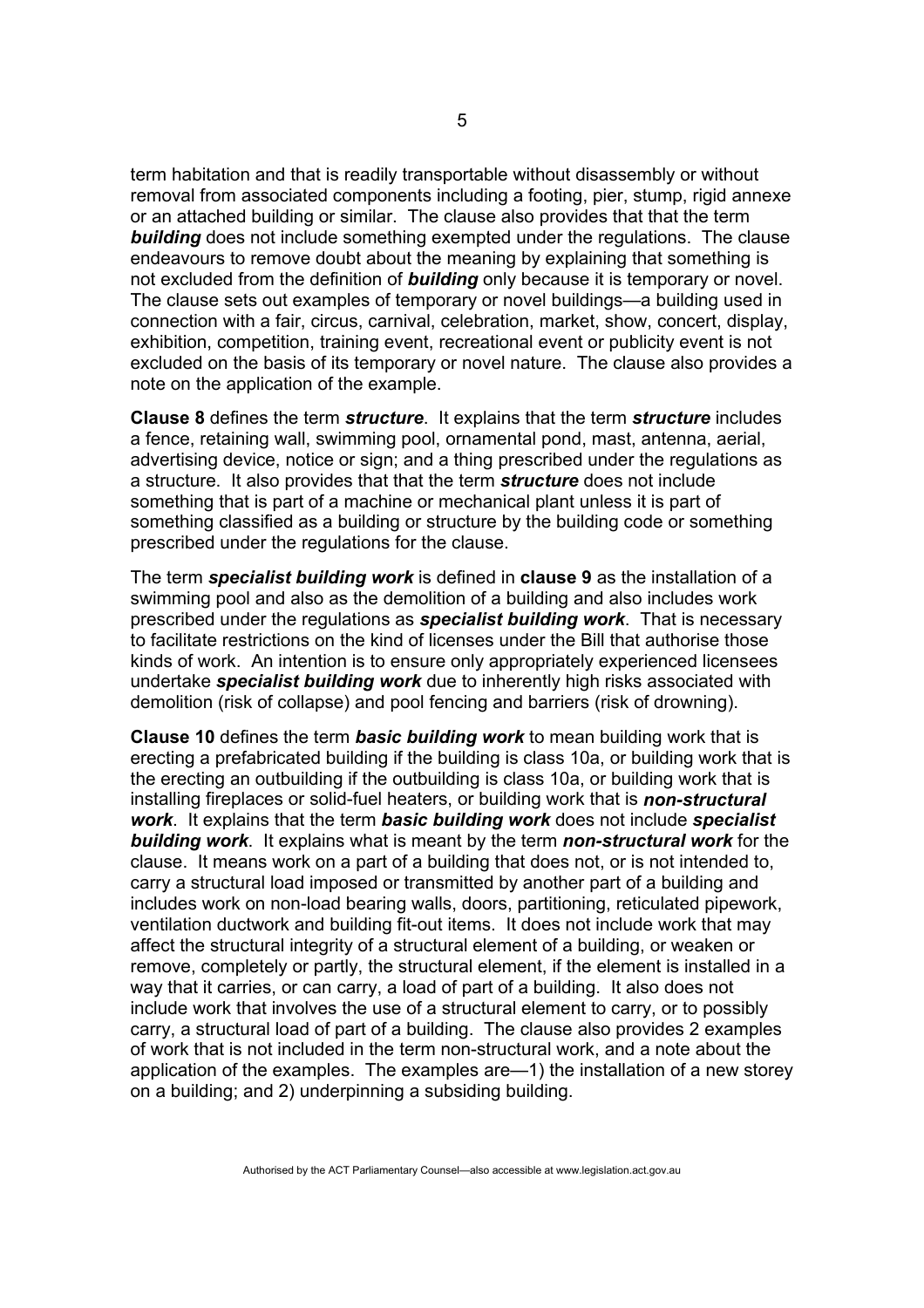**Clause 11** specifies that the provisions of the Bill do not affect the operation of any other law in force in the ACT relating to land use or to the provision of services for a building. It sets out several examples of laws not so affected and a note on the application of the examples. The examples are the—*Electricity Safety Act 1971; Utilities Act 2000; Scaffolding and Lifts Act 1912;* and *Water and Sewerage Act 2000.*

The term *exempt building* is defined by **clause 12** to mean buildings prescribed under the regulations. It also provides a note explaining the term is used to narrow the application of parts 3, 5 and 6 of the Bill. An intention is to allow limited deregulation in respect of buildings that the definition covers, as the benefits of regulating some kinds of buildings, particularly minor buildings, do not always justify the cost and effort needed for their regulation.

**Clause 13** describes some circumstances where temporary buildings are excluded from the application of the Bill. The circumstances are that the temporary building is erected on the site of building work for the erection or alteration of another building and building approval has been obtained for the building work and the temporary building is to be removed on completion of the building work. An intention of the provision is to exclude site-sheds and siteoffices, for example, from the application of the Bill, in the circumstances described in the clause.

**Clause 14** entitles the Minister to temporarily exempt, in writing, a building from the application of the Bill or a provision of the Act for a period stated in the exemption. It explains that the exemption period must not exceed 1 year, and that if the exemption has no exemption period stated then the period for which the exemption is in force will be 1 week. It permits the exemption to be conditional. The clause provides 2 examples of conditions and a note about the application of the examples. The examples of conditions are—1) restricting number of people allowed in the building; and 2) requiring the fire brigade to be present outside the building when it is used for a stated event. The clause also provides that an exemption is a disallowable instrument and a note about notification of such instruments. An example of an intention of the provision is to cater for situations where the holding of an important event would otherwise be jeopardised by the late discovery of circumstances that would make the venue for the event unusable because of the Bill's application to it. For example, it is planned to hold an international sporting event at venue with a large grandstand, but it is discovered that structural alterations done to the grandstand require a certificate of occupancy under the Bill. Without that certificate it is unlawful under the Bill to occupy the grandstand. If the required certificate cannot be obtained in time for the event, the Minister may exempt the stadium from the application of the provisions of the Bill that would otherwise make occupation of the grandstand unlawful. A condition of the exemption could include the provision of a structural engineer's certification demonstrating the structural adequacy of the grandstand, for example.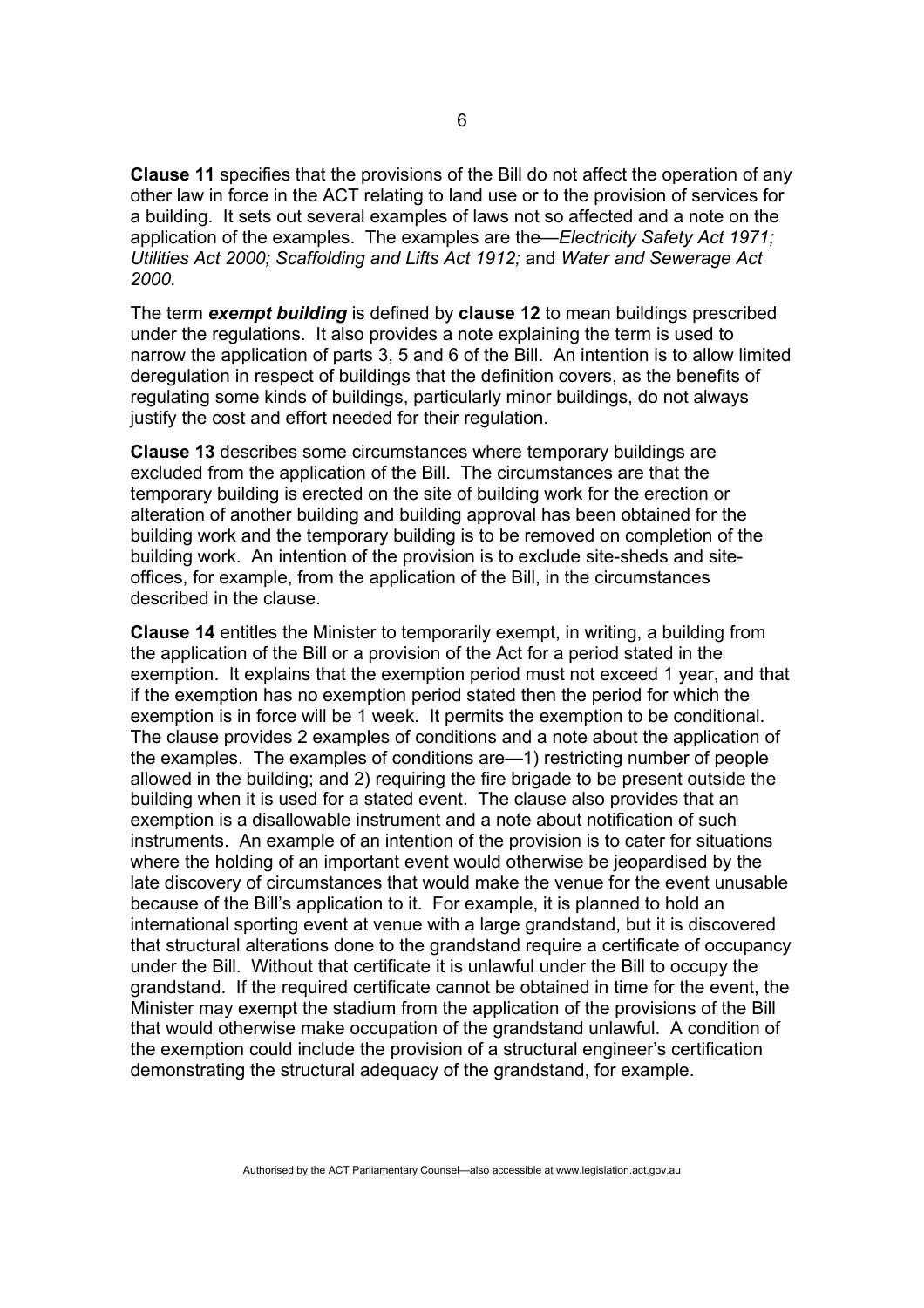### **Part 3 Building Work**

Part 3 sets out requirements for doing building work, from the appointment of certifiers, through the plan approval process and carrying out the work, to completion of the building work. The process is basically the same process provided in the *Building Act 1972*, except that the Bill additionally requires a building commencement notice covering matters dealt with in other ways by the *Building Act 1972*.

**Clause 15** provides that part 3 of the Bill does not apply to building work in relation to an *exempt building*. (Clause **12** defines the term *exempt building*). An intention is to partly deregulate doing building work in relation to such buildings as the cost and effort required for their regulation does not justify that regulation, due to the buildings being of low to moderate cost and complexity.

**Clause 16** defines what the term *stage* means for part 3 of the Bill. It explains that where it applies to building work it means a *stage* prescribed under subclause **43** (1) of the Bill.

**Clause 17** defines various terms for the purposes of Division 3.2 of the Bill. It explains that *certifier* does not include the term *government certifier*, and for the term *eligible person* for building work—see clause **18**, and that the term *government certifier*, for building work, means a person who is appointed under clause **20** (4) of the Bill for the work.

**Clause 18** establishes that a licensed construction practitioner is referred to in that clause as an *eligible person*. It sets out the eligibility criteria that a licensed construction practitioner must satisfy in order to be eligible to be appointed *certifier* or *government certifier* for building work. Those criteria are that that person is entitled under the Construction Occupations (Licensing) Bill 2003 to perform services as certifier for the work, and is qualified under the regulations to be appointed for the work.

#### Appointing a certifier or government certifier

**Clause 19** provides procedures for appointing certifiers (which by definition for Division 3.2 excludes *government certifiers*), and explains some ways that the appointment can end. It explains that the owner of land where it is proposed to carry out building work may appoint an *eligible person* (the *certifier*) as certifier for the work. The clause has a note that an appointment must be in writing (see Legislation Act, s 206). The clause describes 3 circumstances that will cause the appointment to end. They are as follows: the certifier stops being an eligible person, or the owner of the land revokes the appointment by written notice given to the certifier, or the certifier resigns the appointment. However, it also limits the circumstances under which a certifier can resign that appointment. The purpose of that limitation is to protect the public interest that lies in ensuring the construction industry has reasonable forewarning of the withdrawal of the certifier's services, for without those services building work cannot lawfully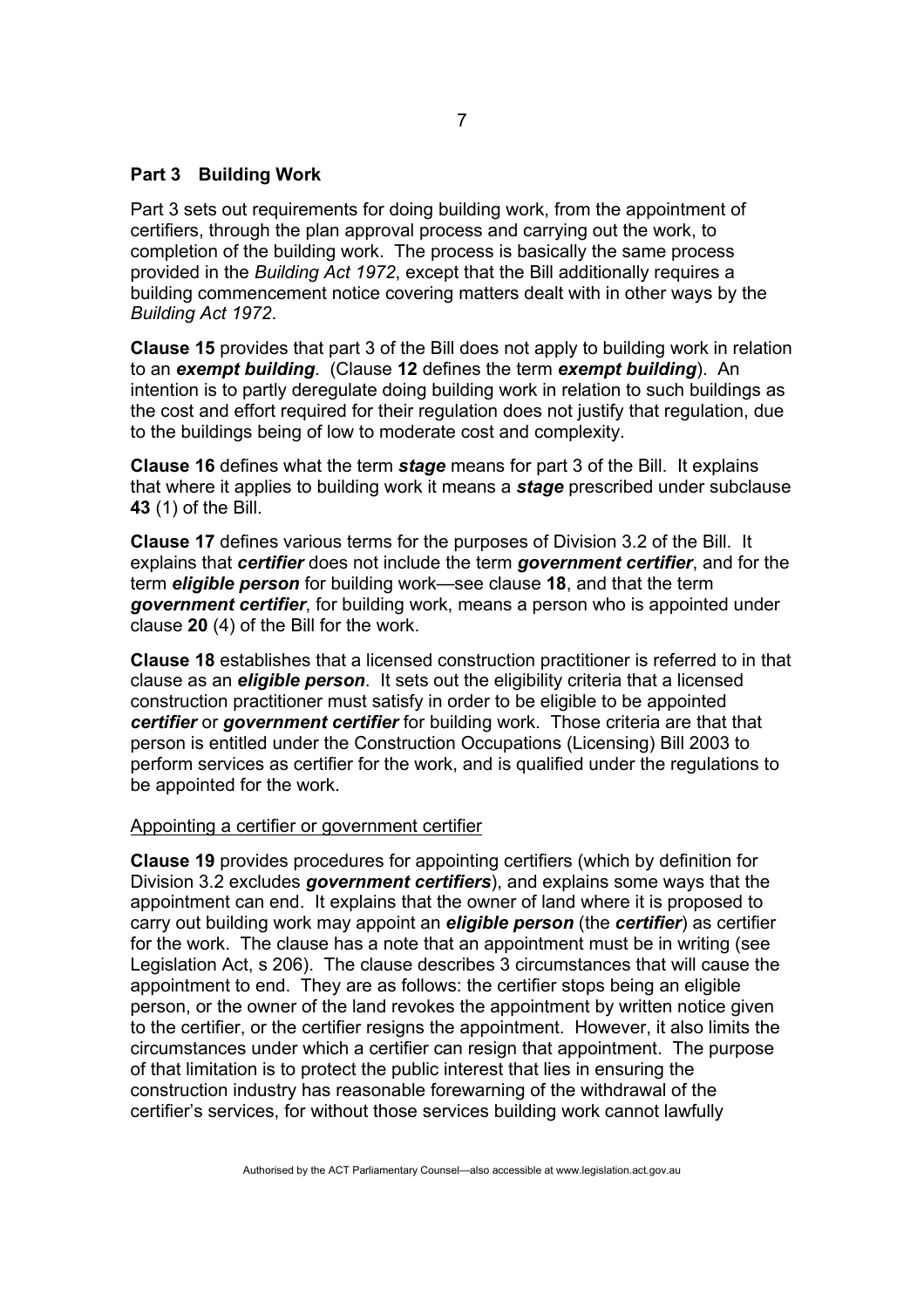progress past various inspection stages. It is theoretically possible for 1 certifier to be appointed in respect of every construction project in the ACT, and thus a withdrawal of that certifier's services in cases of such a large number of projects can cause significant disruption to the industry.

The limitation on circumstances under which a certifier may resign are where the construction occupations registrar has approved of that resignation, in writing, and where written notice of the resignation has been given to the landowner that made the appointment. However, the clause also sets out the only circumstances under which the construction occupations registrar may approve of the resignation of a certifier—that the construction occupations registrar is satisfied that the certifier cannot exercise his or her functions in relation to the building work because of mental or physical incapacity, or the certifier has arranged for another certifier to take over the certifier's functions in relation to the building work, or it is otherwise appropriate to approve the resignation. It is intended that a certifier's appointment create a nexus with the parcel of land where the respective building work is, or is to be, carried out. In that way, the appointment as certifier should be able to withstand transfer of title of that land. It is intended that the appointment continue despite such a transfer occurring, and the new titleholder ought to be able to take the previous titleholder's appointment of the certifier as continuing until something ends it.

**Clause 20** provides procedures for appointing government certifiers (which by definition for Division 3.2 excludes *certifiers* that are not *government certifiers*), and explains some ways that the appointment can end. It explains that it only applies to building work if the last certifier appointed for the work is no longer the certifier for the work. The clause sets out the circumstances under which a certifier is taken to no longer be the certifier for purposes of that clause. They relate to the certifier—

not having viable licence because it is suspended for longer than 3 months, or because it has been cancelled; or

having resigned the appointment as certifier under clause **19**; or

being dead; or

not being covered by insurance required under the Construction Occupations (Licensing) Act 2003 for the occupation class relating to the building certifier.

Clause **20** also provides that the owner of the land where the building work is being carried out (or proposed to be carried out) may apply to the construction occupations registrar for the appointment of a *government certifier* for the work. The clause provides a note about the use of approved forms. It entitles the construction occupations registrar to have discretion to appoint a *government certifier* if the registrar is satisfied that the criteria prescribed under the regulations are met, and it allows the regulations to prescribe what must accompany the application for appointment. The clause also defines what the term *licence*

8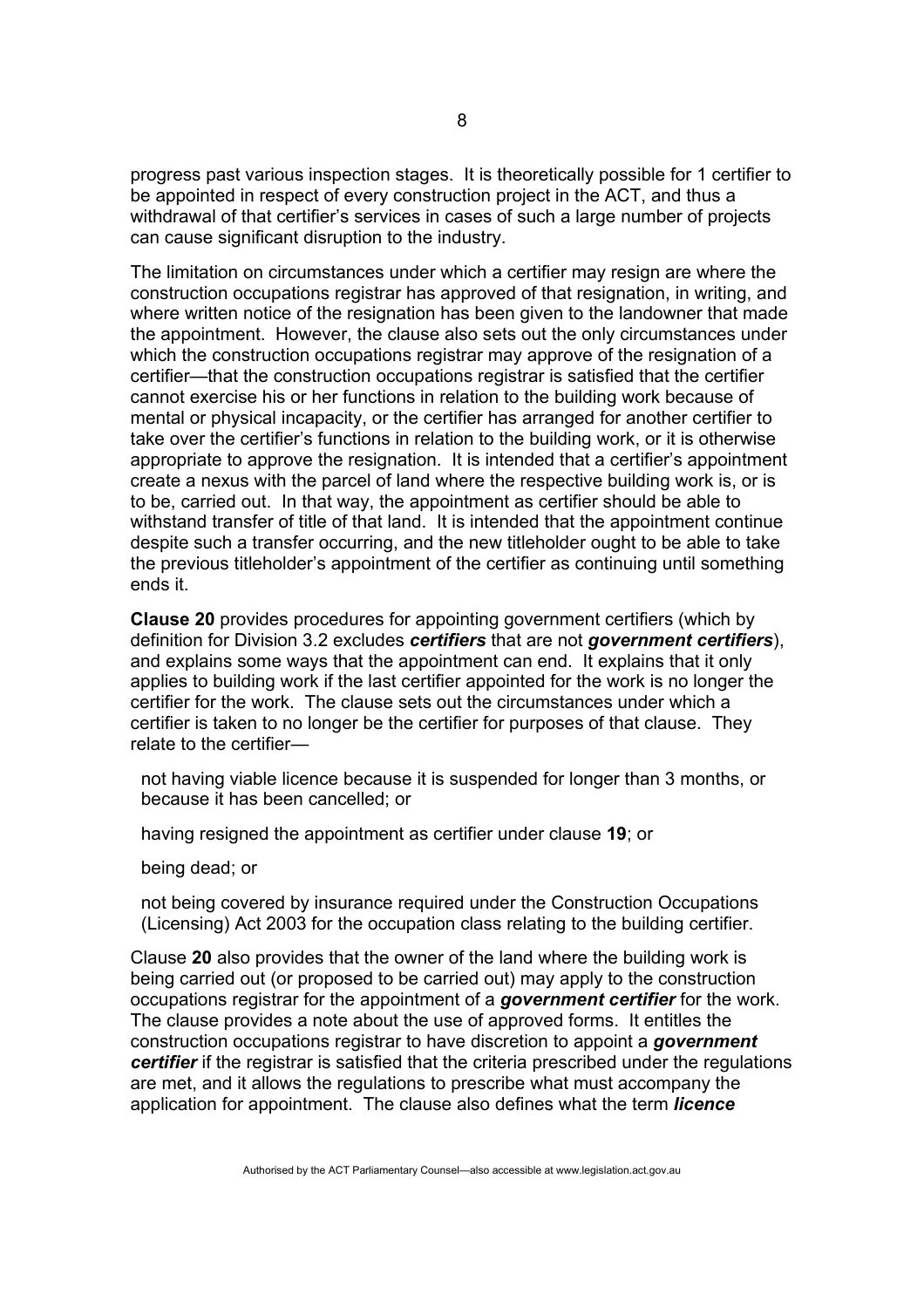means for the clause—a building surveyor licence under the Construction Occupations (Licensing) Act 2003.

A role of the government certifier is to provide a safety net to allow certification work to continue in some circumstances where the previous certifier is no longer viable and it is difficult to obtain replacement certifier services from the public sector. The nature of building certification work is such that where that certification work needs to be carried on by a different certifier to the previous, that certifier may need to rely on documentation that the previous certifier was required to produce in relation to the work. To cater for such situations **clause 21** entitles the government certifier to require the person that was the certifier (or last certifier) for building work to give the government certifier any building document the person has in relation to the work within the time period stated in the requirement. The clause provides that that requirement must be by written notice and the abovementioned time period for giving the document must not be less than 2 weeks after the notice was given.

The clause also creates a strict liability offence in respect of a person where the person has been given a notice mentioned above requiring the person to give documentation but the person contravenes that notice. The clause specifies a maximum respective penalty of 50 penalty units for the offence, the same amount for the corresponding regulatory offence in the *Building Act 1972*.

**Clause 22** provides some civil and criminal liability protections for government certifiers. It provides that a government certifier does not incur civil or criminal liability for an act or omission done honestly as a government certifier. The clause also provides that a civil liability that would, apart from the clause, attach to the government certifier attaches instead to the Territory.

**Clause 23** sets out criteria intended to prevent some conflicts of *interest* that could arise if a person has an interest in building work and is also the certifier for that work—for example if the certifier owns the land that the work is built on. It provides that a licensed construction practitioner is not entitled to perform services as a certifier in relation to building work if he or she has an interest in the work. The clause explains what the concept of having an *interest* means in that clause—a licensed construction practitioner has an *interest* in building work if the practitioner, or a person related to the practitioner has a legal or equitable *interest* in the land where the building work is, or is to be, carried out, or has prepared, or intends to prepare, drawings intended to be used in relation to the construction of the building work or has carried out, or intends to carry out, any of the building work, or has a financial *interest* in the construction or completion of the building work. The clause further extends that prohibition to people that are related to the practitioner. It explains when a person can be taken as being related to the abovementioned practitioner. The clause provides that, for the clause, a person is related to a licensed construction practitioner if the person is—a person with whom the practitioner has: a personal, professional, commercial or financial relationship,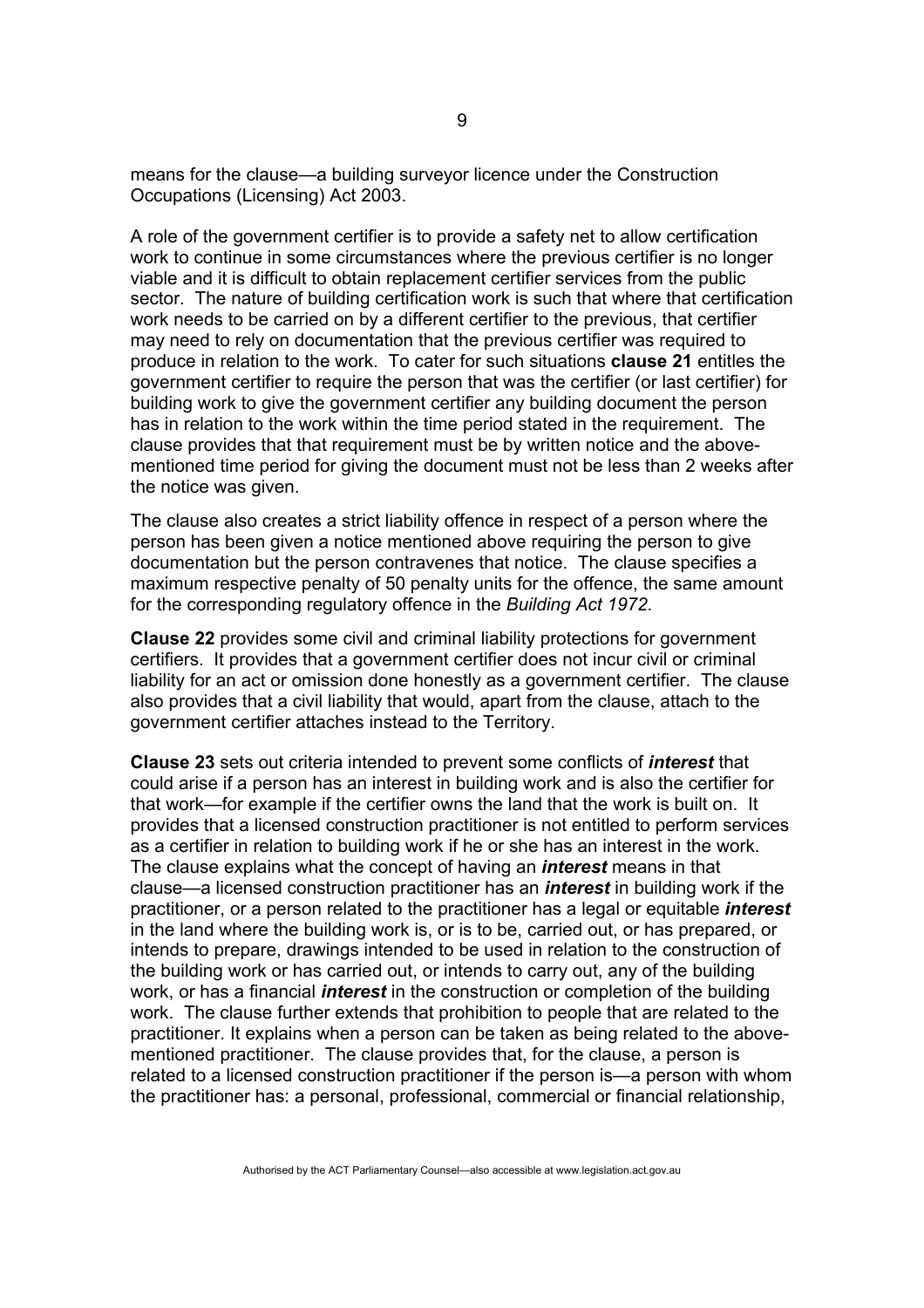or an employer or employee of the practitioner, or a company of which the practitioner is a director or in which the practitioner holds a share. The clause also provides an exemption from its above-mentioned prohibition grounds relating to where the practitioner has prepared, or intends to prepare, drawings intended to be used in relation to the construction of the building work. The exemption is that that prohibition does not prevent a certifier from sketching a required design solution as part of a direction under clause **44** (2). That clause requires a certifier to give directions that may include drawing a sketch plan of building work to be done. In that case the need for urgent design information outweighs the need to protect from the conflict of interest arising from being both the designer and approver.

The provisions of the clause are necessary to protect the public interest that lies maintaining the independent nature of the certifier's role in checking buildings and building plans for compliance with requirements. Certifier's are privatised regulators and therefore it is beneficial that their regulatory function be kept free of the kinds of conflicting interests referred to in the clause.

**Clause 24** creates a strict liability offence against a person if the person fails to tell the construction occupations registrar that they were appointed as a certifier for building work covered by a building approval, or that such an appointment ended. The clause explains that it only applies where a building approval has been issued for the work and the telling did not occur within 7 days after the day the person is appointed. That will assist the registrar's function as the central point of recording the certifiers' statuses. Certifiers are privatised regulators, and as such it is important that their clients and the agency administering the Bill have precise records of the certifiers' status.

The offence is necessary to promote compliance with the clause as failure to comply has potential for serious consequences, particularly in relation to high cost building projects. Only duly appointed certifiers are entitled to provide certification services under the Bill, and building work cannot lawfully progress beyond various inspection stages without that service. Where a client of a certifier relies on obtaining those services from a person purporting to be a certifier, but the person is not, the certifications are invalid. Invalid certifications put the respective building at risk of being constructed other than in accordance with required standards and codes, possibly rendering the building unsafe or unusable. Retrospectively obtaining replacement, but valid, certifications is difficult or impossible where critical structural elements have been concreted over. The clause specifies a maximum penalty of 1 penalty unit for the offence, the same amount for the corresponding regulatory offence in the *Building Act 1972*. It is not set at a higher number of units to recognise that an offence can be committed merely from unintended lateness of lodging paperwork.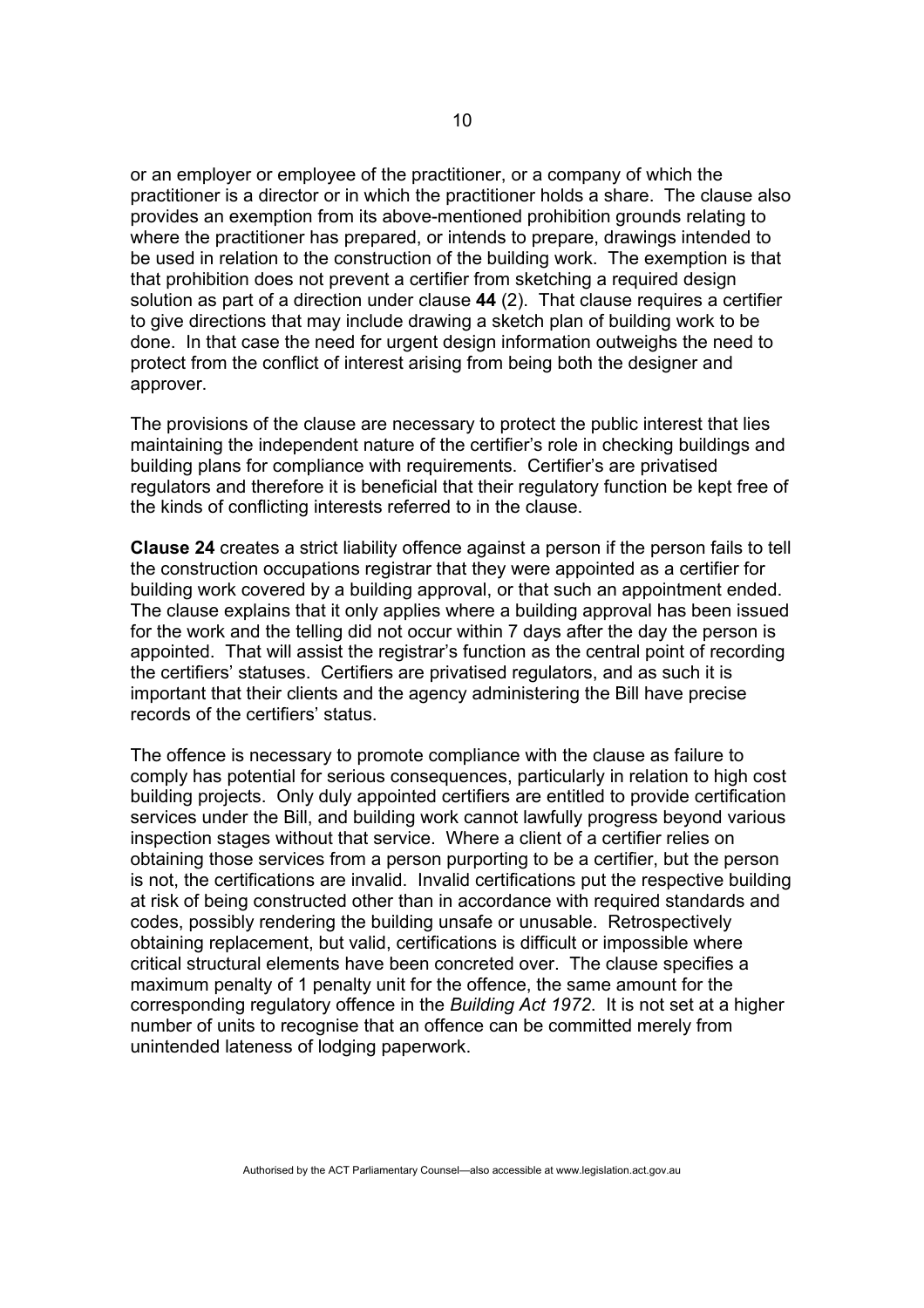#### Building Approvals

Part 3 (Building Work) creates critical statutory approvals and checking procedures for building plans and building work. They are basically the same relevant procedures provided in the *Building Act 1972*. Ensuring the procedures are followed in full has high public interest in that the procedures seek to ensure buildings are safe, sound, healthy and accessible. A contract purporting to require building work to be done other than in accordance with the part is at odds with the public interest that lies in following the procedure. Therefore **clause 25** specifies that a provision in a contract or agreement that limits or modifies, or purports to limit or modify, the operation of part 3, including that clause, in relation to a certifier or building work, is void.

**Clause 26** entitles the owner of a parcel of land to apply in writing under that clause to the certifier for a building approval for building work to be carried out on the land. The clause has a note that at common law, an agent may make an application on the owner's behalf. The clause sets out a list of things that the application must comply with. The list states that the application must—be accompanied by the number of copies of the plans relating to the proposed work prescribed under the regulations and by a waste management plan if the work involves the kinds of demolition or alteration detailed in the list. The clause has a note about the use of approved forms. The clause also entitles the regulations to require the application to contain other details or be accompanied by other material.

**Clause 27** sets out the circumstances under which a certifier can consider an application for a building approval and it prohibits the certifier from considering such applications outside of those circumstances. The circumstances broadly relate to the plans complying with plan requirements, consultations and consents having been attended to as required, the agent's authority being in writing by the owner (where an owner's agent made the application), and the *training levy* having been paid. The clause defines that the term *training levy* means, for the clause, the training levy under the *Building and Construction Industry Training Levy Act 1999*. That Act relies on the *Building Act 1972* for the provisions requiring payment of the levy and therefore will rely on the Bill to continue that requirement.

**Clause 28** sets out the requirements that apply to certifiers in issuing a building approval. It limits its application to where the following 3 criteria are met—an application for a building approval is made to the certifier under clause **26** of the Bill, and the certifier may consider the application, and clause **30** (External design and siting considerations) of the Bill does not apply to the application. The clause requires the certifier to issue the building approval if satisfied on reasonable grounds that the plans meet each approval requirement under clause **29**. It is necessary to not allow the certifier any discretion in issuing the approval, where in law it is appropriate to issue it, to force the certifier to diligently attend to issuing such approvals. That is because the certifier provides a mandatory privatised

11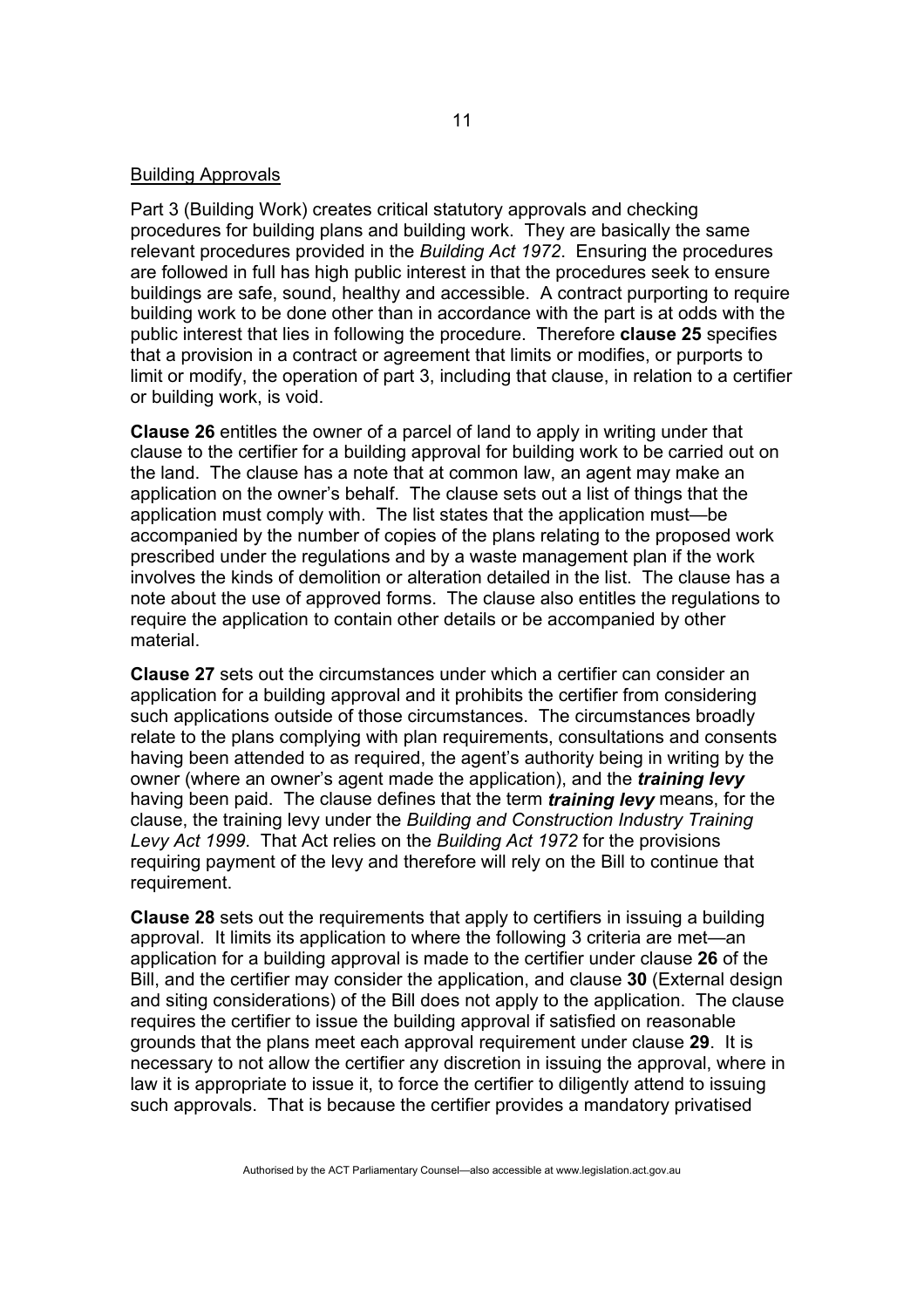regulatory function which if undertaken with a lack of due diligence can cause unreasonable delay in building construction progress.

The clause requires the building approval to be marked on, attached to or partly marked on and partly attached to, each page of the plans it relates to. It also requires the certifier to initial and mark his or her licence number on each page of the plans. An intention there is to remove doubt about which pages and plans are approved, and which are not, and who made an approval. The clause also provides a note about the use of approved forms. Where the plans are too big to be practical to attach the approval to every page the clause also allows the certifier to instead mark each page of the plans with an indication that the approval, or part of the approval, is in a separate document.

The clause also requires the certifier to give a copy of the approval and the relevant plans as soon as practicable to the person who applied for the approval and to also give to the construction occupations registrar a copy of the approval, and a copy of the relevant plans, and if notification of the certifier's appointment has not previously been given to the registrar—that notification. The clause specifies that those things are required to be given to the construction occupations registrar within 7 days of the day of issuing the approval. The clause also provides notes about the use of approved forms and determined fees. The requirement to give copies to the registrar is needed to promote diligence in helping keep the registrar's relevant records up to date as the registrar provides the one and only central repository for all such records and relies on them to administer relevant laws.

**Clause 29** sets out criteria relating to approval of plans. Each criterion is referred to as an *approval requirement.* A criterion is: if the plans are for the substantial alteration of a building—the building as altered will comply with this Bill. That criterion has a note to see subclause (2) for the meaning of the term *substantial alteration*. An intention of that criterion is that the amount of alteration that a building has undergone over a certain period of years needs to be considered together with the alterations proposed in the plans to determine if together that amounts to a *substantial alteration* of the building. Where that is the case, a plan approval prerequisite is that the plans must show work which when carried out in accordance with the plan will result in the entire building complying with the Bill, rather than only a smaller part of the building so complying. The provision is necessary to reduce the incidence of buildings falling further and further behind modern building code standards with the passage of time. The provision is necessary for ensuring certain old buildings are entirely brought up to current technical standards when they have been substantially altered over time.

Another criterion set out in the clause is that if the plans are for the erection of a building—the building as erected will comply with the Bill. The clause has a note that a reference to an Act includes a reference to the statutory instruments made or in force under the Act, including regulations and the building code (see *Legislation Act*, s 104).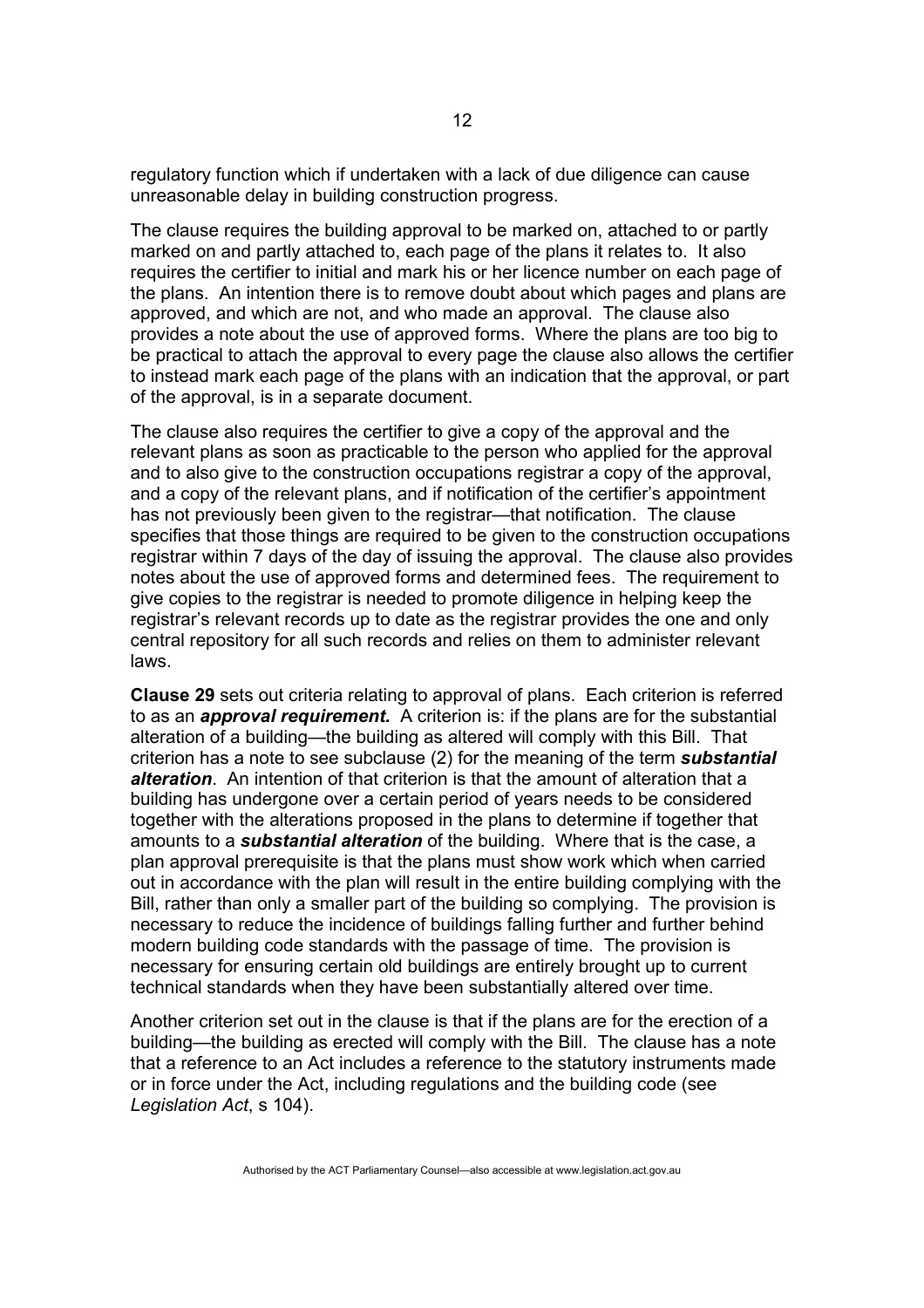Another of the clause's criterion is if a waste management plan is required to accompany the application—the plan is adequate. An intention is to reduce waste of used building materials and encourage their reuse. The final criterion of the clause is that the building as proposed to be erected or altered will be structurally sufficient, safe and stable. The clause allows the regulations to prescribe when an alteration to a building is a *substantial alteration*.

Although the clause requires, in essence, plans to depict buildings that will comply with the building code when erected, it explains that a building does not fail to comply with the clause only because the plans for the building or alteration contain something to which the building code does not relate. The clause also sets out criteria, which must all be satisfied to enable a waste management plan to be taken as being adequate for the purposes of the clause. They are—the plan satisfies any requirements prescribed under the regulations, and there is a *recycling facility* for the reuse or recycling of material mentioned in the plan and the plan states that the material will be disposed of, if practicable, at the facility. The clause entitles the Minister to The Minister may, in writing, declare that a facility outside the ACT is suitable to reuse or recycle stated material. It stipulates that such a declaration is a notifiable instrument and has a note about notification of instruments. The clause also defines for the clause what the term *recycling facility*, for material, means—a facility in the ACT where the material is reused or recycled, or a facility outside the ACT that the Minister has declared is suitable to reuse or recycle the material under subclause (5).

**Clause 30** prohibits a certifier from issuing an application for a building approval if—because of the *external design* or siting of a proposed building, or of a building as proposed to be altered, the carrying out of the building work to which the application for the approval relates would result in the contravention of the Bill or any other law in force in the ACT. However it explains that that prohibition does not apply to building work forming part of a development that is not required to be approved under the Land (Planning and Environment) Act. The clause also defines what the term *external design*, in relation to a building, includes anything affecting the appearance of the exterior of the building.

**Clause 31** entitles the owner of land to apply to a certifier for approval of amendment of plans relating to building approval on the land. It sets out the circumstances that must all exist for the clause to apply—a building approval must have been issued for the building work and the owner of the parcel of land where the building work is being, or is to be, done proposes to amend the plans for the work. The clause also has a note about the use of approved forms.

**Clause 32** requires a certifier to approve the plans as amended and amend the building approval, but only if all the criteria set out in the clause are satisfied. The clause only applies if an application under clause **31** of the Bill for the amendment of plans has been made to a certifier. A criterion is that the approval requirements set out in the Bill, so far as they apply to plans, are satisfied in relation to the plans as amended. Another criterion is that the application would not be refused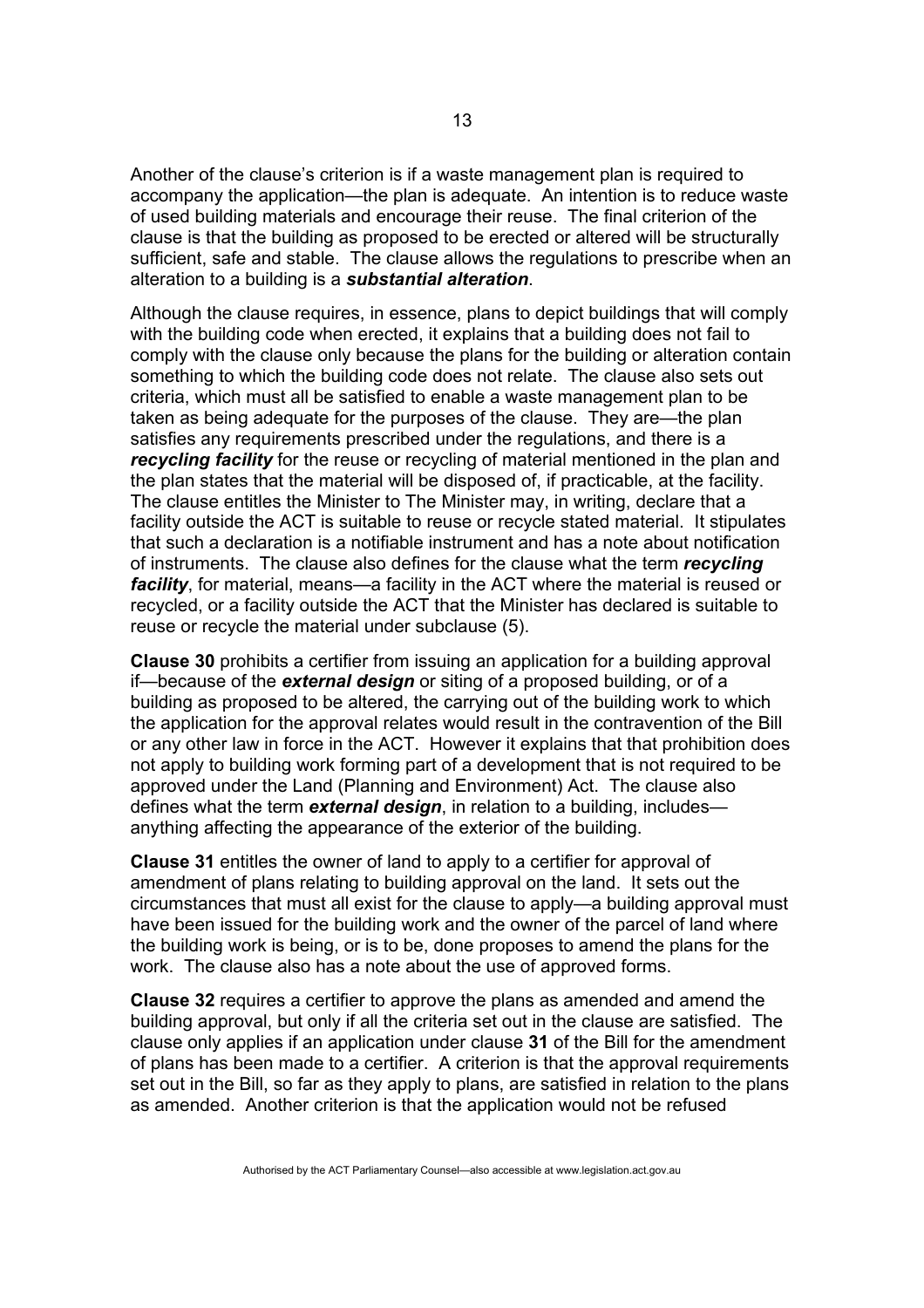because of clause **30** (External design and siting considerations) of the Bill if it were an application for a building approval. The final criterion is that a building built to the amended plans would not be *significantly different* from a building built to the unamended plans. The clause allows the regulations to prescribe when a building built to amended plans is *significantly different* from a building built to unamended plans. The clause also has a reminder note about that. The clause also requires the certifier to tell the applicant in writing that the application is refused if the certifier cannot approve the plans as amended.

**Clause 33** sets out what the certifier is required to do if the certifier approves plans as amended under clause **32** of the Bill. The provisions mirror those that the Bill requires the certifier to do when the certifier approves an unamended plan under the Bill, in relation to marking the approval on the plans and giving copies of the approval to the applicant and giving to the construction occupations registrar a copy of the amended approval, a copy of the amended plans, and if notification of the certifier's appointment has not previously been given to the construction occupations registrar—notification of the appointment. The clause has a note about the use of approved forms and a note about determined fees. **Clause 34** makes a building approval for building work end if another building approval is issued after that previous building approval and both are for the same building work. It only applies where the previous building approval was in force when the subsequent approval was issued. It explains that it applies even if the other building approval relates to other building work not covered by the original approval.

**Clause 35** prohibits the issue of a building approval for building work on a parcel of land from authorising either or both of 2 things described in the clause. One thing is use of the land for a purpose other than that for which the lease for the land was granted. It only applies to land leased from the Commonwealth. The other thing is the use of the land contrary to a provision, covenant or condition of any lease on the parcel.

**Clause 36** describes how long the period of time is that a building approval operates. It provides that a building approval is valid until the end of the earliest of 2 periods it describes apply to the approval—1) the period of 3 years beginning on the day of its issue, or alternatively 2) the period that is the *development period* applies to the building work. The clause also has a note about how a building approval ends if a further approval is issued for the same building work, as provided for by clause **34** of the Bill. The clause also defines what is meant by the term *development period* for the clause—*development period* means a period within which, under another law in force in the ACT or a condition of the relevant lease, the building work must be completed. The clause also entitles the certifier to extend the period of validity of the building approval in the following circumstance—if the development period applying to the building work is extended, the certifier may extend the period of operation of the building approval to a day that is no later than the day the extended development period ends. However it prohibits in any case the extension of the period of validity of a building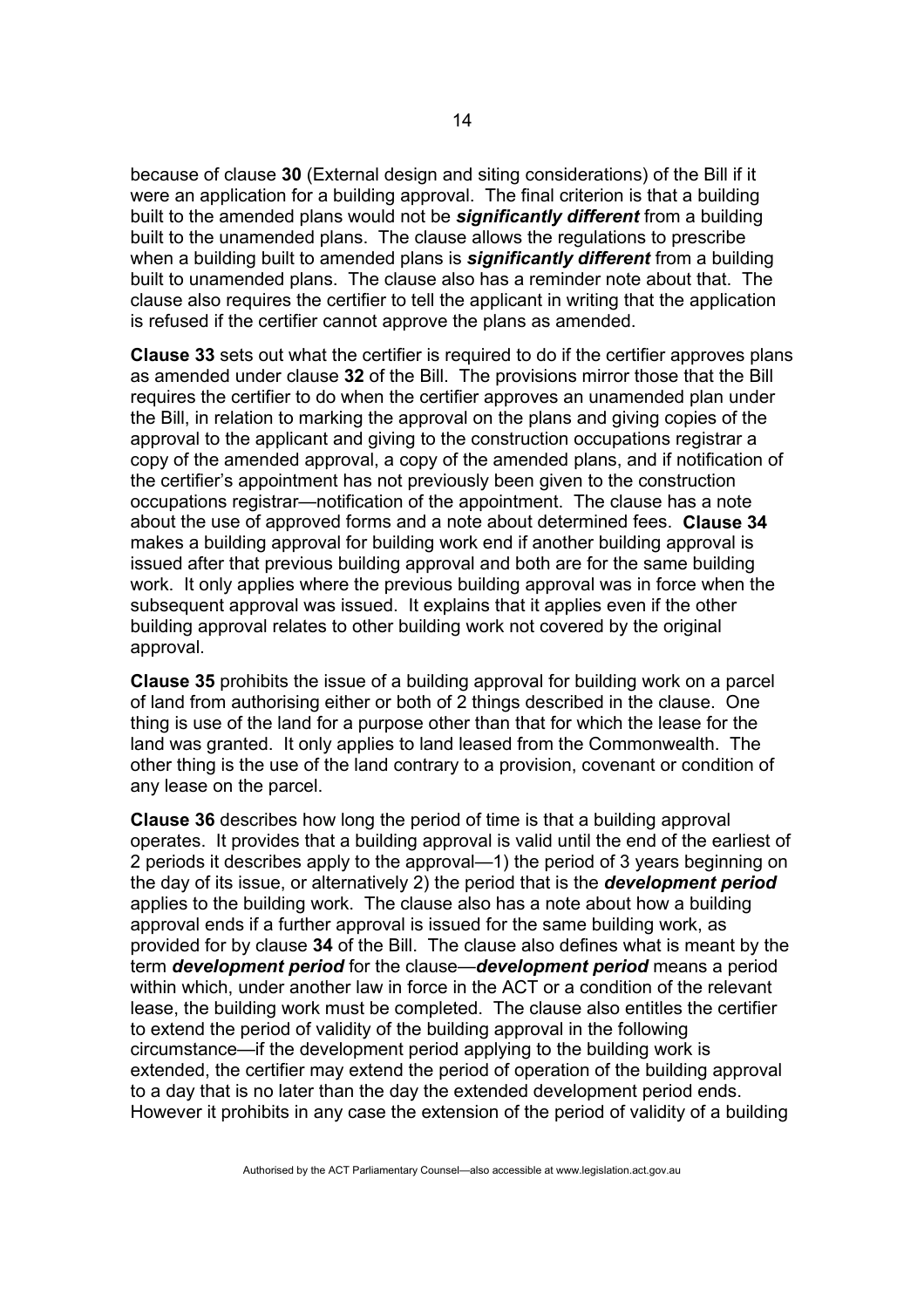approval to a day that is more than 3 years after the day the approval was issued. An intention is that a building approval can never be valid for a period longer than a 3-year period commencing on the date of issuing the approval. That recognises the fact that standards for building design and construction change over time causing building approvals to fall behind current standards over time.

#### Building commencement notices

**Clause 37** entitles a builder to apply to a certifier for a commencement notice in respect of building work or part of some building work. It explains that the builder must be the builder who is to do the building work, or part of it, and that the application must be in writing signed by the owner of the relevant land. The clause has a note that the ordinary rules of agency apply in relation to the application, and a note about the use of approved forms. It stipulates that if an application under the clause is for residential building work, then the application must be accompanied by at least 1 of 3 things—a residential building insurance policy in relation to the work or alternatively a certificate issued by an *approved insurer* stating that the insurer has insured the work under a residential building insurance policy or alternatively a fidelity certificate for the work issued by the trustees of a scheme approved under division 6.4 of the Bill (Approved fidelity fund schemes).

The clause requires the certifier to issue a building commencement notice for the building work, on receiving an application *under* the clause, if the certifier is satisfied on reasonable grounds that the builder's licence authorises the work in the building approval. The clause has a note explaining that the term *under* includes the term 'in accordance with' (see Legislation Act, dict, pt 1, def under), so an application must comply with the clause before it can be approved. It also has a note about the use of approved forms. The clause also requires the certifier to give a copy of a commencement notice to the construction occupations registrar within 1 week after issuing the notice, when a certifier issues a notice. The clause also indicates that the clause only applies where 3 circumstances all exist—1) a building approval has been issued for building work, 2) under the *Construction Occupations (Licensing) Bill 2003* any of the work must be done by a licensed builder, and 3) a licensed builder has been engaged to do the work.

The clause also defines what the term *approved insurer* means for the clause an *authorised insurer* who has had a form of residential building insurance policy approved by the construction occupations registrar and has not given to the registrar a notice under clause **95** (Duties of insurers) of the Bill. The term *authorised insurer* is defined in the dictionary at the end of the Bill. The clause also refers to clause **84** of the Bill for a definition of the term *residential building work*, for clause **27**.

The building commencement notice requirement is necessary to provide certainty about the statues of the matters covered by a notice.

**Clause 38** causes a building commencement notice for building work to automatically end if, for residential building work—the work is no longer *insured*.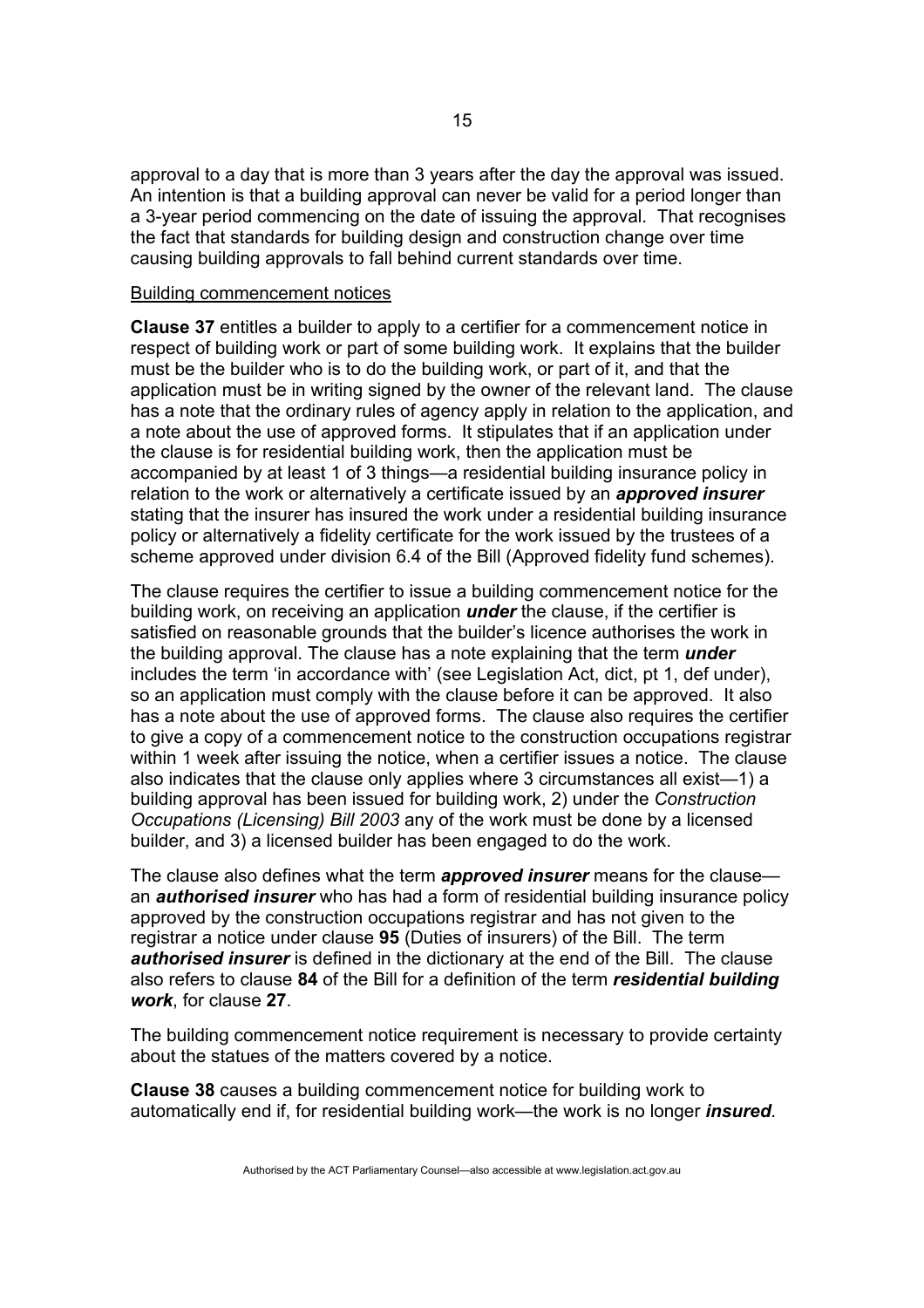The clause also causes a notice to automatically end if the building approval for the work ends. The clause defines what the term *insured* means for the clause that the work is insured under a residential building insurance policy or that a fidelity certificate is in force for the work by the trustees of a scheme approved under division 6.4 of the Bill (Approved fidelity fund schemes). The clause is necessary to protect the public interest that lies in ensuring that relevant building work is only done where the public has the protection of the coverage referred to in the clause.

**Clause 39** entitles the licensed builder mentioned in a building commencement notice to apply, in writing, for cancellation of the building commencement notice. If the builder does apply for its cancellation, it requires that builder to give to the owner of the parcel of the land where the work is being, or is to be, done—a copy of the application, and a notice that states that the owner has 2 weeks (the *representation time*) to make representations to the construction occupations registrar about whether the building commencement notice to which the application relates should be cancelled. The clause has a note about the use of approved forms for the application. The clause requires the application to include an explanation of why the building commencement notice should be cancelled. The clause also provides that the clause only applies if a building commencement notice is in force for the relevant building work.

**Clause 40** lists 2 circumstances both of which must exist for the clause to apply. The 1st is that the construction occupations registrar must have received an application under clause **39** of the Bill for the cancellation of a building commencement notice; and the 2<sup>nd</sup> is that either—the *representation time* for the application has ended or the owner of the land where the work is being, or is to be, done agrees in writing to the cancellation. The clause requires the construction occupations registrar to consider any representation made by the owner within the representation time if the *representation time* has ended without the owner of the land agreeing to the cancellation. The clause also entitles the registrar to cancel the building commencement notice if satisfied—that the builder mentioned in the notice cannot do the building work or that it is otherwise appropriate to cancel the notice.

**Clause 41** clarifies that 2 or more building commencement notices for the same building work may be in force at the same time. The clause also explains that a building commencement notice continues to operate for building work even if the building work being done is only part of the building work for which the commencement notice was issued. That is intended to cater for a situation where, for example, a small part of the work is completed, and more of the work is to be done at a later stage. The notice continues to operate despite the initial work being completed and so can apply to the later stage work.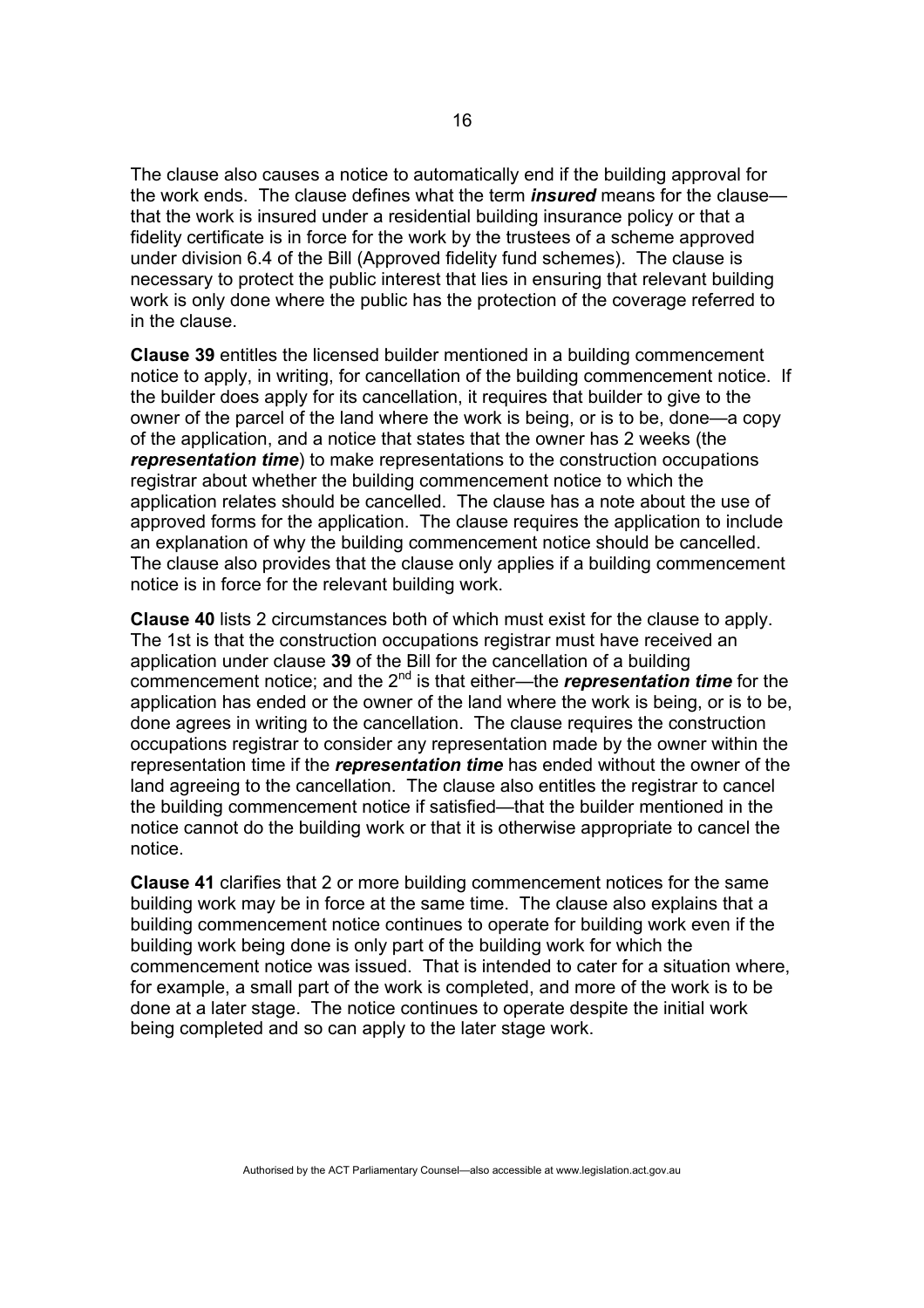#### Doing building work

**Clause 42** sets out the requirements that must be complied with when building work is carried out. It prohibits the carrying out of building work except where the work is carried out in accordance with all of those requirements. A requirement is that the materials used in the building work must comply with the standards under the building code for the materials in buildings of the kind being built or altered. Another is that the way the materials are used in the building work must comply with their acceptable use under the building code for buildings of the kind being built or altered.

An intention of those 2 requirements is that the use of materials that they refer to should not result in a situation where the building work produces a building, or part of a building, that does not comply with the relevant provisions of the building code, because of the material used or the way it was used. Another requirement is that the building work must be carried out in a proper and skilful way. That requirement has a note that considerations to be taken into account to decide when work is carried out in a proper and skilful way may be prescribed under the regulations. The clause allows the regulations to prescribe considerations to be taken into account to decide whether building work is carried out in a proper and skilful way. Another requirement of the clause is that building work for which an approved plan is required must be carried out in accordance with the approved plans. Another requirement is that the building work required to be done by a licensed builder must be carried out by, or under the supervision of, the builder mentioned in the building commencement notice. The final requirement lists 2 things, both of which the building licensee in charge of the building work must take—1) all the safety precautions stated in or with the application for the building approval, and 2) any other safety precaution that a certifier or building inspector may require the building licensee to take under clause **46** of the Bill.

The clause is necessary to promote good practice in doing building work so as it is consistent with reasonable public expectations of builders and to protect public confidence in the standards of that work.

The Bill requires various things, such as inspections, to happen at various times during the carrying out of building work. It breaks the process of doing building work into stages. **Clause 43** allows the regulations to prescribe what each *stage* of building work is. The clause also prohibits a building licensee in charge of building work that has reached a *stage* from proceeding with building work beyond the *stage* unless the 2 criteria it lists are both satisfied—1) the licensee has given to the certifier notice that the stage has been reached, and 2) the certifier has inspected the building work and given written permission for the work to proceed. The clause creates a strict liability offence against a person if the person fails to comply with the prohibition and proceeds past a *stage*. The clause specifies a maximum penalty of 50 penalty units for the offence, the same amount for the corresponding regulatory offence in the *Building Act 1972*.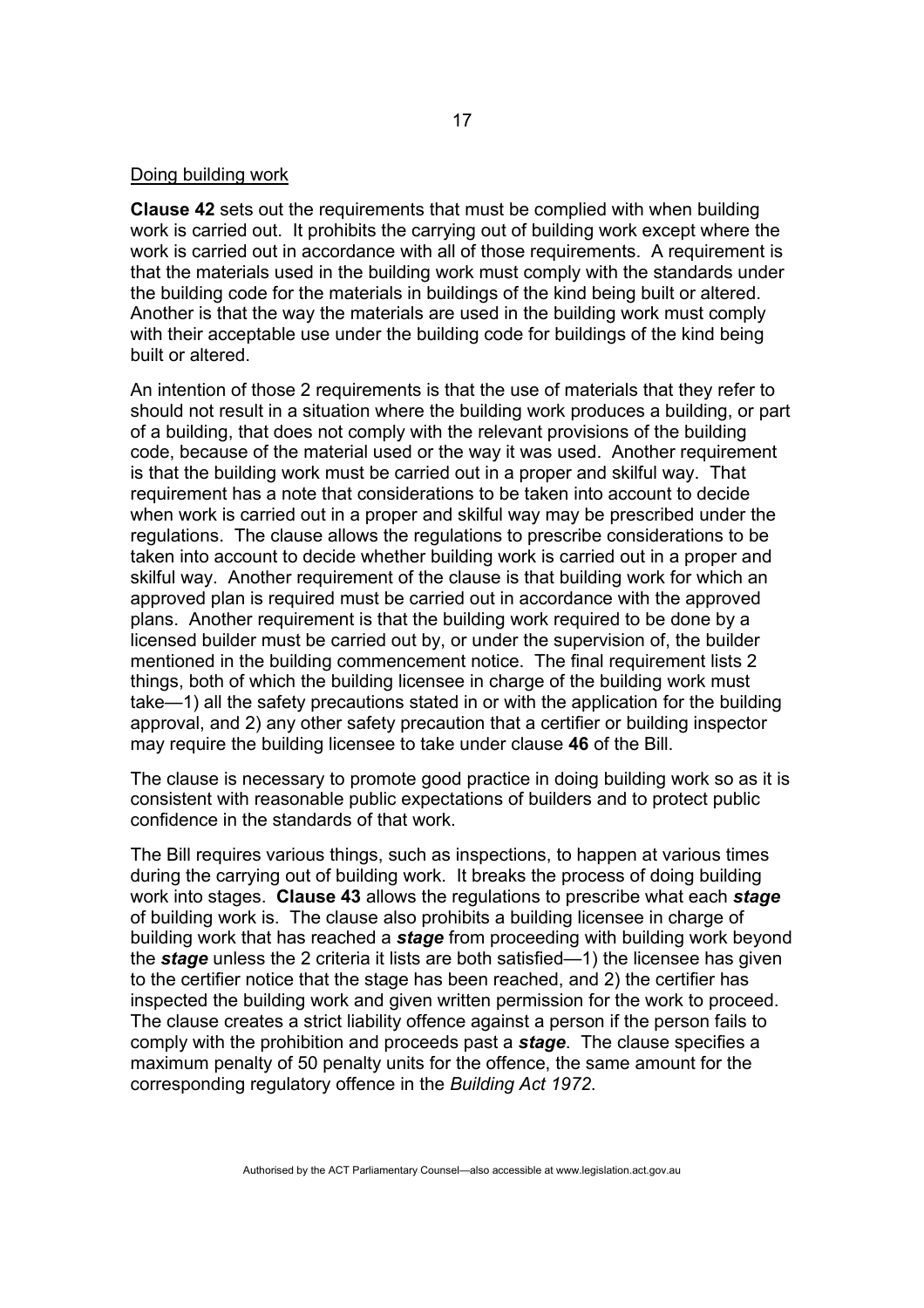The clause also creates a further strict liability offence—the building licensee in charge of building work commits the offence where that person proceeds with any building work above dampcourse level when both of the criteria clause **43** of the Bill lists in relation to surveys has not been satisfied. The  $1<sup>st</sup>$  of the 2 broad criteria is that the certifier has received either a plan signed by a registered surveyor stating the position of the building in relation to the boundaries of the parcel of land where the building is to be erected and stating the level that the floor or floors of the building will have in relation to a level stated in the approved plans or another document prescribed under the regulations. The  $2^{nd}$  criterion is that the certifier is satisfied that the position of the building and the level of the floor or floors are in accordance with both the approved plans and the conditions to which any consent or approval mentioned in clause **27** (1) (b) of the Bill is subject. The clause specifies a maximum penalty of 50 penalty units for the offence, the same amount for the corresponding regulatory offence in the *Building Act 1972*.

The clause requires also that a person give written test results as follows—if a building licensee in charge of building work is required under clause **44** (5) of the Bill to conduct a test, the licensee must, as soon as practicable after the test is completed, give the person who made the requirement the written results of the test.

**Clause 44** sets out things that a certifier is require to do in relation to the stages of building work. It requires the certifier to inspect the building work as soon as practicable after the certifier receives the relevant notice under clause **43** (3) (a) of the Bill for the building work. The clause requires the certifier to give the building licensee in charge of the building work the written directions that are reasonable and appropriate for achieving compliance with Bill's clause **42** (Requirements for carrying out building work). The clause explains that is only required where if, after inspection, a certifier is satisfied on reasonable grounds that the building work does not comply with clause **42**. The clause stipulates that where those written directions are required to be given they must be given on the relevant inspection, or as soon as practicable (but in any case within 2 business days), after inspection.

However, if a certifier is satisfied, after an inspection, that building work complies with the Bill's clause **42** clause **44** requires the certifier to certify that the work complies with clause **42** of the Bill. The clause further requires the certifier in that case to give the certificate to the building licensee in charge of the building work. The clause stipulates that where that certificate is required to be given it must be given on the relevant inspection, or as soon as practicable (but in any case within 2 business days), after inspection.

Clause **44** also creates strict liability offences in respect of a certifier if the certifier contravenes clause **44** (1) or **44** (2) of the Bill. The clause specifies a maximum respective penalty of 10 penalty units for the offence, the same amount for the corresponding regulatory offence in the *Building Act 1972*.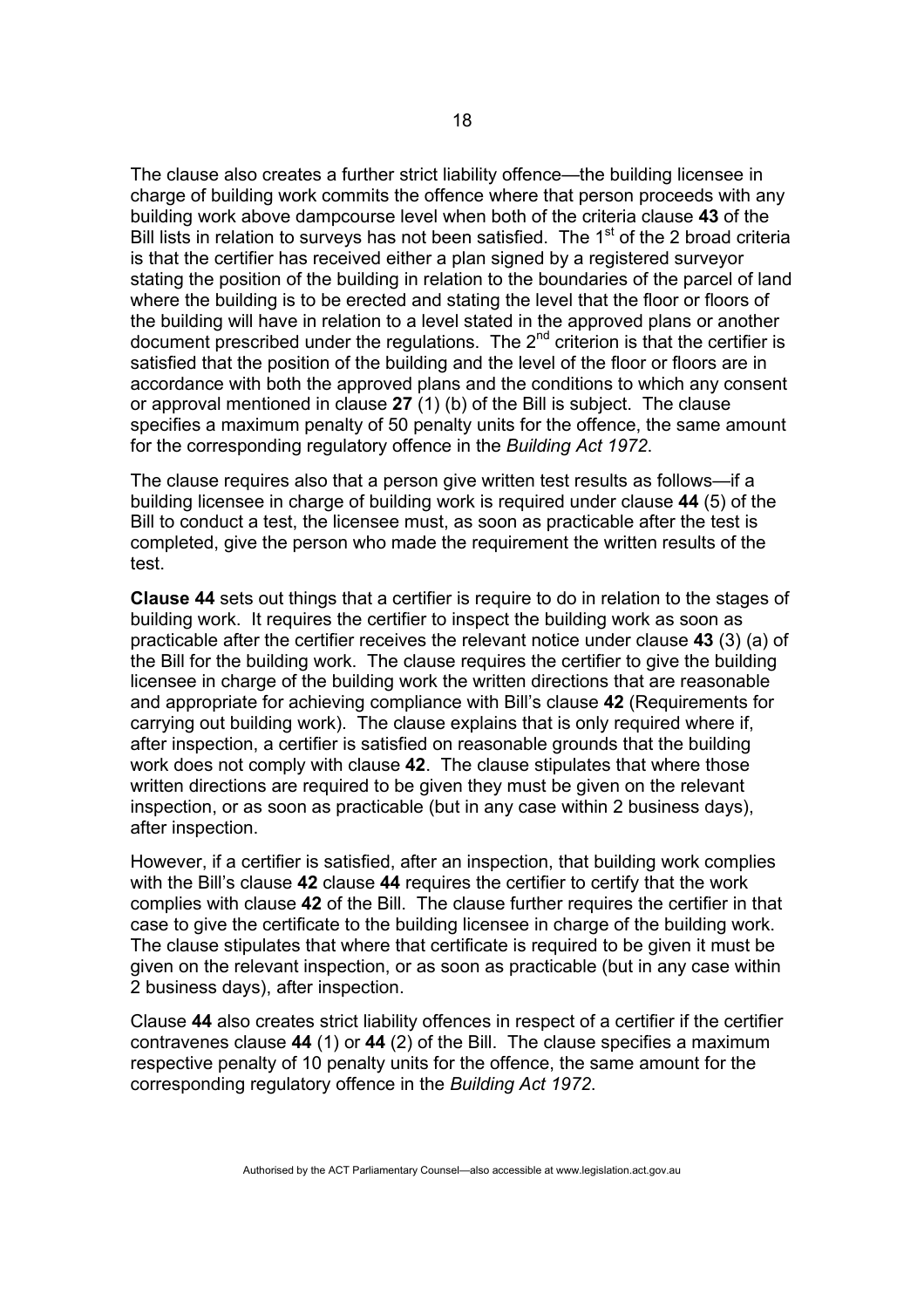Clause **44** also entitles a certifier to have testing done in order to assist in fulfilling the certifier's inspection function. The clause provides that a certifier may, by written notice, require the building licensee in charge of the building work to conduct, on the materials used or to be used in the work, on the structure of the building, or in relation to anything else connected with the work, the tests stated in the notice. However, the provision does not further limit when that entitlement may be exercised. It is intended that the certifier may exercise the entitlement at any time, whilst certifier for the work.

**Clause 45** requires the building licensee in charge of building work to keep records of tests under clause **44**, and of other tests referred to in the clause—any records of test borings, test loadings or other investigations made to work out the permissible loadings on piles used in the building work, pile-driving operations, calculations of allowable loadings and details of the location of the piles, and any records of test loadings and excavations made to work out the bearing capacity of the foundation for the building or proposed building or building as proposed to be altered. The records mentioned are required by the clause to be kept until a certificate of occupancy for the building work is issued; and must be given to the certifier when the certificate of occupancy is issued.

**Clause 46** entitles a building inspector or certifier to, in writing, give the building licensee in charge of building work directions about the safety precautions that the inspector or certifier believes on reasonable grounds are necessary to protect the safety of people using a street or place. It describes the 2 circumstances which must both exist for the clause to apply—firstly, building work for which a building approval has been issued is being carried out at or near to the street or place that is open to or used by the public. Secondly, the building inspector or certifier finds, on inspection, that inadequate safety precautions in relation to the building work are being taken to protect the safety of people using the street or place. The clause has 2 examples to illustrate those circumstances—1: George is building a swimming pool on his property, but the property is not yet fenced and is open to the street; and 2: building work is being done on an are of the ground floor of a building in Civic to which the public have access. The clause also has a note about the application of examples. The clause also clarifies that the directions on safety precautions may be given whether or not safety precautions were submitted to the certifier who issued the building approval, and if safety precautions were submitted—whether or not those precautions are being complied with.

**Clause 47** entitles a certifier to require the owner of a parcel of land where building work is being, or has been, carried out to give the certifier the certificates by professional engineers about the structural sufficiency, soundness and stability of the building as erected or altered for the purposes for which the building is to be occupied or used. However, it limits the circumstances under which the certifier may exercise that entitlement—only if the certifier is satisfied on reasonable grounds that it is desirable to do so in the interests of people who occupy or use, or are likely to occupy or use, the building or part of the building that is being, or has been, erected or altered. It also clarifies that the certifier may exercise the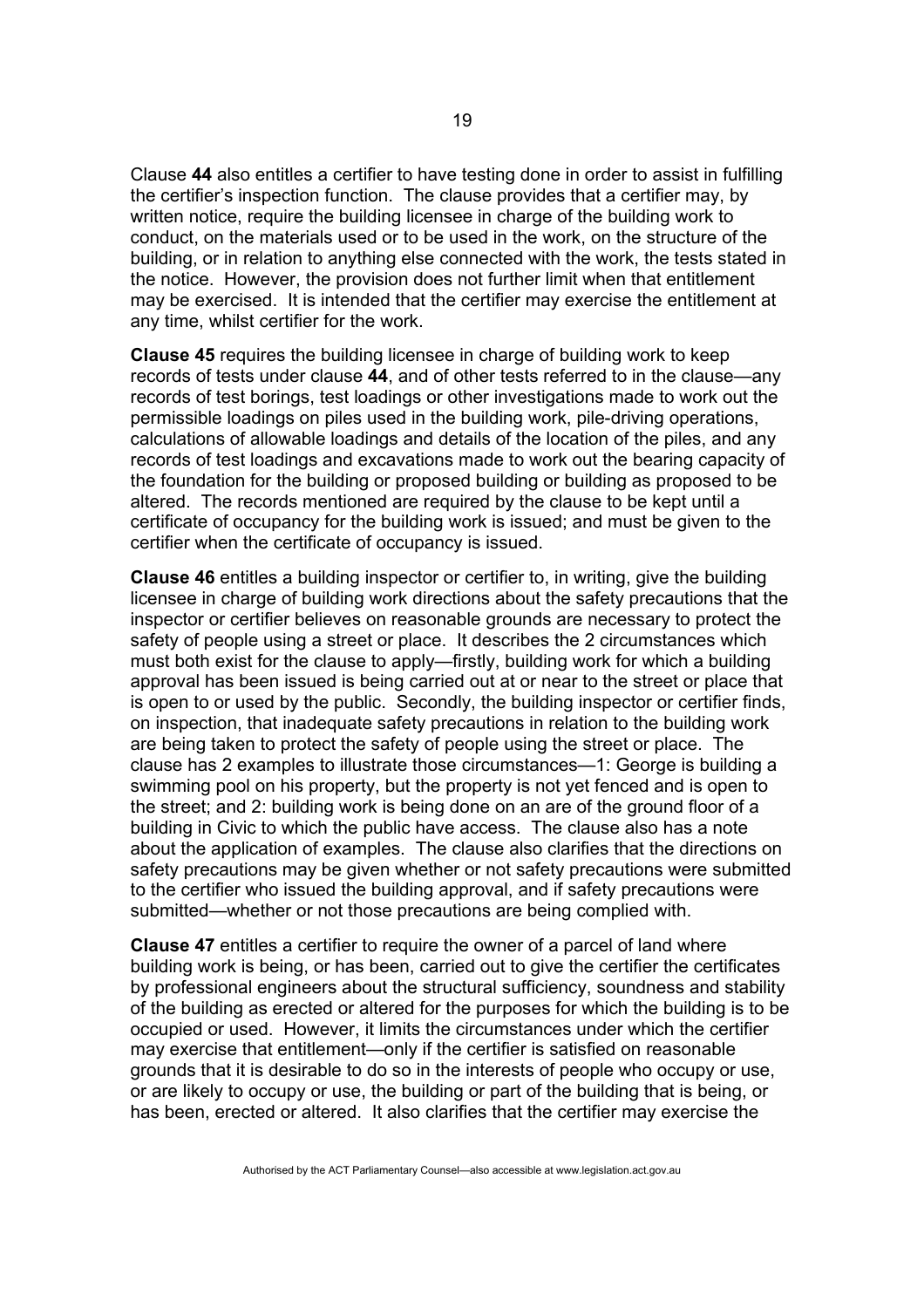entitlement at any time before or after the completion of building work. However, it is intended that a person can only exercise that entitlement whilst they are the certifier appointed for the work.

**Clause 48** sets out things required to be done when building work appears complete. It explains that it applies if building work appears to have been completed and the certifier is satisfied on reasonable grounds that—the work has been completed in accordance with the Bill and substantially in accordance with the approved plans, and the building or part of the building as erected or altered is structurally sufficient, sound and stable for the purposes for which it is to be occupied or used. The clause lists the things, all of which, within 7 days after the day the certifier is satisfied, the certifier must give to the construction occupations registrar. This list of things is as follows—

- (a) if a consent or approval mentioned in clause **27** (1) (b) was required to be obtained—written evidence of the consent or approval;
- (b) a copy of the (survey) plan mentioned in clause **43** (2) (a) (Stages of building work);
- (c) a copy of each ("passed" inspection) certificate issued for the building work under clause **44** (2);
- (d) if the regulations require that, on completion of the building work, the consent or approval of anyone is to be obtained—

written evidence of the obtaining of the consent or approval;

- (e) a certificate by the certifier that the building work has been completed in accordance with this Bill and substantially in accordance with the approved plans;
- (f) if a certificate has been obtained under clause **47** (Structural engineer's certificate)—the certificate;
- (g) if no certificate under clause **47** has been obtained—a written statement to the effect that—
	- (i) the certifier is satisfied that the building or part of the building as erected or altered is structurally sufficient, sound and stable for the purposes for which it is to be occupied or used; and
	- (ii) no certificate under clause **47** is required;
- (h) if, in the certifier's view, the requirements of a stated subclause of clause **69** (Certificate of occupancy) have been satisfied—written advice that the construction occupations registrar would be justified in issuing a certificate of occupancy for the building under the subclause;
- (i) a copy of the following documents and papers relating to the building work: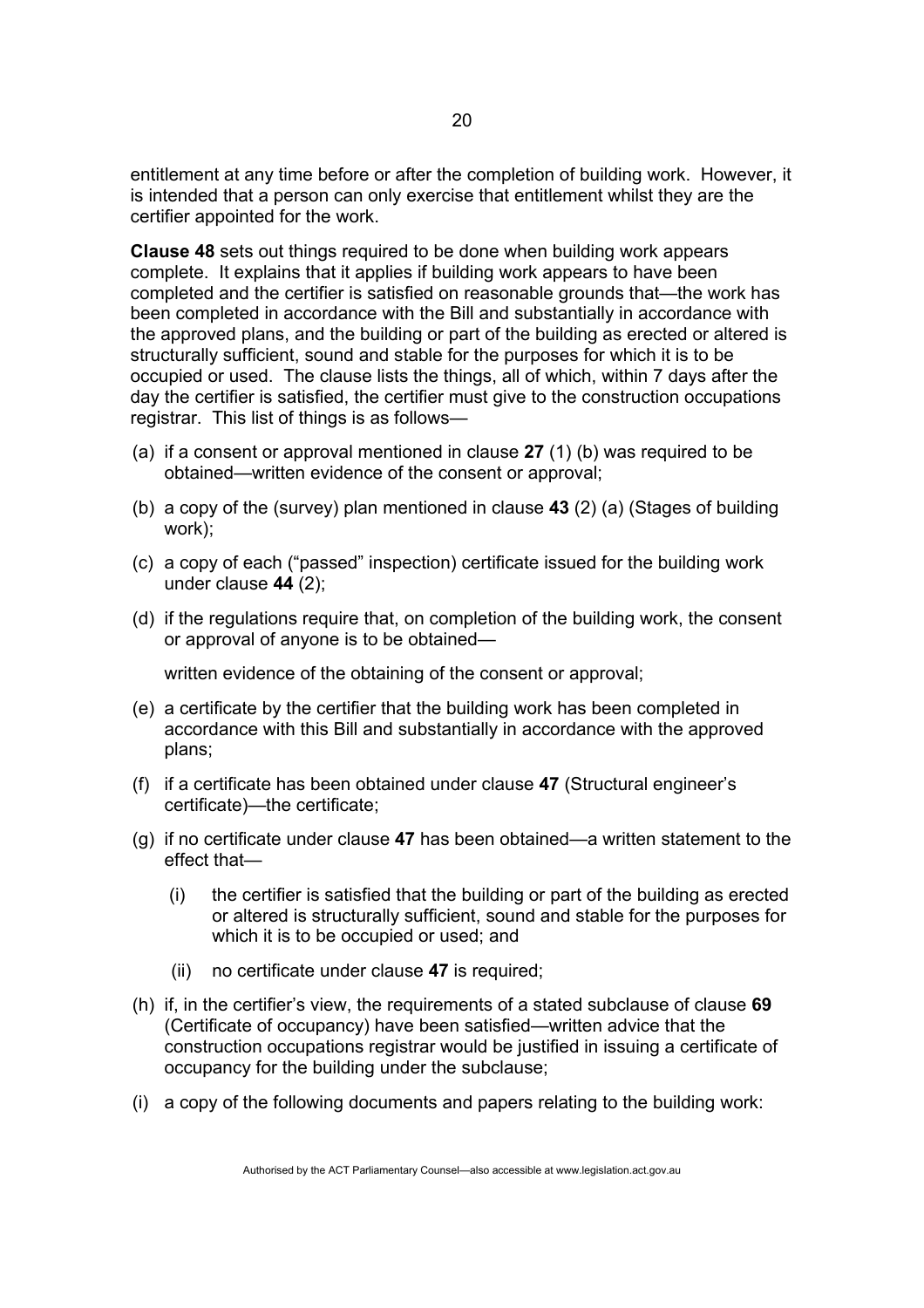- (i) any application to the certifier under this Bill and any accompanying document;
- (ii) all plans or drawings;
- (iii) any approval, certificate, determination, notification or permission issued or given (a *relevant document*);
- (iv) any certificate or other document given or prepared by someone else that the certifier has relied on for the purpose of issuing or giving a *relevant document*;
- (v) the certifier's working papers and calculations that are relevant to the decision to issue, grant or give a document mentioned in subparagraph (iii).

The clause also entitles the construction occupations registrar to, in writing, exempt a certifier from complying, completely or partly, with any subparagraph of subclause **48** (2) (i) of the Bill in relation to building work stated in the exemption. It provides that a certifier is not required to give the construction occupations registrar a copy of a document or paper mentioned in subclause **48** (2) (i) of the Bill if the certifier has already given to the construction occupations registrar, under the Bill, the document or paper, or a copy of the document or paper or if the registrar has exempted the certifier under subclause **48** (3) from giving the copy.

The clause also stipulates that it applies in relation to a part of a building in the same way as it applies to a building.

**Clause 49** requires a person to carry out building work only in a way that will, or is likely to, result in a building that complies with the building code (the Building Code of Australia). It creates a strict liability offence where a person fails to comply with that requirement. The clause specifies a maximum respective penalty of 50 penalty units for the offence, the same amount for the corresponding regulatory offence in the *Building Act 1972*. Nevertheless, the clause also provides that it is a defence to a prosecution for that offence if the person proves that—the building work was carried out in accordance with approved plans; and if the approved plans had been followed at the time of approval, the resulting building would have complied with the building code. An intention is that in those circumstances, where building work is being done, and a building code requirement in relation to doing that work changes, the work can continue to be done in accordance with the building approval and the code requirement before it changed. Otherwise a change in the code could see partly done building work having to be demolished and redone to comply with the change. Other provisions in the Bill relating to the life of building approvals ensure that such cases cannot fall more than 3 years behind the current building code requirements without needing a fresh building approval. The fresh approval will require the respective work to be done to the upto-date provisions of the building code as in force on the day of the approval.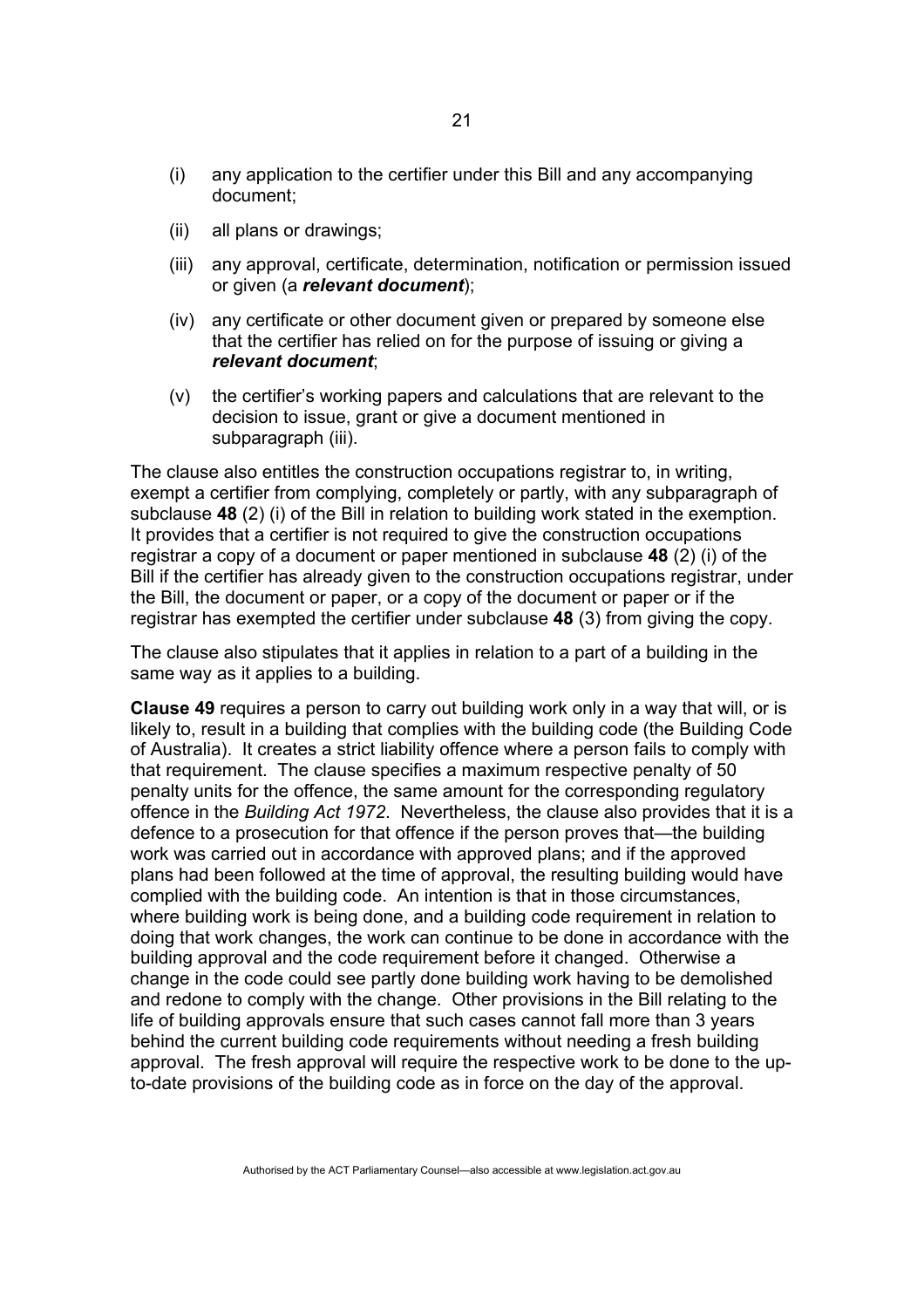The clause also explains that building work is taken not to result in a building that complies with the building code if, for each provision of the building code with which the building must comply—the building will not comply with the deemed-tosatisfy provision of the building code and the approved plans for the building work do not state an alternative solution under the building code. An intention is to require all such work to either be done in accordance with the relevant deemed-tosatisfy provision of the building code or if an alternative solution under the building code is to be relied upon in doing the work, it must be stated in the approved plans. That is necessary to ensure that the plans serve as the single reference document that records how a building's design or construction departs from the deemed-to-satisfy provision of the building code. That is important as often such departures (alternative solutions) rely on the building having a particular kind of element. For example, a consideration of an alternative solution in respect of fire and smoke handling requirements may depend on a partly enclosed car park having an open grill access door to permit required ventilation. Replacing the door with a solid door could cause the car park to be more dangerous than would be the case if it had an open grill type of door. It is intended in that case the plans indicate that as part of an alternative solution the door must be an open grill type for ventilation. The requirement to specify such information in the plans was not a requirement in the *Building Act 1972*, but that Act requires such information to be provided in the application for the plan approval.

**Clause 50** requires a certifier to, as soon as practicable, notify the construction occupations registrar of any contravention of the Bill that comes to the certifier's attention. It is intended that that requirement apply in relation to work that the certifier is appointed certifier for, as a person is not a certifier in respect of any other building work. The clause has a note that a reference to an Act includes a reference to the statutory instruments made or in force under the Act, including regulations and the building code (see Legislation Act, s 104). The clause also creates a strict liability offence against a certifier for a failure by the certifier to comply with the requirement. The clause specifies a maximum respective penalty of 5 penalty units for the offence, the same amount for the corresponding regulatory offence in the *Building Act 1972*.

The clause also provides a dispensation for certain building work. The notification provision does not apply to building work only because the work does not comply with clause **42** (Requirements for carrying on building work) of the Bill if the building licensee in charge of the building work fixes the matter to the satisfaction of the certifier within a reasonable time after the day the matter is brought to the licensee's notice. The clause also has an example to illustrate a circumstance where that dispensation does not apply: it comes to a certifier's attention that a builder proceeded with building work above the dampcourse level without a plan mentioned in clause **43** (2). That contravention of the Bill must be reported under clause **50** (1), and clause **50** (2) does not have an effect because the contravention relates to clause **43** (Stages of building work), not clause **42**. The clause also has 2 further notes. One note explains that the certifier has the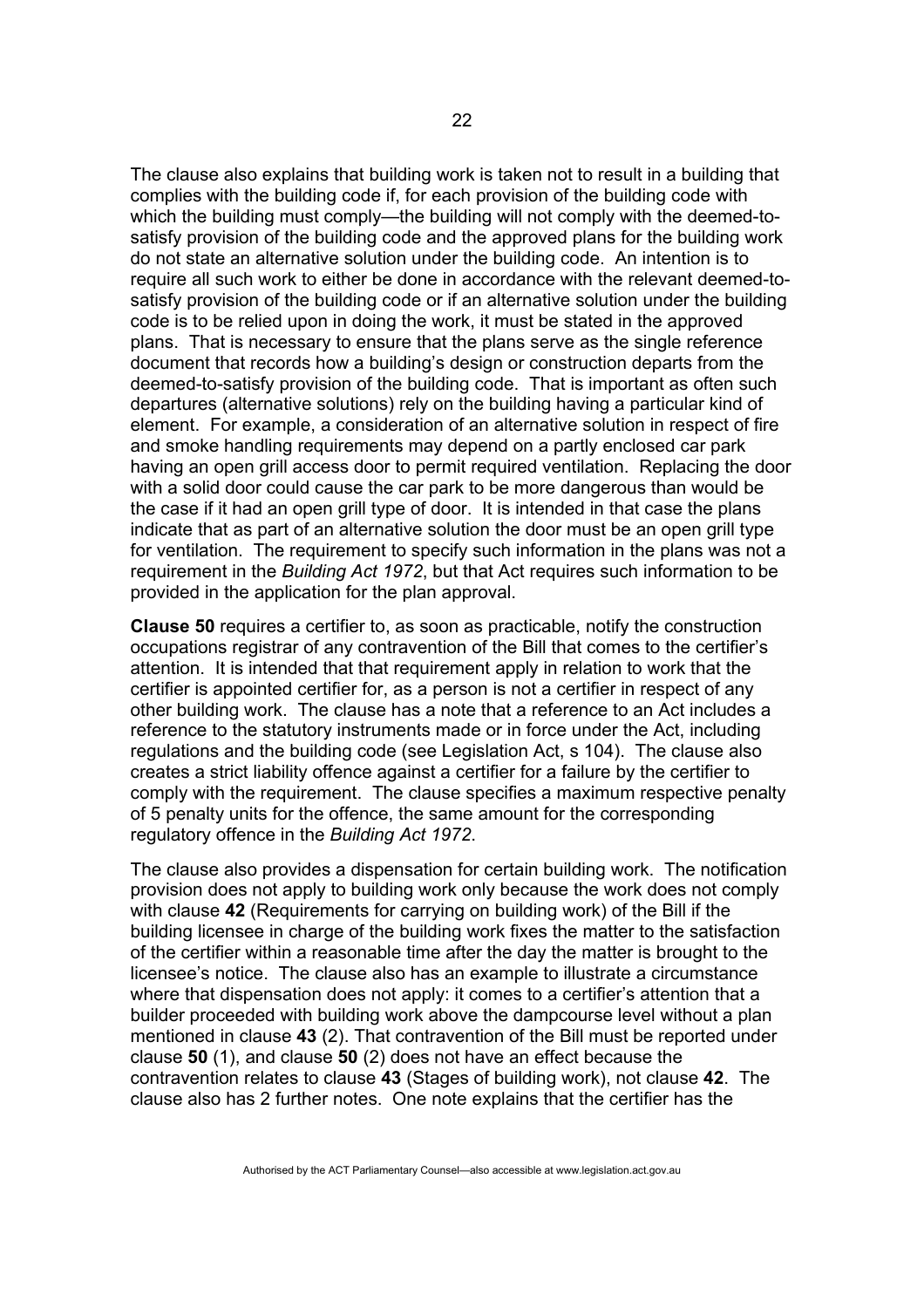evidentiary burden of establishing the matters mentioned in subclause **50** (2) (see Criminal Code, s 58). An intention there is that a certifier who relies on the exemption from reporting unlawful work bears the evidentiary burden of establishing that the exemption applied to that work. The second note explains the application of examples.

The clause also clarifies that the requirement that a certifier notify under the clause applies even if a direction under clause **44** (2) (Stage inspections) has been given in relation to the matter that constitutes the contravention, but only if the defect is not dealt with in a reasonable time.

The clause is necessary as certifiers are privatised regulators providing the only building inspection and approval process under the Bill, and therefore it is beneficial that certifiers involve the registrar in cases of unlawful building work. The registrar has wider powers for dealing with such work than certifiers.

**Clause 51** prohibits building work from being carried out other than in accordance with clause **42** (Requirements for carrying out building work). It creates a strict liability offence against a person if building work is begun or carried out on a parcel of land in contravention of that prohibition and the person is the owner of the parcel of land or is the person who carries out the building work. The clause specifies a maximum respective penalty of 50 penalty units for the offence, the same amount for the corresponding regulatory offence in the *Building Act 1972*.

The clause sets out several defences against prosecution under the clause. They relate to awareness of, or belief about, certain circumstances set out in the clause.

## **Part 4 Stop and demolition notices**

Part 4 mainly provides entitlements to prohibit the carrying out of building work and entitlements to require certain building work to be carried out. The part's provisions are based on the corresponding provisions in the *Building Act 1972*, except that the Bill entitles building certifiers to issue stop work notices whereas the Act didn't. That is to assist certifiers in their privatised-regulator role.

**Clause 52** defines what the term *easement* includes for part 4 of the Bill *easement* includes an area of land identified as an easement for electricity, telecommunication, water, drainage and sewerage services in, on or over the land on certificate of title or on a deposited plan under the *Districts Act 2002.* 

**Clause 53** entitles the construction occupations registrar, a building inspector or a certifier to, by written notice (a *stop notice*), prohibit the carrying out of any further building work or of building work stated in the *stop notice*. It sets out a list of circumstances and provides that it applies if any of the circumstances exist. The circumstances all relate to how building work is being, or is to be, carried out, and are as follows—

(a) without a building approval having been issued for the work; or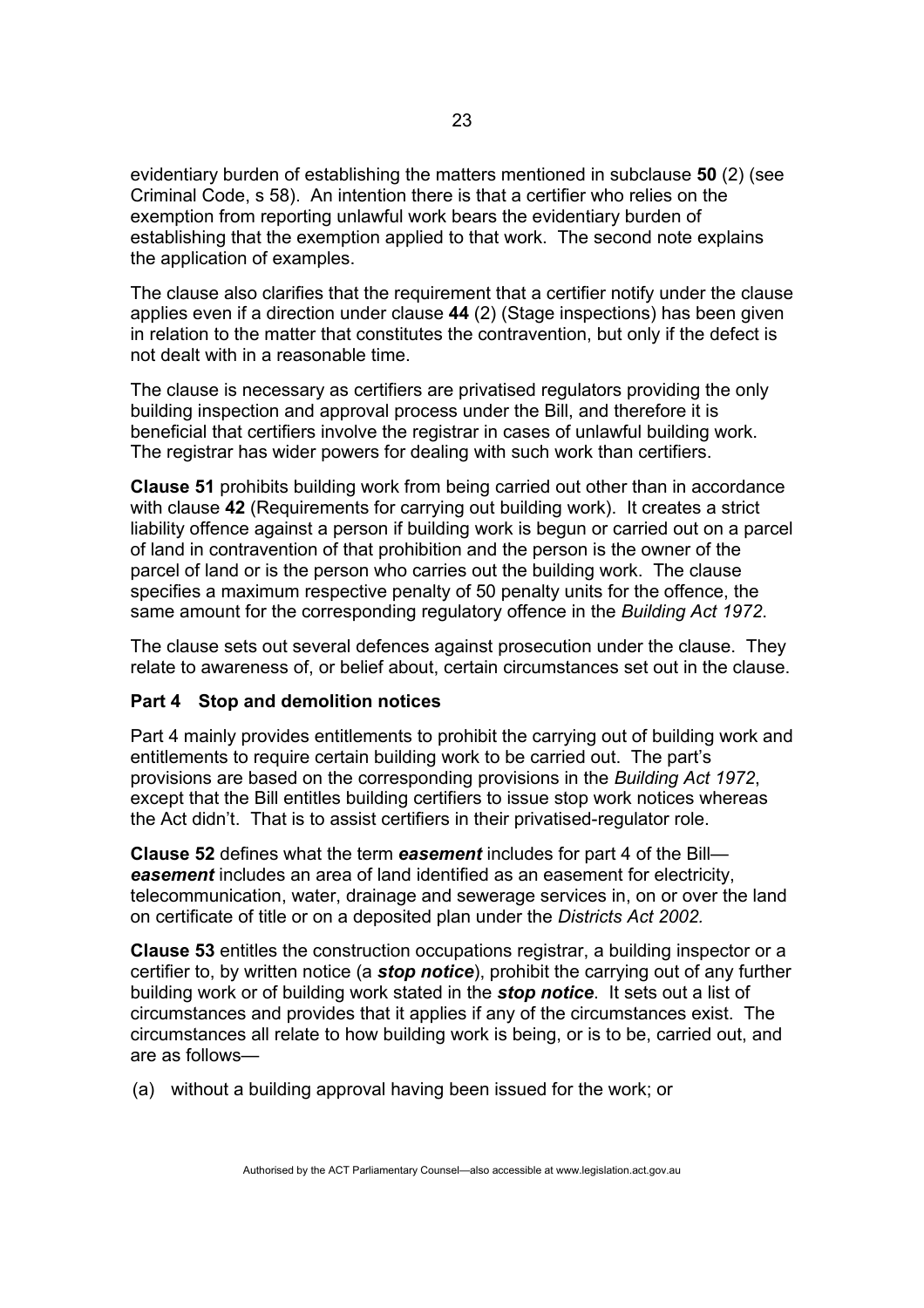- (b) otherwise than in accordance with the approved plans for the building work; or
- (c) contrary to a provision of this Bill relating to the building work; or
- (d) if the building work is being carried out on a parcel of land held under lease from the Commonwealth—contrary to a provision, covenant or condition of the lease; or
- (e) for building work forming part of a development requiring approval under the Land Act, division 6.2—without the approval; or
- (f) for building work forming part of a development approved under the Land Act, division 6.2—contrary to the approval, or a condition of the approval; or
- (g) for building for an exempt building—so that the building, or part of the building, is or will be on an easement.

The term *exempt building* is defined in clause **12**. Clause **53** gives 2 examples of circumstances of carrying out building work to which the clause applies—

- 1: the footings of a building have been poured and are setting. The footings are on an easement. A *stop notice* can be issued for the building work, which is to continue with the work on top of the footings;
- 2: a concrete truck is about to deliver concrete to a building site for which there needs to be an approved plan, although there is no plan. A *stop notice* can be issued for the building work to be done.

It is intended in the case of example 1 that the *stop notice* can be issued regardless of the fact that it may not be known what building work may be erected upon the footings, or regardless of the fact that no evidence of intention to continue with work is at hand. The clause also has a note about the application of examples to the Bill.

The clause also lists circumstances that cause a *stop notice* to end. Those circumstances are—1) the person who gave the *stop notice* cancels it, or 2) the grounds for giving the *stop notice* no longer exist, or 3) the *stop notice* is cancelled under clause **55** (Application by land owner for cancellation of stop notice) or clause **57** (Decision on application by other than land owner). The clause has 7 examples of when the grounds for giving the *stop notice* no longer exist. They refer to various paragraphs within subclause **53** (1) of the Bill—

- 1 if the ground for issue of the notice was clause (1) (a)—an approval has been issued for the work;
- 2 if the ground for issue of the notice was clause (1) (b)—the building work that was not in accordance with the approval has been removed so that the remaining work complies with the existing building approval or a new approval has been obtained that allows the building work;

Authorised by the ACT Parliamentary Counsel—also accessible at www.legislation.act.gov.au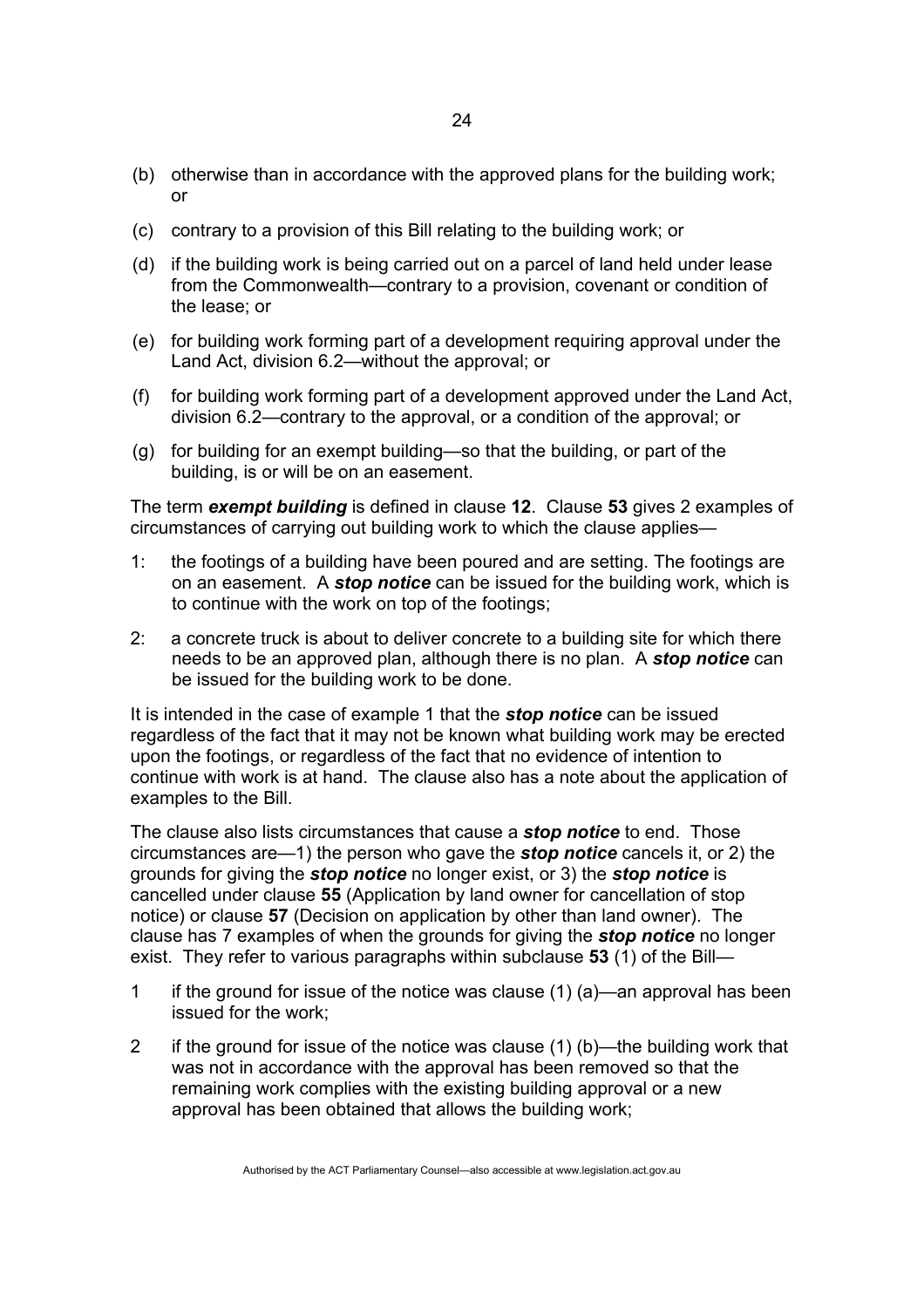- 3 if the ground for issue of the notice was clause(1) (c)—if the grounds of the contravention were that the building work was being carried out by a person without a builder licence, an appropriately licensed builder continues the building work;
- 4 if the ground for issue of the notice was clause (1) (d)—the building work that was not in accordance with the lease is removed or the lease varied to allow the work;
- 5 if the ground for issue of the notice was clause (1) (e)—the missing approval is obtained;
- 6 if the ground for issue of the notice was clause (1) (f)—the building work that was not in accordance with the approval is removed or the approval varied to allow the work;
- 7 if the ground for issue of the notice was clause (1) (g)—the building work that was on the easement is removed or the easement is changed to allow the work.

The clause prohibits a *stop notice* being issued for work in relation to an *exempt*  **building** without a building approval having been issued for the work or otherwise than in accordance with the approved plans for the building work. The term *exempt building* is defined in clause **12**.

The clause is necessary to prevent the escalation of risks associated with continuing with building work contrary to the respective requirements. Those risks include wastage of resources arising from potentially having to undo or redo unlawful building work, or the creation of structurally dangerous building elements.

**Clause 54** limits the operation of a *stop notice*. It explains that it only applies if a *stop notice* has been issued in relation to building work. It provides that a *stop notice* does not prevent building work being carried out in the particular circumstances it describes. The clause indicates the following circumstance must exist for that provision to apply—doing the work does not, or would not contravene the Bill. The clause further indicates that, additionally, at least one of the following circumstances must also exist for that provision to apply: the only purpose of the work (*rectification work*) is to fix or reverse the building work that caused the *stop notice* to be issued; or the work is necessary to ensure rectification work is carried out safely.

The clause also has 2 examples that illustrate how it applies—

- 1 a *stop notice* is issued in relation to an extension on a house, which does not comply with the building code. The extension may be pulled down, but the rest of the house may not;
- 2 a garage has been built partly on an easement. If it is decided to make the garage smaller so it is not on the easement, the building of temporary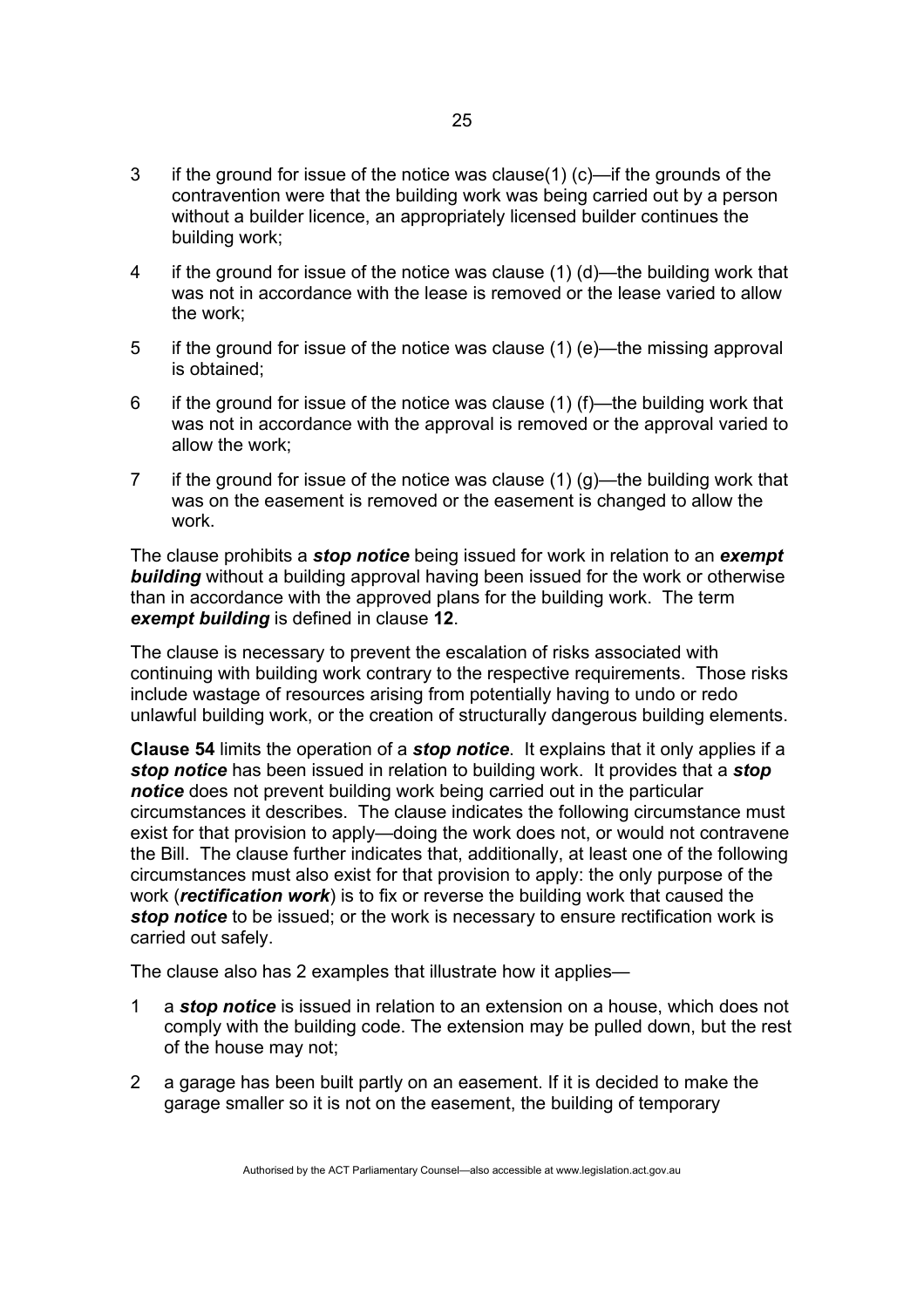supports necessary to support the roof and ensure the safety of the rest of the garage while the garage is made smaller is building work allowed to be done despite the *stop notice*.

The clause has a note about the application of examples. Those examples assume that the *rectification work* they refer to is done in a way that does not, or would not contravene the Bill. It is intended that if the *rectification work* is carried out in a manner that is a ground for a *stop notice* under the Bill, then another *stop notice* is not prevented from being issued nor from having effect in respect of the *rectification work*.

**Clause 55** entitles the owner of a parcel of land to apply in writing to the construction occupations registrar for cancellation of a *stop notice*, that relates to the owner's land, and entitles the registrar to have the discretion to decide to subsequently cancel that *stop notice* or not. The clause has a note that the ordinary rules of agency apply in relation to an application under it. That clarifies that the landowner may appoint an agent to act for the landowner and make the application on the landowner's behalf, and that in that case the application can be taken to have been made by the landowner. The clause explains that it applies if a *stop notice* has been given in relation to building work on a parcel of land, regardless of who gave the notice. The clause explains that the landowner is only entitled to make the application if the application gives reasons why the *stop notice* should be cancelled. It is intended that the construction occupations registrar decide each application unless the owner withdraws the application or the subject notice otherwise ends. The clause requires the construction occupations registrar to consider 3 things before the registrar makes a decision on an application—

- $\blacksquare$  the application; and
- **the reasons why the** *stop notice* was given; and
- the current state of the building work to which the notice relates.

The clause also puts a further condition on when the registrar may cancel the notice—if the registrar is satisfied that the cancellation will not endanger the public or people who will use the building on which the building work is being, or is to be, done or affect public confidence about the standard of building work in the ACT. It is not intended that the clause effect any entitlement that the registrar has despite the application of that clause, to cancel a *stop notice* that the registrar issued.

**Clause 56** entitles any person, except the owner of the relevant parcel of land, to apply in writing to the construction occupations registrar for cancellation of a *stop notice*, giving reasons why the notice should be cancelled. It indicates that it applies if a *stop notice* has been given in relation to building work on a parcel of land, regardless of who gave the notice. On receiving an application, it requires the registrar to do 2 things—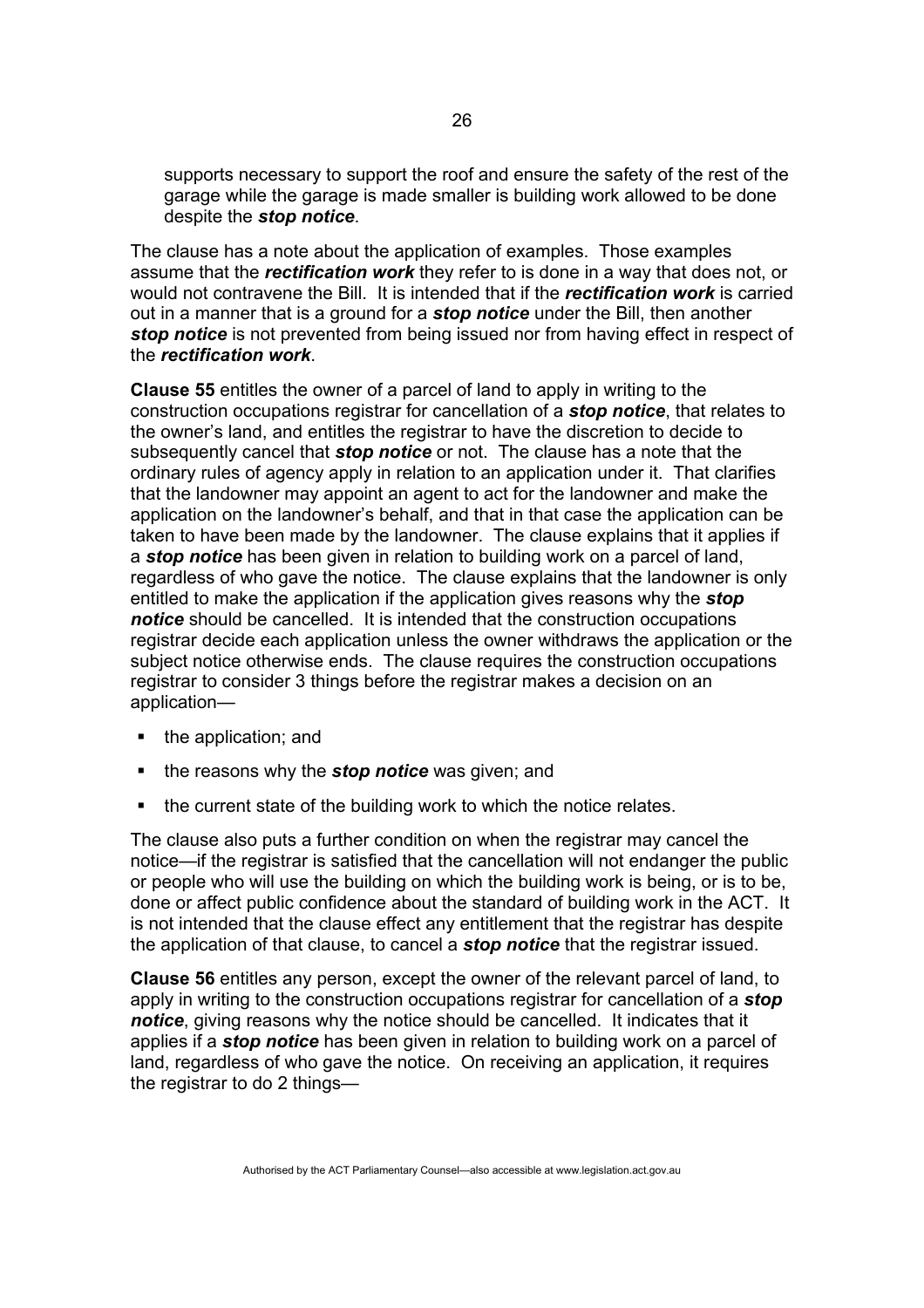- give the owner of the parcel of land a copy of the application; and
- $\blacksquare$  tell the owner in writing that the owner may, within 2 weeks after the day the owner is given the copy of the application, either make written comments to the registrar on the merits of the application or tell the registrar in writing that the owner does not object to cancellation of the stop notice.

**Clause 57** entitles the construction occupations registrar to cancel a *stop notice* if satisfied that the cancellation will not endanger the public or people who will use the building on which the building work is being, or is to be, done or affect public confidence about the standard of building work in the ACT. It indicates that it applies if the following 3 criteria are all satisfied—

- a person has made an application under clause **56** in relation to a *stop notice*; and
- the construction occupations registrar has given the owner of the parcel of land to which the *stop notice* relates the a copy of the application and the information required under clause **56** (3) (b); and

either—

 the owner has told the registrar in writing that the owner does not object to cancellation of the stop notice; or the 2-week period for making written comments on the merits of the application has ended.

The clause requires the construction occupations registrar to consider 4 things before the registrar makes a decision on an application—

- the application; and
- **the reasons why the** *stop notice* was given; and
- any written comments from the owner given to the registrar within the 2 weeks mentioned in clause **56**; and
- the current state of the building work to which the notice relates.

It is not intended that clause **56** or **57** effect any entitlement that the registrar has despite the application of those clauses, to cancel a *stop notice* that the registrar issued.

**Clause 58** entitles the construction occupations registrar to give a notice (a *further notice*) that states the building work (including demolition) that is required to be carried out to ensure that the building work for which a building approval was issued will be carried out in accordance with the approved plans and the provisions of the Bill. It explains that the clause applies if a *stop notice* has been given on a ground other than a ground mentioned in clause **53** (1) (a) (which is about building work for which there is no approval). The clause requires the *further notice* to relate to the relevant *stop notice*. The clause restricts the time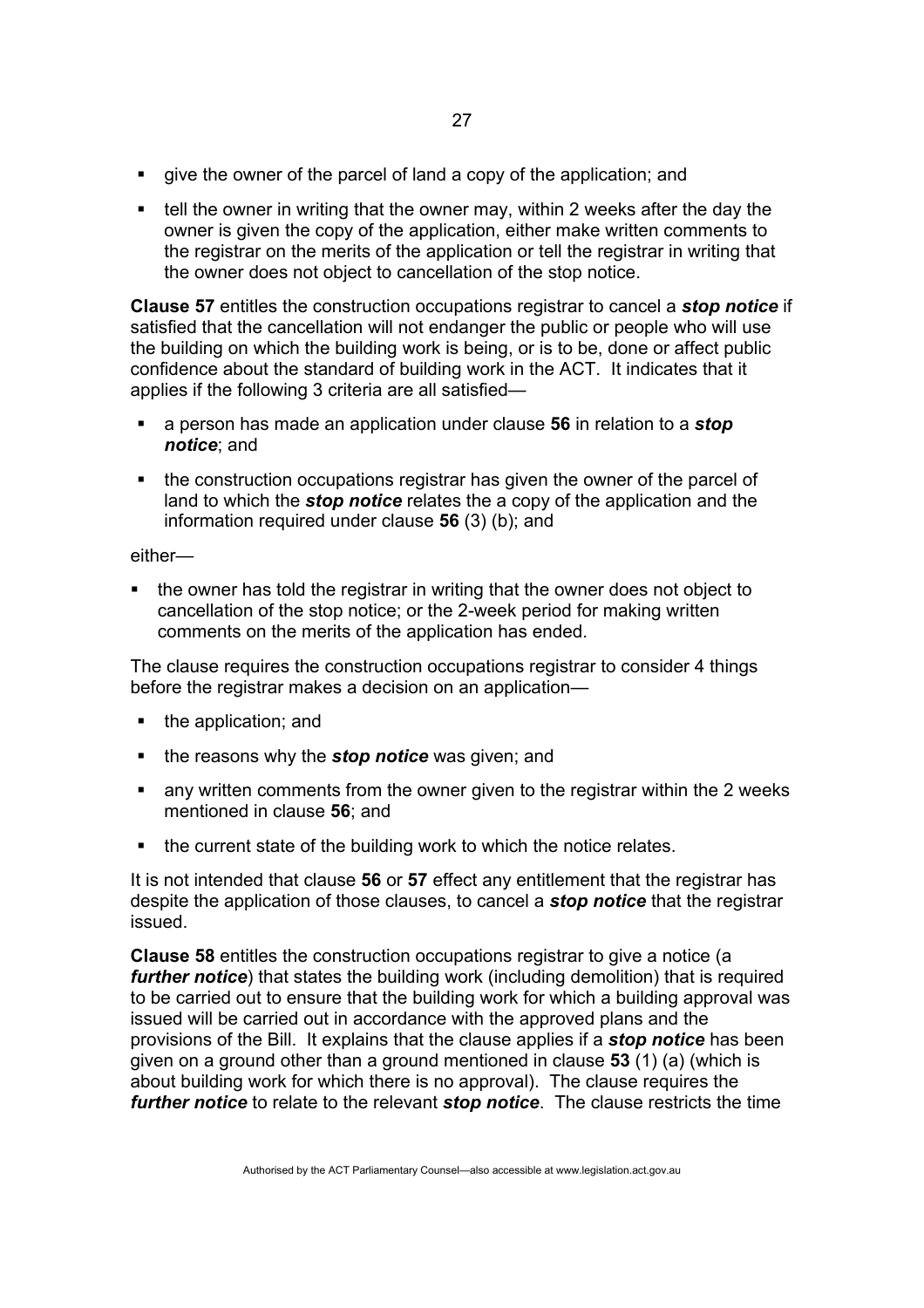period in which the registrar may exercise that power to the period that is within 7 days after the day the *stop notice* is given. The clause also restricts the exercising of the power if the ground for the *stop notice* is mentioned in clause **53** (1) (f) (which is about building work that does not comply with an approval). In that case the registrar may only give a notice under clause **58** to carry out the demolition of a building if the planning and land authority recommends giving the notice. The clause provides that any building work done by a person to comply with a notice under clause **58** is taken not to contravene the respective *stop notice*. It is not intended that that provision otherwise exempt the doing of an act or thing from the application of any law including the Bill. Clause **58** also provides that a *further notice* ends if the ground for the issue of the *stop notice* to which it relates no longer exists.

**Clause 59** lists various ways that a *stop notice* or a *further notice* may be served. It specifies that they may be given to—

- the owner of the parcel of land where the building work mentioned in the notice is being, or is to be, carried out; or
- the person by whom the building work mentioned in the notice is being, or is to be, carried out; or
- for a *stop notice*—on any person carrying out building work mentioned in the notice; or
- any 2 or more of the people, jointly, to whom the notice may be given under paragraph (a), (b) or (c).

The clause has a note—see clause 143 for service of notices.

It is not intended that the clause prevent a *stop notice* or further notice from being served in any other lawful manner.

**Clause 60** entitles the construction occupations registrar to give the owner of the parcel of land where the building work was carried out, or the person by whom the building work was carried out, requiring the person to give to the registrar the plan mentioned in clause **43** (2) (a) of the Bill. That is a survey plan as described in that clause, signed by a registered surveyor. It is intended that the requirement operate regardless of the fact that the plan may not exist, and in that case the person cause the plan to be created and given to the registrar. The clause requires the notice to state the period within which the person must comply with the notice and for that period to be at least 7 days after the day the notice is given to the person. The clause explains that it applies if building work for which a building approval has been issued has been carried out in contravention of clause **43** (2) (Stages of building work). That clause refers to other requirements in relation to the above-mentioned plan.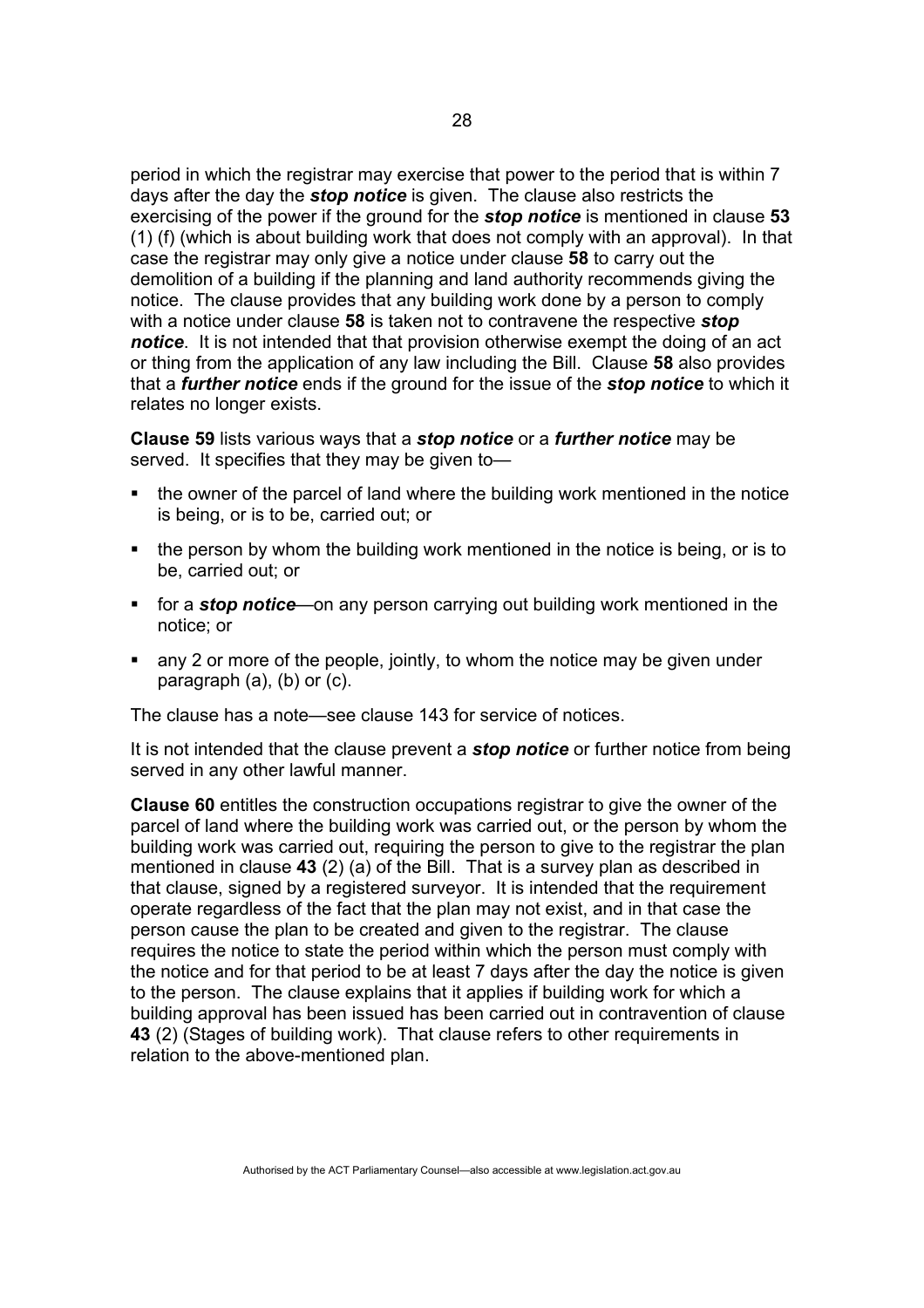The clause is necessary to ensure the location and height of floors in building work can be readily checked against the survey plan for compliance with the Bill's requirements.

The Bill entitles the construction occupations registrar to give a person a notice, in certain circumstances, requiring the person to carryout building work. **Clause 61** sets out a list of circumstances. It indicates that if such a circumstance exists, that is a precondition for the giving of a notice under clause **62** (Notice to carry out building work), which deals with notices requiring people to carryout building work. The circumstances listed are—

- (a) building work has been carried out without a building approval required for the work;
- (b) building work for which a building approval has been given has been carried out in contravention of clause **42** (Requirements for carrying out building work), or otherwise than in accordance with clause **43** (Stages of building work);
- (c) building work, in relation to which a notice has been served under this part, has been carried out otherwise than in accordance with the notice;
- (d) building work has been carried out on a parcel of land held under lease from the Commonwealth, contrary to a provision, covenant or condition of the lease;
- (e) building work forming part of a development requiring approval under the Land Act, division 6.2 has been carried out without the approval;
- (f) building work forming part of a development approved under the Land Act, division 6.2 has been carried out contrary to the approval, or a condition of the approval;
- (g) building work in relation to an exempt building work has been carried out so that the building or part of the building is, or will, be on an easement;
- (h) the construction occupations registrar finds, on inspection, that—
	- (i) for a building if plans or plans and specifications in relation to its erection or alteration have been approved under this Bill—the completed building has deteriorated, or is likely to deteriorate, so that the building is, or is likely to become, unfit for use as a building of the class stated, or for the purpose stated in the plans or plans and specifications approved for the most recent building work carried out in relation to the building; or
	- (ii) for a building other than a building of a kind mentioned in subparagraph (i)—the completed building has deteriorated, or is deteriorating, so that the building is, or is likely to be, unfit for any kind of use; or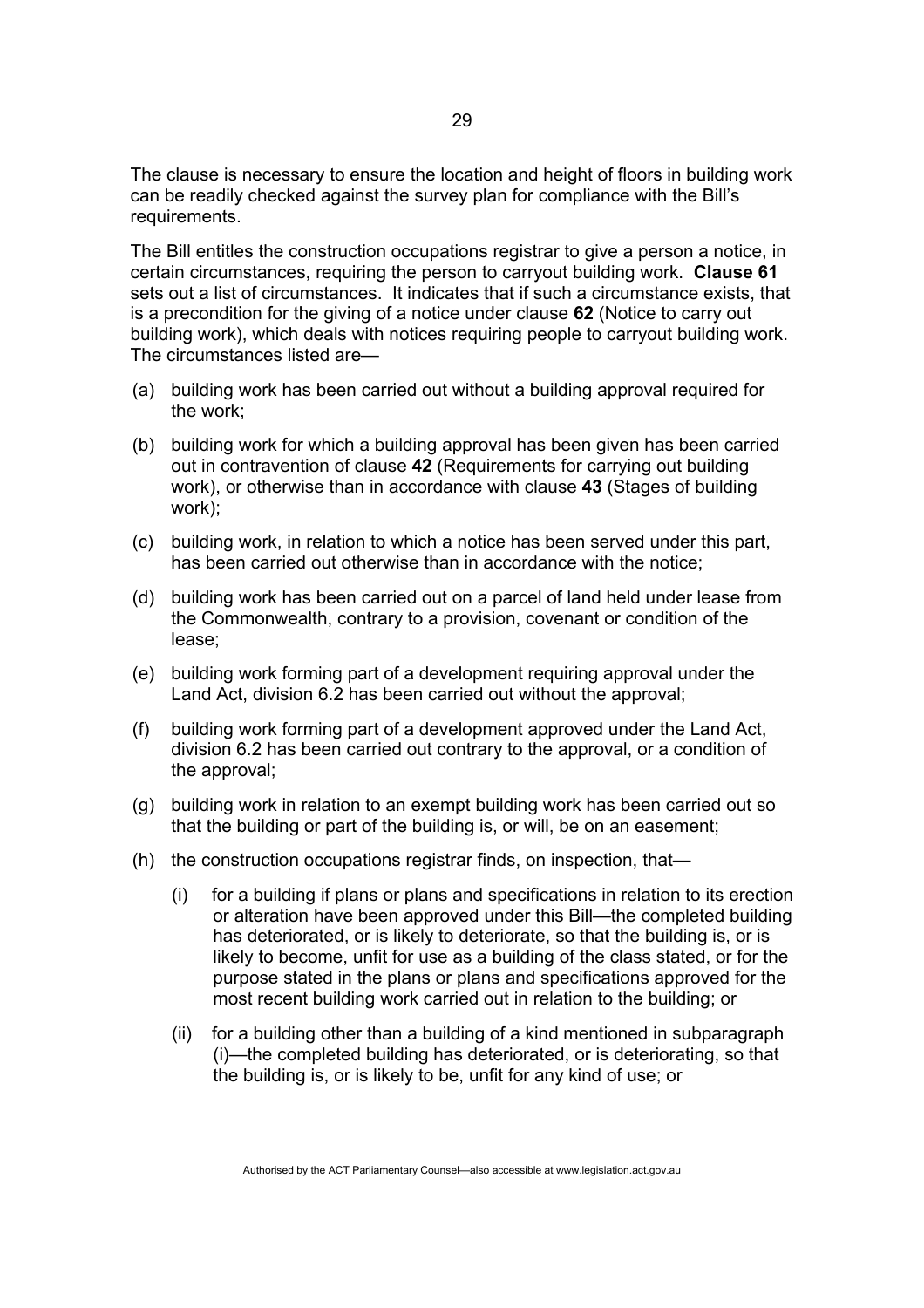- (iii) building work has not been completed when the building approval for the building work ended; or
- (iv) a building or part of a building is not structurally sound; or
- (v) the maximum safe live load, or the load that a building was designed to carry, has been exceeded; or
- (vi) injury to people or damage to property may result from a part of a building becoming detached because of the external condition of the building; or
- (vii) a building or part of a building is unsafe because of fire hazard or unfit for use because of a danger to health.

**Clause 62** establishes the construction occupations registrar's entitlement to require building work to be done. It provides that if a precondition under clause **61** exists in relation to building work on a parcel of land, the registrar may give the owner of the parcel a notice directing the owner to carry out stated building work (including demolition) on the parcel within a stated period, in the notice.

The clause further provides that the notice may also include a direction to the owner to submit plans for approval and obtain the issue of a building approval. The clause also explains that if building work has been carried out in the circumstances mentioned in clause **61** (a), a notice given by the registrar under subclause (1) is taken to have been revoked if a certifier, on application by or on behalf of the owner of the parcel of land made under this Bill within 2 weeks after the day the notice is given, issues a building approval for the building work. The above-mentioned clause **61** (a) relates to building work that has been carried out without a building approval required for the work. Clause **62** also limits the registrar's entitlement to require a person to do building work—it does not allow the registrar to require a person doing building work in relation to an *exempt*  **building** to obtain an approval for the building work. The meaning of the term *exempt building* is defined in clause **12**.

Clause **62** also restricts the registrar's entitlement to require demolition on clause **61** (f) grounds (building work forming part of a development approved under the Land Act, division 6.2 has been carried out contrary to the approval, or a condition of the approval). The clause explains that if building work has been carried out in the circumstances mentioned in clause **61** (f), the registrar may only give a notice under clause **62** to carry out the demolition of a building if the planning and land authority recommends the demolition. The clause also provides that a notice given to the owner of a parcel of land by the registrar under subclause **62** (1) directing the person to carry out building work may state reasonable safety precautions to be taken in carrying out the building work. An intention is to expand the application of the notice so it is not limited to building work but so as it can include a requirement that the person do other activities that are reasonable safety precautions to be taken in carrying out the building work. It is not intended that a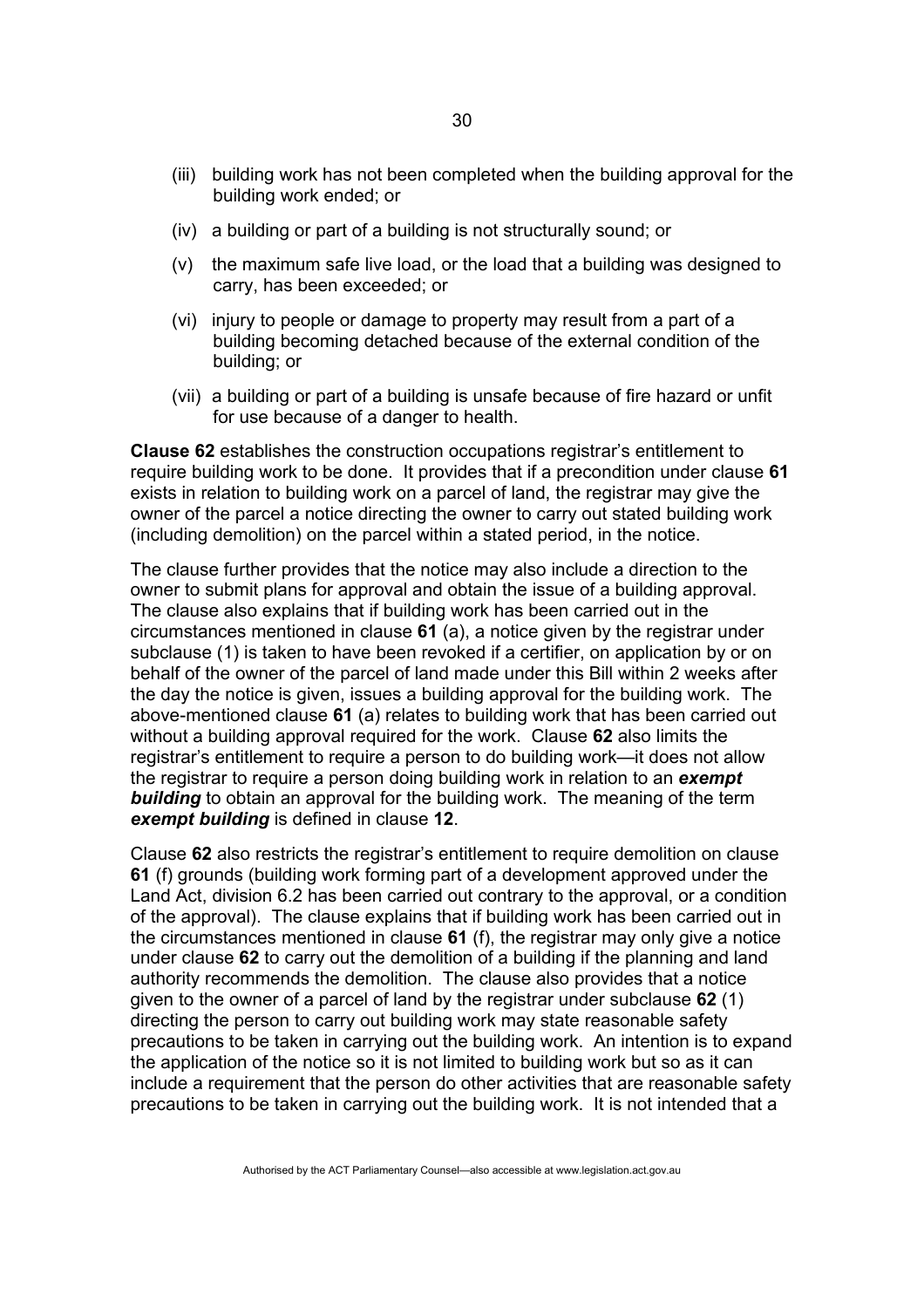notice that fails to state such precautions allow the person doing the building work to not take reasonable safety precautions.

Clause **62** also creates an additional requirement for certain persons—if the owner of a parcel of land does not hold a builder licence that authorises the doing of building work required to be done by a notice under this clause, and the building work is required to be done by a building licensee, the owner must appoint someone to do the work who has a builder licence that authorises the work.

**Clause 63** requires that the owner of the parcel of land must give the construction occupations registrar the fees that would have been payable to the registrar if the owner had been required to submit plans for approval and that would have been payable to the registrar by the certifier for a building approval in relation to that building work. An intention is to ensure that the creation of the system for requiring noncompliant building work to be brought into compliance does not also amount to a method of avoiding the payment of fees that would have been payable had the building work been initially done in a complaint manner. The clause indicates that it only applies if the owner of a parcel of land is directed by a notice under clause **62** (1) to carry out building work (other than demolition) and the notice contains no requirements about the approval of plans or the obtaining of a building approval.

**Clause 64** creates a strict liability offence against a person if the person is given a notice under part 4 of the Bill and the person contravenes the notice. The provision caters for a circumstance such as where for example the person required by a notice to do building work is denied access to the site of the work, and thereby is unable to fulfil the requirement. It provides that that it is a defence to a prosecution for an offence against subclause **64** (1) if the defendant establishes that the defendant paid a reasonable amount to have the work done by someone else who was licensed to do the work. It is intended that that defence can operate regardless of if or not the person given the money caused the required work to be done. The clause specifies that the maximum penalty for the offence is 50 penalty units, the same amount for the corresponding offence in the *Building Act 1972*.

## **Part 5 building occupancy**

Part 5 of the Bill relates mainly to requirements in connection with the occupancy and use of buildings. The part's provisions are based on the corresponding provisions in the *Building Act 1972.*

**Clause 65** explains that part 5 does not apply to building work in relation to an *exempt building*. The meaning of the term *exempt building* is defined in clause **12**. Division 5.1 of the Bill mentions the term *prescribed requirements* and **clause 66** defines what the term *prescribed requirements* means in division 5.1 of the Bill—in relation to building work it means the requirements of the Bill or the requirements of the approved plans for the work. The clause has a note—a reference to an Act includes a reference to the statutory instruments made or in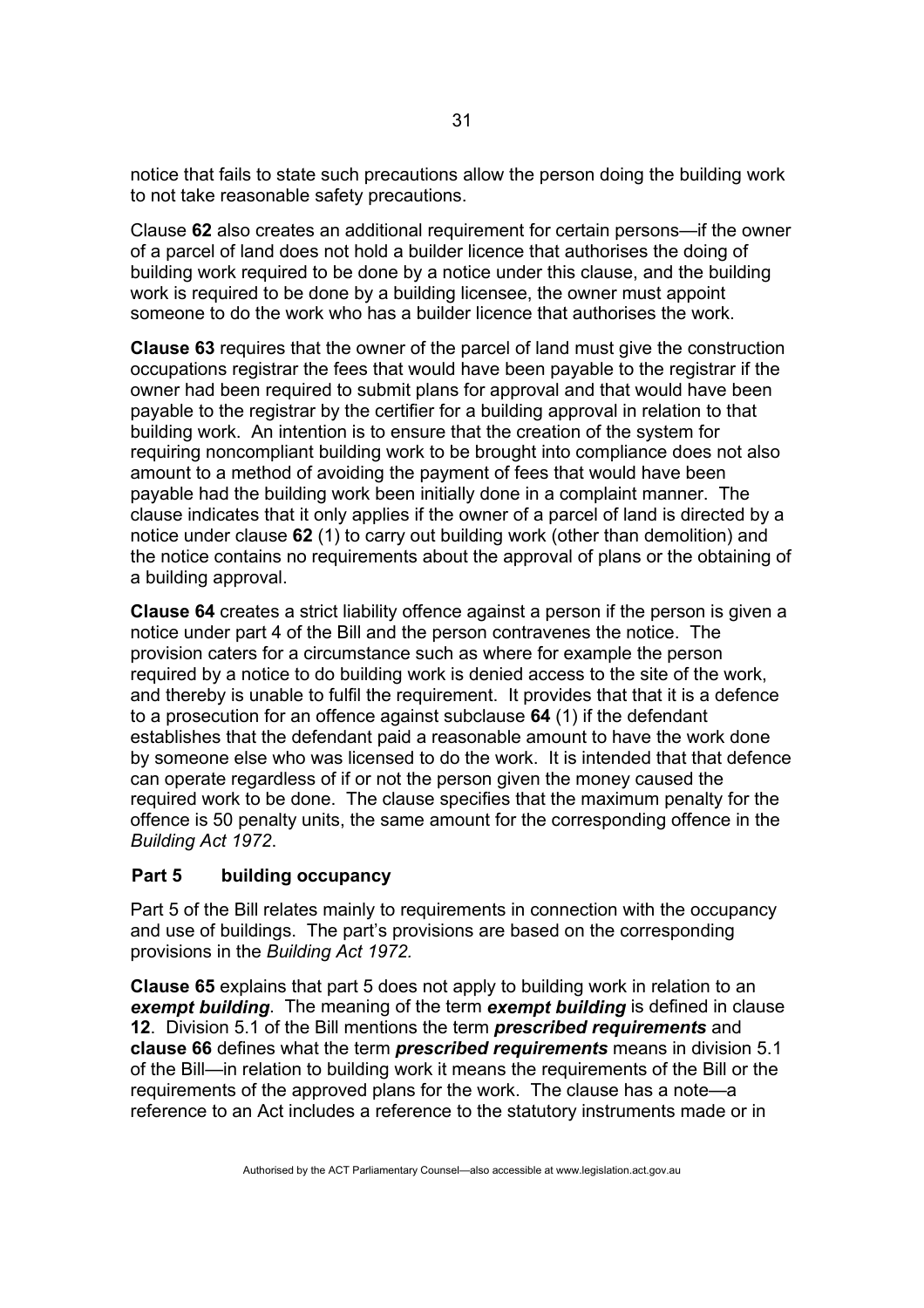force under the Act, including regulations and the building code (see Legislation Act, s 104).

Division 5.1 requires the construction occupations registrar, in certain circumstances, to work out whether building work has been completed in accordance with the *prescribed requirements* for that division. **Clause 67** provides that, in working out whether building work has been completed in accordance with the *prescribed requirements*, the construction occupations registrar may have regard to certificates and other documents given to the registrar by the certifier under clause **48** of the Bill. That clause **48** relates to documents and things that the certifier is required to give the registrar, when that work appears complete, that relate to the building work. It is not intended that the registrar be required to have regard to any of those documents, but rather the registrar may have regard to anything that the registrar believes is relevant in working out whether building work has been completed in accordance with the *prescribed requirements* for Division 5.1

Division 5.1 also relates to the giving of certain certificates that mainly relate to the occupancy or use of buildings. **Clause 68** provides that the giving of a certificate under division 5.1 in relation to a building or part of a building does not affect the liability of anyone to comply with the provisions of a Territory law (including the Bill) relating to the building or part of the building.

**Clause 69** requires the construction occupations registrar to issue certain various certificates in certain various circumstances mentioned in the clause. There are 3 broad circumstances—

- 1. If building work involving the erection or alteration of a building has been completed in accordance with the *prescribed requirements* for the building work, the construction occupations registrar must, on application by the owner of the parcel of land where the building work was carried out, issue a certificate that the building work has been completed in accordance with the requirements and that the building as erected or as altered is fit for occupation and use as a building of the class stated in the approved plans for the building work.
- 2. If building work involving the erection or alteration of a building as completed is not strictly in accordance with the *prescribed requirements* for the building work but is substantially in accordance with the requirements, the construction occupations registrar may, on application made by the owner of the parcel of land where the building work has been carried out, issue a certificate that the building as erected or as altered is fit for occupation and use as a building of the class stated in the approved plans for that building work.
- 3. If part of a building has been erected in accordance with the *prescribed requirements* so far as they relate to the part of the building, the construction occupations registrar may, on an application made by the owner of a parcel

32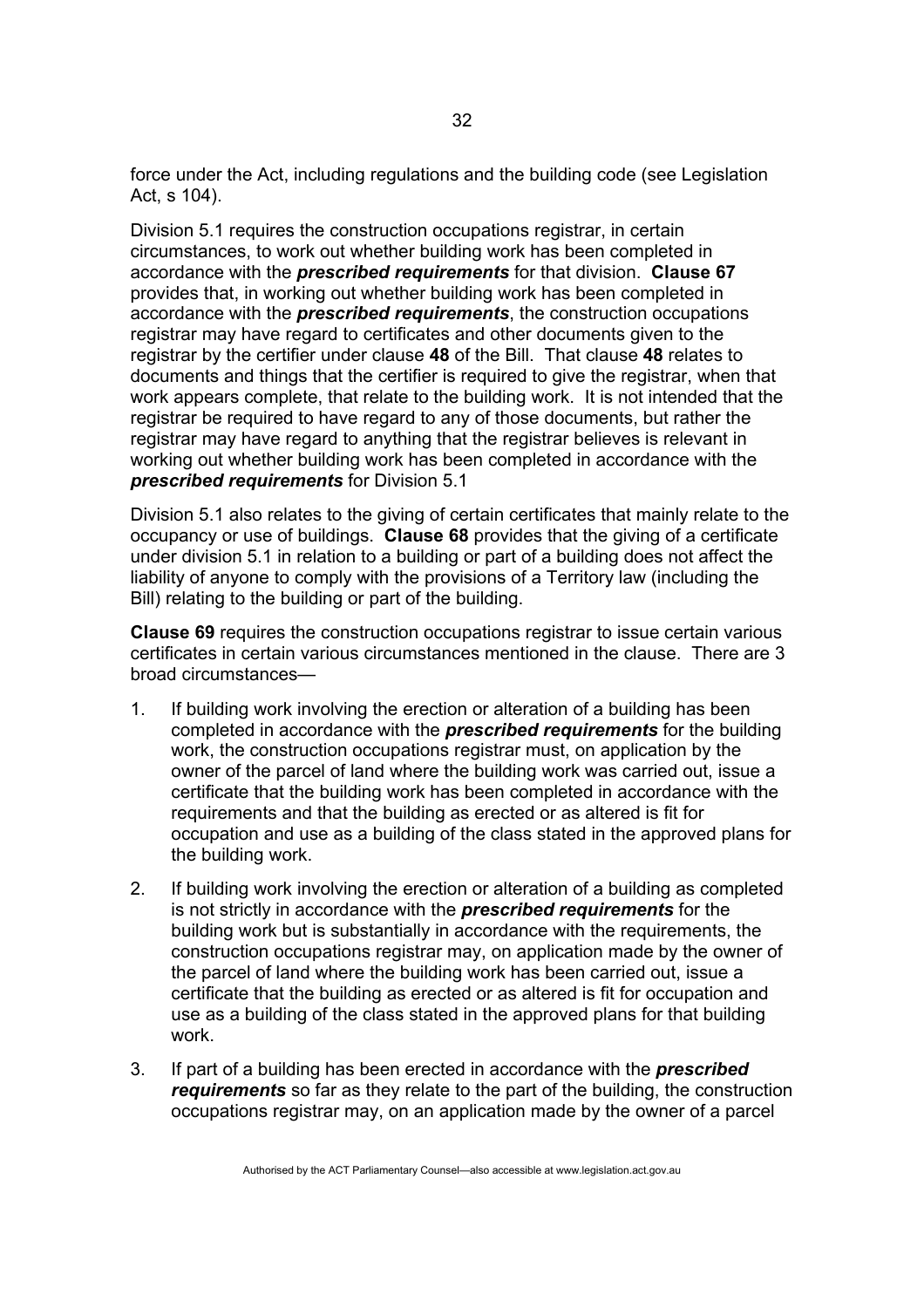of land where the building is being erected, issue a certificate that the part of the building is fit for occupation and use as a part of a building of the class stated in the approved plans in relation to the building work.

(Clause **73** sets out some other information that a certificate may have to specify). (For the meaning of *prescribed requirements,* see clause **66**). Clause **69** also mentions a method of obtaining certain evidence of how the *prescribed requirements* for the building work that relate to plumbing, sewerage and drainage have been complied with, and a method of obtaining certain evidence of how the *prescribed requirements* for the building work that relate to electrical wiring work have been complied with for the purposes of clause **69**—

- a certificate under the *Water and Sewerage Act 2000* that the plumbing, sewerage and drainage work carried out in building work complies with the prescribed requirements for the building work relating to plumbing, sewerage and drainage work is evidence of the fact; and
- a certificate signed by an inspector under the *Electricity Safety Act 1971* certifying that the electrical wiring work, as defined by the *Electricity Safety Act 1971*, carried out in the building work complies with the prescribed requirements for the building work relating to the electrical wiring work is evidence of the fact.

Clause **69** also has a note—a reference to an Act includes a reference to the statutory instruments made or in force under the Act, including regulations (see *Legislation Act*, s 104).

**Clause 70** requires the construction occupations registrar to cancel a certificate of occupancy that relates to a part of a building if the clause applies. It explains that it applies if both of the following circumstances exist—

- a certificate of occupancy has been issued under clause **69** (3) for a part of the relevant building; and
- the construction occupations registrar, on completion of the whole of the building work, issues a certificate of occupancy for the whole of the building.

**Clause 71** requires the construction occupations registrar to issue a certificate to the effect that building work was carried out in accordance with the *prescribed requirements* for the work, if the clause applies. (For the meaning of *prescribed requirements,* see clause **66**). It explains that it applies if both of the following circumstances exist—

- the relevant building work (involving the demolition of a building) has been completed in accordance with the *prescribed requirements* for the building work; and
- the owner of the parcel land where the building work was carried out made application to the construction occupations registrar for the certificate.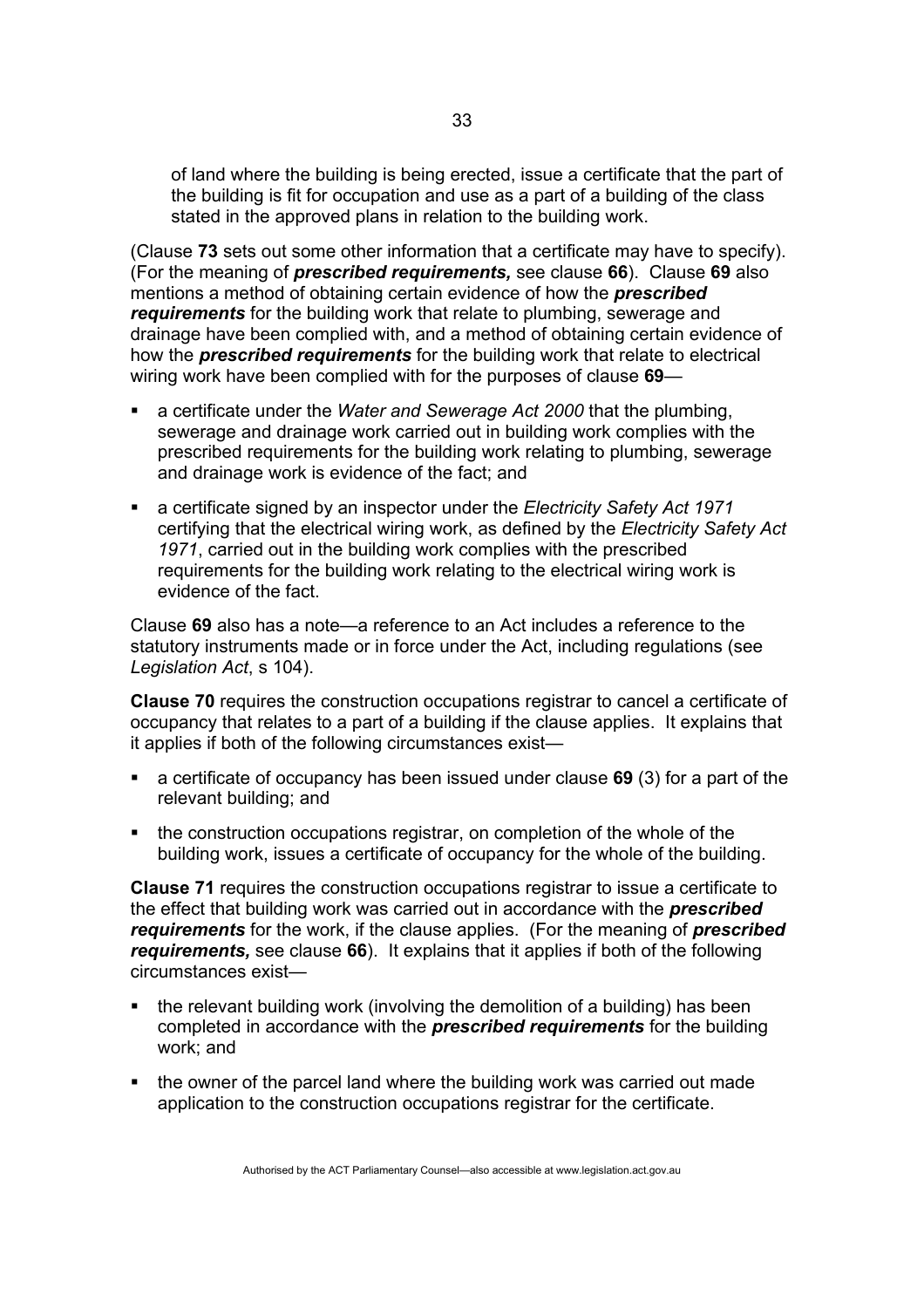(Clause **73** sets out some other information that a certificate may have to specify).

**Clause 72** requires the construction occupations registrar to issue a certificate to the effect that building work was carried out in accordance with the *prescribed requirements* for the work, if the clause applies. (For the meaning of *prescribed requirements,* see clause **66**). It explains that it applies if both of the following circumstances exist—

- the relevant building work (involving the erection of a structure on or attached to land or a building) has been completed in accordance with the *prescribed requirements* for the building work; and
- the owner of the parcel land where the building work was carried out made application to the construction occupations registrar for the certificate.

**Clause 73** provides that if the construction occupations registrar issues a certificate for building work carried out by a person who holds an owner-builder licence, the certificate must include a statement to the effect that part 6 (Residential building—statutory warranties, insurance and fidelity certificates) may not apply in relation to the building work. It is not intended that the registrar need determine the status of the application of that insurance in that circumstance, but rather that the certificate contain the required statement to serve as a warning to the effect that the insurance may, or may not apply partially or wholly, as part 6 does not require such insurance or certificates in respect of work to be done under an owner-builder licence.

**Clause 74** entitles an application to be made for a certificate that a building to which the clause applies is fit for occupation. It explains that only a person that is eligible under that clause can make such an application. The clause sets out the relevant eligibility criteria for that person—

- if when the application is made, the building is on land held under a lease from the Commonwealth, the application may be made by the lessee; or
- if, when the application is made, the building is not on land held under a lease from the Commonwealth, the application may be made—
- (a) if the land is held by a person, including the Territory, under a tenancy from the Commonwealth, whether or not the occupier is the tenant or a subtenant by the Commonwealth or the tenant; or
- (b) if the land is held under a tenancy from the Territory, whether or not the occupier is the tenant or a subtenant, by the tenant; or
- (c) for national land—the Commonwealth; or
- (d) for Territory land—the Territory.

The clause also sets out the things that an application under it must take account of. They are that the application must—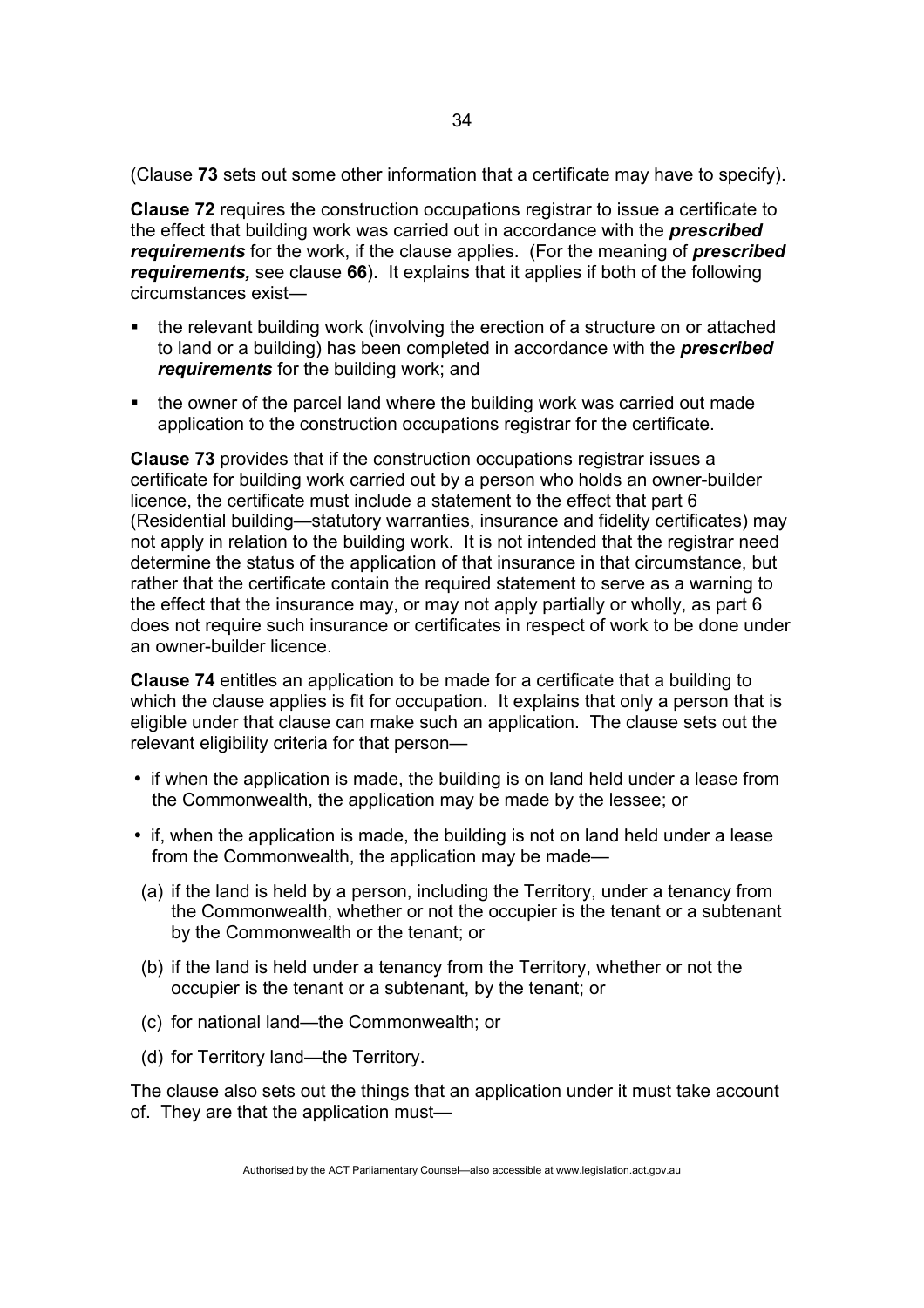- (a) be in writing signed by or on behalf of the applicant; and
- (b) provide sufficient information to allow the building to be identified; and
- (c) be accompanied by a copy of the plans and specifications relating to—
	- (i) the erection of the building and any alteration to it; or
	- (ii) the building when the application is made; and
- (d) state the purpose for which the building or each part of the building is being used; and
- (e) if it is intended that any part of the building be used for a purpose other than the purpose for which it is being used when the application is made—state the intended purpose.

Clause **74** also has a note that a fee may be determined under clause **149** for clause **74**. The clause also lists the circumstances that must exist for the clause to apply to a building—a certificate of occupancy or regularisation must not have been issued for the building and the building must have been erected on land that, when the building was erected, was held: by the Commonwealth, or by the Territory, or by someone else under a lease from the Commonwealth.

**Clause 75** sets out what the construction occupations registrar is required to do if the registrar receives an application for a certificate under clause **74**. It requires the registrar, on receiving an application under clause **74**, and is satisfied that the building complies with subclause **75** (2)—issue a certificate (*certificate of regularisation*) that the building is fit for occupation if each part of it is used only for the purpose stated in the certificate; or in any other case to refuse the application. The clause also sets out criteria for a building to comply with in order for the building to comply with subclause **75** (2)—

- (a) if it is structurally sound and can withstand the loadings likely to arise from its expected use; and
- (b) contains reasonable provision for—
	- (i) the safety of people likely to be in the building if there is a fire, including the provision of adequate facilities for leaving the building; and
	- (ii) the prevention and suppression of fire; and
	- (iii) the prevention of the spread of fire.

Clause **75** also describes some things that the register is entitled to do to decide whether a building complies with subclause **75** (2)—the construction occupations construction occupations registrar may require the applicant for the certificate to provide the registrar with a written statement by a *qualified licensed construction practitioner* that deals with the matters mentioned in subclause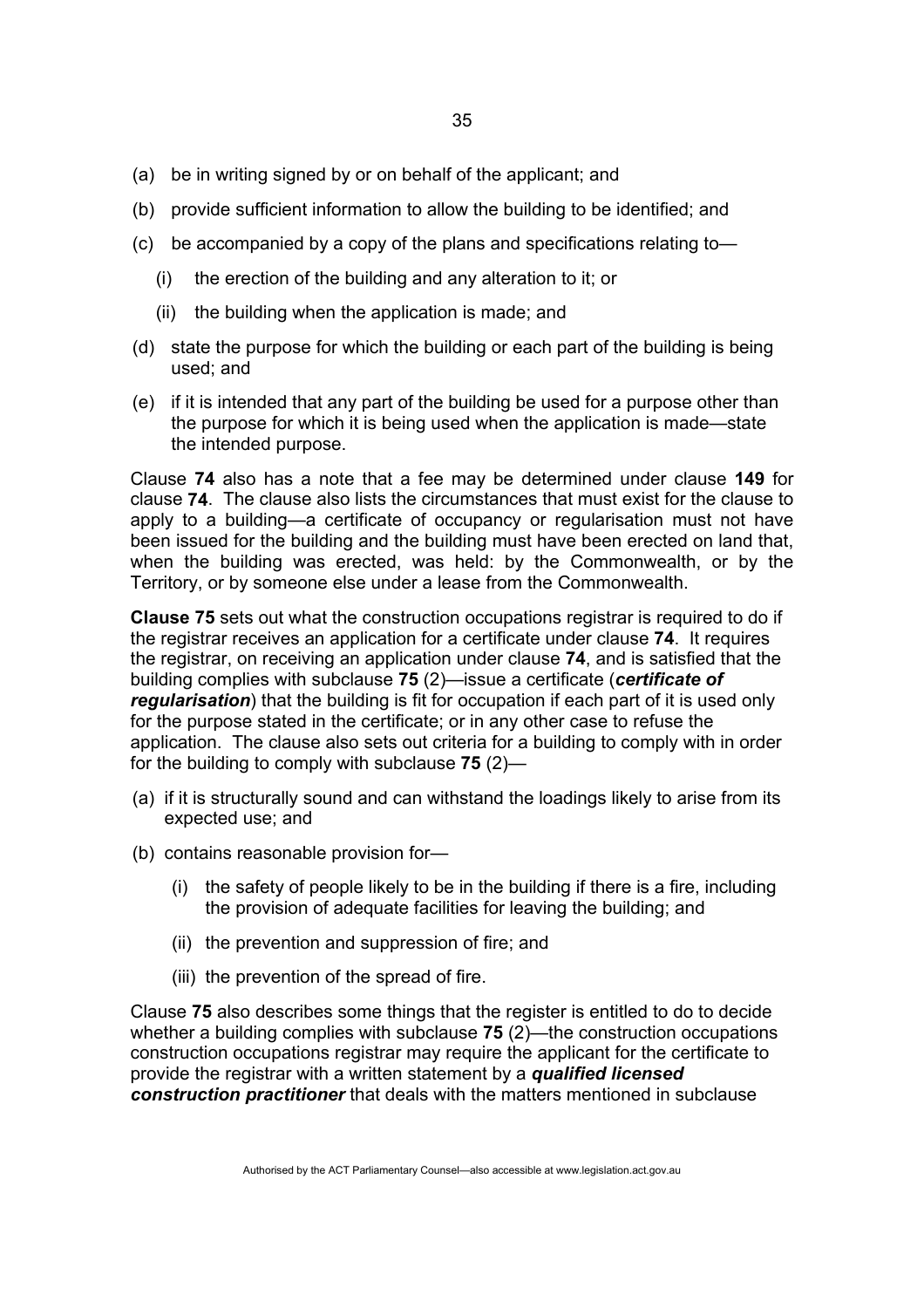**75** (2) (a) and (b), or such of the matters as the registrar states, and the registrar may consider that statement. It is not intended that the registrar be required to obtain, nor consider, such a statement in deciding whether a building complies with subclause **75** (2). Clause **75** defines what the term *qualified licensed construction practitioner* means for that clause—*qualified licensed construction practitioner* means a person who—is licensed under the *Construction Occupations (Licensing) Bill 2003*; and in the construction occupations registrar's opinion, has sufficient expertise to provide a statement under subclause **75** (3) that would help the registrar to decide whether the building complies with subclause **75** (2).

Clause **75** also indicates what the construction occupations registrar is required to do if the registrar grants an application under it—if the construction occupations registrar grants the application, the registrar must issue to the applicant a certificate that the building is fit for occupation if each part of the building is used only for the purpose stated in the certificate.

**Clause 76** creates a strict liability offence against a person if the person occupies or uses, or allows someone else to occupy or use, a building or part of a building, and the construction occupations registrar has not issued a certificate of occupancy for the building or part of the building. It is not intended that such occupation or use include occupation or use of the building for the purposes of building, demolishing or inspecting the building under the Bill, or for purposes incidental to those purposes. The clause specifies that the maximum penalty for the offence is 50 penalty units, the same amount for the corresponding regulatory offence in the *Building Act 1972*.

For the same reasons, the clause creates a strict liability offence against a person if all of the following 3 circumstances exist—

- (a) the construction occupations registrar has issued a certificate of occupancy for only a part of a building (the approved part); and
- (b) the person occupies or uses, or allows someone else to occupy or use, a part of the building for which no certificate of occupancy has been issued; and
- (c) the purpose of the use is not incidental to the use of the approved part.

It is not intended that such occupation or use include occupation or use of the part of the building for the purposes of building, demolishing or inspecting the part under the Bill, or for purposes incidental to those purposes. The clause specifies that the maximum penalty for the offence is 50 penalty units, the same amount for the corresponding regulatory offence in the *Building Act 1972*.

The clause also explains that the use of the term *building* in the clause does not include a building for which a *certificate of regularisation* has been issued.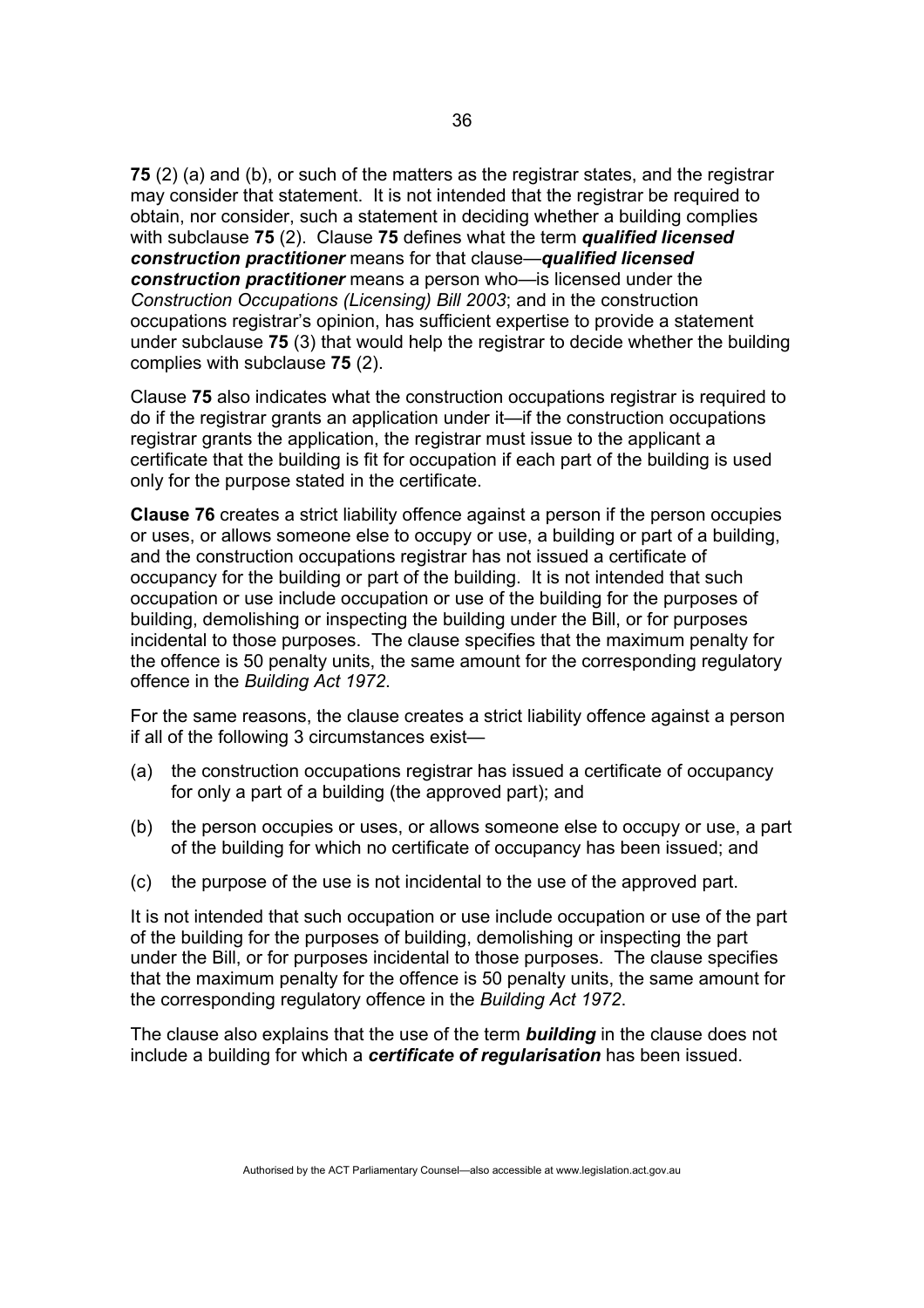**Clause 77** creates a strict liability offence against a person if the person—

- (a) occupies or uses, or allows someone else to occupy or use, a building or part of a building—
	- (i) for a building in relation to the erection or alteration of which plans have been approved under this Bill—as a building or part of a building of a class other than the class stated in the plans approved in relation to the most recent building work that has been carried out in relation to the building; or
	- (ii) for a building in relation to the erection or alteration of which plans have been approved only under the repealed laws—for a purpose other than that stated in the plans and specifications approved in relation to the most recent building work that has been carried out in relation to the building; and
- (b) the construction occupations registrar has not given written approval for the occupation and use.

The clause specifies that the maximum penalty for the offence is 50 penalty units, the same amount for the corresponding regulatory offence in the *Building Act 1972*.

Subclause **77** (3) requires the construction occupations registrar to, on written application, give his or her written approval for the occupation and use of a building or part of a building as a building or a part of a building of a class stated in the application if the registrar is satisfied that a reasonable certifier would, under this Bill, approve the plans for the erection of the building or part if—

- (a) the building or part had not been erected and the certifier were then and there considering the plans; and
- (b) the plans required the building or part to be of the same class as that stated in the application.

An example of the intention of that provision is to allow in that circumstance a person to apply for approval to use a building as a class of building that is different to the class stated in the certificate of occupancy for the building. Clause **77** also clarifies that if a parcel of land is held under a lease from the Commonwealth, an approval given by the construction occupations registrar under subclause **77** (3) in relation to the parcel of land does not authorise the use of the parcel for a purpose other than the purpose for which the lease was granted nor for the use of the parcel of land contrary to a provision, covenant or condition of the lease. Clause **77** also explains that the use of the term *building* in the clause does not include a building for which a *certificate of regularisation* has been issued.

**Clause 78** creates a strict liability offence against a person if the person occupies or uses, or allows anyone else to occupy or use, a building to which it applies, or a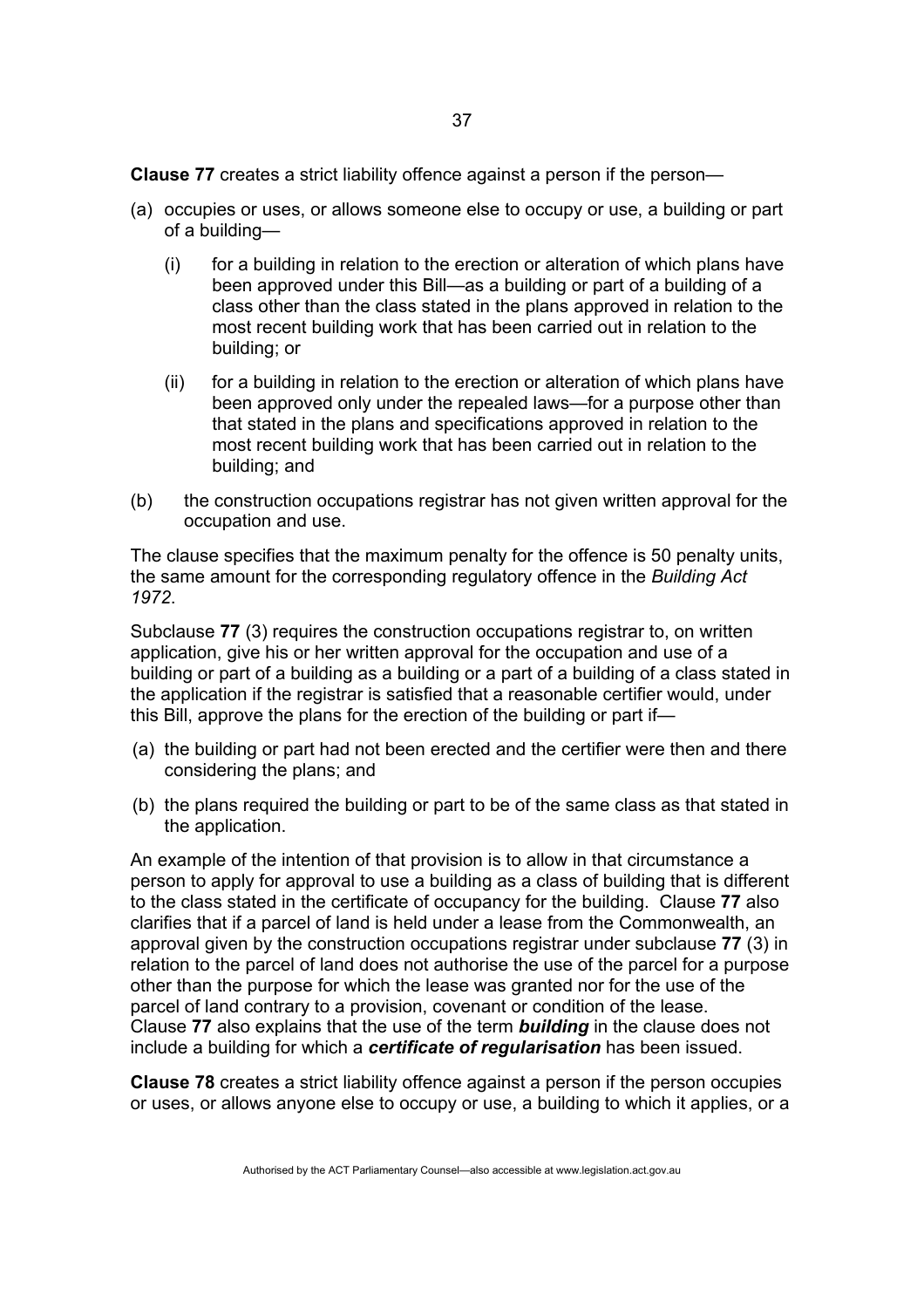part of the building, for a purpose other than the purpose stated in the certificate of regularisation. It explains that it applies to a building for which a *certificate of regularisation* has been issued that is on land held under a lease or tenancy from the Commonwealth by a person other than the Territory or is on land held under a sublease or tenancy from the Territory. The clause specifies that the maximum penalty for the offence is 50 penalty units, the same amount for the corresponding regulatory offence in the *Building Act 1972*.

**Clause 79** creates a strict liability offence against a person if the person fails to comply with the requirements of a notice given to the person under the clause. It explains that a person to whom a notice under subclause **79** (3) is given must not fail to comply with the notice and that a person who contravenes that provision commits the offence, in relation to each day the person contravenes the subclause (including any day when the person is convicted of an offence). The clause also lists the circumstances that must exist for it to apply—if, after being convicted for an offence against a building occupancy offence section, a person continues to use or continues to allow someone else to use a building or a part of a building in contravention of the section for an offence against which the person has been convicted.

The clause defines what the term *building occupancy offence section* means for the clause—any of the following clauses of the Bill:

- clause 76 (Occupation and use of buildings);
- ·• clause 77 (Use of restricted buildings);
- ·• clause 78 (Occupation and use of ex-government buildings).

Subclause **79** (3) entitles the construction occupations registrar to, by written notice to the occupier or to the person allowing the occupation (or both)—

(a) for a conviction for an offence against section 76—require the building to be vacated within the period stated in the notice; or

(b) for a conviction for an offence against section 77 or 78—require the occupation or use of the building or the part of the building in contravention of that section to stop within the period stated in the notice.

The clause specifies that the maximum penalty for the offence is 50 penalty units, the same amount for the corresponding regulatory offence in the *Building Act 1972*.

**Clause 80** requires a copy of each certificate issued under part 5 of the Bill to be kept in the construction occupations registrar's office and entitles anyone to inspect a certificate at the registrar's office during the hours the office is open for business. The clause also mentions that if the registrar issues a certificate under clause **69** (1) or (3) (Certificates of occupancy) for a building or part of a building and a copy of a certificate of occupancy for the building or part of a building is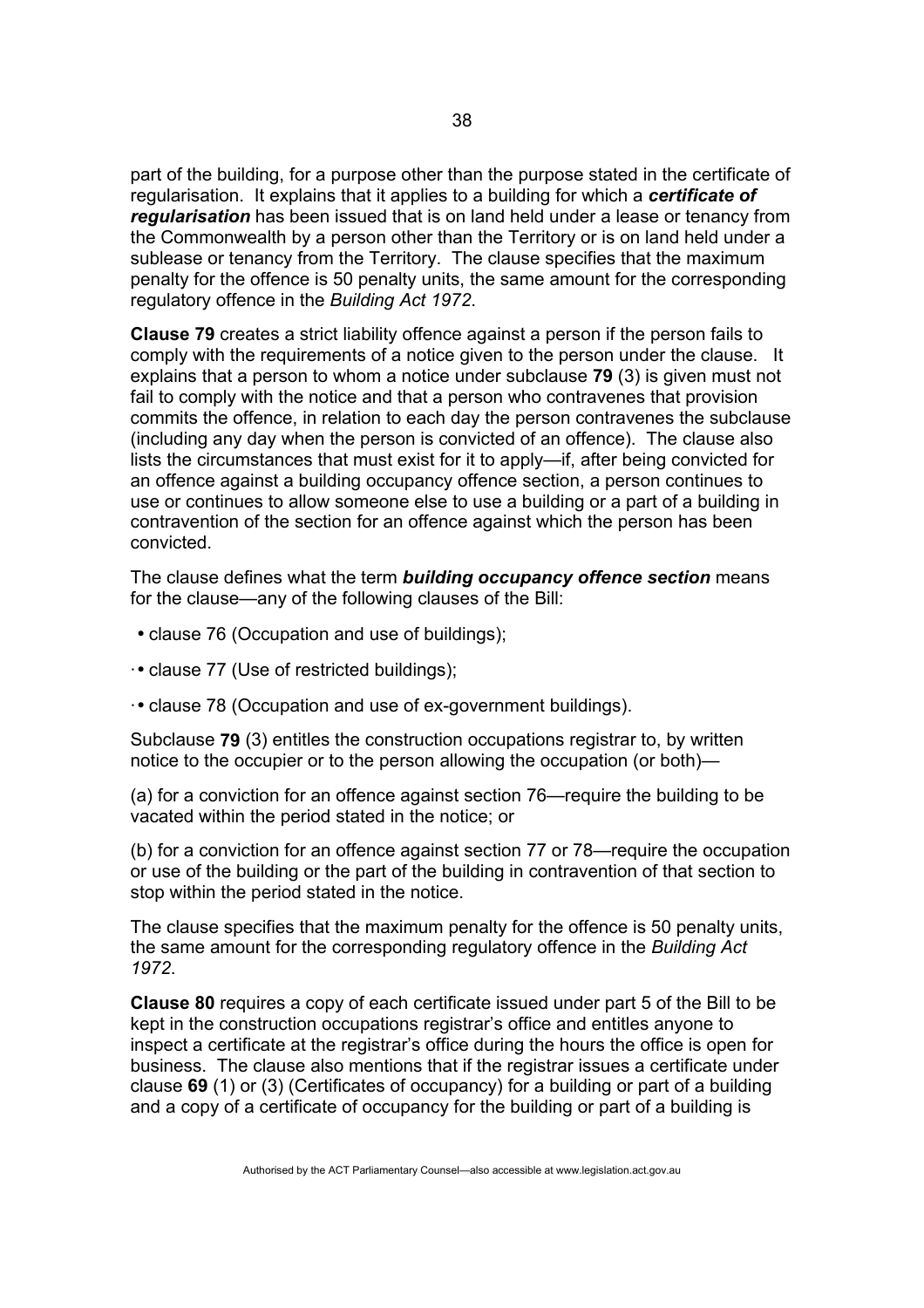already being kept in the registrar's office, the registrar must replace the earlier certificate with a copy of the later certificate. It is not intended that the registrar be prevented from separately keeping an archive of earlier copies of such certificates. But it is intended that the copy that is usually available is to be the latest copy kept by the registrar.

# **Safe floor loading**

**Clause 81** creates 4 strict liability offences in relation to floor loadings of buildings. They apply in relation to class 5, class 6, class 7, class 8 or class 9 buildings, as classified by the Building Code of Australia. Those classes relate to nonresidential use buildings, (the descriptions of classes in that code give greater detail about classes and respective uses). The maximum penalty for each offence under the clause is 5 penalty units, the same amount for the corresponding regulatory offence in the *Building Act 1972*. The 4 offences for the clause are set out below.

- 1. Subclause (1) creates an offence against a building owner if that owner contravenes that subsection, which provides—if a certificate is issued under this part on the completion of a class 5, class 6, class 7, class 8 or class 9 building or on the completion of the alteration of such a building, the owner of the building must attach, in a conspicuous place on the walls of each storey of the building, in way approved in writing by the construction occupations registrar, the number of metal plates of a size and form approved in writing by the registrar showing the maximum live load for which the floor on that storey has been designed.
- 2. Subclause (3) creates an offence against a building owner as follows—the owner of a building commits an offence if—
	- (a) the building is altered; and
	- (b) a later certificate is issued under part 5 of the Bill for the altered building; and
	- (c) when the certificate is issued, the safe live load for a floor of that building is different from that shown for that floor on the metal plates attached to the walls of the floor under subsection (1); and
	- (d) the owner does not substitute other plates showing the current maximum safe live load for the floor.
- 3. Subclause (4) creates an offence a building owner if the owner fails to maintain each plate under the clause.
- 4. Subclause (5) creates an offence against a person if the person occupies a building or part of a building in relation to which plates are required to be attached or substituted under this clause before they have been so attached or substituted. It is not intended that the provision apply in respect of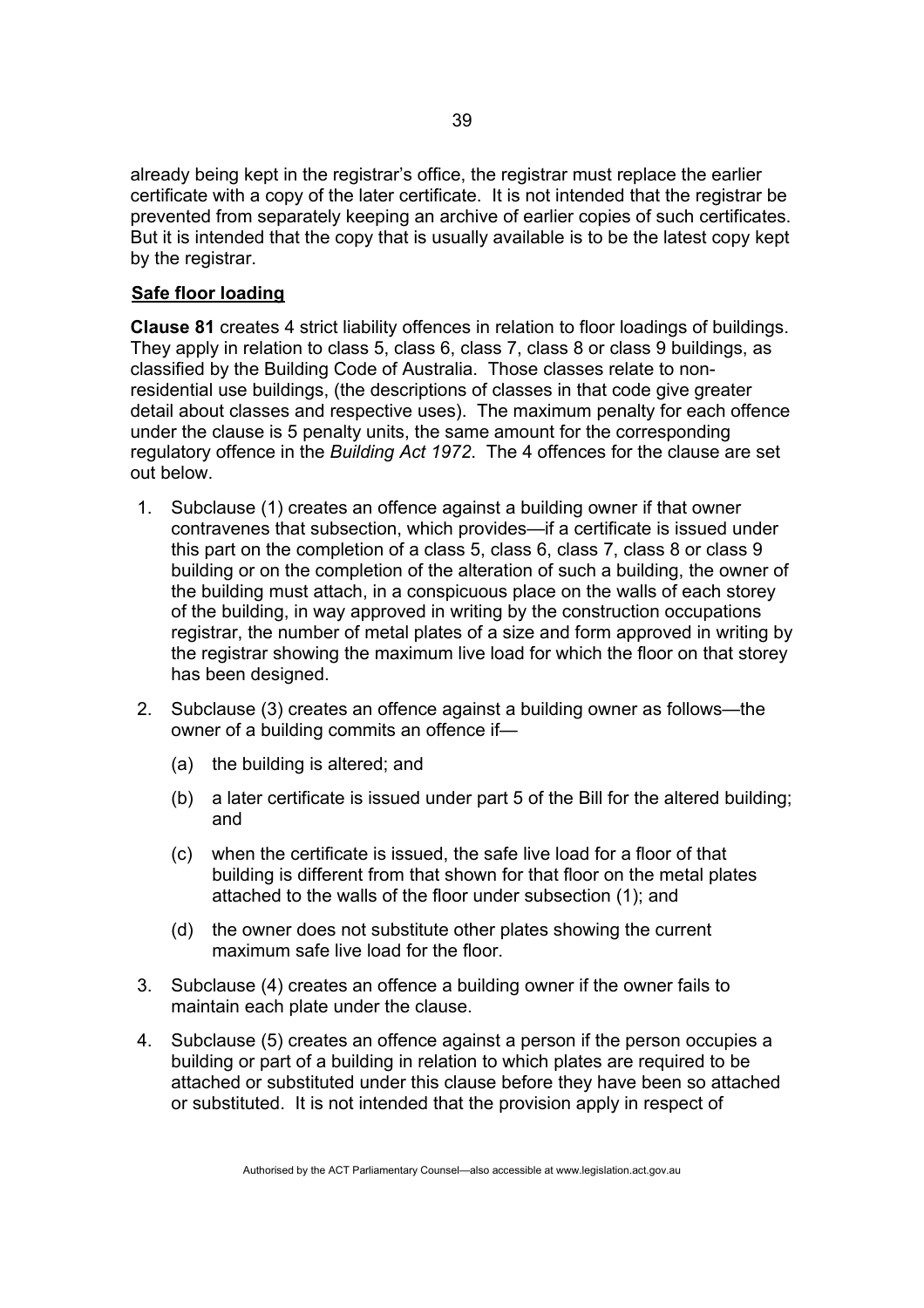occupation of a building for the purposes of, or incidental to, building, demolishing or inspecting the building under the Bill or attaching, substituting or maintaining the plates under the Bill.

The clause stipulates that an approval of a plate's attachment and size and form by the construction occupation's registrar is a notifiable instrument.

**Clause 82** creates a strict liability offence against a person if the person is the owner or occupier of a building which has a safe live load plate mentioned in clause **81** showing a maximum live load for a floor and each person fails to ensure that the maximum live load shown on the metal plate is not exceeded on that floor. The maximum penalty for the offence is 50 penalty units, the same amount for the corresponding regulatory offence in the *Building Act 1972*. The clause is needed to ensure buildings are not structurally overloaded.

## **Part 6 Residential buildings—statutory warranties, insurance and fidelity certificates.**

Part 6 mainly creates a warranty that applies in certain circumstances, and a requirement to have certain insurance or a certain kind of certificate that relates to the risk of loss associated with breach of the warranty. The part's provisions are based on the corresponding provisions in the *Building Act 1972.*

### Warranty for residential building work

**Clause 83** indicates that part 6 does not apply to building work in relation to an *exempt building*; or building work exempted under the regulations. (Clause **12** defines the meaning of the term *exempt building*). The benefits gained from applying part 6 requirements to exempt buildings does not justify the consequential cost and effort of enforcing that application due to the fact that exempt buildings are generally minor buildings and structures of low or moderate cost.

**Clause 84** defines or clarifies the meaning of certain terms used in part 6 of the Bill. In particular it defines the term *residential building* as meaning—

a building intended mainly for private residential use, or a part of such a building, if—

- (a) the building has no more than 3 storeys at any point, excluding any storey used exclusively for parking; or
- (b) for a part of a building—the part provides structural support, or is a structurally integral adjunct, to the building.

An intention is to balance the public benefit stemming from requiring warranty coverage, with the reluctance of the insurance industry to provide warranty insurance cover to high-rise buildings. Warranty insurance or fidelity fund certificates are required under Part 6 of the Bill.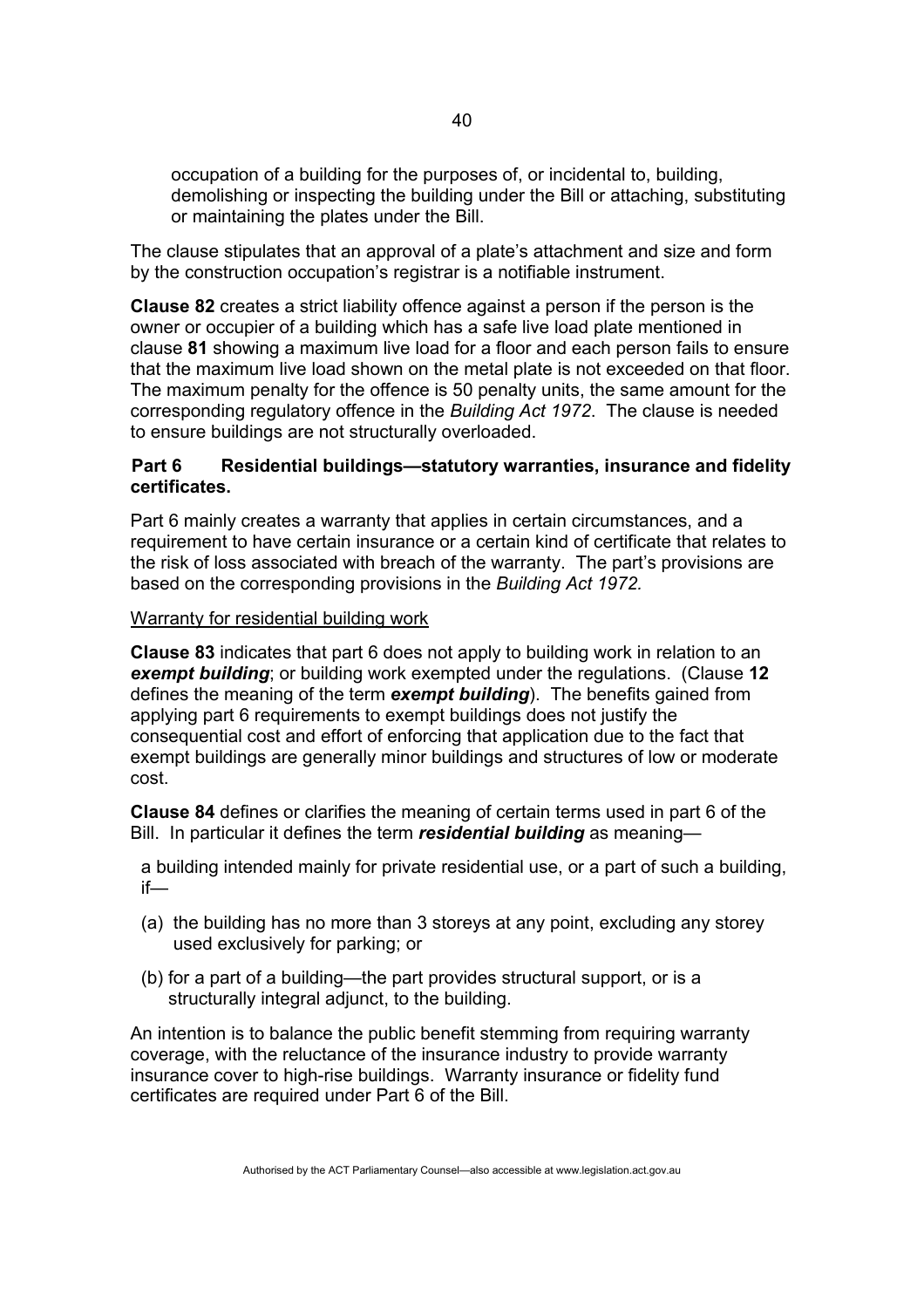The clause provides several examples to illustrate how the term *residential building* can be applied in various different contexts, and a note about the use of examples—

#### **Examples**

- 1 A building has shops on its ground storey, a hotel on its 2nd storey and private residential units on its 3rd storey. It is not a residential building because it is not used mainly for private residential use.
- 2 A building has 2 wings, which are structurally independent of each other. The north wing has 3 storeys including the ground storey. The south wing has 6 storeys including the ground storey. All storeys contain residential units. The north wing is a residential building. The south wing is not a residential building because it is 6 storeys.
- 3 A building has 2 wings that are dependent on each other for structural support. The north wing has 3 storeys including the ground storey. All storeys contain residential units. The lower 3 storeys of the south wing are structurally integrated with the north wing. A structural instability in any of the lower 3 storeys in the south wing could compromise the structural integrity of both wings of the building. The south wing storeys that are higher than the north wing are structurally independent of the north wing. The north wing of the building is a residential building. The lower 3 storeys of the south wing are a residential building to the extent that they are a structurally integral adjunct to the building as a whole. The upper 3 storeys of the south wing are not a residential building because they are over 3 storeys and not a structurally integral adjunct to the building.
- 4 A 4-storey residence has a parking garage as its ground storey. A structural instability in the garage could compromise the building's structural integrity. The garage is a residential building because it is a structurally integral adjunct to the building and the building is a residential building.
- 5 A single storey residence has a garage attached at the side. The roof trusses of the building span across the residence and garage in a single span. A structural instability in the garage could compromise the structural integrity of the roof trusses and, because of that, compromise the structural integrity of the building. The garage is a residential building because it is a structurally integral adjunct to the building and the building is a residential building.
- 6 A single storey residence has a garage attached at the side and under the same roofline as the residence. The garage is mainly used for cars and is not for residential use. No structural elements of the residence depend on the garage for structural integrity. A structural instability in the garage could not compromise the structural integrity of the residence. The garage is not a residential building because it is not a structurally integral adjunct to a building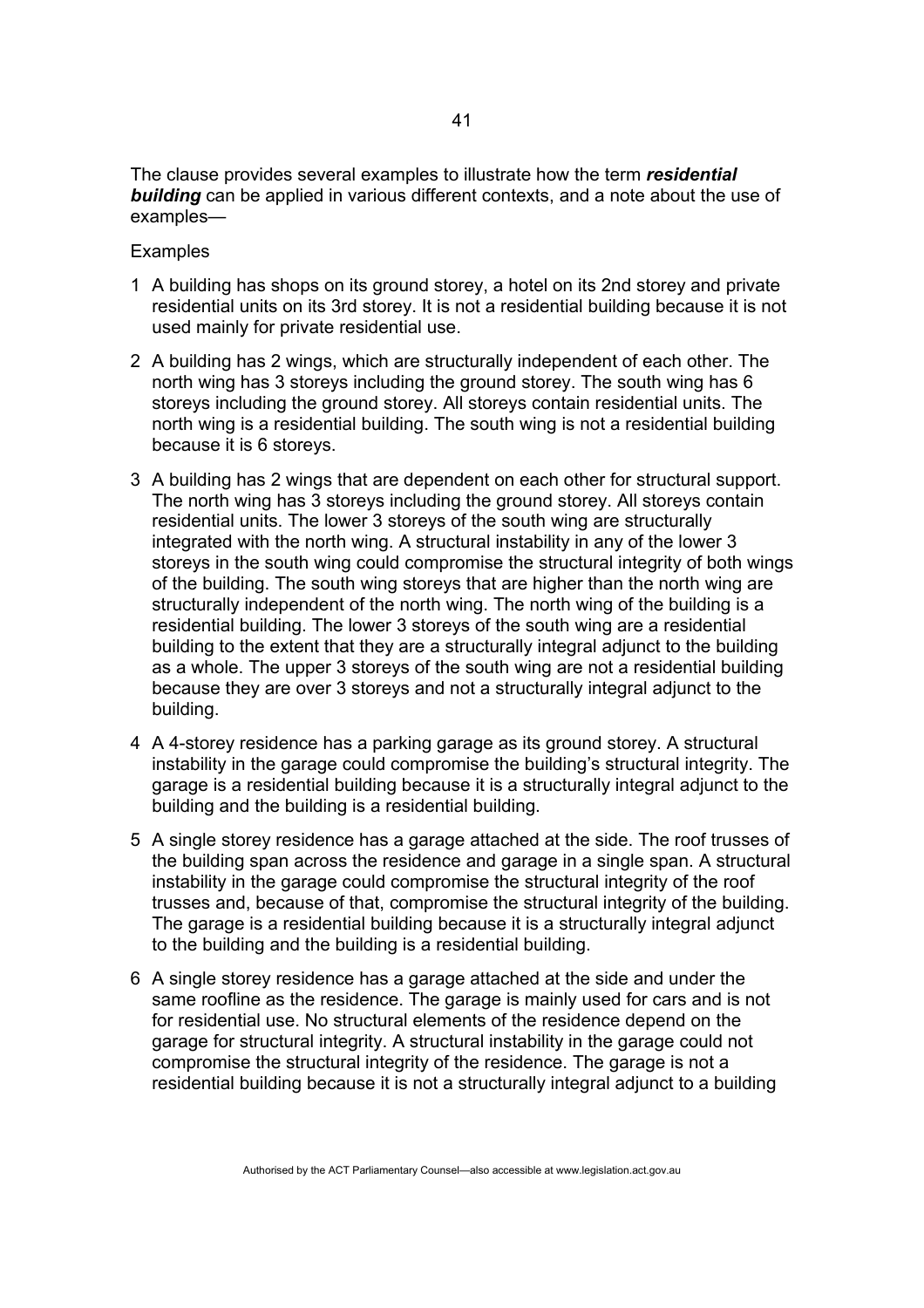intended primarily for residential use. The residence, apart from the garage, is a residential building.

Note—an example is part of the Bill, is not exhaustive and may extend, but does not limit, the meaning of the provision in which it appears (see Legislation Act, s 126 and s 132).

**Clause 85** defines the meaning of the term *completion day* for residential building work, for part 6 of the Bill—it means the day the work is completed or the day the contract relating to the work ends, whichever is the later. The clause also explains that, without limiting that meaning, the work is taken to have been completed no later than the day a certificate of occupancy (if any) is issued for the work. Those certificates are provided under part 5 of the Bill.

That statutory warranty created by part 6 of the Bill applies in relation to certain building work of a certain cost. It is not efficient to require warranty insurance for building work less than that cost, and the insurance industry is reluctant to provide warranty insurance for building work greater than that cost. **Clause 86** explains what, for part 6, the *cost of building work* is—

- (a) if a contract has been entered into for carrying out of the building work—the cost of the work as fixed by the contract (including the cost of any engineering service in relation to the land where the building work is to be carried out, but excluding the cost of the land where the building work is to be carried out); or
- (b) in any other case—
	- (i) an amount agreed between the construction occupations registrar and the builder; or
	- (ii) if an amount is not agreed—an amount worked out by the registrar.

**Clause 87** lists the kinds of things that part 6 of the Bill does not apply to in relation to *residential building work*. (For the meaning of the term *residential building work* see clause **84**). The clause indicates that part 6 does not apply where *residential building work* is—

- (a) carried out or to be carried out by or for the Territory or the Commonwealth, a Territory authority or an authority established under a Commonwealth Act; or
- (b) in relation to which an owner-builder licence has been granted; or
- (c) if the cost of the work is less than the amount prescribed under the regulations; or
- (d) in relation to a building or dwelling other than a class 1 or class 2 building (which are essentially residential buildings under the Building Code of Australia).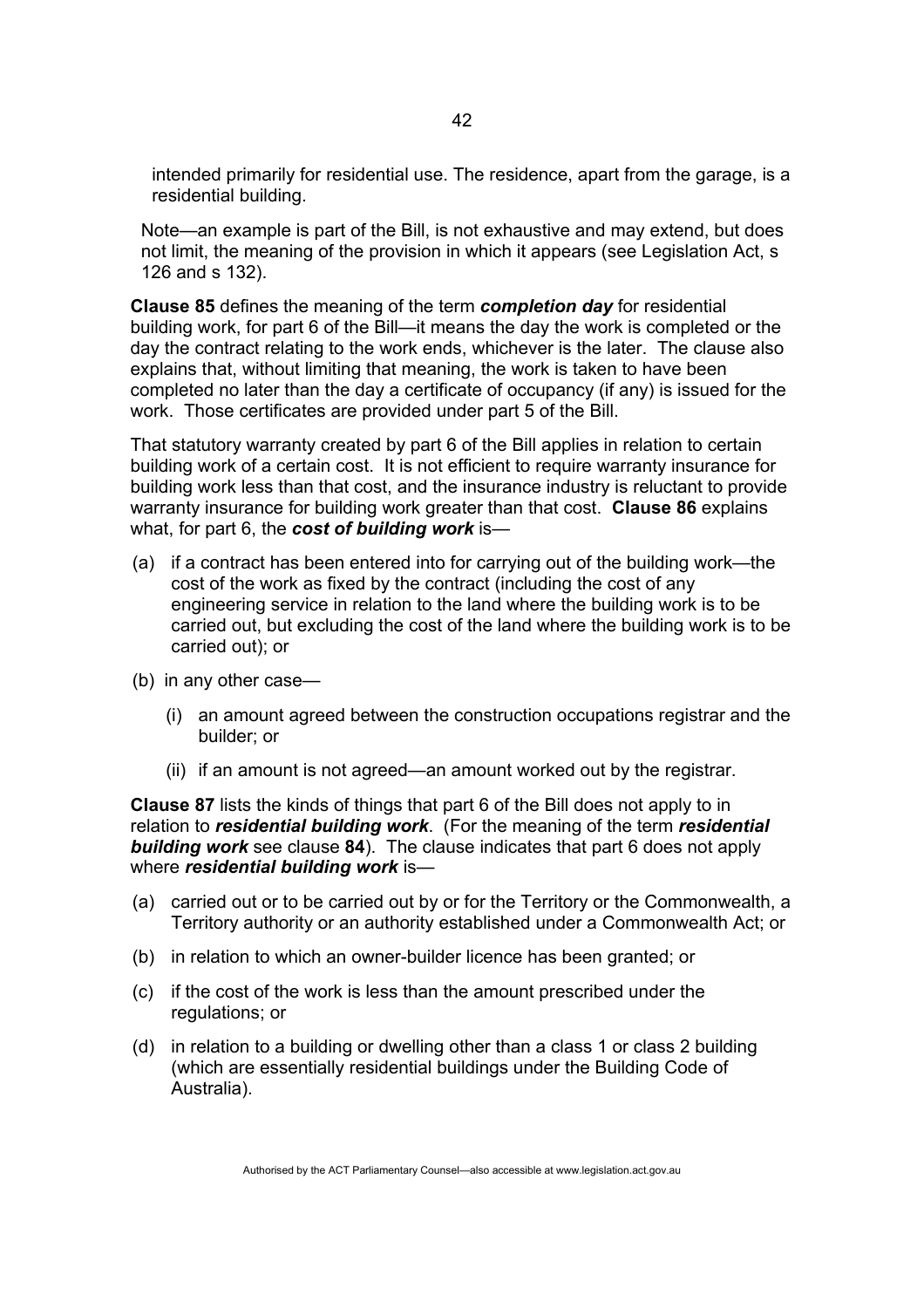However, the above-mentioned provision of the clause does not prevent part 6 of the Bill from applying in relation to *residential building work* carried out in relation to a garage that provides structural support for, or constitutes a structurally integral adjunct to, a class 1 or class 2 building. (See the Building Code of Australia for a description of those classes of building; they are certain kinds of dwellings). It is intended that a test to determine if a garage does not provide structural support for, or is a structurally integral adjunct to, a building is if the entire garage can be removed without adversely affecting any other structural member of the remaining building.

**Clause 88** creates a *statutory warranty*. Its force is to affect every contract for the sale of a residential building, and every contract to carry out residential building work to which a builder is a party, so that the contract is taken to contain a warranty under the clause. An intention is that regardless as to whether or not such contracts provide such a warranty, the effect of the clause is to place that *statutory warranty* into all such contracts. The clause spells out the particulars of the *statutory warranty* as set out below.

The builder warrants the following:

- (a) that the **residential building work** has been or will be carried out in accordance with the Bill;
- (b) that the work has been or will be carried out in a proper and skilful way and in accordance with the plans approved for the work by the construction occupations registrar;
- (c) that good and proper materials for the work have been or will be used in carrying out the work;
- (d) if the work has not been completed, and the contract does not state a date by which, or a period within which, the work is to be completed—that the work will be carried out with reasonable promptness;
- (e) if the owner of the land where the work is being or is to be carried out is not the builder, and the owner expressly makes known to the builder, or an employee or agent of the builder, the particular purpose for which the work is required, or the result that the owner desires to be achieved by the work, so as to show that the owner is relying on the builder's skill and judgment—that the work and any material used in carrying out the work is or will be reasonably fit for the purpose or of such a nature and quality that they might reasonably be expected to achieve the result.

The clause also explains that each of the owner's successors in title succeeds to the rights of the *owner* in relation to the statutory warranties. It is intended that transferring title in the land where the building exists or is to be done will not cause the warranty to be void and the new title-owner will be entitled to the benefit of the warranties. The clause also explains that the warranties end at the end of the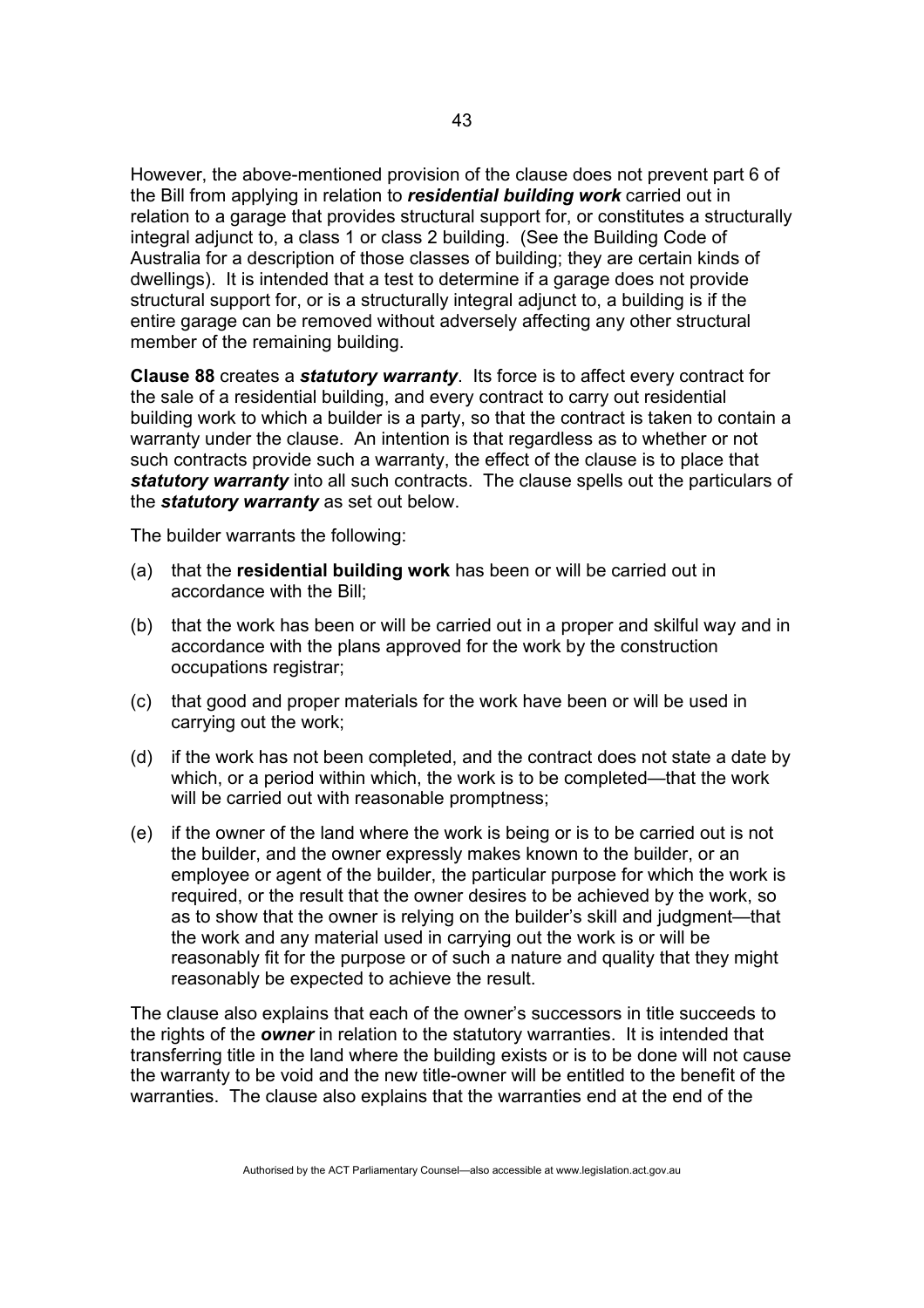period prescribed under the regulations after the *completion day* for the work (Clause **85** defines the meaning of the term *completion day*). Clause **88** also clarifies what the term *owner* means in the clause—

- (a) for a contract mentioned in subclause (1) for the sale of a residential building—the person to whom title in the land where the building was built is transferred under the contract; or
- (b) for a contract mentioned in subclause (1) to carry out residential building work—the owner of the land where the work is to be carried out under the contract.

**Clause 89** clarifies that the Bill does not limit the liability a builder would have to anyone apart from the Bill.

### Coverage against breach of building warranty

**Clause 90** lists criteria for *compliant residential building work insurance*. The criteria covers—

- the **kind of insurer** that issues the insurance—for compliance it must be an *authorised insurer*, (see the dictionary at the end of the Bill for the meaning of *authorised insurer*)
- the **amount of coverage** (for compliance it must provide for a total amount of insurance cover of at least the amount prescribed under the regulations, or the cost of the work, whichever is less, for each dwelling that forms part of the work);
- **who it insures** (if the builder is not the owner of the land where the work is to be carried out—for compliance it must insure the owner and the owner's successors in title for the period beginning on the day the certifier in relation to the for the work issues a building commencement notice under section 37 for to the work and ending at the end of the period prescribed under the regulations after the day a certificate of occupancy is issued for the work. If the builder is the owner of the land where the work is to be carried out—for compliance it must insure the builder's successors in title for the period beginning on the day the title in the land is transferred to someone else and ending at the end of the period prescribed under the regulations after the day a certificate of occupancy is issued for the work. (See part 5 of the Bill for certificates of occupancy));
- **how much** of the premium is paid (for compliance the whole of the premium payable for the period of the insurance must have been paid);
- **what risks** the insurance covers (for compliance it must insure the owner (if the builder is not the owner) and the owner's successors in title against the risk of being unable to enforce or recover under the contract under which the work has been, is being or is to be carried out because of the insolvency,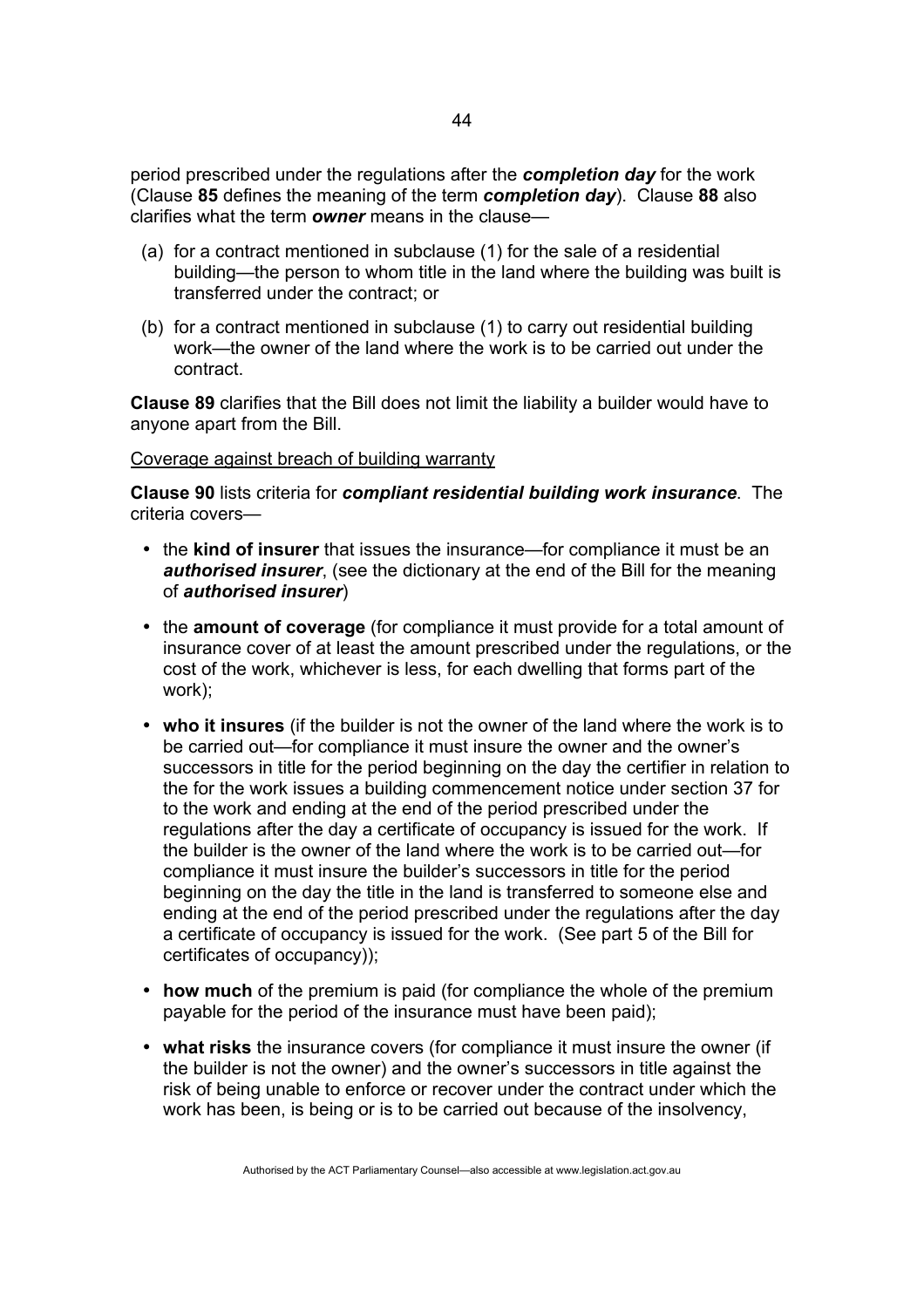disappearance or death of the builder. It must also insure the owner (if the builder is not the owner) and the owner's successors in title against the risk of loss resulting from a breach of a *statutory warranty*. It must also insure the owner (if the owner is not the builder) and the owner's successors in title against the risk of loss resulting, because of the builder's negligence, from subsidence of the land. (Clause **88** gives particulars of the *statutory warranty*));

- the period **claims** may be made within (for compliance it must provide that a claim under it may only be made within the period prescribed under the regulations, or a longer stated period after the claimant becomes aware of the existence of grounds for the claim);
- the **form of the policy** (for compliance the form of the policy must have been approved in writing by the construction occupations registrar).

However, subclause (2) stipulates that if the owner is a *developer*, the insurance is taken to comply with subclause  $(1)$   $(c)$ ,  $(f)$ ,  $(g)$  or  $(h)$  if it insures the owner's successors in title, even though it does not insure the owner. Those subclauses infer that the required insurance must cover the owner but an intention of subclause (2) is to not require a developer that is a landowner to provide insurance covering the developer as part of the required insurance.

The clause also explains that to remove any doubt, an insurance policy issued in relation to residential building work may exclude claims other than those in circumstances in which the builder is insolvent, dead or has disappeared. They are the only respective circumstances that the insurance is required to cover.

The clause also defines for the clause the meaning of the term *developer*, for residential building work—it means a person for whom the work is done in a building or residential development where 4 or more of the existing or proposed dwellings are or will be owned by the person.

It is necessary to stipulate the criteria for compliant residential building work insurance for 2 main reasons: to set minimum benefit levels for the insurance coverage (a consumer protection); and to set its maximum benefit levels (to limit insurers' liabilities and thereby encourage the insurance industry to provide the insurance product).

**Clause 91** stipulates how certain things operate in relation to compliant residential building work insurance—

• a complying residential building insurance policy may provide that the authorised insurer who issues the policy is not liable for the amount prescribed under the regulations, or the stated lesser amount, of each claim;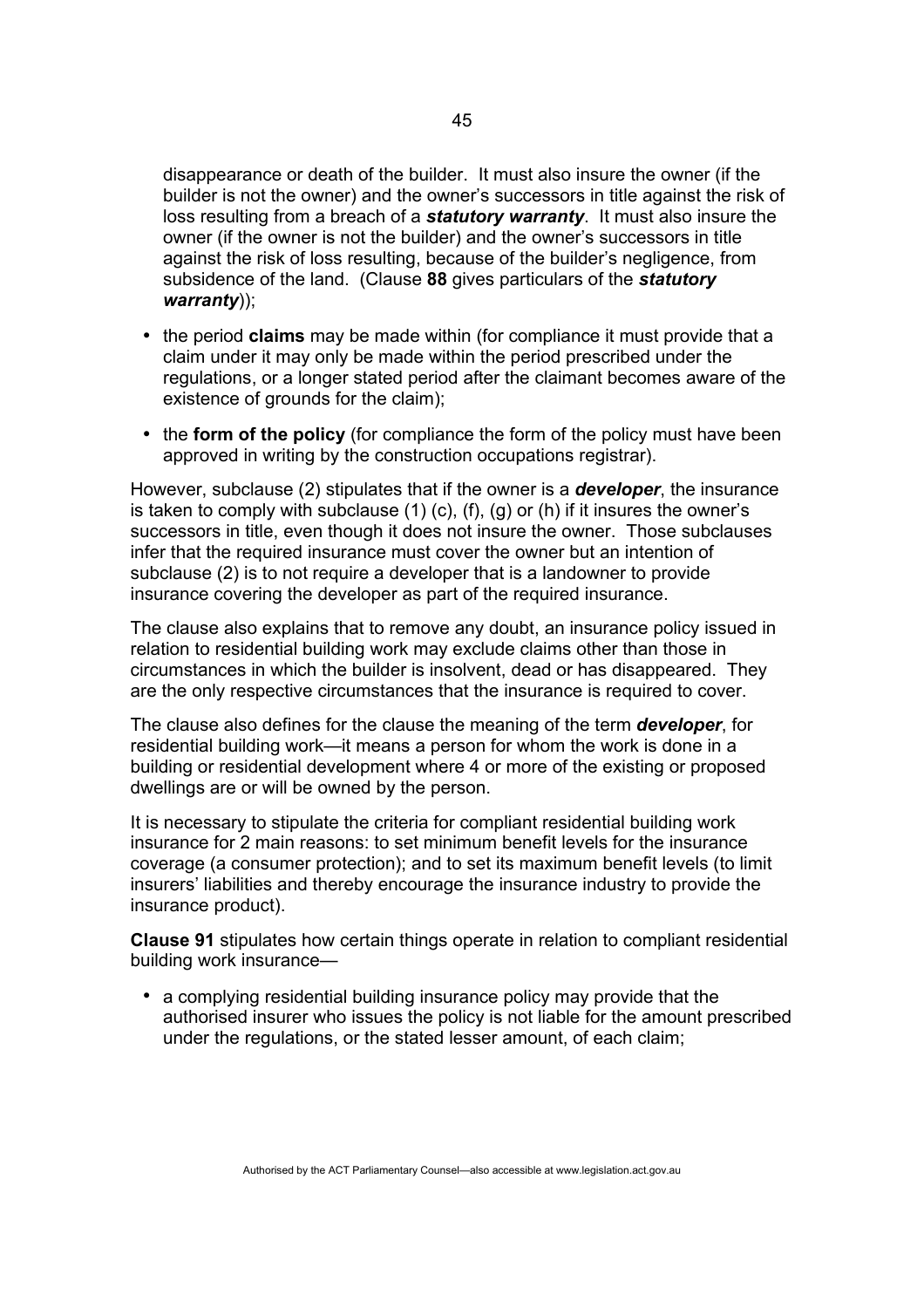- in calculating the amount of the premium payable in relation to a *complying residential building insurance policy*, the value of the work is taken to be equal to the cost of the work;
- a provision, stipulation, covenant or agreement that negatives, limits or modifies or purports to negative, limit or modify the operation of part 6 of the Bill is void;
- a *complying residential building insurance policy* is not be taken to be invalid only because it contains a term, condition or warranty not contained in the form of policy approved by the construction occupations registrar; but such a term if so unapproved is void. An intention is that in addition to the form of the policy approved by the registrar the policy may contain other terms, conditions or warranties, but the affect of the clause is to make those extra things void.

**Clause 92** prohibits an authorised insurer from avoiding liability under a *complying residential building insurance* policy only because the policy was obtained by misrepresentation or nondisclosure by the relevant builder.

**Clause 93** places certain limitations on what an owner can recover from an insurer under a *complying residential building insurance* policy. It explains that the owner is not entitled to recover from the insurer any amount by which the amount paid exceeds the cost of the work done. However, if the owner has paid a *deposit* on the work and the cost of any work done is less than the amount of the *deposit*, the owner may recover from the insurer the lesser of the following amounts: (a) the amount equal to the amount of the *deposit* less the cost of any work done, or (b) the amount prescribed under the regulations less the cost of any work done. The clause also describes the circumstances that must exist for it to apply. It applies if all 4 of the following apply—1) the builder is not the owner of the land where the builder is carrying out residential building work; 2) the builder fails to complete the work because the builder becomes *insolvent*; 3) the owner has paid the builder part or all of the cost of the work; and 4) the work is insured under a *complying residential building insurance policy.* 

The clause also describes the circumstances that must exist for a builder to be taken as being *insolvent* for the purposes of the clause—if the builder becomes bankrupt, applies to take the benefit of any law for the relief of bankrupt or insolvent debtors, compounds with his or her creditors or makes an assignment of his or her remuneration for their benefit. The clause also defines what is meant in the clause by the term *deposit*—in relation to residential building work, *deposit* means an amount that was paid or payable by the owner to the builder, under the contract to carry out the work, before the beginning of the work.

**Clause 94** entitles a judgment creditor to apply to a court for a direction that judgment be entered in favour of the creditor against the *authorised insurer* who issued the policy. It requires the judgement creditor to give the insurer at least 7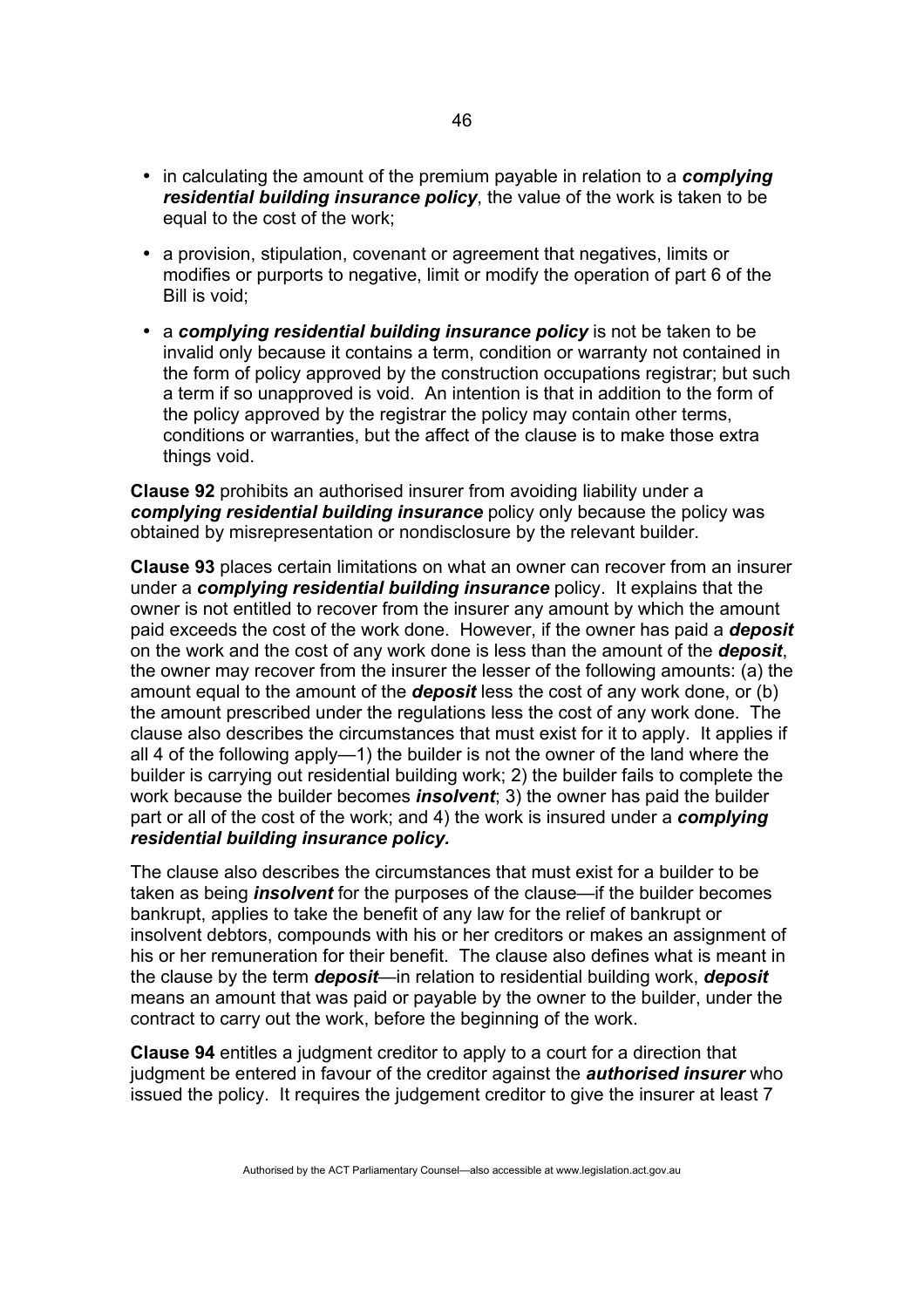days written notice of his or her intention to make an application. The clause entitles an *authorised insurer* to, in addition to any other right or remedy, recover from a builder in relation to whose work a *complying residential building insurance* policy was issued so much of the following as the insurer has paid under, or because of, the policy:

- (a) any judgment entered or obtained against the insurer; and
- (b) any amounts paid by the insurer in payment, settlement or compromise of a claim or judgment against the builder or of a judgment entered or obtained against the insurer; and
- (c) the costs of, and expenses reasonably incurred by, the insurer.

The clause explains that a judgment entered against an authorised insurer is enforceable only to the extent that it had not been satisfied at the time the judgment was entered. The clause also describes 3 circumstances, all of which must exist for the clause to apply. It applies if—

- (a) a court gives judgment in favour of a person in relation to a matter for which the person is insured under a *complying residential building insurance*  policy; and
- (b) the insurer is a party to the proceeding in which the judgment is given; and
- (c) the judgment is not satisfied in full within 30 days after the day judgment is entered.

The provisions of the clause are necessary to provide certainty to the insurance industry about the matters the clause deals with.

**Clause 95** creates various offences against certain entities in relation to—

a strict liability offence against an insurer for failure to notify ceasing to be an authorised insurer, for which the maximum penalty is 50 penalty units, the same amount as for a corresponding regulatory offence in the *Building Act 1972*;

an offence against an authorised insurer for making certain misrepresenting about a policy, for which the maximum penalty is 250 penalty units, the same amount as for a corresponding offence in the *Building Act 1972*;

a strict liability offence against an authorised insurer for failing to report certain listed things to the construction occupations registrar in a certain time period, for which the maximum penalty is 100 penalty units, the same amount as for a corresponding offence in the *Building Act 1972.* 

#### Fidelity fund schemes

Certain fidelity certificates issued by a fidelity fund scheme provide benefits to people having building work done, in much the same way as residential building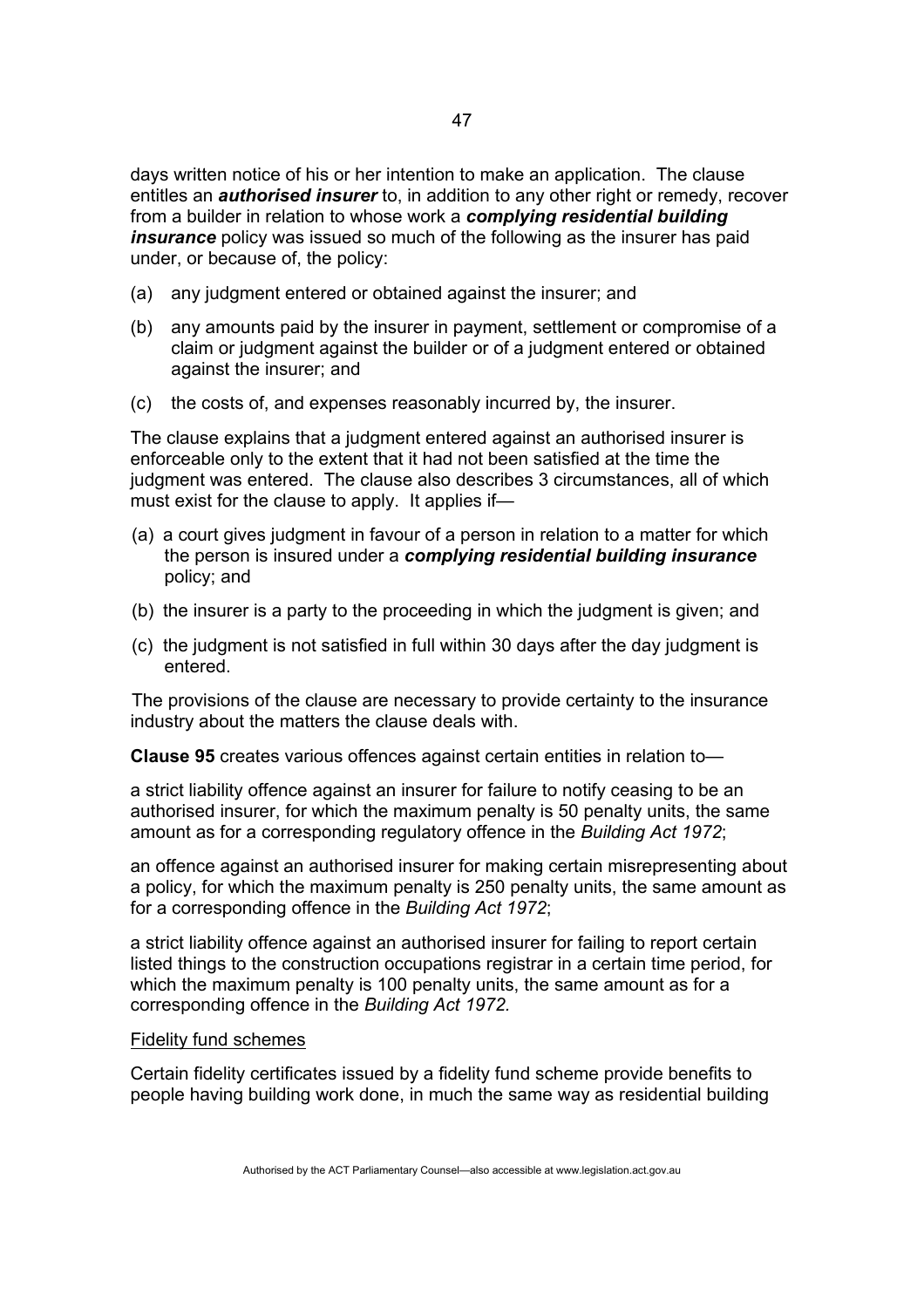work insurance does. The certificate scheme is however technically not an insurance scheme.

**Clause 96** entitles the trustees of a fidelity fund scheme to apply to the planning and land authority for approval of the fidelity fund scheme and for the authority to approve of the scheme in writing. It limits that approval entitlement to circumstances where the scheme complies with the relevant *approval criteria*, which are set out at clause **99**. The clause requires an application to be signed by all of the scheme's trustees. The clause explains that the approval is a notifiable instrument. For expediency in establishing a scheme the approval is not intended to be a disallowable instrument. The clause has a note that a notifiable instrument must be notified under the *Legislation Act 2001*.

**Clause 97** entitles the planning and land authority to require, by written notice, the trustees of a fidelity fund scheme to give the authority information, documents and a statutory declaration in relation to an application for scheme approval. It entitles the authority to not consider the application further until the trustees comply with the requirement of the notice. The clause explains that it only applies if the trustees of a fidelity fund scheme apply to the planning and land authority for approval of the scheme.

**Clause 98** entitles the planning and land authority to require changes to be made to a fidelity fund scheme to ensure that it complies with the Bill, before it approves the scheme. The clause has a note—a reference to an Act includes a reference to the statutory instruments made or in force under the Act, including regulations and disallowable instruments (see Legislation Act, s 104).

**Clause 99** entitles the Minister to determine in writing the requirements (the **approval criteria**) for the Bill with which a fidelity fund scheme must comply as 1 prerequisite to being an approved scheme under the Bill. It requires the *approval criteria* to include requirements in relation to all of the things it lists. The clause explains that the approval criteria is entitled to apply, adopt or incorporate a law or instrument, or a provision of a law or instrument, as in force from time to time. The clause has notes—the text of an applied, adopted or incorporated law or instrument, whether applied as in force from time to time or as at a particular time, is taken to be a notifiable instrument if the operation of the Legislation Act, s 47 (5) or (6) is not disapplied (see s 47 (7)). A notifiable instrument must be notified under the Legislation Act. The clause also stipulates that a determination under it is a disallowable instrument and has a note—a disallowable instrument must be notified, and presented to the Legislative Assembly, under the Legislation Act.

**Clause 100** creates a strict liability offence in respect of each of the trustees of a clause **96** approved scheme if the trustees fail to ensure that the scheme complies with the conditions of the scheme's approval. The clause specifies a maximum respective penalty of 60 penalty units for the offence, the same amount for the corresponding offence in the *Building Act 1972*. It also entitles the approval of a fidelity fund scheme to be given subject to conditions, and for such a condition to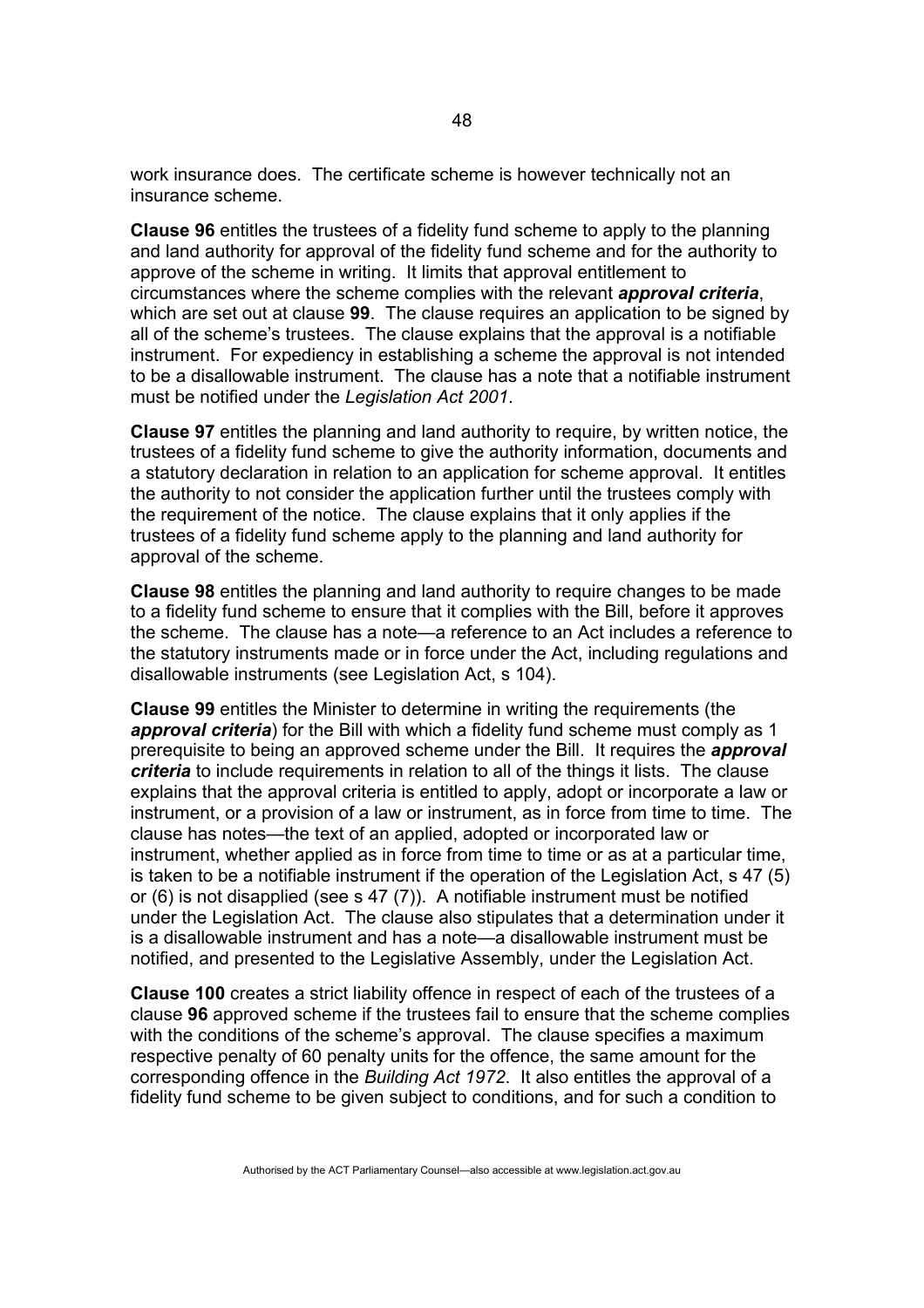be expressed to have effect despite anything in the Bill's *prudential standards*. The *prudential standards* are determined under clause **103** of the Bill.

**Clause 101** entitles the trustees of a clause **96** approved scheme to apply in writing to the planning and land authority for the authority's approval for a change to the scheme. It explains that it does not apply to a change to the scheme declared under the *prudential standards* to be a change to which it does not apply. The *prudential standards* are provided at clause **103** of the Bill. The clause also requires an application under it to be signed by all the trustees of the scheme and to set out the proposed change to the scheme and the reasons for the change.

**Clause 102** entitles the planning and land authority to, in writing, approve or refuse to approve a change to a fidelity fund scheme approved under the Bill. However, it requires the planning and land authority to refuse to approve a change to a scheme if the authority is not satisfied that the scheme as proposed to be changed would continue to meet the *approval criteria* and the *prudential standards*. The *approval criteria* are determined under clause **99** of the Bill. The *prudential standards* are provided at clause **103** of the Bill. The clause explains that an approval or refusal under it is a notifiable instrument. The clause has a note—a notifiable instrument must be notified under the Legislation Act.

**Clause 103** entitles the Minister to, in writing, determine standards (the *prudential standards*) for this Bill relating to *prudential matters* that must be complied with by a clause **96** approved fidelity fund scheme. It has a note—power given under a Bill to make a statutory instrument includes power to make different provision for different categories, eg different kinds of schemes (see Legislation Act, s 48). The clause also lists things that the prudential standards are entitled to do—

- require approval of the trustees of the approved scheme; and
- make provision in relation to-
	- (i) the capital adequacy of the scheme; and
	- (ii) the valuation of liabilities; and
	- (iii) the effectiveness of risk management strategies and techniques; and
	- (iv) requiring the giving of information to the commissioner for fair trading, or any other entity prescribed under the prudential standards, about decisions by the trustees to pay or refuse to pay claims; and
- provide for the exercise of discretions under the standards, including discretions to approve, impose, adjust or exclude particular prudential requirements in relation of an approved scheme; and
- apply, adopt or incorporate a law or instrument, or a provision of a law or instrument, as in force from time to time.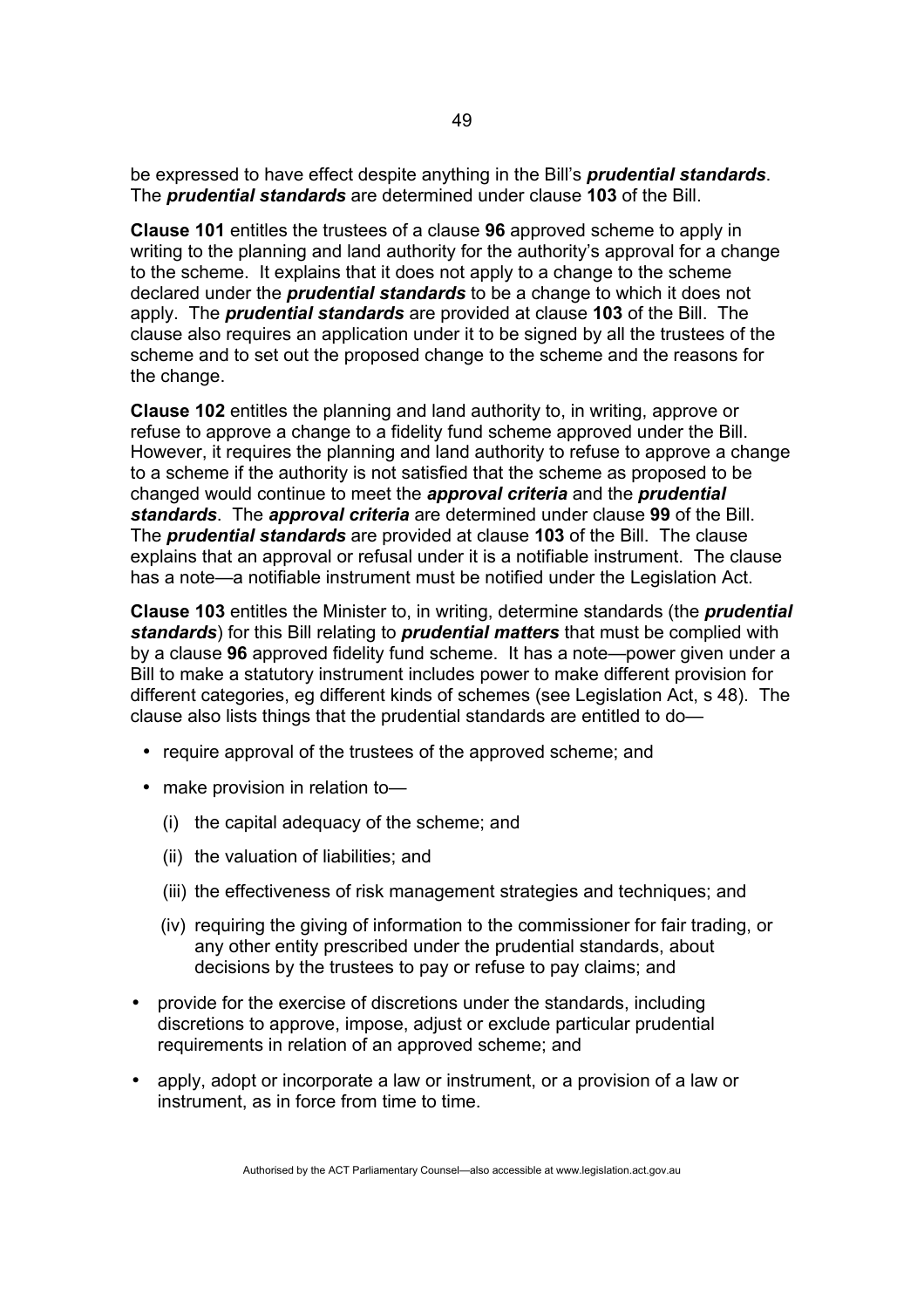The clause also has several other notes—

- an Act that authorises the making of a statutory instrument (eg *prudential standards*) also authorises an instrument to be made with respect to any matter required or permitted to be prescribed under the authorising law or that is necessary or convenient to be prescribed for carrying out or giving effect to the authorising law (see Legislation Act, s 44);
- the text of an applied, adopted or incorporated law or instrument, whether applied as in force from time to time or as at a particular time, is taken to be a notifiable instrument if the operation of the Legislation Act, s 47 (5) or (6) is not disapplied (see s 47 (7));
- a notifiable instrument must be notified under the Legislation Act.

The clause also explains that a determination of *prudential standards* under it is a disallowable instrument, and has a note—a disallowable instrument must be notified, and presented to the Legislative Assembly, under the Legislation Act. The clause also defines the meaning of the term *prudential matters*, in relation to a fidelity fund scheme approved under the Bill, for the purposes of the clause. The clause explains that the term *prudential matters* means matters relating to the conduct by the trustees of the scheme of any of the scheme's affairs in a way that keeps the scheme's affairs in a sound financial position with integrity, prudence and professional skill.

**Clause 104** creates a strict liability offence in respect of each of the trustees of a clause **96** approved scheme if the trustees fail to ensure that the scheme complies with the *prudential standards* referred to in clause **103**. The clause specifies a maximum respective penalty of 60 penalty units for the offence, the same amount for the corresponding offence in the *Building Act 1972*.

**Clause 105** entitles the planning and land authority to, by written notice given to the trustees of a clause **96** approved scheme, require the trustees to comply with the provision of the *prudential standards* within a stated time. The *prudential standards* are determined under clause **103**. The clause requires the trustees to comply with the notice despite anything in the trust deed or in any contract or arrangement to which the trustees are party. The clause creates a strict liability offence in respect of each of the trustees of an approved scheme if the trustees fail to comply with a notice given to the trustees under the clause. The clause specifies a maximum respective penalty of 60 penalty units for the offence, the same amount for the corresponding regulatory offence in the *Building Act 1972*. The clause also describes 2 circumstances, either or both of which must exist for the clause to apply—it applies if the planning and land authority is satisfied on reasonable grounds that an approved scheme is contravening a provision of the *prudential standards* or is likely to contravene a provision of the *prudential standards* in a way that is likely to give rise to prudential risk.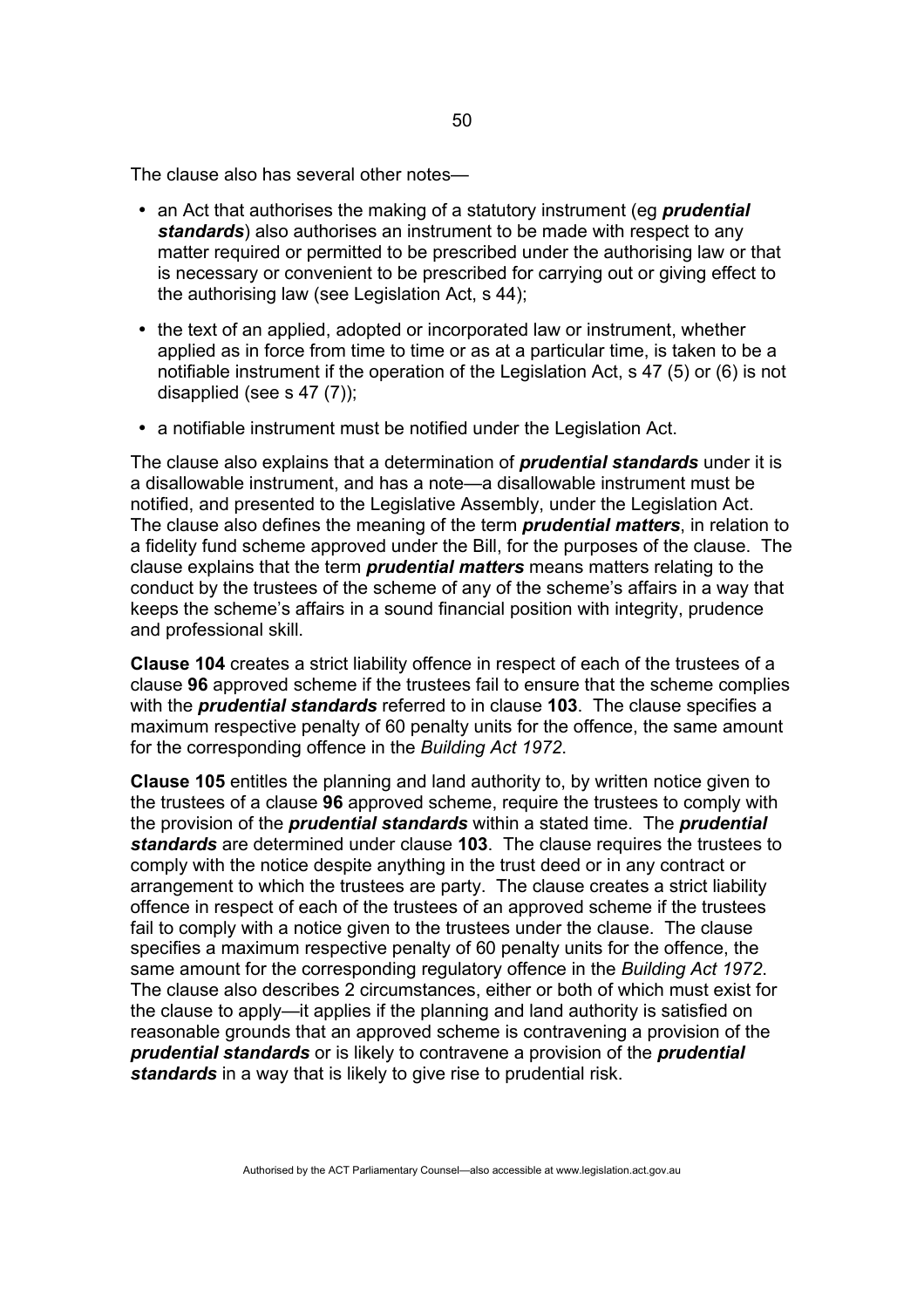**Clause 106** entitles the planning and land authority to, by written notice given to the trustees of a clause **96** approved scheme, to require the trustees to give the authority stated information about anything relevant to the scheme's ability to meet its liabilities and potential liabilities at a particular date or time or at particular intervals. It sets out some examples of what that stated information may include information about—

- (a) the scheme's liabilities and potential liabilities; and
- (b) contributions to the scheme; and
- (c) administrative or other costs of the scheme; and
- (d) claims received by the scheme.

The clause has a note that an example is part of the Act, is not exhaustive and may extend, but does not limit, the meaning of the provision in which it appears (see Legislation Act, s 126 and s 132).

The clause requires a notice under it to state a reasonable period for complying with the notice. It lists some things that the notice is entitled to require information about in respect of claims received by the scheme, but explains that the list does not limit what the notice may require—

- (a) the number of claims received by the scheme; and
- (b) the amount of each claim; and
- (c) the number of claims that have been paid; and
- (d) the amount paid on each claim; and
- (e) if a claim was rejected—the reason for its rejection.

The clause creates a strict liability offence in respect of each of the trustees of a clause **96** approved scheme if the trustees fail to comply with a notice given to the trustees under the clause. The clause specifies a maximum respective penalty of 60 penalty units for the offence, the same amount for the corresponding offence in the *Building Act 1972*.

**Clause 107** entitles the planning and land authority to take action under that clause in relation to a fidelity fund scheme, that has an approval under clause **96**, on any of grounds listed under subclause (1). The grounds are—

- (a) the trustees of the scheme have contravened this Bill or another Territory law in relation to the scheme; (note—a reference to an Act includes a reference to the statutory instruments made or in force under the Act, including regulations and disallowable instruments (see Legislation Act, s 104);
- (b) the scheme is insolvent and is unlikely to return to solvency within a reasonable time;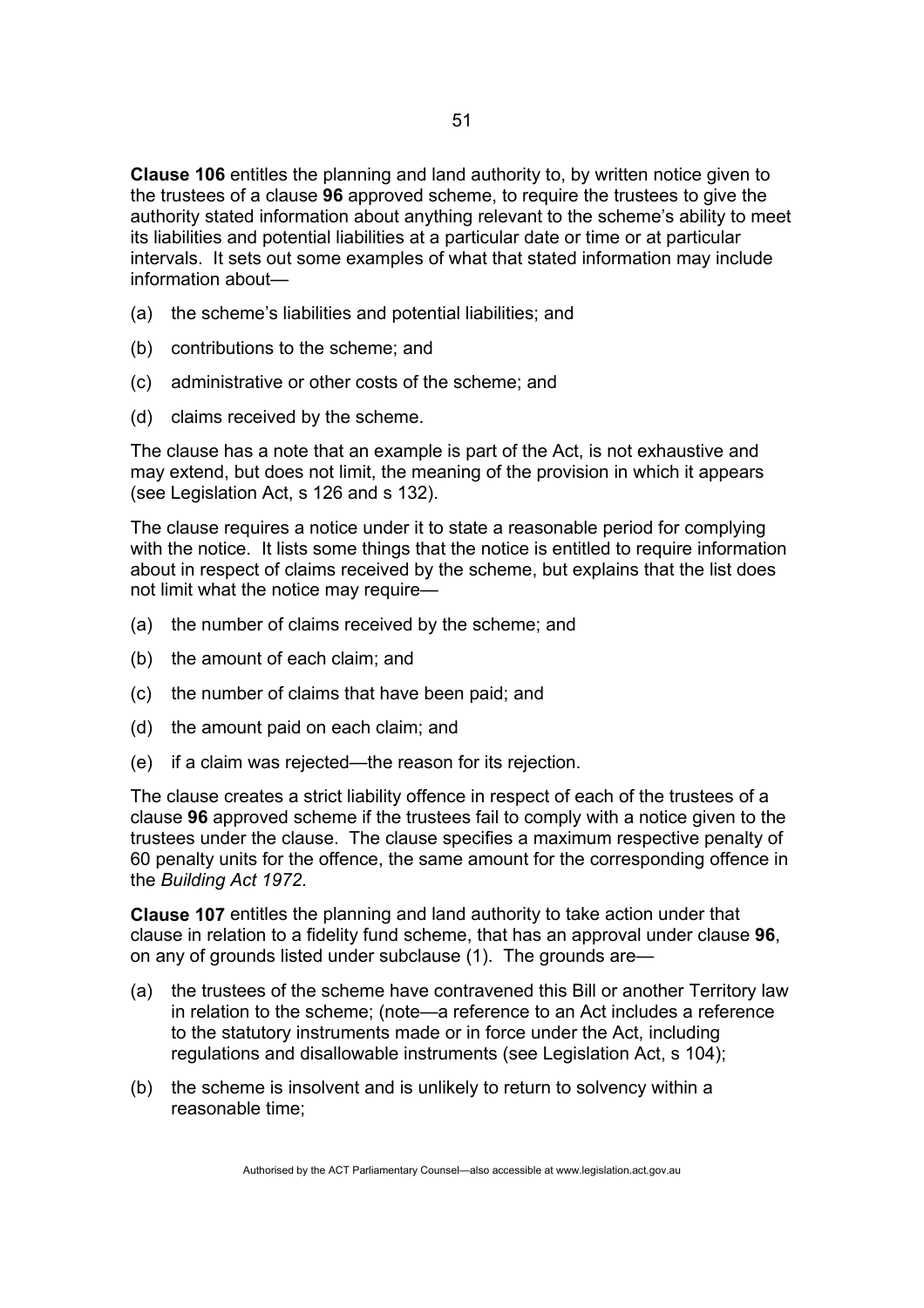- (c) the scheme has inadequate capital and is unlikely to have adequate capital within a reasonable time;
- (d) the scheme is, or is likely to become, unable to meet its liabilities;
- (e) there is, or there may be, a risk to the security of the scheme's assets;
- (f) there is, or there may be, a sudden deterioration in the scheme's financial condition;
- (g) the scheme has ceased to issue fidelity certificates in the ACT;
- (h) a ground prescribed under the prudential standards exists for the suspension or cancellation of the approval of the scheme.

The clause also entitles the planning and land authority to, in writing, suspend or cancel the clause **96** approval of a fidelity fund scheme. However it provides prerequisites that must all have been fulfilled before that entitlement can be exercised—

- if the planning and land authority proposes to suspend or cancel the approval of the scheme, the authority must give the trustees of the scheme a written notice—
	- (a) stating the grounds on which the authority proposes to suspend or cancel the approval; and
	- (b) stating the facts that, in the authority's opinion, establish the grounds; and
	- (c) telling the trustees that the trustees may, within a stated reasonable time, give a written response to the authority about the matters in the notice; and
- after considering any response given to that notice the planning and land authority must to be satisfied that the grounds for suspending or cancelling the approval have been established.

The clause also requires the planning and land authority to give written notice to the trustees of a clause **96** approved scheme of any decision the authority makes under the clause to suspend or cancel the scheme's approval. It stipulates that suspension or cancellation of an approval under it takes effect on the day when notice of the suspension or cancellation is given to the trustees or, if the notice states a later date of effect, that date. It indicates that such a suspension or cancellation is a notifiable instrument and has a note—a notifiable instrument must be notified under the Legislation Act.

**Clause 108** entitles the trustees of a clause **96** approved scheme to request the planning and land authority to cancel that approval. It entitles the planning and land authority to decide to respond to such a request by so cancelling the approval of the scheme. The clause also requires the planning and land authority to give written notice to the trustees of a fidelity fund scheme of any decision the authority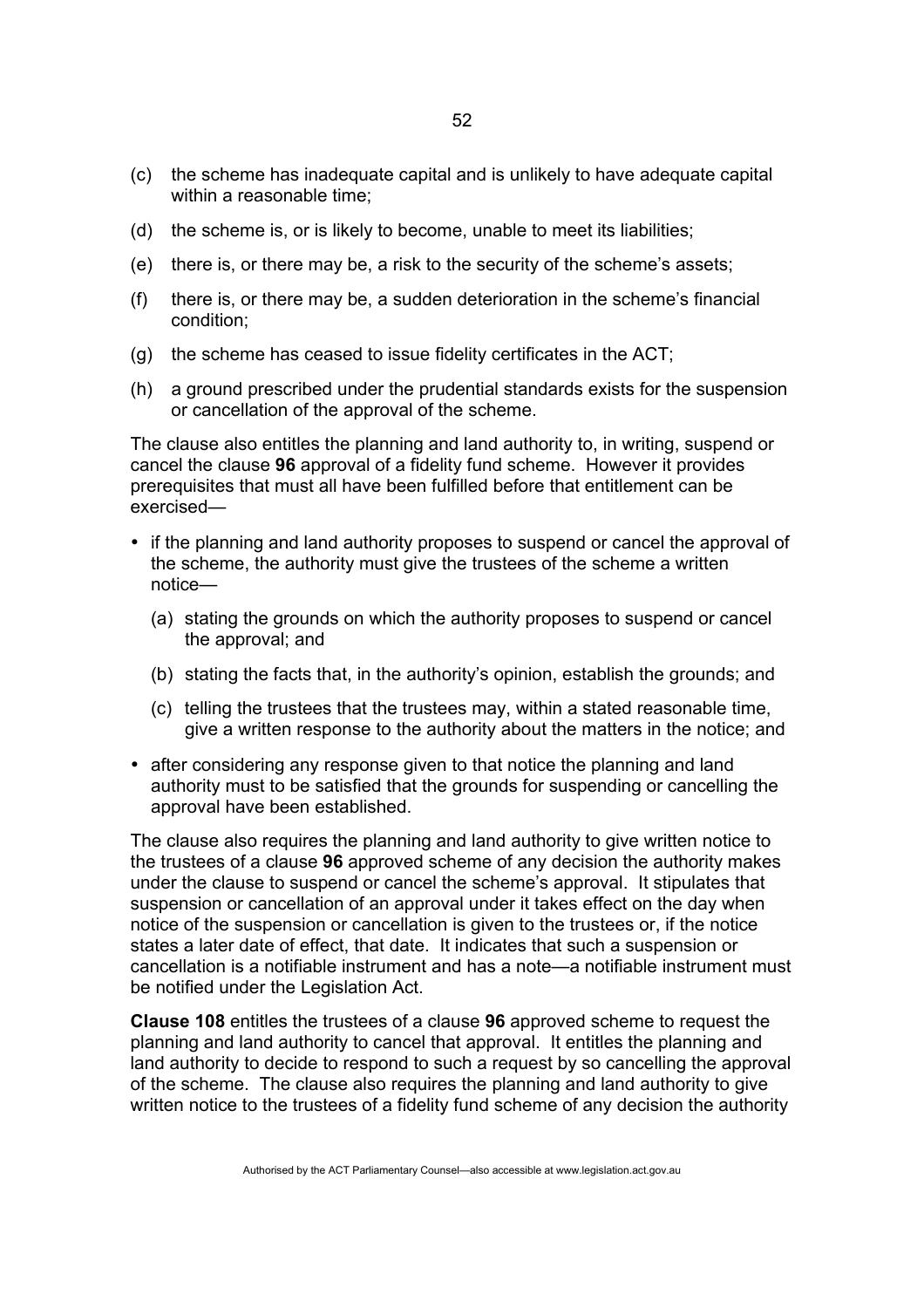makes under it to cancel the scheme's approval. It indicates that such a cancellation is a notifiable instrument and has a note—a notifiable instrument must be notified under the Legislation Act.

**Clause 109** entitles the planning and land authority to apply to the Supreme Court for orders to give effect to, or consequential on, a Division 6.4 suspension or cancellation of a clause **96** approval of a fidelity fund scheme. If that application is made under subclause (1), the clause entitles the Supreme Court to make the orders it considers just, including—orders for the winding-up of the scheme and orders in relation to the assets and liabilities of the scheme.

**Clause 110** requires the trustees of a fidelity fund scheme, that has a clause **96** approval, to have an address for service in the ACT for the Bill, at all times. The clause stipulates that such an address becomes the address for service for the trustees when written notice of the address is given by the trustees to the planning and land authority, and that the address continues to be the address for service until the planning and land authority is given written notice by the trustees of another ACT address for service for the trustees.

**Clause 111** requires trustees of a fidelity fund scheme, that has a clause **96** approval, to appoint an auditor for the scheme and an actuary for the scheme. It has a note—for the making of appointments (including acting appointments), see Legislation Act, div 19.3. The clause also requires those trustees to appoint someone else to be auditor or actuary for the clause **96** approved scheme within 6 weeks after a person stops being the auditor or actuary for the clause **96** approved scheme. The clause also sets out 2 criteria both of which must be satisfied as some of the prerequisites entitling a person to hold an appointment as auditor or actuary for a clause **96** approved scheme—the planning and land authority must have approved the appointment and its terms and the approval has not been revoked. The clause also prevents the appointment of a person as auditor or actuary for a clause **96** approved scheme from taking effect while an appointment of someone else in that position is current.

**Clause 112** entitles the trustees of a clause **96** approved scheme to, in writing, ask the planning and land authority to approve the appointment of a person as auditor for the scheme or to approve the appointment of a person as actuary for the scheme. It entitles the planning and land authority to approve that appointment but only if the authority is satisfied that the person meets the eligibility criteria for the appointment prescribed under the *prudential standards*. The *prudential standards* are determined under clause **103** of the Bill. The clause requires the planning and land authority to give the trustees notice of the authority's decision to approve or refuse to approve the appointment under it. If the planning and land authority refuses under the clause to approve an appointment, the clause requires the notice under the clause to include the reasons for the refusal.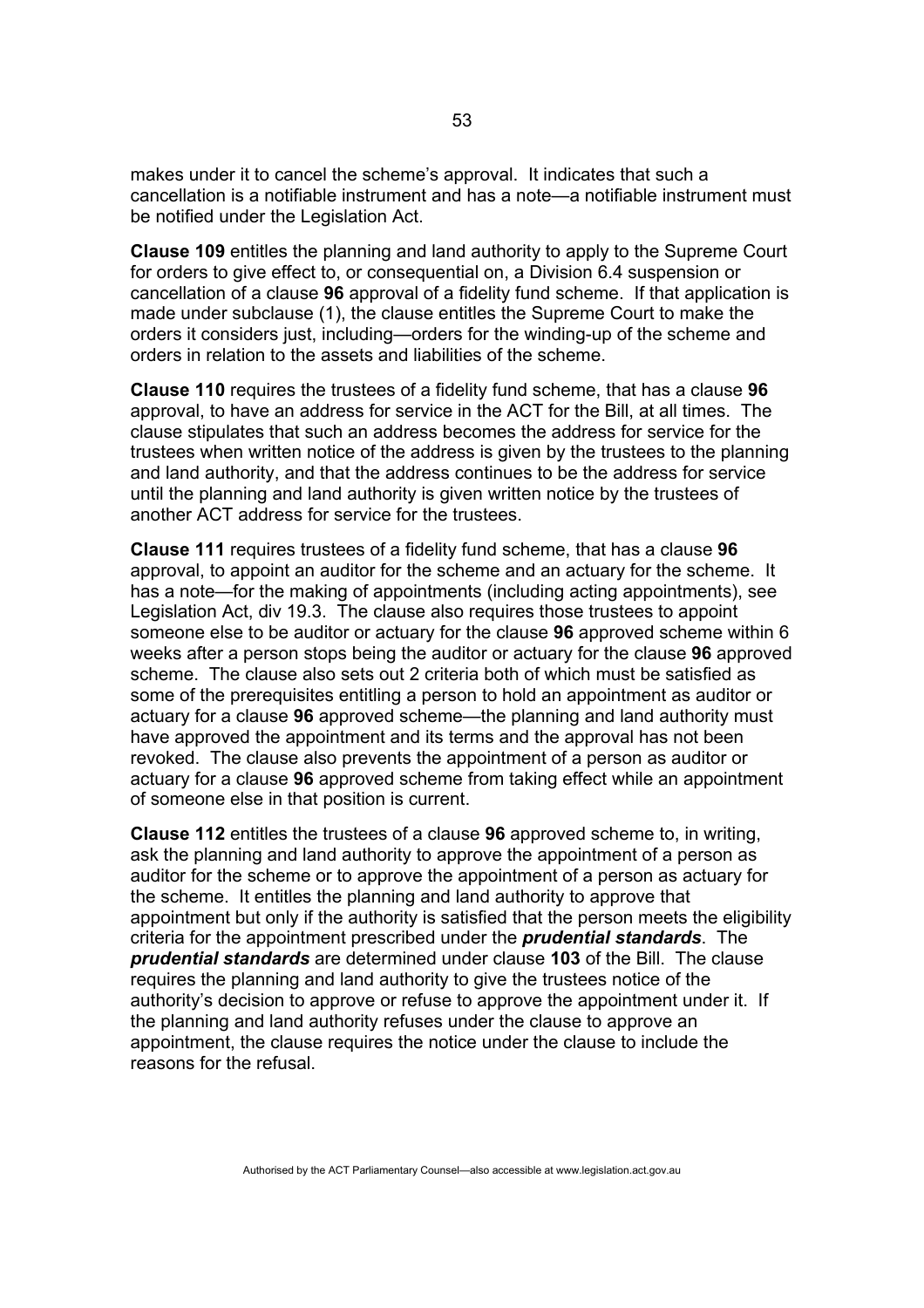**Clause 113** entitles the planning and land authority to, in writing, revoke the approval of a person's appointment as auditor or actuary for a clause **96** approved scheme. It lists the circumstances of which 1 or more must exist before that entitlement can be exercised—the authority must be satisfied that the person—

- has failed to exercise adequately and properly the functions of the appointment under the Bill. (Note—a reference to an Act includes a reference to the statutory instruments made or in force under the Act, including regulations (see Legislation Act, s 104)); or
- does not meet 1 or more of the criteria for fitness and propriety prescribed under the *prudential standards.* (The *prudential standards* are determined under clause **103** of the Bill); or
- does not meet the eligibility criteria for the appointment prescribed under the *prudential standards*.

The clause stipulates that the revocation of an approval under it takes effect on the day the revocation is made. It requires the planning and land authority to give a copy of any revocation to the person whose appointment it revokes and to the trustees of the approved scheme.

**Clause 114** lists circumstances that relate to a person holding an appointment as auditor or actuary of a clause **96** approved scheme. It indicates that if 1 or more of those circumstances exist in relation to a person then that circumstance stops the person holding an appointment as auditor or actuary of an approved scheme. It is intended that that appointment stop when the circumstance takes effect. The circumstances are—

- the approval of the person's appointment is revoked under clause **113**; or
- the person resigns the appointment by giving written notice to the trustees of the approved scheme; or
- the trustees end the appointment by giving written notice to the person.

**Clause 115** requires the trustees for a clause **96** approved scheme to give the planning and land authority written notice of the appointment of a person as auditor or actuary for the scheme and anything else prescribed under the *prudential standards*. (The *prudential standards* are determined under clause **103** of the Bill). It requires that notice to be given within 14 days after the appointment is made. The clause also requires the trustees for a clause **96** approved scheme to give the planning and land authority written notice of a person having stopped being auditor or actuary for the scheme and of the reasons for and circumstances of that stoppage. The clause requires that notice to be given within 14 days after the stoppage commences. However it explains that the requirement to give notice of that stoppage does not apply to the revocation by the planning and land authority of the approval of a person's appointment.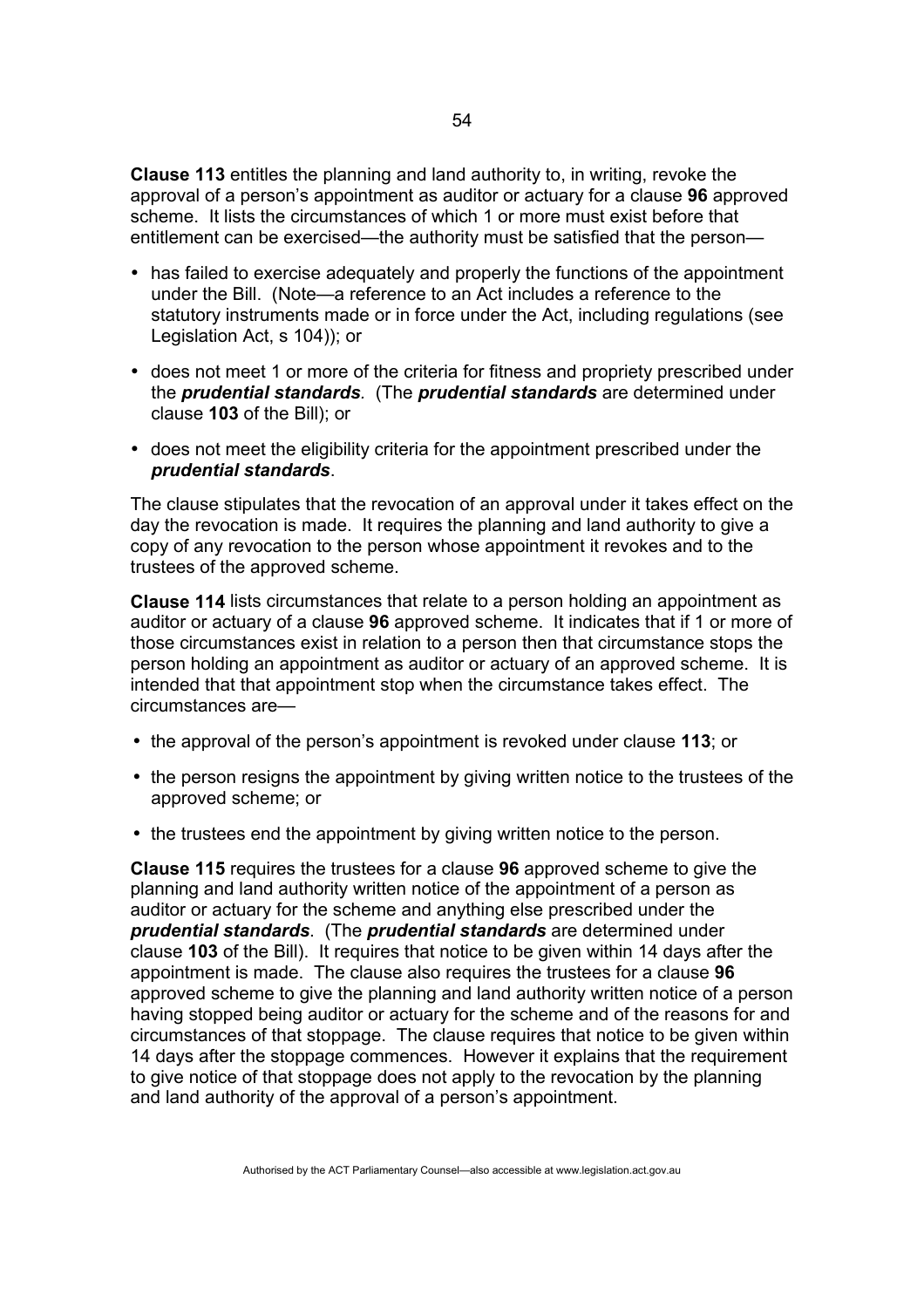**Clause 116** creates a strict liability offence in respect of either, or both, the auditor or actuary for a clause **96** approved scheme where the auditor or actuary contravenes the *prudential standards* in relation to the exercise of his or her functions as auditor or actuary for the scheme. (The *prudential standards* are determined under clause **103** of the Bill). The clause specifies a maximum respective penalty of 60 penalty units for the offence, the same amount for the corresponding offence under the *Building Act 1972*.

**Clause 117** creates a strict liability offence in respect of either, or both, the auditor or actuary for a clause **96** approved scheme where the auditor or actuary fails to give the planning and land authority written notice about certain circumstances within 7 days after the day the auditor or actuary forms the belief that the circumstances exist. It lists the circumstances as being where the auditor or actuary forms the belief that the scheme is insolvent, or there is a significant risk that it will become insolvent, or the trustees have contravened the Bill or another Territory law in relation to the scheme. The clause explains that the circumstances only apply if the auditor or actuary fails to give the planning and land authority written notice about the circumstance or circumstances within 7 days after the day the auditor or actuary forms the belief that the circumstances exist. The clause specifies a maximum respective penalty of 100 penalty units, imprisonment for 1 year, or both, the same penalty for the corresponding offence in the *Building Act 1972*.

**Clause 118** indicates that it only applies to a person who is, or has been, an auditor or actuary for clause **96** approved scheme. It entitles a person to give information to the planning and land authority about the approved scheme if the person considers that giving information will assist the authority to exercise the authority's functions under part 6 of the Bill. It entitles the planning and land authority to give a written notice to a person to require the person to give stated information about an approved scheme to the authority within a stated reasonable time. The clause limits the circumstances that the entitlement can be exercised to if the clause applies to the person. The clause creates a strict liability offence in respect of the person that is given a notice under subclause (3) if the person contravenes the notice. The clause specifies a maximum respective penalty of 100 penalty units, imprisonment for 1 year or both, to reflect the seriousness of the offence.

**Clause 119** sets out certain things that the auditor of a clause **96** approved scheme is required to do—in accordance with the *prudential standards* (the *prudential standards* are determined under clause **103** of the Bill)—

- exercise the functions of auditor for the scheme prescribed under the *prudential standards*; and
- find out and report on whether the trustees of the scheme are complying with the *prudential standards*; and

Authorised by the ACT Parliamentary Counsel—also accessible at www.legislation.act.gov.au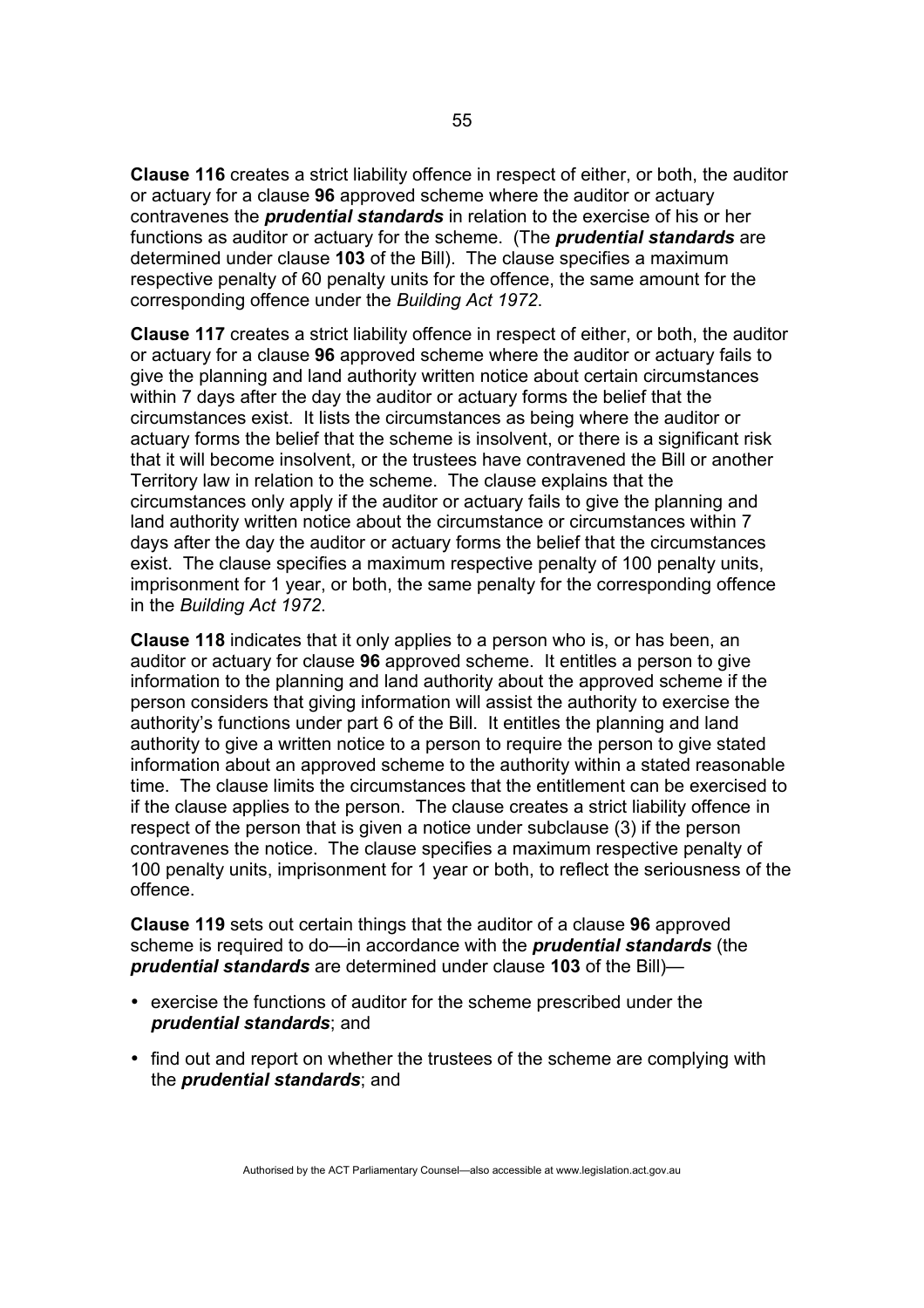- prepare, and give to the trustees of the scheme, any reports (*subclause (1) (c) reports*) required under the *prudential standards* to be prepared by the auditor; and
- give the trustees any certificates (*subclause (1) (d) certificates*) relating to the scheme's accounts that are required under the *prudential standards* to be prepared by the auditor.

The clause stipulates that *subclause (1) (c) reports* must deal with everything required under the *prudential standards* to be dealt with in the report, and that *subclause (1) (d) certificates* must contain statements of the auditor's opinion on the matters required under the *prudential standards* to be dealt with in the certificate.

**Clause 120** sets out certain things that the actuary of a clause **96** approved scheme is required to do—in accordance with the *prudential standards* (the *prudential standards* are determined under clause **103** of the Bill)—

- exercise the functions of actuary for the scheme prescribed under the *prudential standards*; and
- prepare, and give to the trustees of the scheme, the reports (*subclause 120 (1) (b) reports*) (if any) required under the *prudential standards* to be prepared by the actuary.

The clause stipulates that *subclause 120 (1) (b) reports* must deal with everything required under the *prudential standards* to be dealt with in the report.

**Clause 121** requires the trustees of a clause **96** approved scheme to, in accordance with the *prudential standards*, give to the planning and land authority a copy of each certificate given to the trustees under clause **119** (Auditor's role); and the reports mentioned in that clause and clause **120** (Actuary's role). The *prudential standards* are determined under clause **103** of the Bill. The clause creates a strict liability offence in respect of the trustees if the trustees contravene it. The clause specifies a maximum respective penalty of 60 penalty units, the same amount for the corresponding offence in the *Building Act 1972*.

**Clause 122** entitles the planning and land authority to, by written notice given to the trustees of an approved scheme, require the trustees to appoint, at the scheme's expense, an additional actuary (the *special actuary*) to investigate completely or partially the scheme's liabilities as at a particular time and to give the authority a written report within a stated period. It prohibits a *special actuary* from being the actuary appointed under clause **111** (Appointment of auditor and actuary for approved scheme) or being a trustee or officer of the scheme. Subclause **122** (3) requires the trustees: 1) to appoint a *special actuary,* and 2) to give the planning and land authority written notice of the special actuary's name; both within 7 days after the day the trustees are given a clause **122** notice. The clause creates a strict liability offence in respect of the trustees if the trustees fail to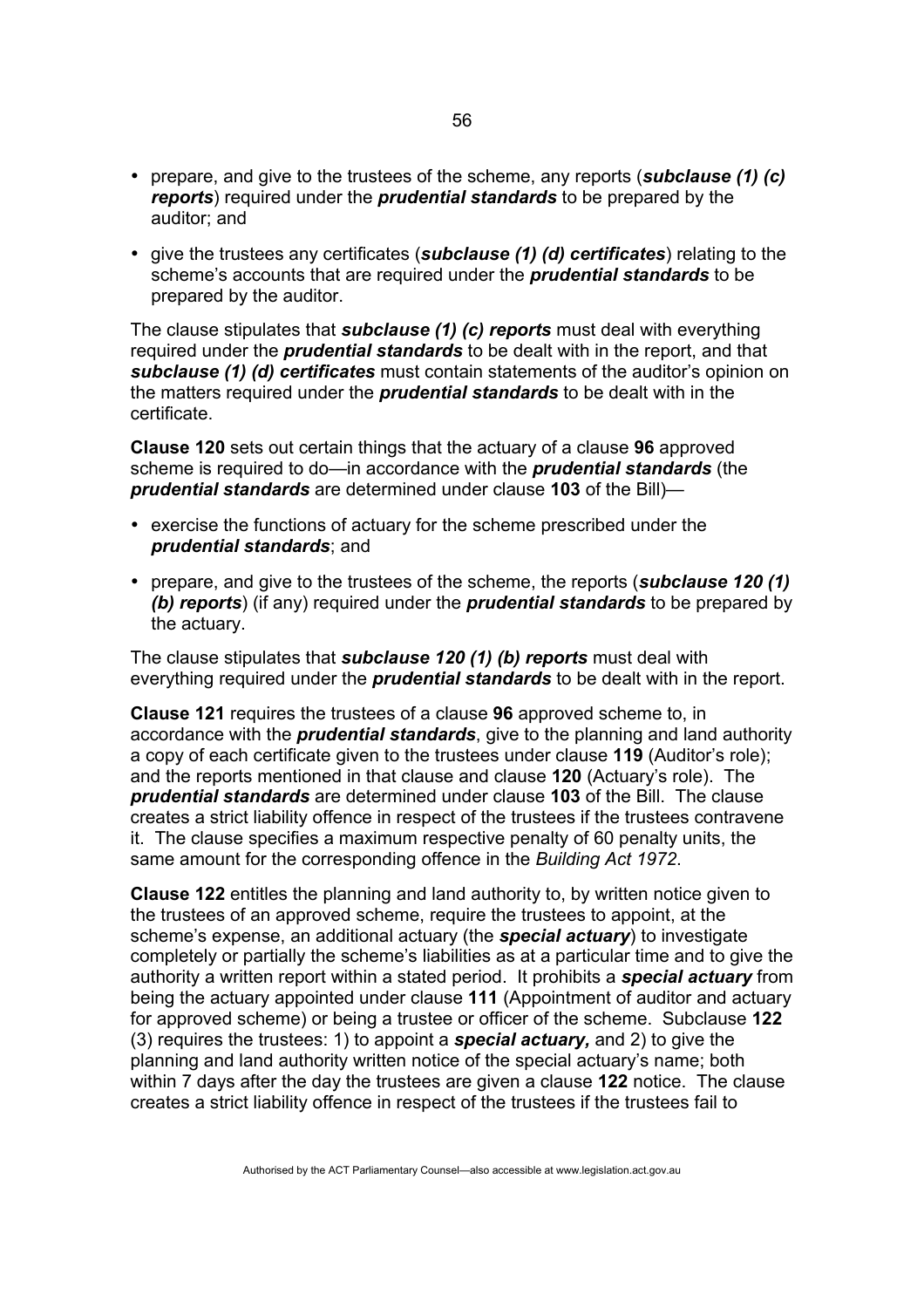comply with subclause **122** (3). The clause specifies a maximum respective penalty of 100 penalty units to reflect the seriousness of the offence.

**Clause 123** entitles the planning and land authority to give written notice to the trustees of a clause **96** approved scheme that a *special actuary* is not acceptable to the authority. It explains that it only applies if the trustees of an approved scheme notify the planning and land authority of the special actuary's name under clause **122** (3). The clause limits the time period during which the authority can give a clause **123** notice to the period that is 7 days after the authority is given the name under clause **122** (3). Section **123** (3) requires the trustees to appoint a different *special actuary*; and give the planning and land authority written notice of the name of that *special actuary* if the following circumstances exist—Clause **123** applies, and the trustees are given a notice under subclause **123** (2). The clause requires the trustees to make that appointment and notify the authority of that name within 7 days after the day the trustees are given a clause **123** notice. It explains that the authority's entitlement to give a clause **123** (2) notice applies regardless of whether or not the unacceptable special actuary's name was notified under clause **122** (3) or clause **123** (3) (b). It is intended that if a replacement special actuary is appointed under clause **123** (3) (a) that appointment supersedes the appointment of the special actuary mentioned in the clause **123** notice, and therefore that mentioned actuary's appointment stops on the commencement of the superseding appointment.

Clause **123** creates a strict liability offence in respect of the trustees if the trustees fail to comply with subclause **123** (3). The clause specifies a maximum respective penalty of 100 penalty units to reflect the seriousness of the offence.

**Clause 124** requires, at clause **124** (1), the trustees of a clause **96** approved scheme to ensure that a *special actuary's* report is given to the planning and land authority within 30 days after the authority gave a notice under clause **122** (1) or within any additional further time the authority allows in writing. Clause **122** explains what a *special actuary* is. Clause **124** lists things that it requires a *special actuary's* report to contain—it must be signed by the special actuary and it must contain a statement of the special actuary's opinion about each of the following—

- (a) the adequacy of the whole or part of the amount stated in the scheme's accounts in relation to its liabilities, and the amount that the actuary considers would be adequate in the circumstances;
- (b) the accuracy of any relevant valuations made by the actuary;
- (c) the assumptions used by the actuary in making the valuations;
- (d) the relevance, appropriateness and accuracy of the information on which those valuations were based;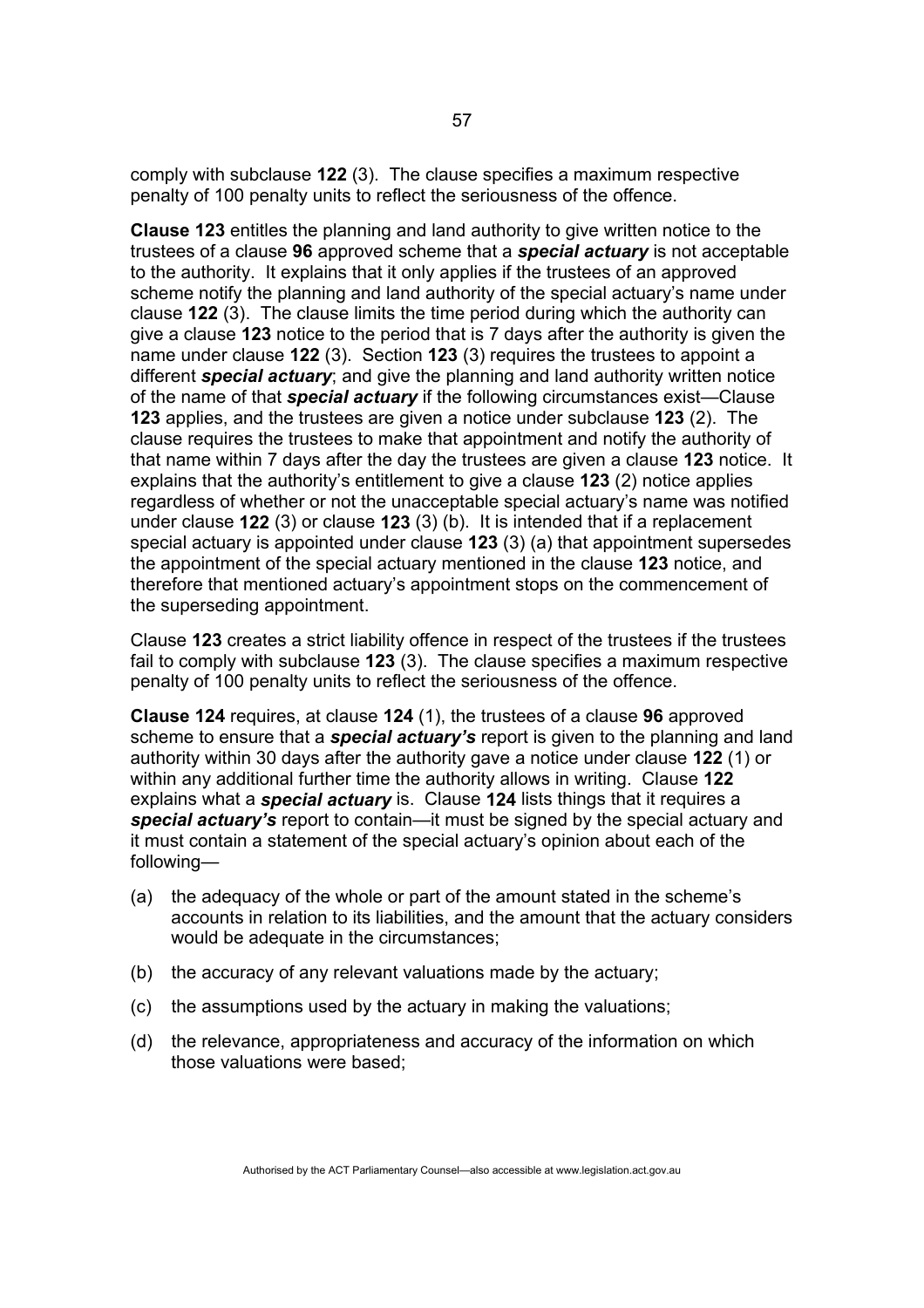(e) anything else in relation to which the **prudential standards** require a statement of the actuary's opinion to be included in the report. (The **prudential standards** are determined under clause **103** of the Bill).

Clause **124** creates a strict liability offence in respect of the trustees if the trustees fail to comply with subclause **124** (1). The clause specifies a maximum respective penalty of 100 penalty units to reflect the seriousness of the offence.

**Clause 125** specifies eligibility criteria that apply to the appointment of a *special actuary*. (Clause **122** explains what a *special actuary* is). The clause prohibits a person from being appointed as a *special actuary* for clause **122** (Investigation of liabilities by special actuary) except where the person is a Fellow of The Institute of Actuaries of Australia or where the planning and land authority has, in writing, approved the person as an actuary for that clause. The clause limits the entitlement of the planning and land authority to approve a person for the clause the planning and land authority may approve a person only if satisfied that the person has actuarial qualifications and experience that make the person an appropriate person to exercise the function of a *special actuary* for clause **122**.

**Clause 126** creates a strict liability offence in respect of the trustees of a clause **96** approved scheme if the trustees fail to make arrangements necessary to enable the auditor or actuary for the scheme, or any *special actuary* for the scheme, to exercise his or her functions in relation to the scheme. Clause **122** explains what a *special actuary* is. The clause specifies a maximum respective penalty of 60 penalty units, the same amount for the corresponding offence in the *Building Act 1972*.

**Clause 127** has a provision intended to ensure the auditor, actuary or any special actuary for a clause **96** approved scheme does not incur civil liability, or criminal liability under the *Defamation (Criminal Proceedings) Act 2001*, for an act or omission done honestly and without negligence for part 6 of the Bill.

### **Part 7 Administration**

The part's provisions are based on the corresponding provisions in the *Building Act 1972.* 

**Clause 128** entitles the construction occupations registrar to appoint a person to be a building inspector for the Bill. The clause has 2 notes—1) for the making of appointments (including acting appointments), see Legislation Act, div 19.3; and 2) in particular, a person may be appointed for a particular provision of a law (see Legislation Act, s 7 (3)) and an appointment may be made by naming a person or nominating the occupant of a position (see Legislation Act s 207).

**Clause 129** requires the construction occupations registrar to issue a building inspector with an identity card that states the person is an inspector for the Bill, or stated provisions of the Bill, and shows all of the following—

(a) a recent photograph of the person; and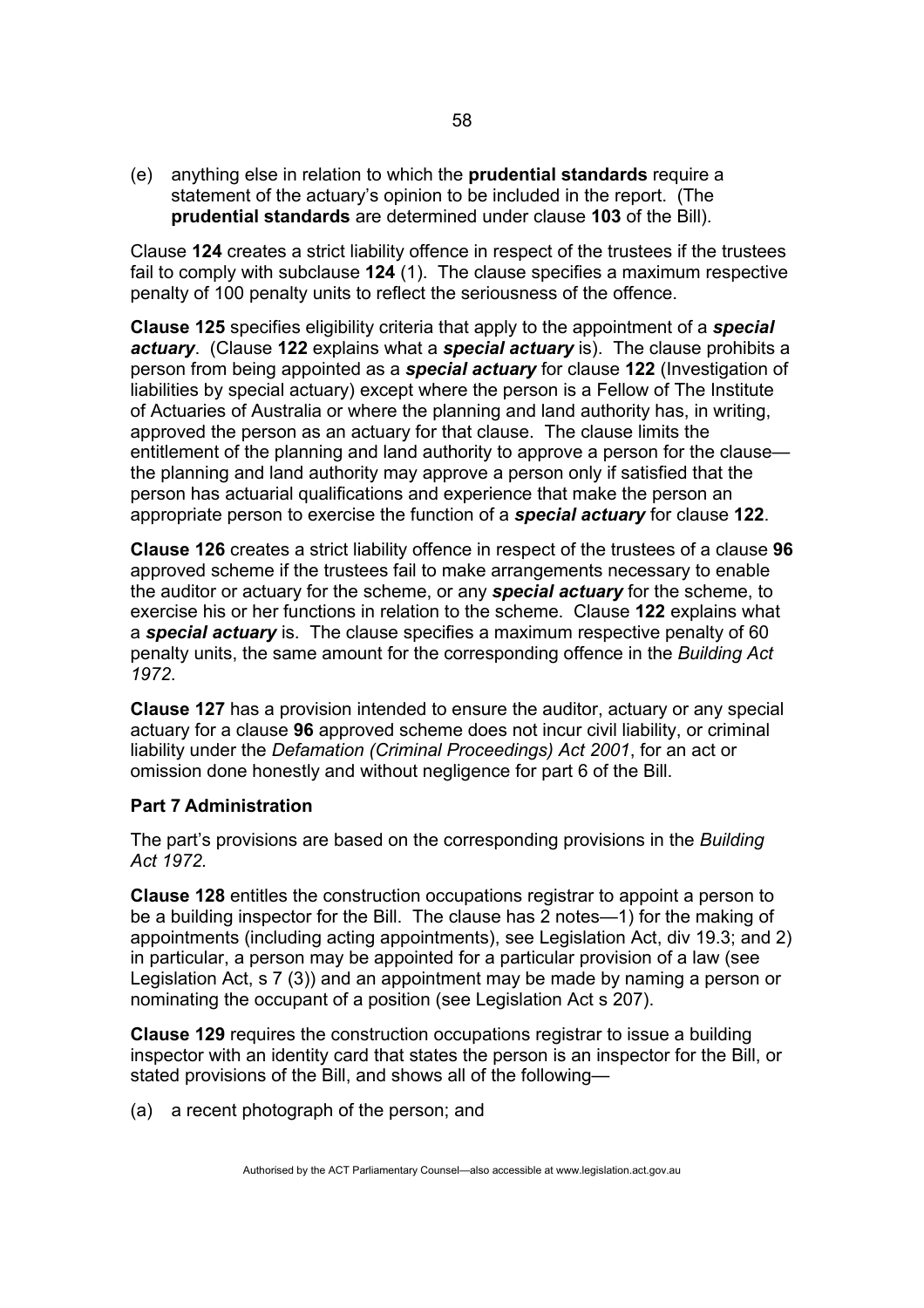- (b) the name of the person; and
- (c) the date of issue of the card; and
- (d) a date of expiry for the card; and
- (e) anything else prescribed under the regulations.

The clause requires, under subclause (2), a person who ceases to be an inspector to return his or her identity card to the construction occupations registrar as soon as practicable, but no later than 7 days after ceasing to be an inspector. The clause creates a strict liability offence in respect of a person who ceases to be an inspector and fails to comply with subclause (2). The clause specifies a maximum respective penalty of 1 penalty unit, the same amount for the corresponding offence in the *Building Act 1972*.

**Clause 130** entitles a building inspector to inspect *building work* for which a *building approval* has been issued to decide whether the building work is being, or has been, carried out in accordance with the Bill. (The Bill defines what *building work* and *building approval* means). The clause has a note—a reference to an Act includes a reference to the statutory instruments made or in force under the Act, including regulations and the building code (see Legislation Act, s 104).

**Clause 131** entitles the construction occupations registrar to, in writing, authorise a building inspector to carry out an inspection of certain *building work* or certain buildings at any reasonable time. The clause also entitles the registrar to authorise the inspector to do 1 or more of the following—

- make tests of the soil or the building materials used or to be used in the building work or building;
- order the opening or cutting into or pulling down of any building work.

However, the clause sets out the circumstances that must exist for it to apply. The construction occupations registrar must have reasonable grounds for suspecting 1 or more of the following:

- (a) a building approval has not been issued for building work that is being, or has been, carried out; or
- (b) building work is not being, or has not been, carried out in accordance with the approved plans for the work or a notice under part 4 of the Bill (Stop and demolition notices); or
- (c) if plans or plans and specification have been approved under the Bill for the erection or alteration of a building—
	- (i) the completed building has deteriorated, or is likely to deteriorate, so that building is, or is likely to become, unfit for use as a building of the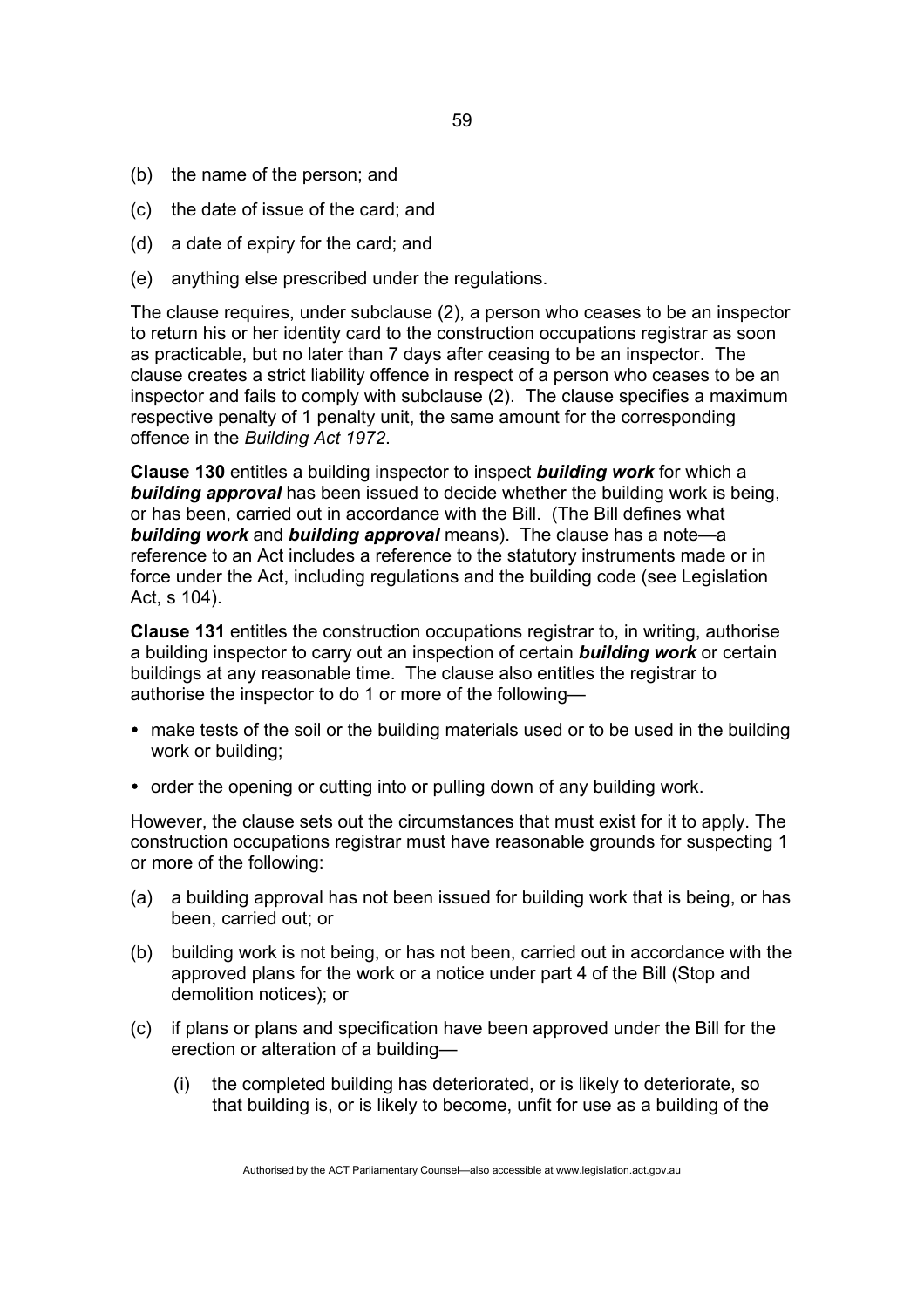class stated, or for the purpose stated, in the plans or plans and specifications approved in relation to the most recent building work carried out in relation to the building; or

- (ii) the building is being used other than as a building of the class stated, or for the purpose stated, in the plans or plans and specifications approved in relation to the most recent building work carried out in relation to the building; or
- (d) for a building other than a building to which paragraph (c) applies—the building has deteriorated to the extent that it is unfit for any use; or
- (e) a building or part of a building is no longer structurally sound; or
- (f) because of the use to which the building has been or is being put, the maximum safe live load has been or is being exceeded or the load on the building has been or is in excess of the load that the building was designed to carry; or
- (g) a building or part of a building is unsafe because of fire hazard or unfit for use because of a danger to health.

**Clause 132** stipulates who must bear the costs (the *inspection costs*) of any pulling down, opening or cutting into the building work carried out during an inspection under clause **130**. It indicates that if, on inspection, it is found that there are grounds for the giving of a *stop notice*, the builder must bear the inspection costs, whereas if, on inspection, it is found that there are no grounds for the giving of a *stop notice*, the Territory must bear the *inspection costs* and the costs of making good any damage to the building work caused by the inspection.

**Clause 133** entitles the planning and land authority to, in writing, authorise a building inspector, with the assistance the construction occupations registrar considers necessary, to enter on the land where the building work mentioned in the notice has been, is being or should have been carried out and to carry out the requirements of a notice under part 4 (Stop and demolition notices). The clause limits the circumstance under which the entitlement may be exercised to when the requirements of that notice under have not been complied with in accordance with the notice. An intention is to ensure work is done to make a building safe to remove a risk to the public, for example.

**Clause 134** entitles a building inspector, who is authorised under clause **130** or **131** to inspect a building or building work, to enter on land or premises where the building has been erected or building work is being or has been carried out. An intention is to allow the inspector reasonable access to inspect all of the building or building work. The entitlement is particularly relevant in circumstances of building work having been carried out without a required building approval having been obtained. In that case, the inspector may require access into a private dwelling, for example, to inspect building work that is a partial demolition and extension to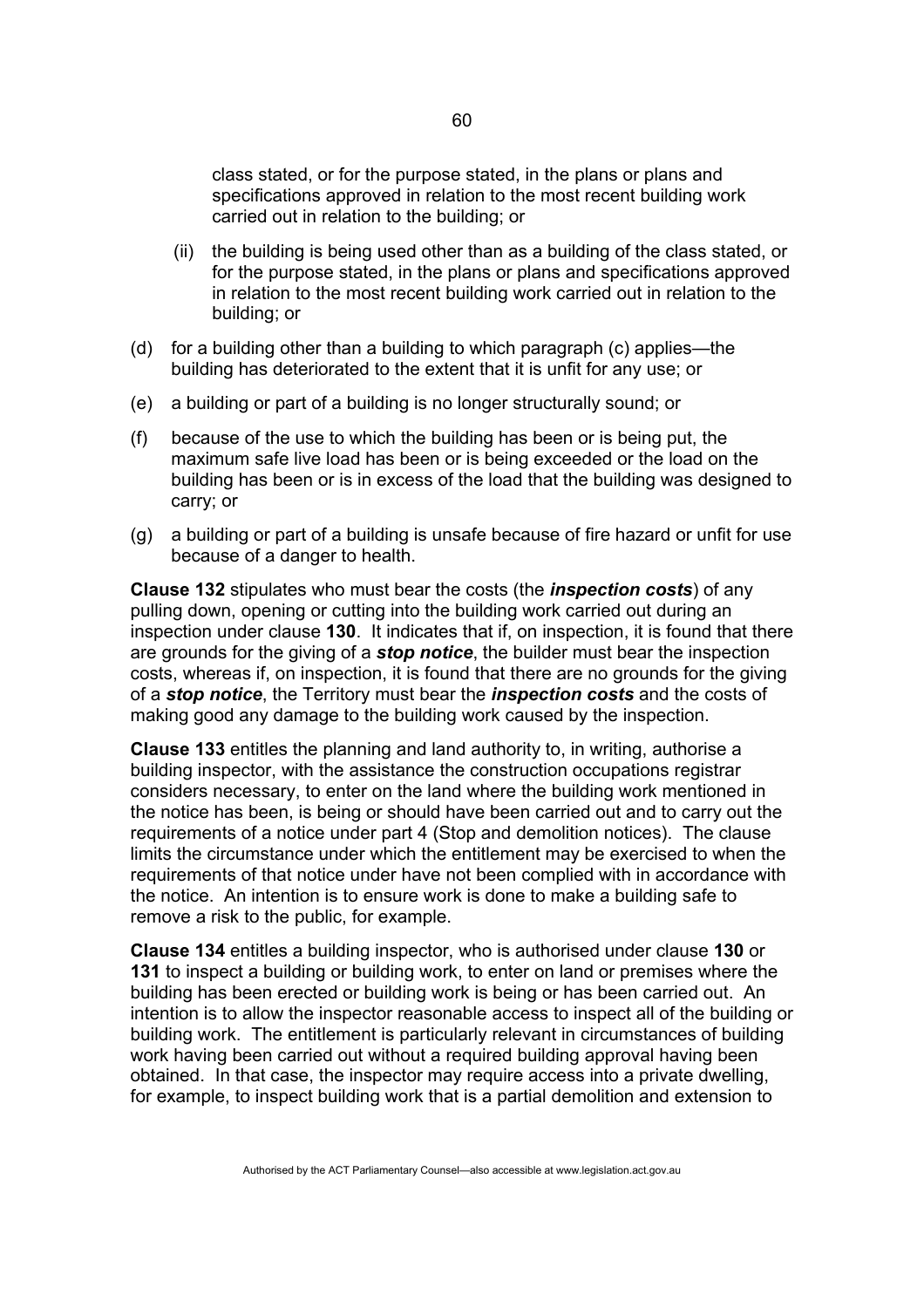the dwelling. The inspection is warranted in that case as it may detect that the building work is structurally unsound and thereby puts at risk the safety of the dwelling's occupants when they use the parts of the dwelling that are adjacent to the extension. However, the clause stipulates that the building inspector is not authorised to remain on the land or premises if, when asked by the occupier of the land or premises, the building inspector does not produce—

- (a) if authorised under clause **130**—the inspector's identity card; or
- (b) if authorised under clause **131**—a written certificate signed by the construction occupations registrar that the inspector is authorised to enter the land or premises.

**Clause 135** creates an offence in respect of a person if—

- (a) the person knows that, or is reckless about the fact that, a person is a building inspector; and
- (b) the person obstructs, hinders, intimidates or resists the building inspector in the exercise of the inspector's functions.

The clause stipulates that an offence for (b) is a strict liability offence. The clause specifies a maximum respective penalty of 50 penalty units, imprisonment for 6 months or both in respect of any offence under the clause, the same penalty for the corresponding offences under the *Building Act 1972*.

### **Part 8 Building code**

Part 8 mainly establishes what the building code is and related administrative matters. The part's provisions are based on the corresponding provisions in the *Building Act 1972*. The building code contains fundamental technical standards for construction of buildings and structures. The Territory is formally consulted on, and actively involved in, proposed changes to the Building Code of Australia. Therefore, the Territory has a degree of influence over the content of such amendments and thereby forewarning of potential impact on Territory legislation.

**Clause 136** defines the term *building code* for the Bill. It means the Building Code of Australia prepared and published by the Australian Building Codes Board, as amended from time to time by the Australian Building Codes Board, together with the Australian Capital Territory Appendix to the Building Code of Australia. The intention is that unless a provision of the Bill provides otherwise, where the term *building code* is used it refers to the version of the building code that is in force at the time the provision applies, and includes the provisions of the Australian Capital Territory Appendix to the Building Code of Australia. The clause entitles the Minister to, in writing, make an Australian Capital Territory Appendix to the Building Code of Australia. The clause has a note that this includes the power to amend or repeal the Appendix (see Legislation Act, s 46 (2)). The clause stipulates that the Australian Capital Territory Appendix to the Building Code of Australia is a disallowable instrument. The clause has two other notes, that a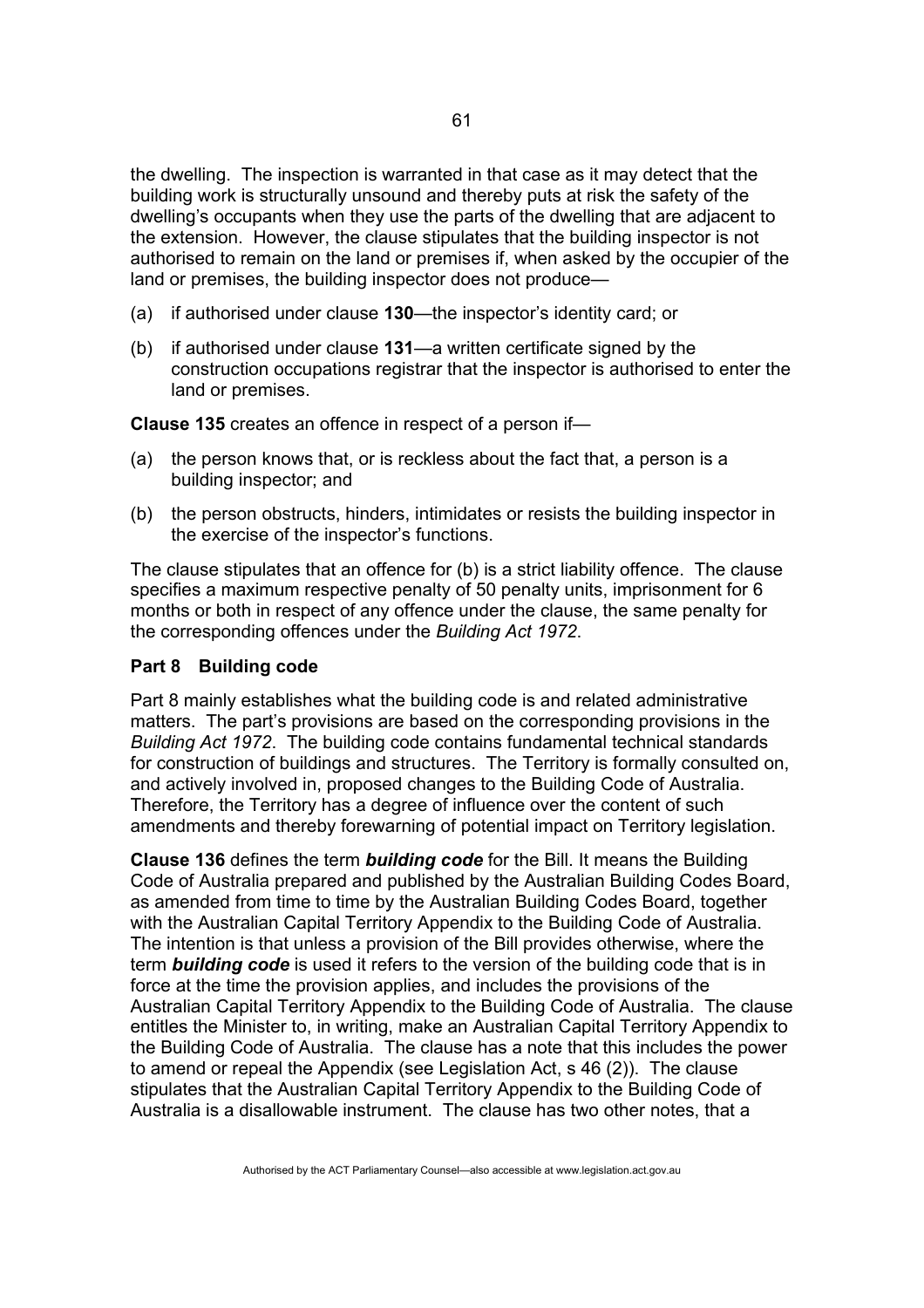disallowable instrument must be notified, and presented to the Legislative Assembly, under the Legislation Act; and that an amendment or repeal of the Australian Capital Territory Appendix to the Building Code of Australia is also a disallowable instrument (see Legislation Act, s 46 (2)). The clause indicates that the Legislation Act, clause 47 (6) does not apply to the Building Code of Australia. The intention is that the building code not be required to be notified on the legislation register. That is necessary because it is impractical to notify that code on the register due to its large size, cost and copyright restrictions.

That code's provisions apply nationally. Its appendixes, such as the abovementioned ACT appendix are necessary to facilitate the provision of State and Territory variations from, or additions to, the code's provisions. For example, the ACT appendix could include provisions covering domestic waste collection from multiunit buildings to cater for waste collection regimes that are peculiar to the ACT.

**Clause 137** requires notice of the publication of each edition of the Building Code of Australia and each amendment of it by the Australian Building Codes Board to be published, in a *daily ACT newspaper*. The clause defines the term *daily ACT newspaper* as a daily newspaper printed and published in the ACT. The intention is to inform the public of changes. The clause stipulates that a notice under it is a notifiable instrument and a note explains the requirements for a notifiable instrument under the Legislation Act.

**Clause 138** requires the construction occupations registrar to keep a copy of the *building code* at his or her office and entitles any person to inspect the *building code* kept by the registrar. However it indicates that that entitlement may only be exercised on request to the registrar and when the registrar's office is open for business. It is intended that the office copy of the building code may be in electronic form stored at a source that is not at the registrar's office but can be immediately displayed for reading at the registrar's office. For example the copy could be held on a computer outside of the registrar's office if another computer, which is at that office, can immediately access the copy and display it at the registrar's office so it can be readily read at that office.

**Clause 139** stipulates that in a proceeding before a court or the administrative appeals tribunal, evidence of the *building code* as in force on a stated date or during a stated period may be given by the production of an office copy of the building code certified by the construction occupations registrar as a true copy as at the date or during the period.

### **Part 9 Limitation on liability**

Part 9 mainly provides limitations on certain entity's liabilities to pay for damages arising from certain defective work or performing certain functions. It's provision are based on the corresponding provisions in the *Construction Practitioners Registration Act 1998*. The limitations are necessary in that they contribute to the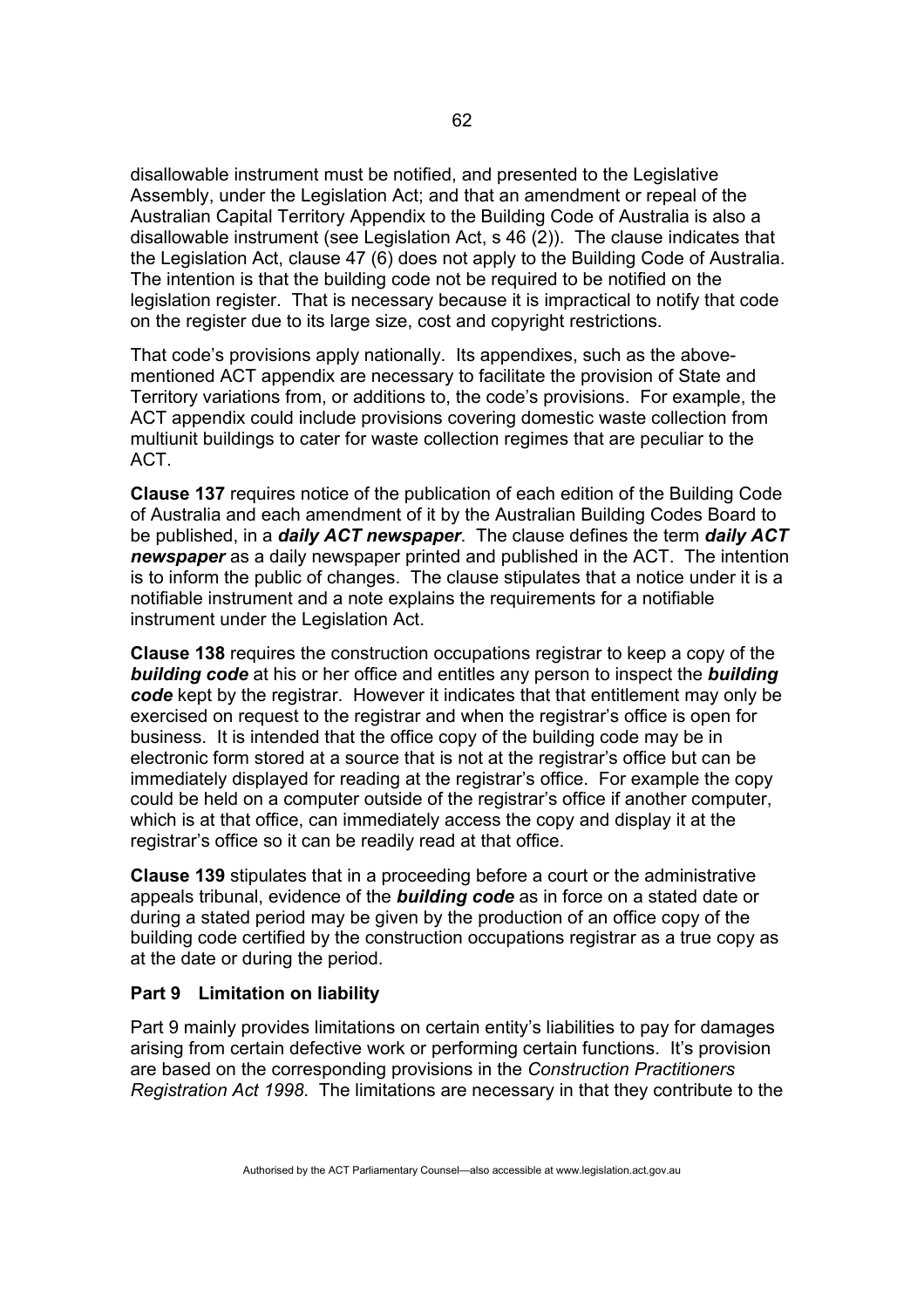viability of the building and building certification industries in the Act by providing certainty about the liabilities that the part covers.

#### **Clause 140** defines the term *building action* for part 9—

#### *building action*—

- (a) means an action (including a counterclaim) for damages for loss or damage in relation to—
	- (i) defective *building work*; or
	- (ii) defective construction work other than *building work*; or
	- (iii) the negligent exercise by a licensed construction practitioner of a function as a certifier, or the negligent failure to exercise such a function; but
- (b) does not include an action for damages for death or personal injury.

(The terms *licensed construction practitioner* and *certifier* are defined the Bill's dictionary).

**Clause 141** has the intention of ensuring that certain liabilities for damages amounts are divided among those responsible. Subclause **141** (1) requires a court that decides an award of damages in a *building action* to give judgment against each defendant to the action who is found to be jointly or severally liable for the damage for the proportion of the total amount of the damages that the court considers to be just, having regard to the extent of that defendant's responsibility for the loss or damage. Subclause **141** (2) stipulates that the liability for damages of a person found to be liable for damages in a *building action* is limited to the amount for which judgment is given against the person, even if another Act or a rule of law provides otherwise. A person found to be liable for a proportionate part of damages under subclause (1) in a building action is not liable to contribute to the damages apportioned to anyone else in the action or to indemnify any other person in relation to the damages.

**Clause 142** limits the period when a *building action* may be taken to no more than 10 years. It sets out criteria for determining when the 10-year period commences, and how the limitation operates. The standard period is 10 years from the date when completion is certified under the Bill but provision is made for circumstances in which no certificate is issued, a person ceases to act as certifier for the work or a period less than 10 years is relevant.

The clause defines what the term *building* means for the clause—*building*, in relation to building work that consists of, or includes, the alteration of a building, means the building as altered.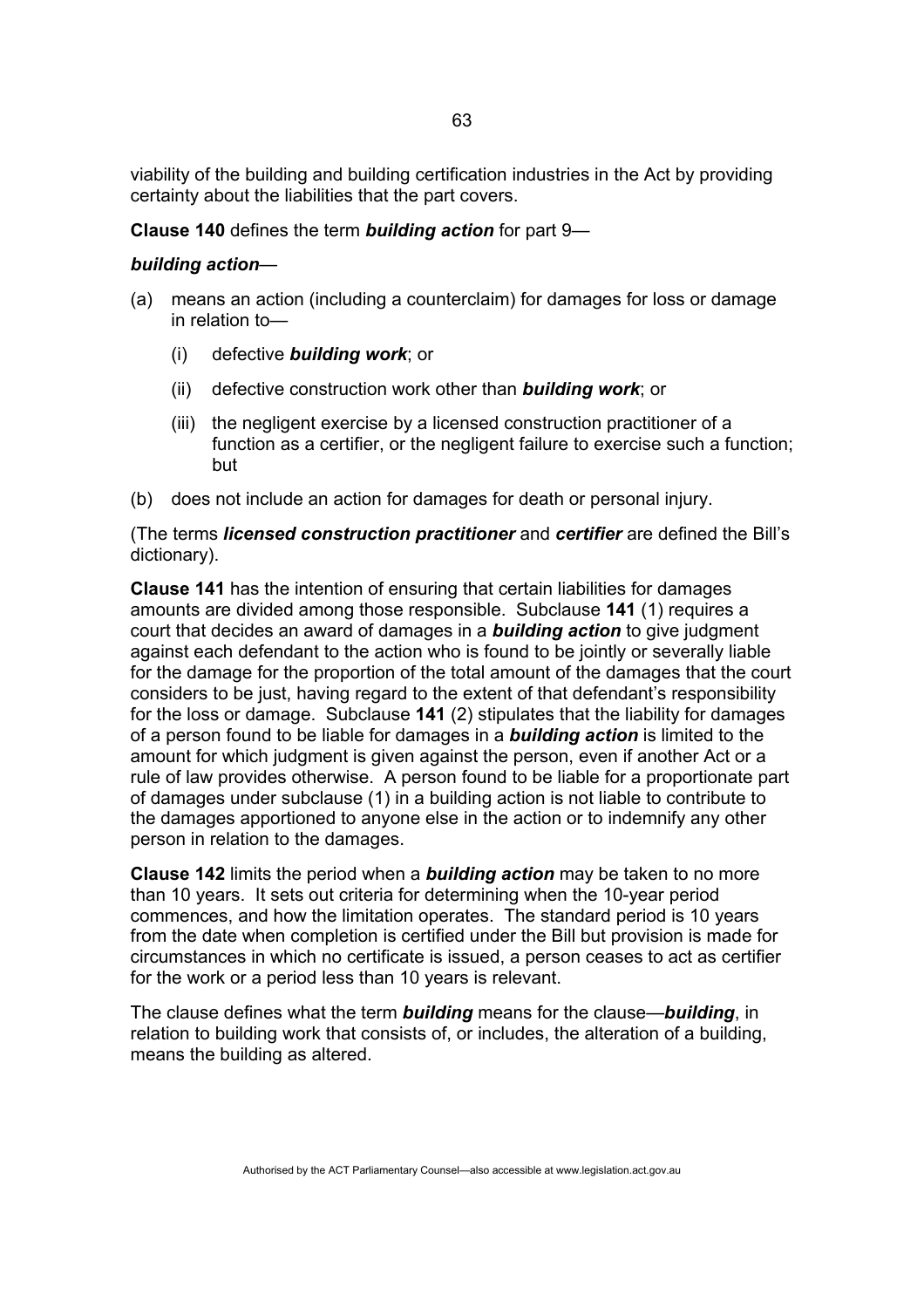### **Part 10 Miscellaneous**

**Clause 143** sets out some methods for serving notices or other documents under the Bill. It provides that a notice or other document under the Bill addressed to 1 person may be served by attaching the notice in a prominent position on the building or, for an alteration to a building, on the part of the building being altered, to which the notice relates. It further provides that if a notice under the Bill is addressed jointly to 2 or more people, a number of copies of the notice equal to the number of people to whom the notice is addressed must be signed by the person giving the notice, and 1 of those copies must be served on each of the people. The clause also has a note—for how documents may also be served, see Legislation Act, pt 19.5.

It is intended that where a notice is addressed to an entity that could be a number of people, such as to "the partners", "the director", "the trustees", then the notice can be taken as being addressed to one person for the purposes of the clause.

**Clause 144** has an intention of providing privacy in respect of building plans. It prohibits copies of plans submitted under the Bill from being given to anyone except in accordance with the instructions of—

- (a) the lessee or the owner of the parcel of land where the building to which the plans relate is erected; or
- (b) if the plans relate to a unit within the meaning of the *Unit Titles Act 2001*, the proprietor of the unit.

**Clause 145** entitles applications to be made to the administrative appeals tribunal for the review of an *appealable decision*. It stipulates that the regulations may prescribe what decisions are *appealable decisions* and the *relevant person* for each *appealable decision*. Where the matter under review involves a development within the meaning of the Land Act, the clause prohibits the administrative appeals tribunal from—

- (a) varying a decision issuing a *stop notice* under clause **53** or a notice under clause **58** (2) or (4) (Further notices relating to stop notices) or **62** (1) (Notice to carry out building work), or from substituting a decision for such a decision it has set aside, in a way that would be contrary to an approval of the development; or
- (b) varying a decision issuing a notice under clause **58** (4), or from substituting a decision for such a decision it has set aside, unless the development has been approved.

Subclause **145** (3) requires the construction occupations registrar to give written notice of the decision to the *relevant person* in relation to the decision, if the registrar makes an *appealable decision*. (The regulations may prescribe what decisions are *appealable decisions* and the *relevant person* for each *appealable decision*). Clause **145** requires a subclause **145** (3) notice to be in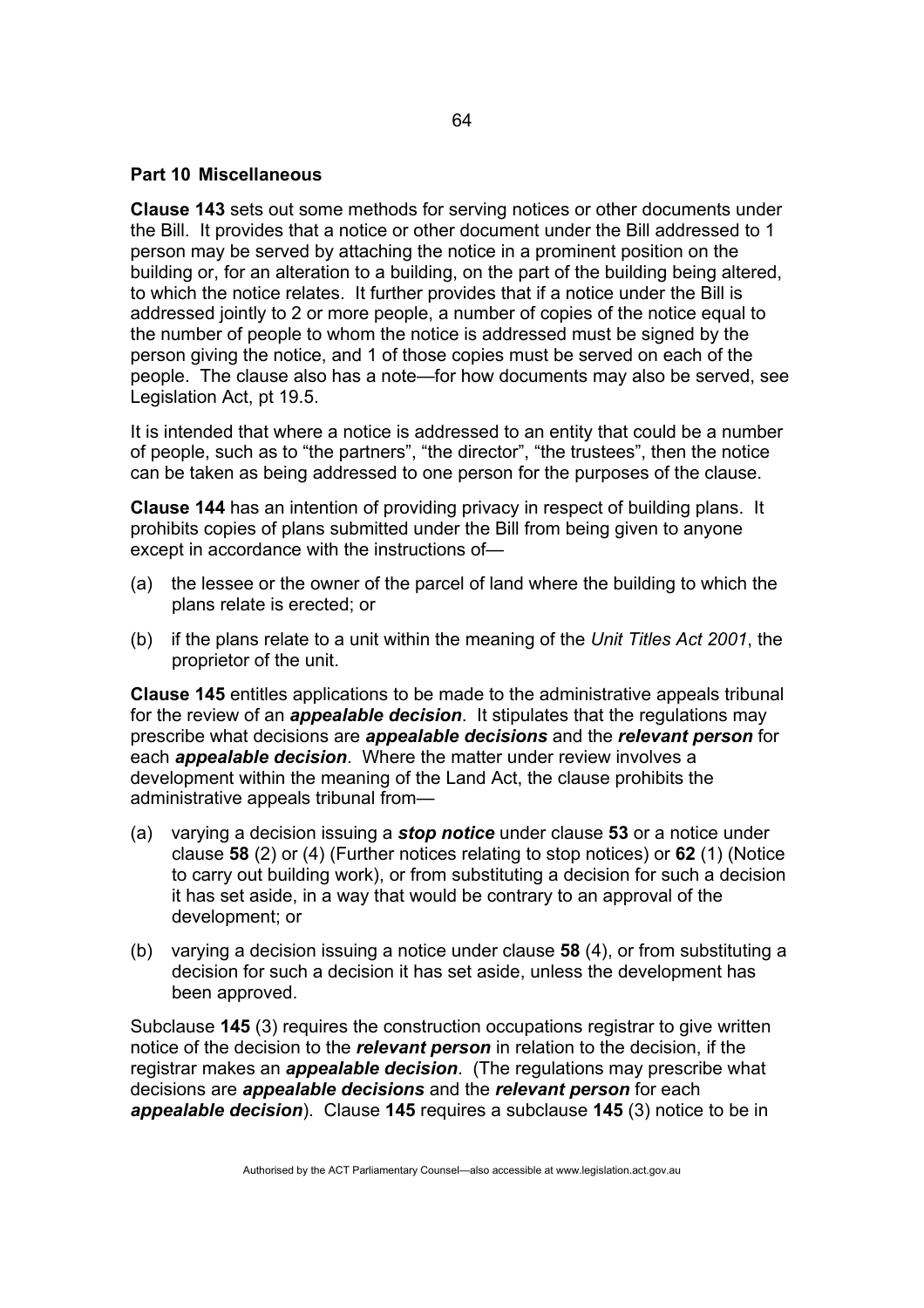accordance with the requirements of the code of practice in force under the *Administrative Appeals Tribunal Act 1989*, section 25B (1).

**Clause 146** assigns liability for payment of the costs of certain work—the costs incurred in the carrying out of the requirements of a notice under part 4 (Demolition and *stop notice* s) or a decision of the construction occupations registrar by a building inspector or his or her assistants under clause **131** (Inspection of building work where no approval) or clause **133** (Power to authorise required work) is recoverable as a debt owing to the Territory from the person who was required to carry them out by the notice or order.

**Clause 147** stipulates that certain things are evidence of certain matters in a proceeding before a court or the administrative appeals tribunal. It stipulates that in a proceeding before a court or the administrative appeals tribunal—a document purporting to be a copy of a notice under the Bill and certified as a true copy by the construction occupations registrar or of a person authorised in writing by the registrar must be received in evidence and must be taken without further proof to be a true copy of the notice, and that a notice certified as a true copy under the clause must be taken, unless the contrary is proved, to have been given by the person purporting to give it and to have been given on the date stated in the certified copy of the notice.

The clause also stipulates that in a proceeding before a court a document purporting to be a certificate given by the construction occupations registrar and certifying that there was a building approval in force for stated building work on a stated date or during a stated period is evidence that on the stated date or during the stated period the building approval was in force, and that a document purporting to be a certificate given by the registrar and certifying that there was no building approval in force for stated building work on a stated date or during a stated period is evidence that on the stated date or during the stated period no building approval was in force.

The clause also stipulates that in a proceeding before a court a certificate signed by the construction occupations registrar certifying that a document attached to the certificate is a true copy of plans approved by the registrar under the Bill, or of a part of such plans, is evidence of the plans or of the part as so approved.

The clause also stipulates that in a proceeding before a court, a certificate signed by the construction occupations registrar and certifying that, at a stated date a certificate of occupancy had not been issued for a stated building or a stated part of the building is evidence that, at that date, a certificate of occupancy had not been issued for the building or part of a building.

The clause also has a note—a document that purports to be signed by the construction occupations registrar is presumed to have been signed by the registrar unless the contrary is proved (see Evidence Act 1995 (Cwlth), s 150.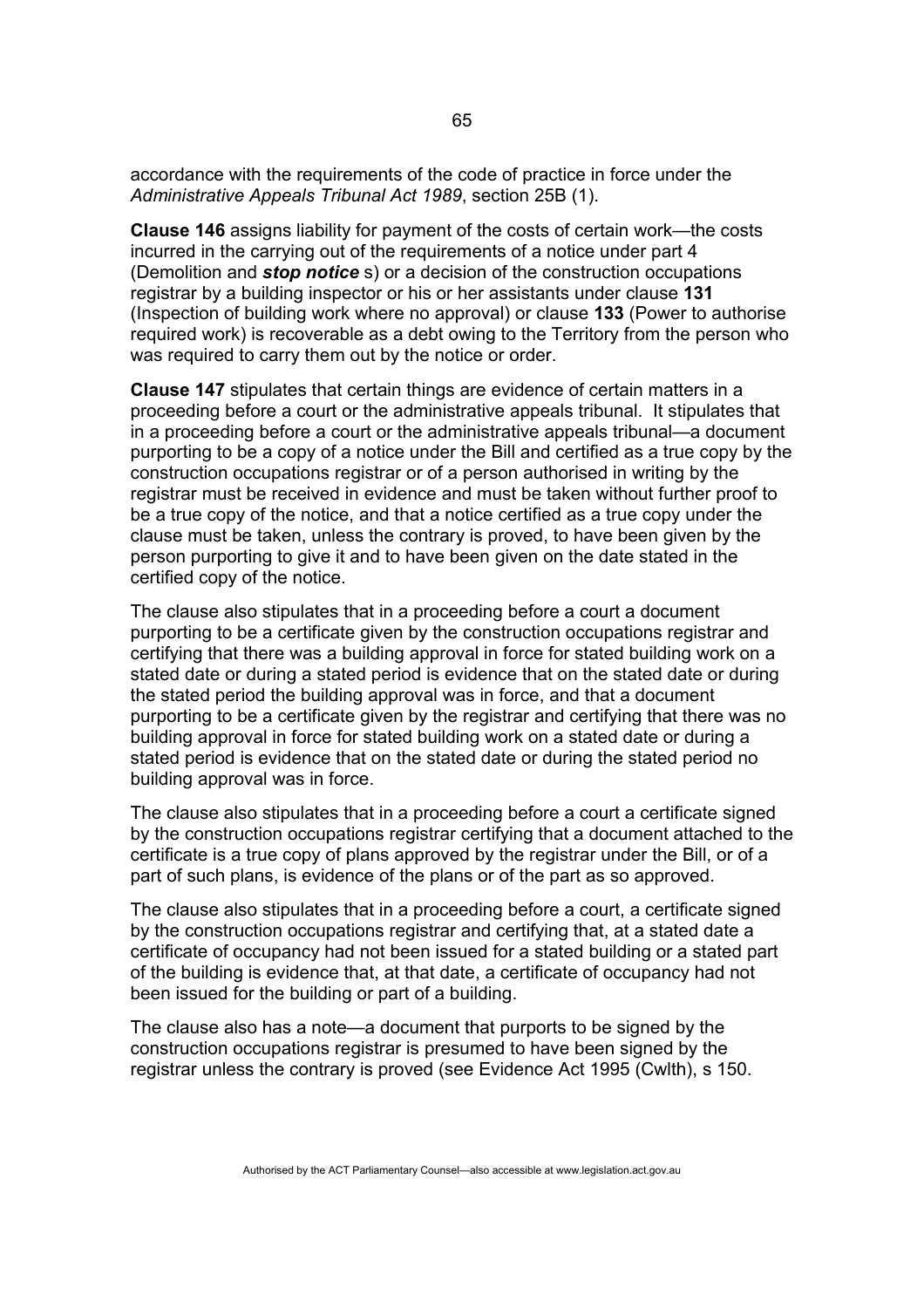**Clause 148** intends to protect the construction occupations registrar and building inspectors, and people who used to be the registrar or building inspectors, from certain civil and criminal liabilities. It provides that a building inspector, or a former building inspector, is not civilly or criminally liable in relation to anything done or omitted to be done honestly by him or her in the exercise of a function under the Bill. The clause further provides that a civil or criminal liability that would, apart from this the clause, attach to the construction occupations registrar or a building inspector attaches instead to the Territory.

**Clause 149** entitles the Minister to, in writing, determine fees for the Bill. It has a note that the Legislation Act contains provisions about the making of determinations and regulations relating to fees (see Legislation Act pt 6.3). However, the clause requires a fee for the issue of a building approval under clause **28** (2) (issue of building approval) to only be determined by reference to the value of building work for which the building approval has been issued. The clause indicates that a determination under it is a disallowable instrument, and it has a note that a disallowable instrument must be notified, and presented to the Legislative Assembly, under the Legislation Act.

**Clause 150** entitles the construction occupations registrar to, in writing, approve forms for the Bill. It requires the approved form to be used for a particular purpose under the Bill if the registrar approves a form for that particular purpose. The clause has a note that other provisions about forms appear in the Legislation Act. The clause indicates that an approved form is a notifiable instrument and it has a note about requirements for a notifiable instrument under the Legislation Act.

**Clause 151** entitles the Executive to make regulations for the Bill. It has a note that regulations must be notified, and presented to the Legislative Assembly, under the Legislation Act. The clause entitles the regulations to make provision in relation to the approval of building work in relation to particular buildings and anything else in relation to the approval of building work on particular buildings. The intention is to allow the regulations to either (or both) add to requirements for prescribed building work approvals that already apply or exempt prescribed building work from approval requirement that would otherwise apply. For example the regulations could prescribe that an aviation authority approve all proposed building work for erection of buildings of more than 200 storeys, in addition to any other required approval. Another example is that the regulations could prescribe that stated kinds of building work for erection of dwellings do not need any kind of approval under the Bill or regulations. The clause also entitles the regulations to prescribe offences for contraventions of the regulations and prescribe maximum penalties of not more than 10 penalty units for offences against the regulations.

#### **Part 11 Transitional provisions**

Many of the functions of the building controller under the *Building Act 1972* are comparable to functions that the construction occupations registrar is responsible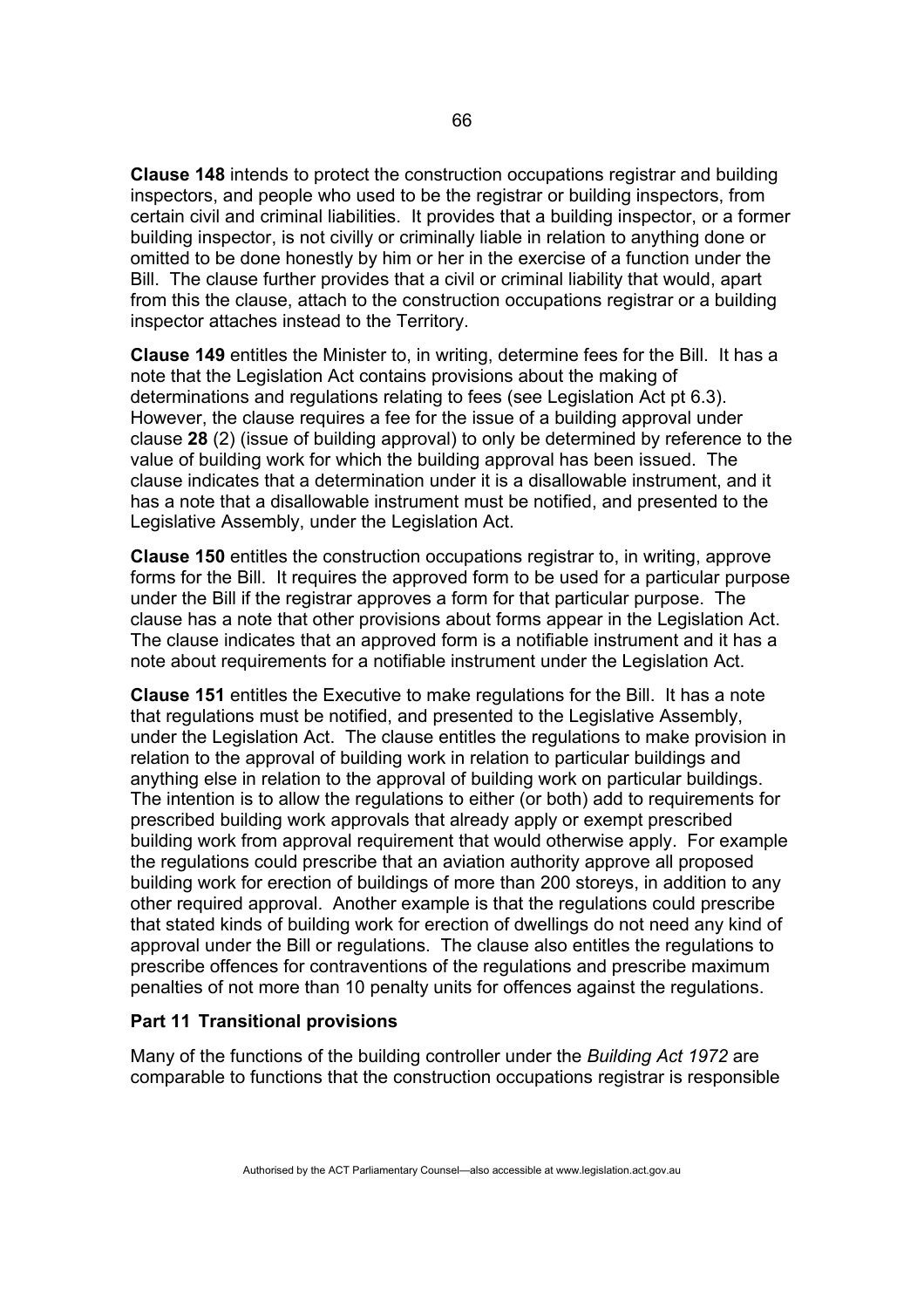for under the Bill. Most of part 11's provisions provide continuity of matters from the *Building Act 1972* to the Bill.

**Clause 152** defines some terms for part 11:

*Building Act 1972* means that Act as in force immediately before the commencement of the Bill;

*building controller* means the *building controller* mentioned in the *Building Act 1972* (repealed) s 5 (1);

*commencement day* means the day this Bill commences.

**Clause 153** requires a thing to be given to the construction occupations registrar under the Bill if the thing was required to be given to the building controller or a deputy building controller and if, immediately before commencement day—

- (a) a person was required to give the building controller or a deputy building controller something; and
- (b) the person had not given the building controller or deputy the thing.

It is intended that where the clause applies the time required to give the thing to the building controller or a deputy building controller is also the time required to give it to construction occupations registrar.

The Bill requires building work to be carried out in accordance with the building code. However **clause 154** exempts the Territory from having to comply with other requirements in relation to building work that the Territory carries out in the circumstances set out in the clause. On 1 July 2001 the approval requirements of the *Building Act 1972* were extended the Act to unleased land, in accordance with the Sherman Report. The amending legislation allowed for exemptions, including one applicable to projects for which the government had entered into commitments at prices that did not include approval costs. The circumstances are that the Minister certifies that a contract in relation to the work was entered into before 1 July 2001. The clause clarifies that the exemption has effect despite the Legislation Act, section 121 (Binding effect of Acts).

On 9 December 1992 provisions in the *Building Act 1972* commenced which had the effect of exempting certain building work from the application of certain provisions of that Bill, including building work that commenced prior to the exemptions taken effect. The *Building Bill 1972* clarified that the exemptions also applied to such earlier commenced work. **Clause 155** has an intention of ensuring that same exemption concepts apply in the Bill. The provisions stipulate how they limit the operation of part 3 (Building work), part 5 (Building occupancy), Section **53** (1) (g) (certain *stop notice* s) and clause **62** (Notice to carry out building work) of the Bill in relation to *exempt buildings*. It defines the meaning of the term *exempt buildings* for the clause—*exempt building* includes a building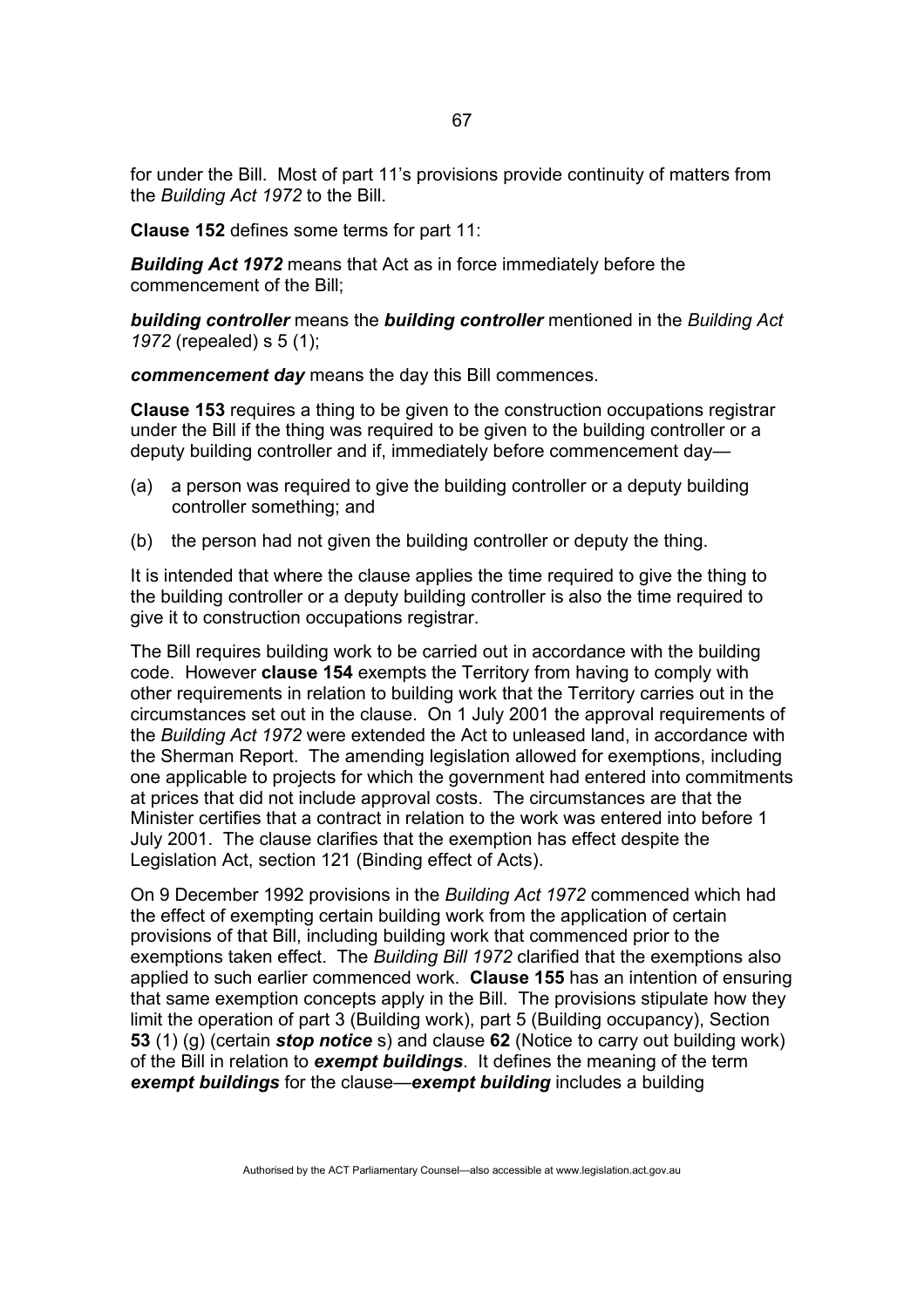prescribed under the *Building Act 1972* as in force at the relevant time, section 6AA.

**Clause 156** has an intention of ensuring things done by certifiers, including government certifiers, immediately before commencement day are taken to have been done under the Bill, and for their appointments as certifier that were then in effect to be in effect under the Bill. That is to ensure certifiers do not have to attend to resubmitting things or being reappointed certifier merely because of the repeal of the *Building Act 1972* and commencement of the Bill.

**Clause 157** provides that to remove any doubt, the Bill applies to building work, whether done before or after commencement day. An example of the application of the clause is as follows—a building was constructed in 1993. The clause is not the subject of a certificate under part 5 of the Bill (Building occupancy). Under that part it is unlawful to occupy or use the building without such a certificate. That applies despite the building having been built prior to commencement day.

Clause **50** of the Bill requires certifiers to notify of certain breaches of the Bill. **Clause 158** provides that a reference in clause **50** to a contravention of the Bill is taken to include a reference to a contravention of the *Building Act 1972* as in force at the relevant time. An intention is that if the contravention is the kind that must be notified and the certifier is aware that when the contravention occurred it was a contravention of the *Building Act 1972* as in force at the relevant time the requirement to notify still applies despite that Bill having been repealed.

**Clause 159** requires people to do a specific thing under the Bill if the thing was required to be done under the *Building Act 1972,* if the clause applies. It stipulates that the time for doing the thing ends when it would have ended if the *Building Bill 1972* had not been repealed and if the thing required the giving of something to the building controller, the person complies with the requirement if the person gives the thing to the construction occupations registrar. The clause indicates that it applies if, immediately before commencement day—

- under the *Building Act 1972* (repealed), a person was required to do something; and
- immediately before commencement day the person had not done the thing.

The *Building Act 1972* contained a provision that related to a certificate under the *Canberra Sewerage and Water Supply Regulations 1933* as in force immediately before the repeal of the *Energy and Water Act 1988* for purposes relating to the certificate as a prerequisite to the issue of a certificate of occupancy under the *Building Act 1972*. The clause ensured those certificates continue to be valid despite repeal of the law they were issued under. **Clause 160** of the Bill has an equivalent provision with the same intention in relation to clause **69** (Certificate of occupancy) of the Bill.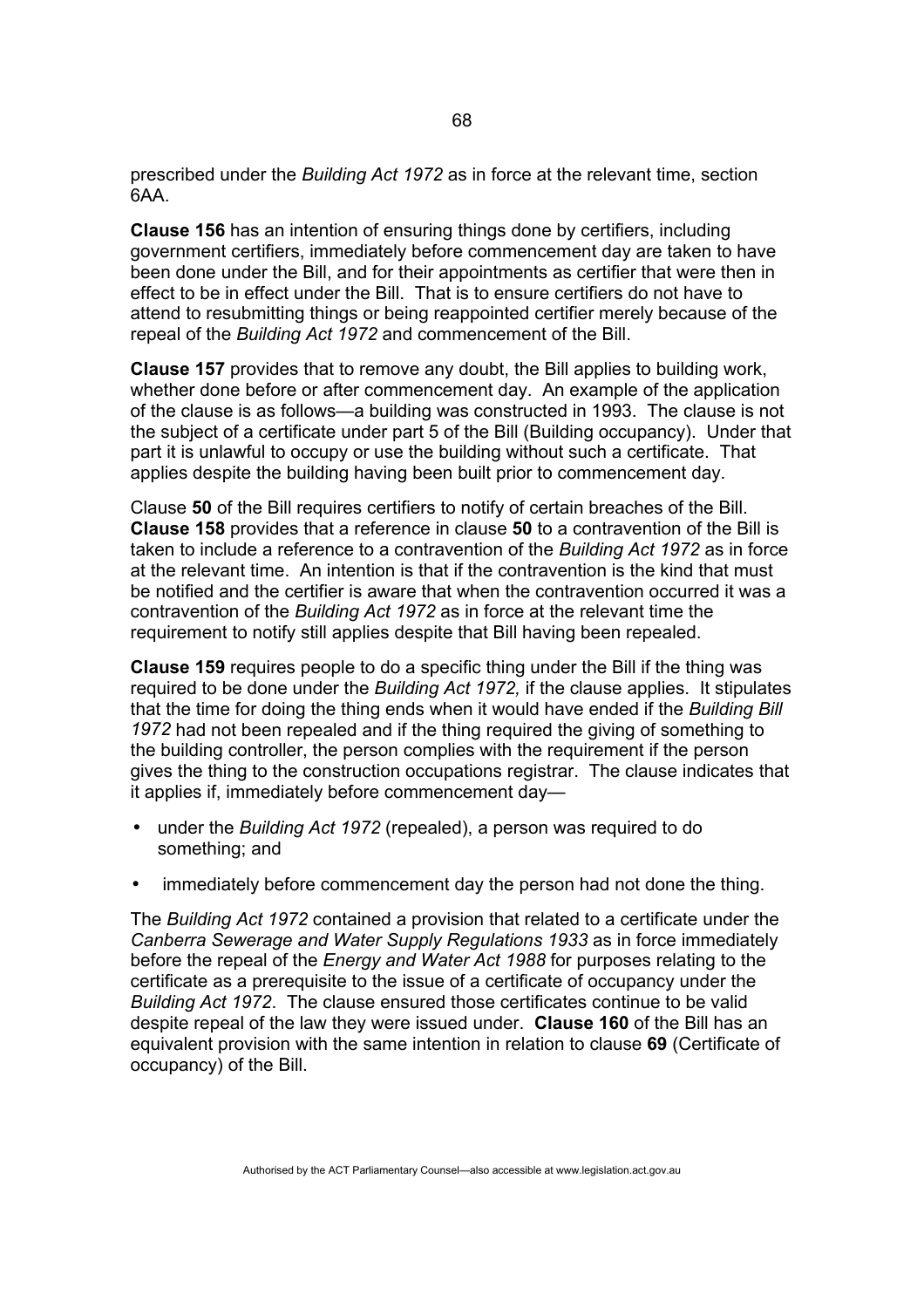**Clause 161** provides that, to remove any doubt, clause **74** (Government buildings—application for fitness certificate) applies to a building whether erected before or after commencement day. An example of the application of the provision is as follows: a building was erected in 1923. The fact that it was erected so long before commencement day does not affect an entitlement to apply under clause **74** for a fitness certificate in respect of the building.

Section **76** stipulates that a person commits an offence if—

- (a) the person occupies or uses, or allows someone else to occupy or use, a building or part of a building; and
- (b) the construction occupations registrar has not issued a certificate of occupancy for the building or part of the building.

Whereas **clause 162** clarifies that that reference in clause **76** (1) (b) (Occupation and use of buildings) to the construction occupations registrar issuing a certificate of occupancy for the building or part of the building includes a reference to—

- (a) the building controller issuing the certificate under the *Building Act 1972* as in force at any time; and
- (b) for a building erected or altered before 1 September 1972 or to which the laws repealed by the *Building Act 1972* continued to apply while that Act was in force—a certificate for the building or part of the building issued in accordance with the *Canberra Building Regulations*, regulation 69A, as in force at the time of issue.

An intention is to ensure that certificates issued under laws since repeal still have some validity in respect to clause **76** (1) (b) (Occupation and use of buildings).

**Clause 163** extends the meaning of the term builder for clause **84** (Definitions for pt 6): builder, in relation to residential building work or a residential building, to include a person whose name was notified to the relevant certifier under the *Building Act 1972*, section 37A (Notifications by owner of land in relation to building work) at any time before its repeal. The intention of the provision is to prevent the need to renotify the name for the purposes of clause **84** merely because of the repeal of the *Building Act 1972*.

**Clause 164** provides that a person who was a building inspector under the *Building Act 1972* immediately before commencement day is a building inspector under the Bill and an identity card issued to a building inspector under the *Building Act 1972* and in force immediately before commencement day is taken to have been issued under the Bill. The intention of the provision is to prevent the need to reappoint building inspectors and reissue identity cards merely because of the repeal of the *Building Act 1972*.

**Clause 165** provides that an approved scheme under the *Building Act 1972* is taken to be an approved scheme for this Bill. It relates to approval of fidelity fund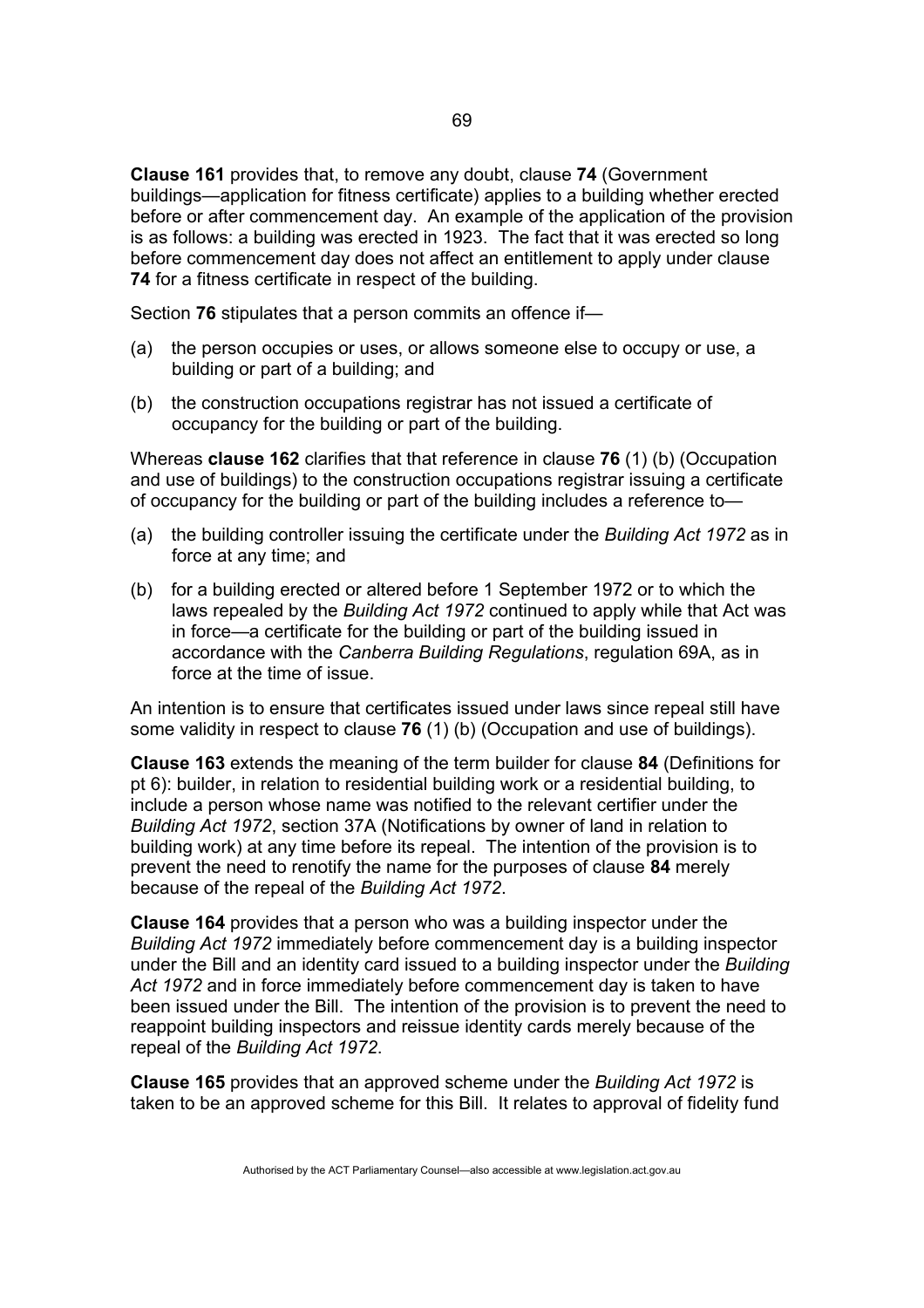schemes under clause **96** of the Bill. An intention of the provision is to prevent the need to re-approve schemes merely because of the repeal of the *Building Act 1972*. For a corresponding reason, **clause 166** provides that a person who was an auditor or actuary under the *Building Act 1972* immediately before commencement day is taken to be an auditor or actuary under the Bill. Similarly, **clause 167** provides that the trustees are taken to have asked for a respective approval under the Bill, clause **112** (Approval of appointment of auditor or actuary) if before commencement day—

- (a) the trustees of an approved scheme had asked for an approval under the *Building Act 1972* (repealed), section **83** (Approval of appointment of auditor or actuary); and
- (b) the planning and land authority had not made a decision on the approval.

To facilitate that arrangement for auditors and actuaries **clause 168** provides that a reference in clause **118** (Giving of information to authority by auditor or actuary etc) to a person who has been an auditor or actuary for an approved scheme includes a reference to a person who has been an auditor or actuary for an approved scheme under *the Building Act 1972* as in force at any time.

To provide a continuity of certain inspection powers affected by the repeal of the *Building Act 1972* and commencement of the Bill, the meanings of certain terms used in clause **130** (Inspection where approval) and clause **131** (Inspection where no approval) are extended by **clause 169**—

*this Act* includes the *Building Act 1972* as in force at any time;

*building approval* includes a building approval under the *Building Act 1972* as in force at any time;

*approved plans* include approved plans under the *Building Act 1972* as in force at any time;

*notice under part 4* includes a notice under the *Building Act 1972*, part 4 as in force at any time.

To provide a continuity of certain inspector's powers affected by the repeal of the *Building Act 1972* and commencement of the Bill **clause 170** provides that if, before commencement day the planning and land authority authorised a building inspector to enter land and carry out building work under the *Building Act 1972* (repealed), section 9 (4) and the building inspector had not carried out the work then the authorisation is taken to be an authorisation under the Bill, clause **133**.

**Clause 171** provides that in clause **136** the Australian Capital Territory Appendix to the Building Code of Australia includes the latest Australian Capital Territory Appendix to the Building Code of Australia made under the *Building Act 1972*. An intention is to avoid the need to remake the appendix merely because of the repeal of the *Building Act 1972*.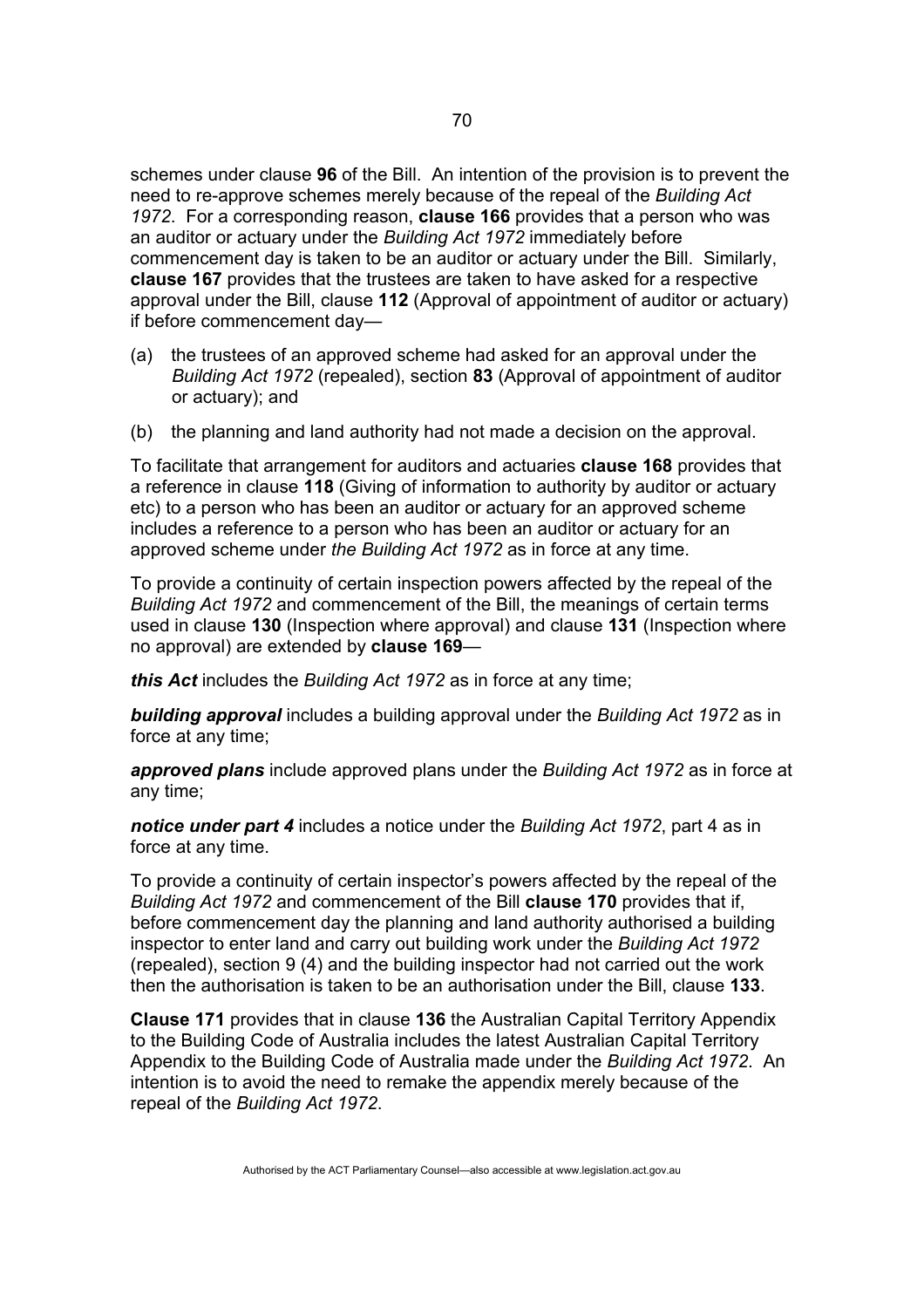**Clause 172** provides that in part 9 the *term building* work includes building work under the *Building Act 1972* as in force at any time after 18 December 1998, in relation to which a building approval was issued after 18 December 1998. An intention is to clarify that part 9 applies in respect of building approvals issued prior to commencement day. On 18 December 1998 provisions commenced that initially established the entitlement for certifiers to issue building approvals and certify building work.

To provide a continuity of certain matters affected by the repeal of the *Building Act 1972* and commencement of the Bill **clause 173** provides that for clause **142** of the Bill—

- (a) a certificate of completion includes a certificate of completion under the *Building Act 1972* (repealed); and
- (b) a reference to an inspection or a certifier includes an reference to an inspection or a certifier under the *Building Act 1972* (repealed); and
- (c) a reference to a notice under clause **24** (2) about the end of the certifier's appointment includes a reference to a certificate under the *Building Act 1972*  (repealed), section 32 about the end of a certifier's appointment.

Similarly, to provide a continuity of certain matters affected by the repeal of the *Building Act 1972* and commencement of the Act, **clause 174** provides that a reference to a document mentioned in clause **147** (1) (c) includes a reference to a document purporting to be a certificate given by the building controller or construction occupations registrar and certifying that a stated builder was or was not the holder of a builder's licence for stated building work or a building licence included in a stated occupation class on a stated date or during a stated period. The clause also defines the meaning of certain terms used in the clause—

*building approval*—see the *Building Act 1972* (repealed) s 5 (1).

*builder's licence*—see the *Building Act 1972* (repealed).

*building permit* means a building permit issued under the *Building Act 1972* as in force as at the time of issue of the permit.

Similarly, to provide a continuity of certain matters affected by the repeal of the *Building Act 1972* and commencement of the Bill, **clause 175** provides that a reference in clause **147** (1) (f) to a certificate signed by the construction occupations registrar includes a reference to—

- (a) a certificate issued by the building controller under the *Building Act 1972* as in force at the time of issue of the certificate; and
- (b) for a building erected or altered before 1 September 1972 or to which the laws repealed by the *Building Act 1972* as in force at any time continued to apply while that Act was in force—a certificate for the building or part of the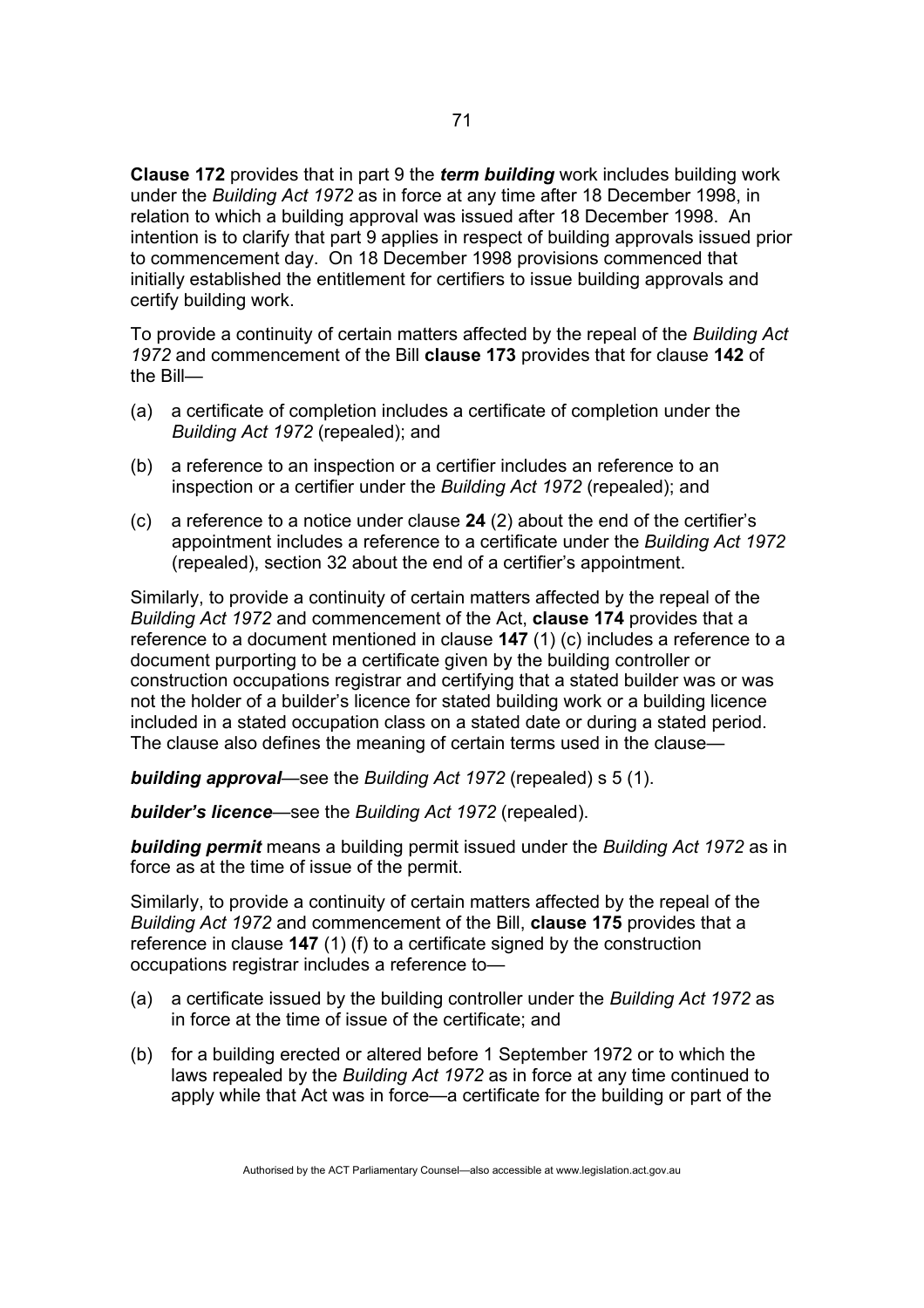building issued in accordance with the Canberra Building Regulations, regulation 69A, as in force at the time of issue.

**Clause 176** has provisions about *asbestos*. An intention is to ensure that every provision in the *Building Act 1972* that relates to building work that involves the removal or handling of asbestos, continues apply despite the repeal of that Act. That includes the issuing a licence authorising the holder to do building work that involves the removal or *handling* of *asbestos* is included in the matters to which the clause applies. It defines the meaning of certain terms uses in the clause —

*asbestos*—see the *Building Act 1972*, section 5 (1).

*handling* of asbestos—see the *Building Act 1972*, section 5 (4).

In the *Building Act 1972* handing, removing or disturbing certain asbestos containing things in doing building work is taken to be *building work* for that Act, requiring a certain kind of builder's licence under that Act.

The clause also provides that unless it expires earlier, it expires on the day, after the commencement of the Bill, that a Territory law is made about asbestos. An intention is to facilitate the expiration of the provisions relating to asbestos in the Bill when and if another Territory law is made about asbestos, as it is anticipated that another such law (a Dangerous Substances Act) may commence within 2 years after the commencement of the Bill.

**Clause 177**, subclause (1) explains that **t**he provisions set out in schedule 1 to the Bill are taken, on the commencement of the clause, to be regulations made under the Bill, clause 151 (Regulation-making power). Schedule 1's provisions are the draft Building Regulations 2003. Subclause (2) explains that to remove any doubt and without limiting subsection (1), the provisions set out in schedule 1 may be amended or repealed as if they had been made as regulations by the Executive under this Act, section 151. Subclause (3) explains that to remove any doubt, the regulations mentioned in subsection (1) are taken—to have been notified under the Legislation Act on the day the Building Act 2003 is notified; and to have commenced on commencement day; and not to be required to be presented to the Legislative Assembly under the Legislation Act, section 64 (1). The clause also stipulates that subclauses (1), (2) and (3) are laws to which the Legislation Act, section 88 (Repeal does not end effect of transitional laws etc) applies. The clause stipulates that it expires on the day it commences.

**Clause 178**, subclause (1) explains that **t**he provisions set out in schedule 2 to the Bill are taken, on the commencement of the clause, to be regulations made under the Bill, clause 151 (Regulation-making power). Schedule 2's provisions are the draft Building (Bushfire Emergency) Regulations 2003. The subclause (2) explains that to remove any doubt and without limiting subsection (1), the provisions set out in schedule 2 may be amended or repealed as if they had been made as regulations by the Executive under this Act, section 151. Subclause (3) explains that to remove any doubt, the regulations mentioned in subsection (1) are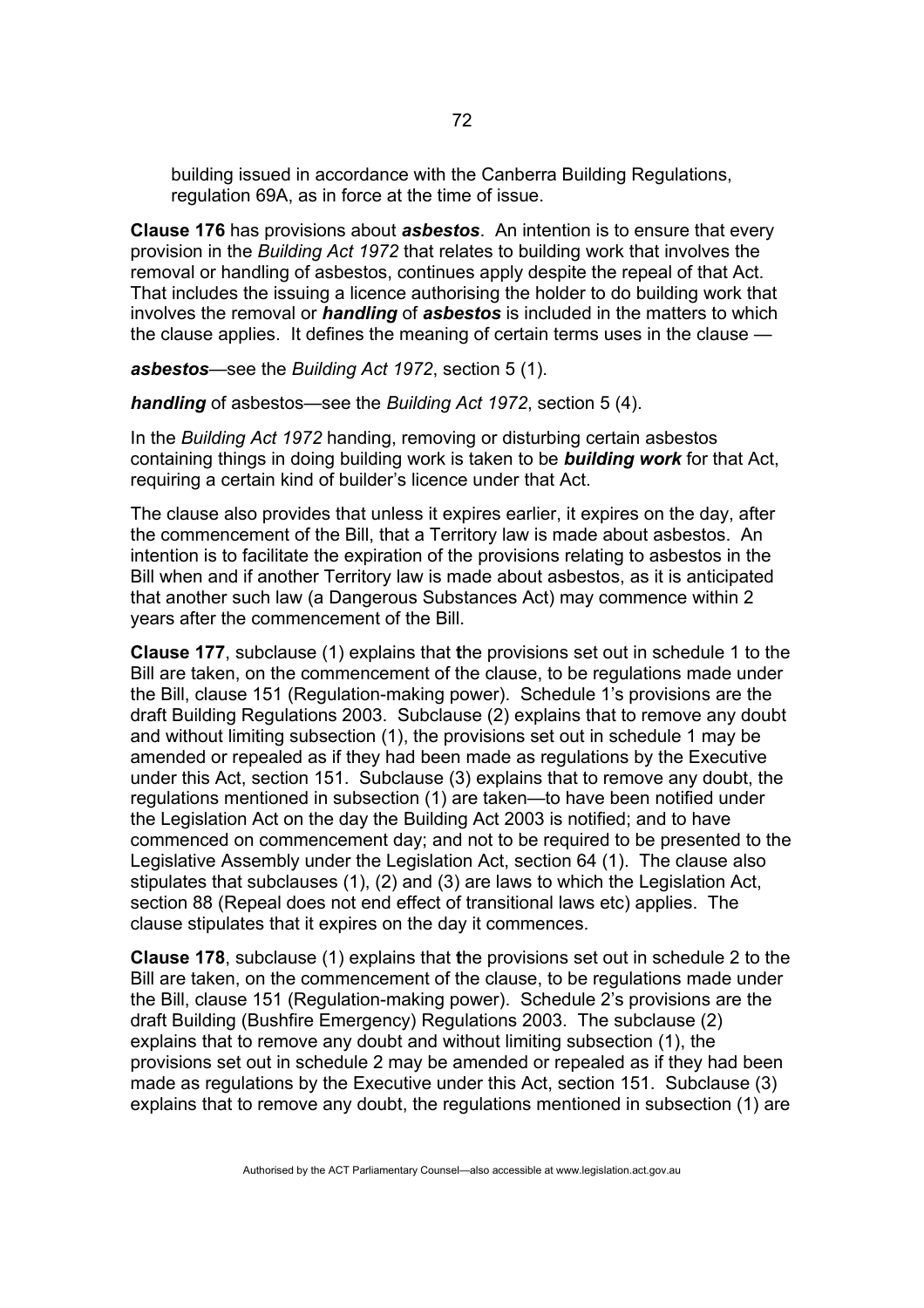taken—to have been notified under the Legislation Act on the day the Building Act 2003 is notified; and to have commenced on commencement day; and not to be required to be presented to the Legislative Assembly under the Legislation Act, section 64 (1).

The clause also stipulates that subclauses (1), (2) and (3) are laws to which the Legislation Act, section 88 (Repeal does not end effect of transitional laws etc) applies. The clause stipulates that it expires on commencement day.

**Clauses 179** and **180** deal with administrative matters for part 11. Clause **179** entitles the regulations to modify the operation of this part to make provision in relation to any matter that is not, or is not in the Executive's opinion adequately, dealt with in part 11. Clause **180** makes all of part 11 expire expires 2 years after commencement day. It is anticipated that after that period the provisions of part 11 ought to have become redundant apart from its provisions that continue despite expiration.

## Part 12 Repeals

Part 12 repeals laws that the Bill makes redundant, including the *Building Act 1972*. However clause **176** provides to the effect that provisions in that Act that relate to asbestos continue to apply despite repeal of that Act, for a certain period, as the Bill does not make those provisions redundant.

Clause **181** provides for the repeal of the legislation it lists—

- *Building Act 1972* A1972-26; and
- *Building (Bushfire Emergency) Regulations 2003* SL2003-5; and
- *Building Regulations* 1972 SL1972-8.

# **Schedule 1 — New Building Regulations**

#### **Outline**

The Building Regulations 2003 ("the regulations") contain much of the administrative requirements for the effective operation of the Bill.

The Building Bill 2003 ("the Bill") replaces the *Building Act 1972* and Building Regulations 1972 regulations ("the superseded building legislation") in conjunction with the Construction Occupations (Licensing) Bill 2003 ("the new licensing scheme").

That bill sets up a single system of licensing for the construction occupations of builders, building surveyors (certifiers), drainers, electricians, gasfitters, plumbers and plumbing plan certifiers. The Bill omits licensing provisions made superfluous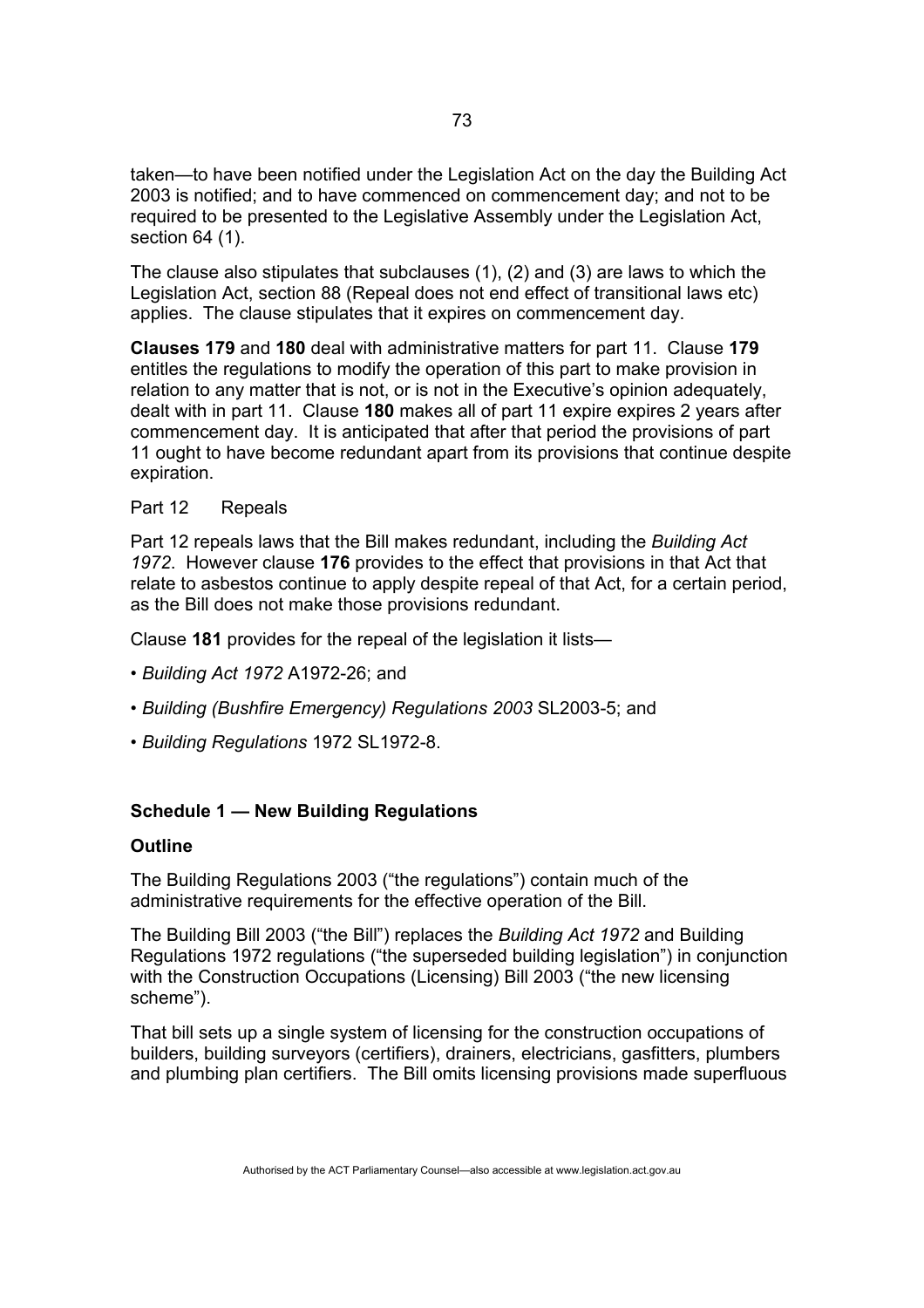by the new licensing scheme and modernises many of the remaining provisions of the superseded building legislation.

The regulations replace the *Building Regulations 1972*.

## **Overview of provisions**

The key provisions of the Building Regulation 2003 cover:

- descriptions of the kinds of buildings and building work that the Building Bill 2003 does not apply to, entirely or partly
- criteria for the appointment of government certifiers
- requirements for certain plans and plan approvals and amendments
- criteria to assist in considering if work is done in proper and skilful way
- descriptions of mandatory inspection stages for building work
- particulars of administrative matters relating to the completion of building work, insurances, and decisions subject to review.

The provisions of the *Building Regulation 1972* are catered for in the provisions of the Building Regulations 2003, other than builder licensing provisions and other minor provisions that have become redundant.

#### **Details**

**Regulation 1** provides for the title of the regulations. **Regulation 2** states that the dictionary at the end of the regulations is a part of the regulations. It has 2 notes about the application of the dictionary. **Regulation 3** explains that the "notes" that appear in the regulations are aids to interpretation but not part of the regulations.

**Regulation 4** explains that provisions in other legislation apply to offences committed under the regulations. The notes in the Regulation refer to the application of the *Criminal Code* and penalty units under the *Legislation Act 2001* to the regulations.

**Regulation 5** lists descriptions of buildings that are *exempt buildings* for the purposes of clause 12 of the Bill. *Exempt buildings* are exempted from the application of Parts of the Bill dealing with approvals and certification of work. **Exempt buildings** are either comparatively small buildings or structures of not significant structural complexity or certain temporary buildings or structures. The cost and efficiency benefits gained from deregulation the construction of exempt buildings outweigh the justification for regulating their construction. Examples of *exempt buildings* are certain—fences, walls, retaining walls, outdoor decks,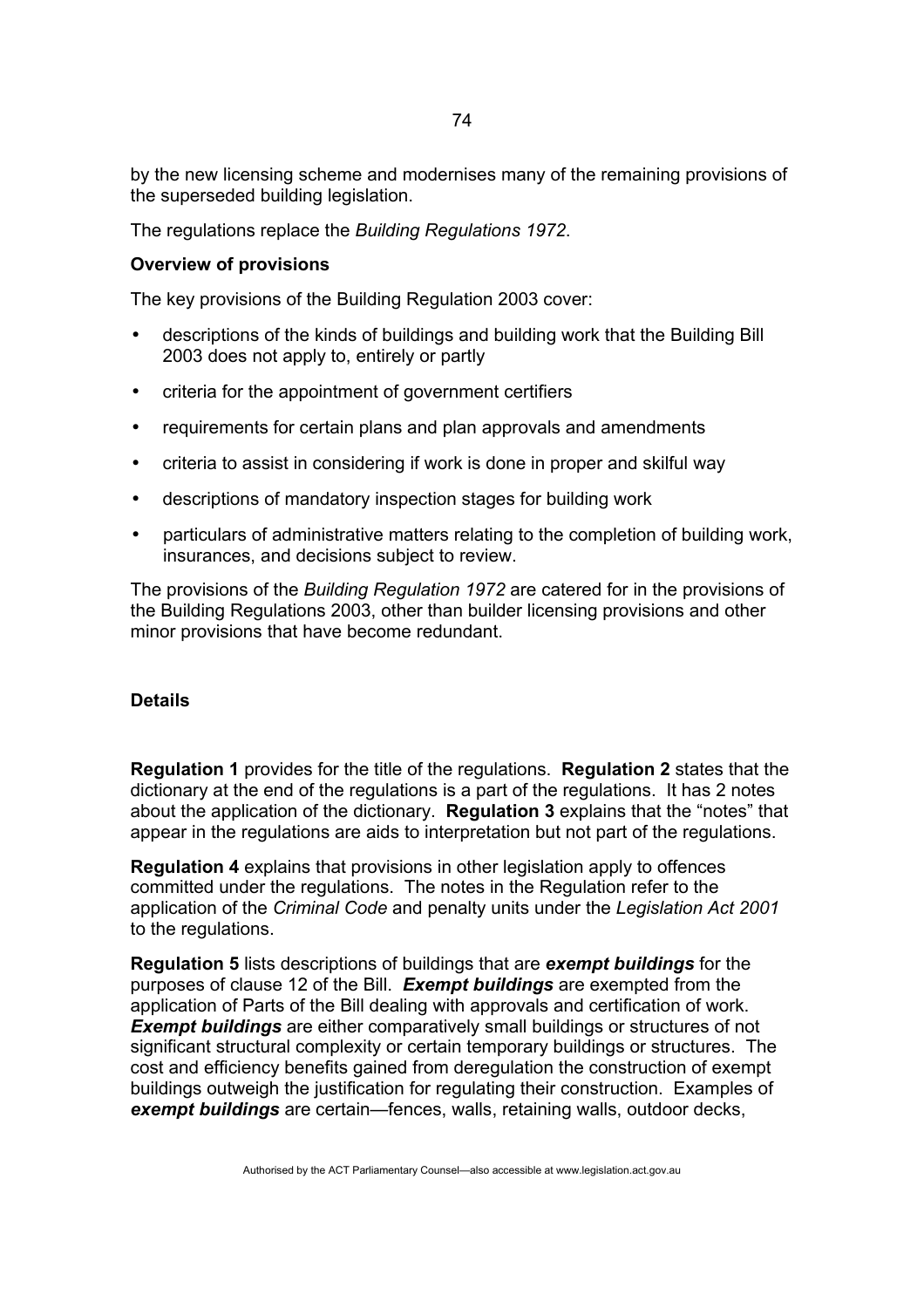carports, pergolas, porches, verandas, shelters, gazebos, shade structures, hail protection structures, sheds, greenhouses, conservatories, cubbyhouses, stores, workshops, studios, outbuildings, class 10a buildings antenna or aerial *assemblies*, artificial pools, internal alterations to certain buildings, outdoor ponds, small structures, amusement rides or water tanks. The regulation describes certain dimensional tolerances and other matters that specified aspects of those buildings or structures or building work need to be within in order to qualify as *exempt buildings*. In the case of alterations to certain buildings, the regulations place limitations on the exemption with respect to structural sufficiency, fire ratings, fire escape, fire protection, light and ventilation. For the term *antenna or aerial assemblies* it explains that an *assembly* includes the antenna or aerial and its mast, tower and footing.

**Regulation 6** lists descriptions of buildings and structures that the Act does not apply to by virtue of clause 13 (2) of the Bill. They comprise urban and municipal infrastructure which is generally constructed using engineering practices considered sufficient to not warrant regulating their construction under the Act, particularly considering they are mainly constructed by, or for, government or utilities regulated by government. Also the cost and efficiency benefits gained from deregulation their construction outweighs the justification for regulation their construction. They include bridges, dams, retaining walls associated with bridges, dams or roads, stiles, mesh fences less than 3m high, prefabricated bus shelters, prefabricated playground equipment, road signs, electricity network distribution equipment, reservoirs that are not part of an on-site stormwater detention system, aqueducts, water and sewage treatment works, stormwater outfalls and certain poles and masts.

**Regulation 7** lists descriptions of building work that are *exempt building* work for the purposes of clauses 15 (b) and 83 (b)of the Bill. *Exempt building work* is exempted from the application of parts part 3 (Building work) and part 6 (Residential buildings—statutory warranties, insurance and fidelity certificates). Those parts of the Bill mainly relate to plans, approval, inspection, certification and insurance of building work. Exempt building work includes certain kinds of installation, alteration or removal of certain externally mounted photovoltaic panels or solar water heaters and certain externally mounted air conditioning units. The regulation sets out various circumstances that must exist for the exemption to operate. The cost and efficiency benefits gained from deregulation of doing *exempt building work* outweighs the justification for regulating it.

**Regulation 8** sets out the criteria for the appointment of a government certifier for building work—

- (a) a building approval for the work is in force; and
- (b) a licensed builder has started the work; and
- (c) the owner of the land where the work is being carried out cannot, after making reasonable efforts, appoint a certifier for the work.

Authorised by the ACT Parliamentary Counsel—also accessible at www.legislation.act.gov.au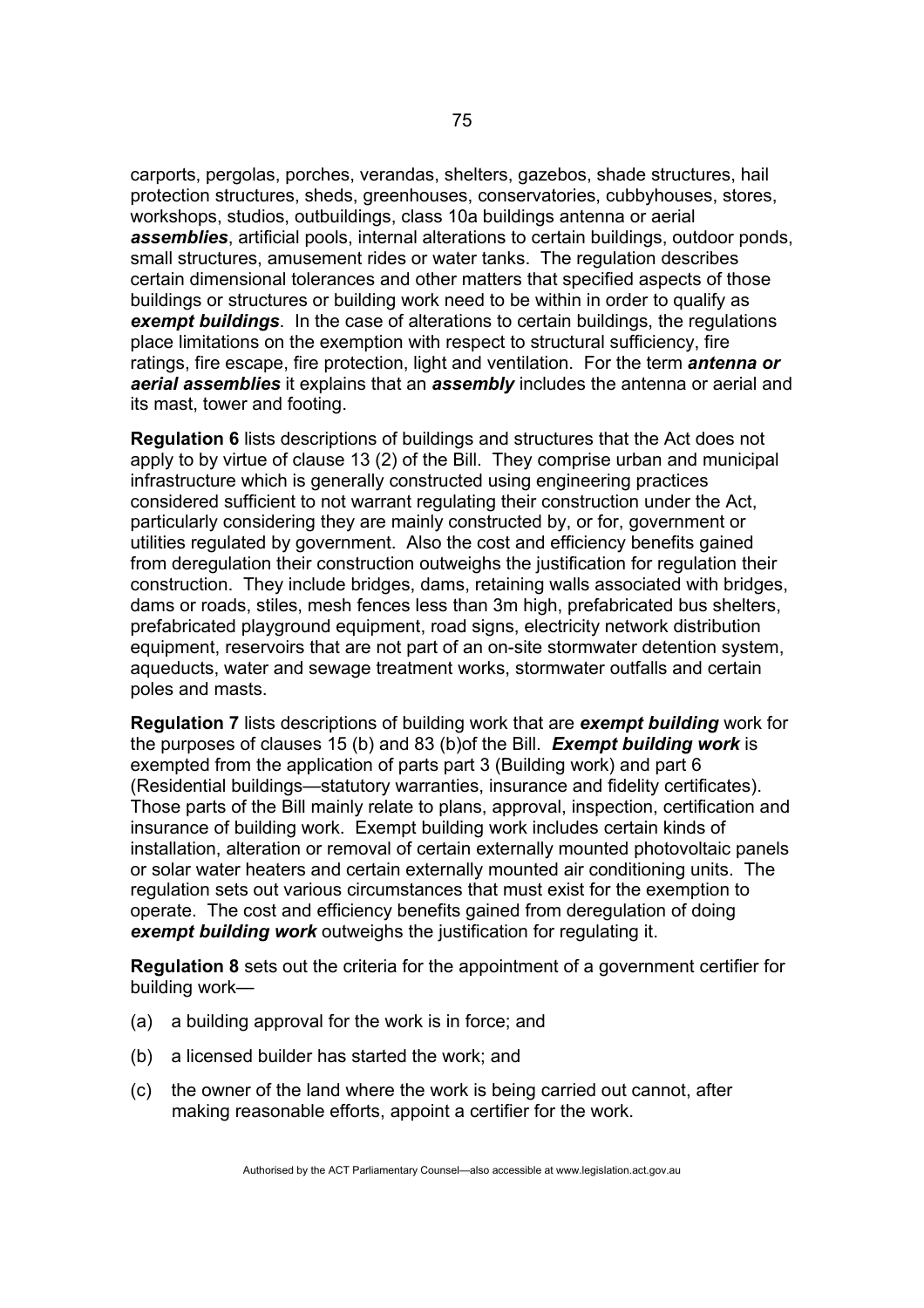Subclause 20 (4) of the Bill refers to the criteria . The intention is that the government certifier provides a safety net that can provide the certification services that are unreasonably difficult or impossible to obtain from the private sector. An effect of the criteria is that a person cannot choose to use a government certifier's services unless the person practically has no other option. Therefore there will effectively be no commercial competition between government certifiers and certifiers in the private sector.

**Regulation 9** prescribes that the number of copies of plans required for a building approval application, as referred to in clause 26 (2) (a) of the Bill, is three copies of the plans. The intention is that the certifier keep one copy, one copy is required to be given to the construction occupations registrar and one copy is required to be given to the applicant for the plan approval. The certifier is entitled to require extra copies in certain circumstances where extra copies are required for certain consultations.

**Regulation 10** prescribes the general requirements for applications for building approval, as referred to in clause 26 (3) of the Bill. It requires certain cost estimates, safety precautions and the area of the respective land parcel to be stated in the application. The cost estimate is used as a basis for determining fees that are required as part of the plan approval requirements under the Act. The regulation provides that construction occupations registrar determines the method for calculating that cost, and that such a determination is a notifiable instrument. That determination is necessary to establish a consistent method of cost calculation and reduce incidence of fee evasion. The safety information is particularly relevant for dangerous aspects of the work such as demolition. Demolition, including demolition by explosion or implosion, is included under the definition of building work in the Bill and is therefore regulated by it. It is intended that the required safety information include particulars of things like hoardings to protect footpath traffic, security fencing, barricades and road traffic management plans where applicable to the work. The land area is used for statistical purposes.

**Regulation 11** prescribes certain specific requirements for applications for building approval in relation to the erection or alteration of a building, as referred to in the Act, s 26 (3). It requires certain information to be given in the application in certain circumstances including—the building class, type of fire-resisting construction and site classification, all as set out in the Building Code of Australia, the materials used, the number of storeys, the number of new dwellings (if any) created by the building work, and relevant floor areas. They also include, if a performance requirement of the building code is to be complied with by use of an alternative solution under the code—the performance requirement, and the alternative solution, and each assessment method used to show that the alternative solution complies with the performance requirement. They further include, if the building code does not state a standard of work in relation to any part of the proposed building work and it is intended to carry out that part of the proposed building work in accordance with a standard of work stated in another document—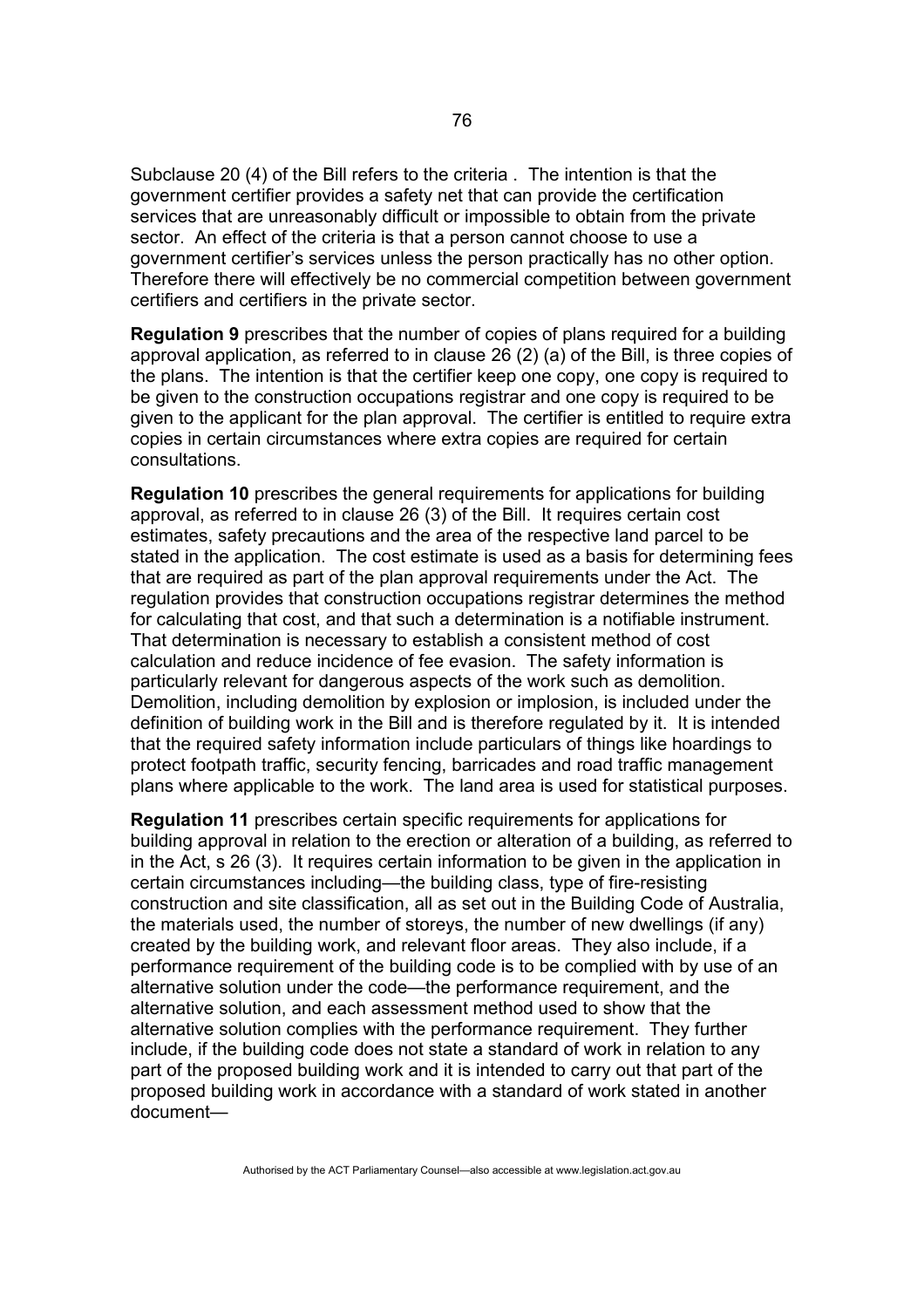- (i) the nature of the proposed building work; and
- (ii) the title of the document; and
- (iii) each assessment method used to show that the proposed building work complies with the standard of work stated in the document.

Most of that information is used in determining if the application complies with technical standards, such as the Building Code of Australia. Some is used for statistical purposes.

The term *alternative solution* is defined in the Building Code of Australia. Regulation **11** refers to the code to define the meanings of the terms *assessment method* and *performance requirement* for that regulation.

**Regulation 12** prescribes requirements for applications for building approval in relation to the removal or demolition of a building, as referred to in clause 26 (3) of the Bill. Demolition, including demolition by explosion or implosion is included under the definition of building work in the Bill and is therefore regulated by it. Regulation 13 requires certain information to be given in the application in certain circumstances including details of the methods to be used in the execution of the building work including a work plan as stated or set out in Australian Standard 2601 (which deals with demolition) as in force on the commencement of the regulation, and the number of dwellings demolished (if any). The information is relevant to determining how the work is to be done and site inspection requirements during the demolition, and the information about dwelling numbers is used for statistical purposes.

**Regulation 13** prescribes general requirements for plans that accompany applications for a building approval, as referred to in clause 27 (1) (a) of the Bill. It requires plans, in certain circumstances, to-

- be drawn to Australian Standard 1100 (which deals with plan drawing);
- show easements;
- show certain pipe connections in relation to storm water, sewer, or water supply and land surface grading, where relevant to the proposed work;
- include a site plan on a scale of not less than 1:200 showing the block, section, boundaries and dimensions of the parcel of land.

The information is required to determine if the work will comply with required standards and the building code, enable the building work to be built to the plan, and to enable a certifier to determine if the work as built complies with the Act, the plan, relevant standards and the building code.

Regulation 13 also defines the meaning of some terms used in that regulation.

**Regulation 14** prescribes requirements for plans that accompany applications for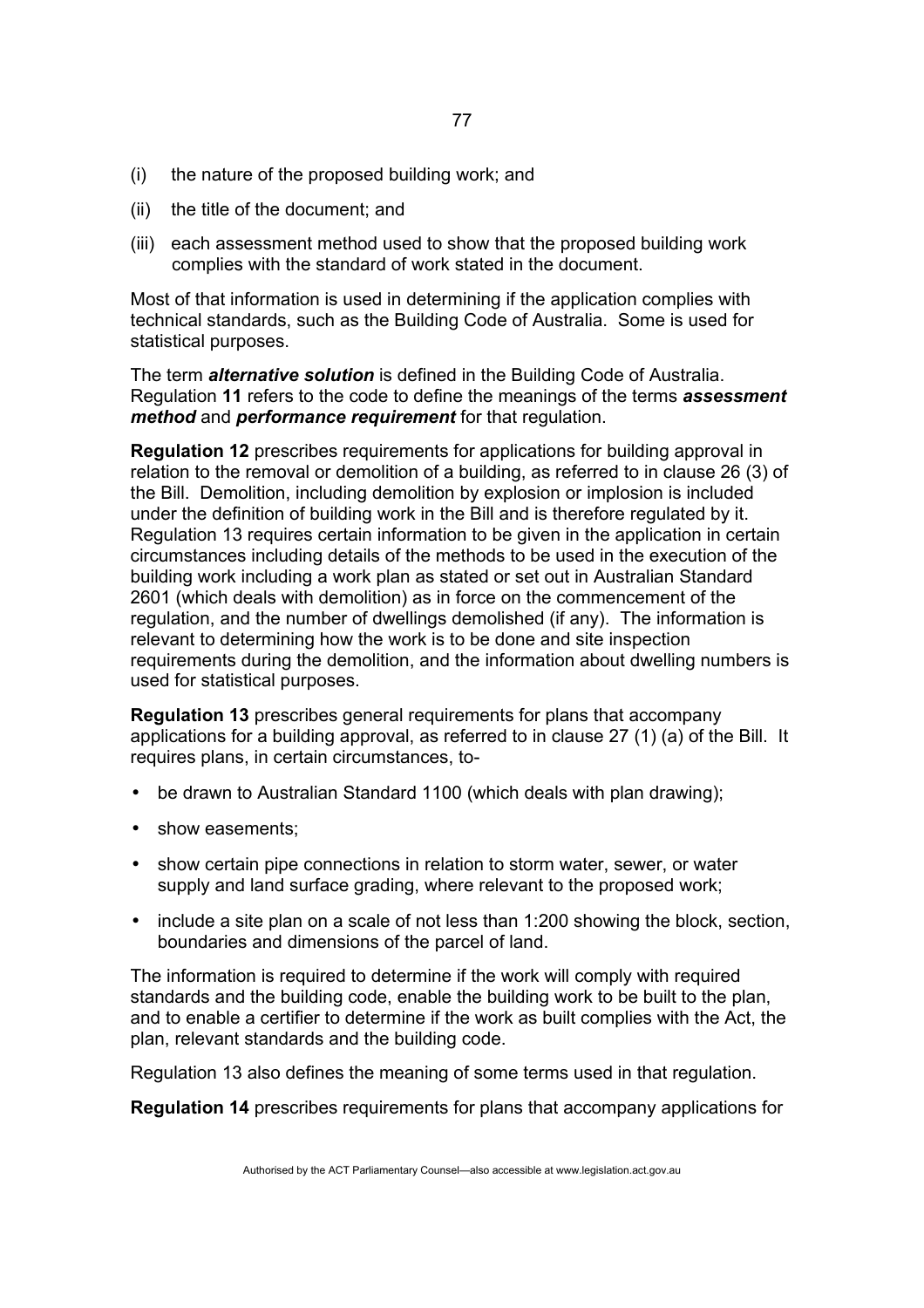building approval in relation to the erection or alteration of a building, as referred to in clause 27 (1) (a) of the Bill. It Plans that relate to the erection or alteration of a building must contain sufficient information about the proposed finished dimensions, arrangement, locations and inherent characteristic of materials making up every element of the proposed building work—

- (a) to allow a certifier to work out if a building erected or altered in accordance with the plan would contravene the Bill; and
- (b) to allow a competent builder to carry out the building work in accordance with the plans and the Bill; and
- (c) to allow a certifier to work out if the building work, if carried out, complies with the plan and the Bill.

It further requires that information required to be shown on the plans must be consistent with AS 1100 (which is about technical drawing) and must be apparent from reading the drawing, rather than having to take measurements from the drawing.

However, the regulation provides some dispensation in relation the requirement to provide details about certain things. The cost and time needed to document such specific information about every part of a building are difficult to justify in terms of the benefits gained from requiring such detailed documentation, particularly considering the computer aided design and manufacture techniques used in fabricating house framing. The dispensation applies to certain walls, partitions, floors, or roofs, masonry, and concrete elements. The regulation prescribes the level of information that is required in respect of things covered by the dispensation. It provides an example on how an aspect of the dispensation can apply. Regulation 15 indicates that plans may contain other information than that prescribed.

**Regulation 15** describes a list of consultations and consents that the Act requires take place before a plan approval can be given. They are referred to in clause 27 (1) (b) of the Bill. A number of areas of the ACT Government and some outside it have interests in aspects of construction or administer legislation affecting aspects of it. The provisions for consultation and approval in regulation 16 maintain the link between planning and building and continue other relevant arrangements that were in place under the former building regulations. The prescribed list includes-

- (a) any consent or approval required under a Territory law in relation to the work;
- (b) if the work is, or forms part of, a development requiring approval under the *Land (Planning and Environment) Act 1991*, part 6.2—approval of the development;
- (c) if the approval mentioned in paragraph (b) contains conditions precedent to starting the building work—compliance with those conditions;

Authorised by the ACT Parliamentary Counsel—also accessible at www.legislation.act.gov.au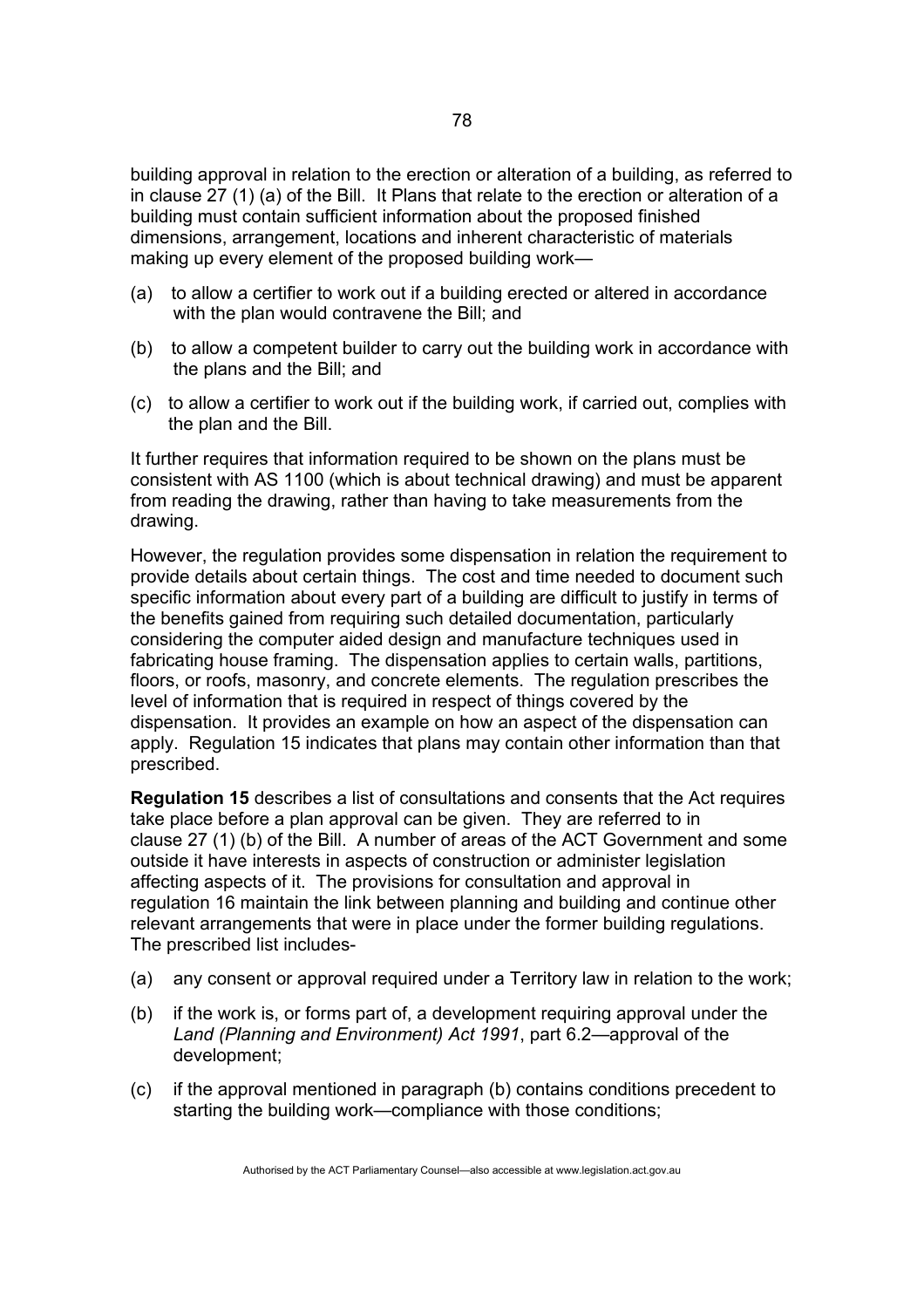- (d) if the parcel of land is in a *designated area*—approval under the *Australian Capital Territory (Planning and Land Management) Act 1988* (Commonwealth), section 12;
- (e) if the work involves the erection or alteration of a lift—a permit under the Scaffolding and Lifts Regulations 1950, regulation 17;
- (f) consultation with ACTEW Corporation Limited in relation to—
	- (i) the demolition of any building to which electricity, water or sewerage services are supplied or to which an electricity or water meter is connected; and
	- (ii) any encroachment of the proposed building or proposed new part of the building onto an easement; and
	- (iii) the disposal of any non-domestic waste into the sewerage system;
- (g) consultation with the fire commissioner and the chief fire control officer in relation to—
	- (i) any use of an alternative solution in relation to a provision of the building code which deals with fire protection; and
	- (ii) any proposed building or proposed new part of a building, as the case requires, with a floor area exceeding 500m2 that is not a class 1 or class 10 building;
- (h) consultation with the chief executive responsible for urban services in relation to—
	- (i) procedures to be used in the demolition of any building of class 2, class 3, class 4, class 5, class 6, class 7, class 8 or class 9; and
	- (ii) any waste management plan provided in the application;
- (i) if it is proposed that the new building or new part of the building is to be used for the sale or supply of liquor—consultation with the construction occupations registrar of liquor licences in relation to occupancy loading and kitchen, bar and toilet facilities;
- (j) consultation with the chief health officer in relation to the application of any *health law* to the proposed new building or new part of the building;
- (k) consultation with the environment protection authority if—
	- (i) it is proposed that the new building or new part of the building is to be used to conduct a *class A* or *class B* activity; or
	- (ii) an *accredited code* of practice is applicable to an activity intended to be carried out in the new building or new part of the building.

Authorised by the ACT Parliamentary Counsel—also accessible at www.legislation.act.gov.au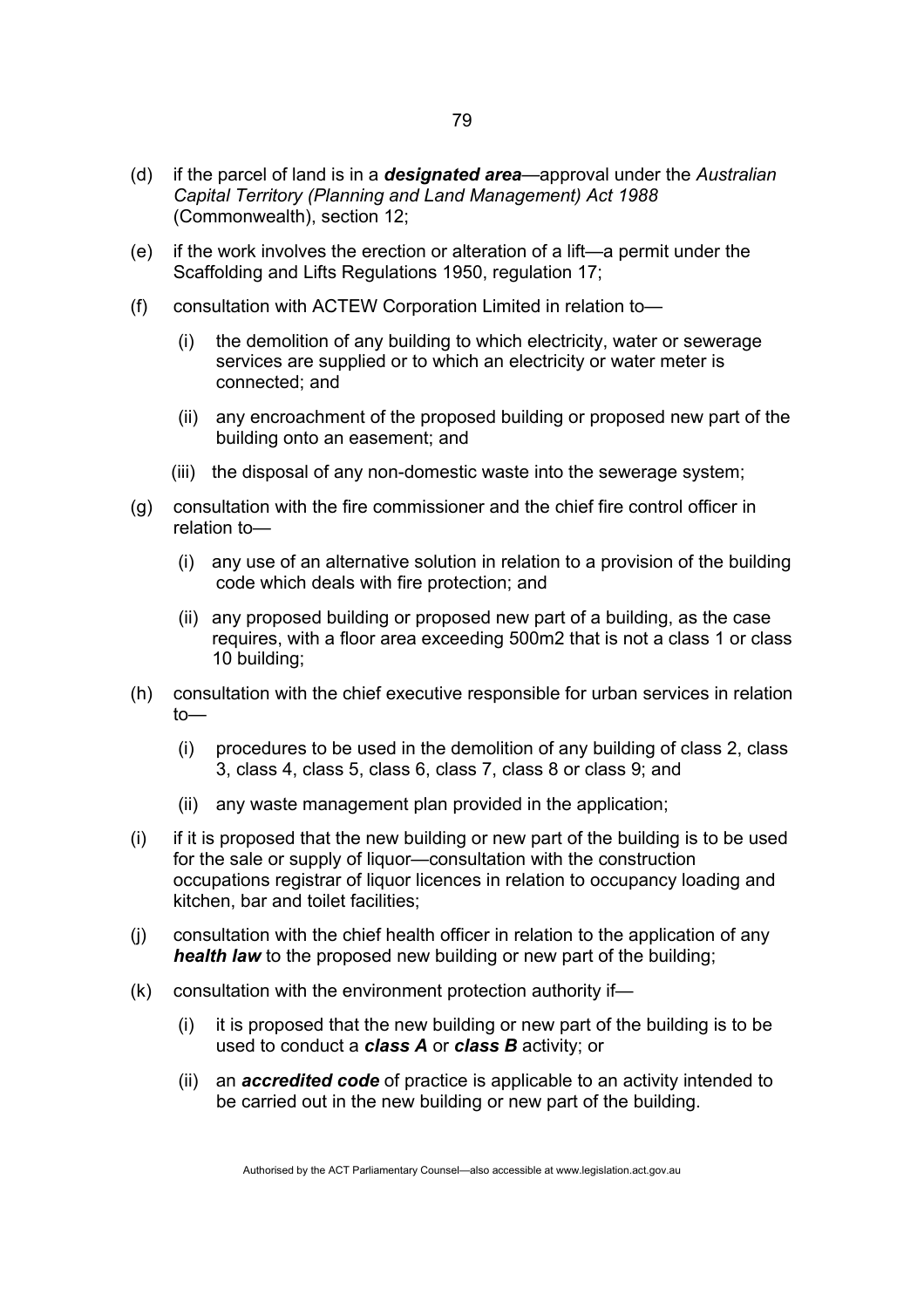Regulation 15 also limits the period for response to consultation to 10 working days. There is no time limit prescribed for where agreement is required. It defines the meaning of some terms used-

- *accredited code* of practice means a code accredited under the *Environment Protection Act 1997*, section 31 (1).
- *class A* activity means an activity listed in the *Environment Protection Act 1997*, schedule 1, clause 2.
- *class B* activity means an activity listed in the *Environment Protection Act 1997*, schedule 1, clause 3.
- *designated area*—see the *Australian Capital Territory (Planning and Land Management) Act 1988* (Commonwealth).
- *health law* means a Territory law that has as one of its objects or purposes the protection of public health.

**Regulation 16** contains criteria to be used to determine if plans are for the *substantial alteration* of a building, as referred to in clause 29 (2) of the Bill. An intention is that if the volume of the proposed building work when added to that of certain building work carried out on the same building in the past three years comprises more than 50% of the volume of the building, then the plans ought to also reflect any work required to ensure the entire building will meet current requirements of the Act (and not just the originally proposed work). The anticipated outcome is that in the long term many old buildings will be upgraded to better keep pace with changes in building code requirements. The regulation provides that an alteration of a building is a substantial alteration if—

- (a) the aggregate volume of the proposed alteration and any other alteration made to the building during the 3 years immediately before the day the application for building approval of the alteration is made is more than 50% of the volume of the original building; and
- (b) the volume of a building is measured by reference to roof and outer walls.

Regulation 16 also gives five examples of the effect of those provisions to endeavour to illustrate the intent of the regulation—

- 1 A house is extended by 70%. The whole building must comply with this Act, not just the extension (see par (a)).
- 2 A sunroom is added to a building, adding only 10% to the building. The sunroom must comply with this Act, not the rest of the building (see par (b)).
- 3 Two shops in a mall are to be combined to form a café. The building work involves replacing all the shops' fitout, including all fixtures, the glazed shopfront walling and ceiling and removal of the common wall. In the three years immediately before the date the application for building approval is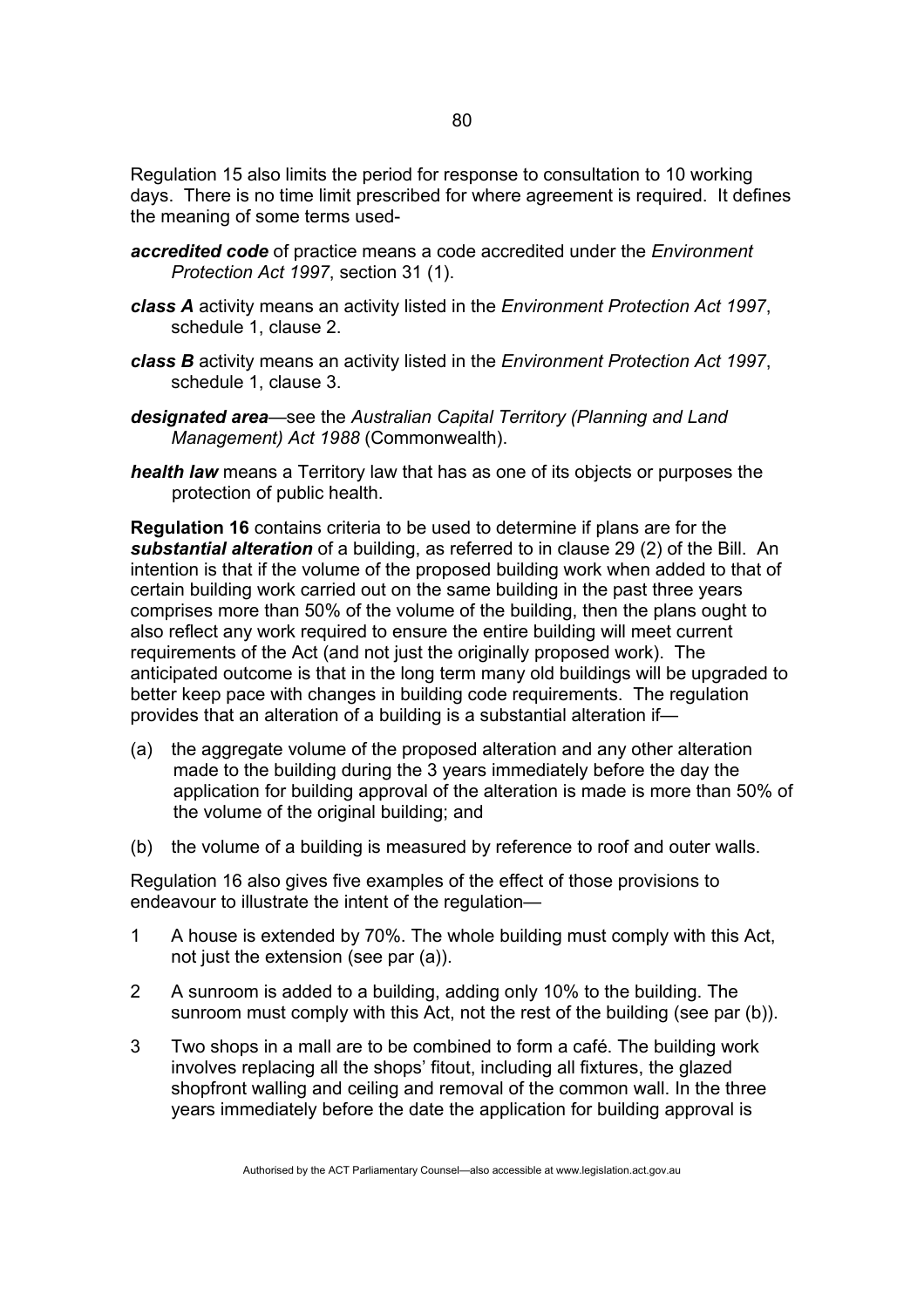made, other shops in the mall have been altered similarly. The total volume of the refitted shops, with the volume of the café, is more 50% of the volume of the mall. The whole mall must comply with this Act, not just the café.

- 4 A photocopier room is to be added to an office building. In the three years immediately before the date the application for building approval is made the building has often had parts of its fitout altered. Open plan cubical work stations were moved, enclosed meeting rooms were converted to open plan cubical workstations, three walls of another enclosed office were moved to make a hallway and new enclosed offices were created where open plan cubical workstations originally were located. The first alterations to the cubical workstations did not involve altering or erecting fixtures, so the alterations do not need to be included when working out the total volume of alterations to the building. The cubicle work stations erected in place of the enclosed meeting rooms were fixtures, so the volume of each workstation, worked out by multiplying its usable floor area by the height of the floor or roof above, must be included in working out to the total volume of alterations to the building. The removal of the three walls of the enclosed office to make a hallway prevent the room functioning as a room, so the volume of the room must be included in working out the total volume of the alterations to the building. The walls erected to form a room or substantially enclosed space must be included to work out the total volume of the alterations to the building. However, the total of the volumes of the alterations made to the building, when added to the volume of the proposed photocopier room, amount to 45% of the building, so only the proposed room has to comply with this Act, not the whole building.
- 5 A building contains a nightclub where a fire sprinkler system was installed 1 year ago. Plans now propose to upgrade the airconditioning system throughout the building. The volume of the sprinkler pipework and proposed airconditioning ducts are included in working out the total volume of alterations to the building, but the volume of the spaces they can sprinkle or ventilate is not included.

**Regulation 17** sets out criteria, which clause 32 (4) of the Bill requires be used, to determine if a building built to amended plans (the *new building*) is *significantly different* from a building built to the unamended plans (the *old building*) when considering plans for approval under the Act. An intention is to require that a new building approval be sought, rather than an amendment to an existing approval, where the criteria indicate that the *old building* is significantly different to the *new building*. Without that mechanism, it could be possible to reduce the liability to pay relevant determined fees by exploiting the use of the system of amendments to plan approvals. That is because under the Bill the relevant fees payable are proportional to the value of the building work. So, for example if the *old building* is a 1 bedroom house, the fees payable are based on the cost of that house. If the *new building* is in respect of an amendment to the plans for that 1 bedroom house to change it to a 10 room motel, then without the regulation 18 provisions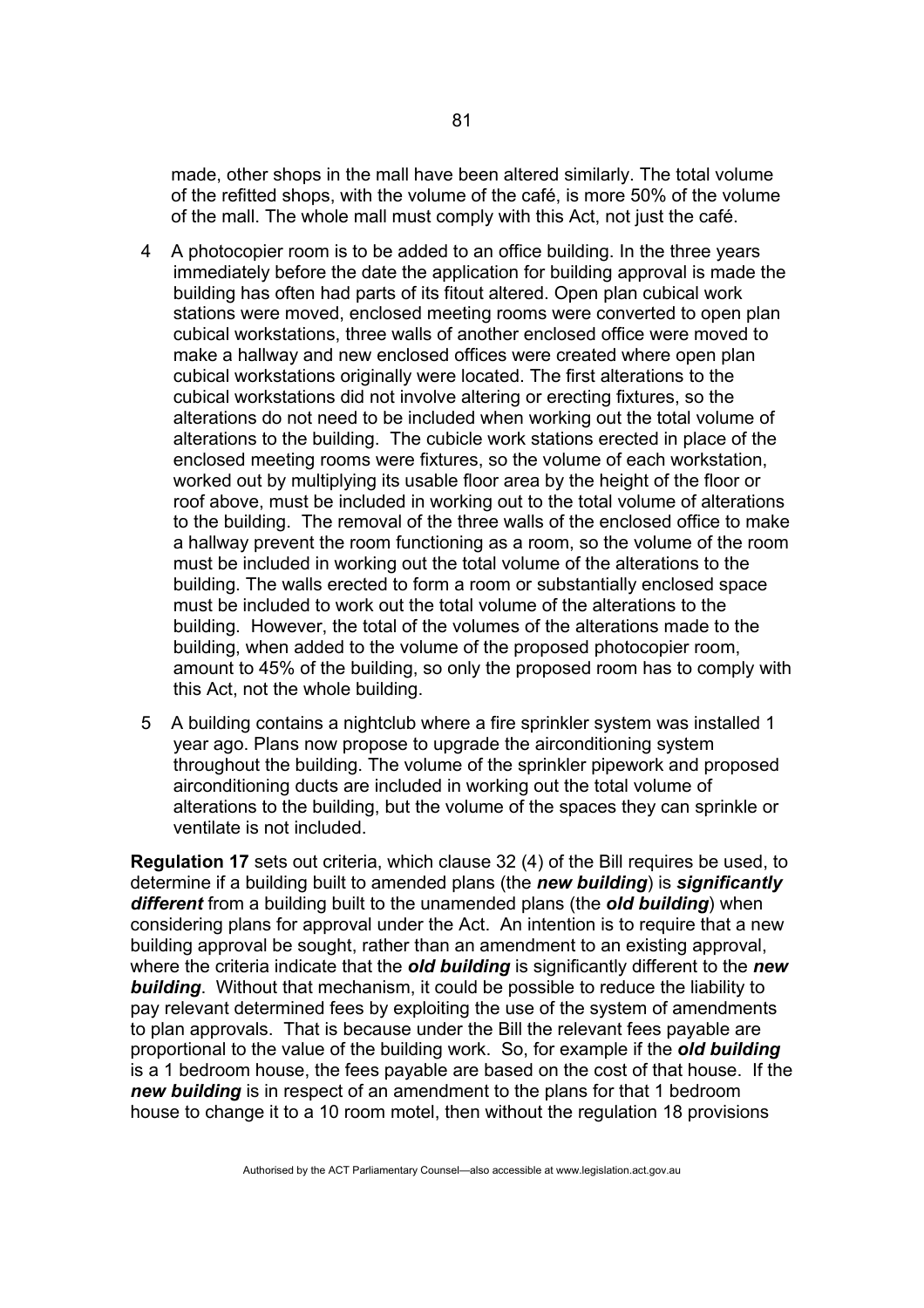no additional fees would apply despite the cost of the work increasing substantially. The effect of regulation 17 is to allow the 1 bedroom house plan to be amended to the extent that it would not have significant impact on the determined fees payable after the amendment. Such changes could include things like adding a window or door, for example. But if the amendment is to add a second bedroom, the increase in certain dimensions of the house as described in the regulation would prevent the amendment from being treated as an amendment to the relevant plan approval. Instead a new approval ought to be sought for the extra bedroom, thus incurring a liability to pay extra fees in respect of the extra cost of the work, as required by the Bill.

The relevant prescribed criteria which determine that an amendment to a plan results in a significantly different building include-

- (a) the floor area, roof area or volume of the new building has increased or decreased by more than 1%; or
- (b) the new building is not same class of building as the old building; or
- (c) if the old building had parts that are not of the same class of building—
	- (i) the position of the parts in the new building has changed; or
	- (ii) the floor area, roof area or volume of the parts in the new building has increased or decreased by more than 1%; or
- (d) any dimension of the perimeter of the new building, including the perimeter of the building's footprint or an elevation, has changed by more than 1%; or
- (e) the type of material to be used in the new building to form a structural element, roof, floor or external wall cladding has changed; or
- (f) the number of storeys or buildings in the new building has changed.

Regulation 17 also provides an example to clarify how the change of dimension concept it establishes applies-the height of the building increases from 3m to 3.5m. The change of the dimension is more than 1%.

**Regulation 18** prescribes criteria, which clause 42 (2) of the Bill requires be taken into account, in considering if building work has been done in a proper way. The Bill requires building work to be done in a proper and skilful way. The prescribed criteria include-

(a) whether the work uses a product or system in accordance with any accessible instructions, directions, guidelines or suggestions of the maker or seller of the product or system;

(Examples of instructions that are not accessible are- 1) instructions not in English; 2) an information leaflet printed 10 years ago that is now unavailable).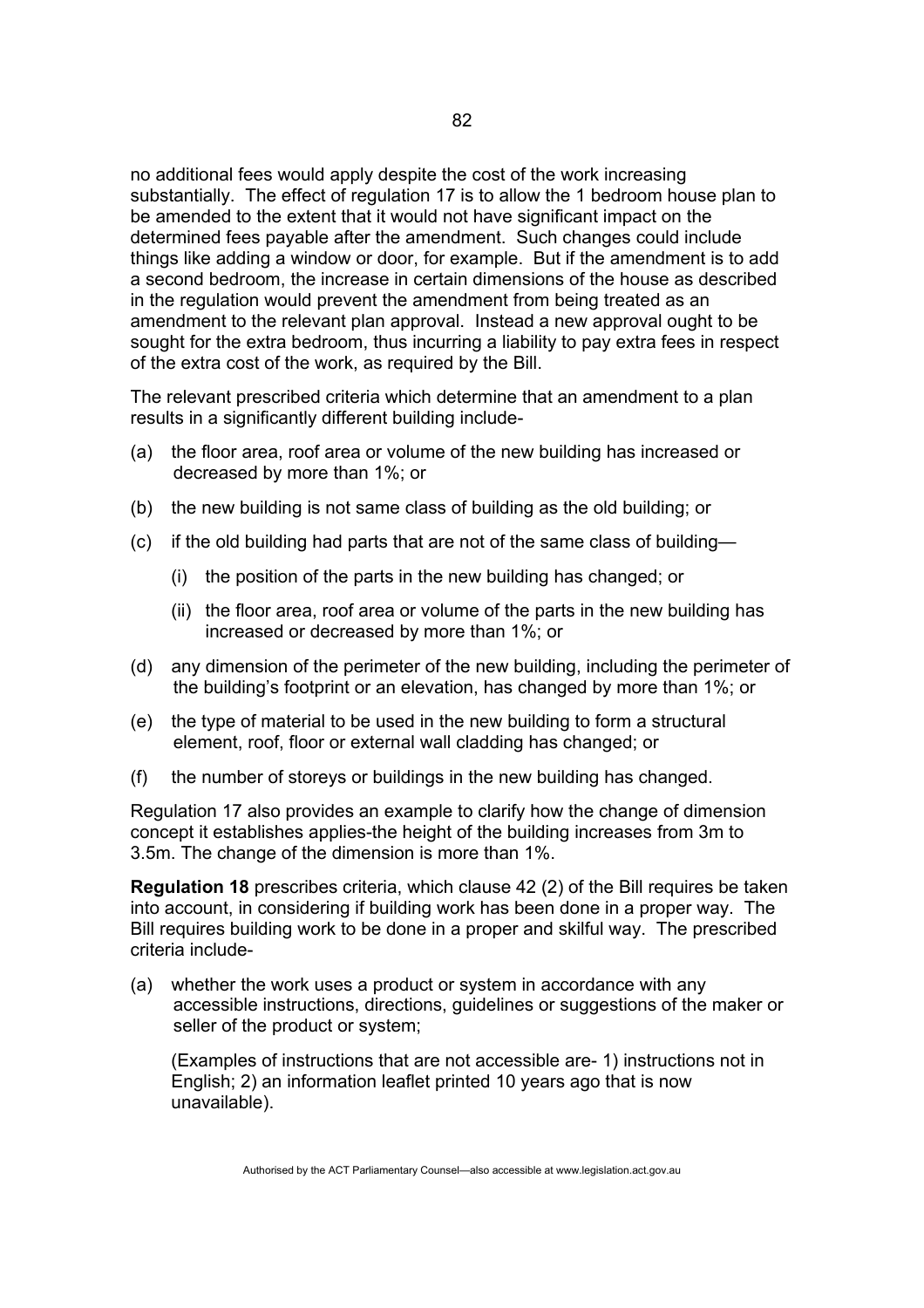- (b) whether the work is in accordance with any relevant rules or guidelines published by Standards Australia;
- (c) whether, as part of the work, a product or system is being, or has been, used in a way that a reasonable person would expect is contrary to the intended use of the product or system;
- (d) whether, as part of the work, a product or system is being, or has been, used in a way that the maker has given written notice will void the maker's warranty;
- (e) whether a reasonable person doing the work would know or reasonably suspect that the use of a product or system in a particular way would cause more instability, or affect the durability or soundness of the product or system or of the building work than if the product or system were used appropriately;
- (f) how reasonable it is in all the circumstances for the user of a product or system to rely on the maker's statement that the product or system complies with a stated standard:
- (g) whether the building work contravenes the Bill or another Territory law.

An example of the intended application of paragraph (a) is where the manufacturer of a lintel provided tables specifying the maximum distanced that the lintel can span in a given situation. The tables may be taken as being manufacture's guidelines for the purposes of paragraph (a). If building work involved the installation of a lintel that spans further than that respective maximum distance in the relevant circumstances, then under paragraph (a) that work may be taken to have been done not in a proper way.

It is intended that paragraph (b) applies in respect of any Australian Standard that is applicable to doing the building work. For example, if an Australian Standard set out acceptable tolerances for the erection of roof trusses then paragraph (b) applies in respect of those tolerances where relevant building work involved the erection of roof trusses covered by that standard. It is intended that that apply despite the fact that the building code may, or may not, refer to the Australian Standard.

An example of the intended application of paragraph (c) is where an untreated, low-durability timber wall stud is buried in the ground and used as a long-term structural support for a deck. If it is established that a reasonable person would expect such use of a wall stud to be contrary to the intended use of that product in that it would rot in the ground, then paragraph (c) applies to that use in the building work.

Regulation 18 also provides an example of the application of paragraph (d)- Installing roof sheeting so it is level at any point is use in a way that a reasonable person would expect to be contrary to the intended use of the sheeting if the manufacturer's published literature indicates that the sheet's warranty is voided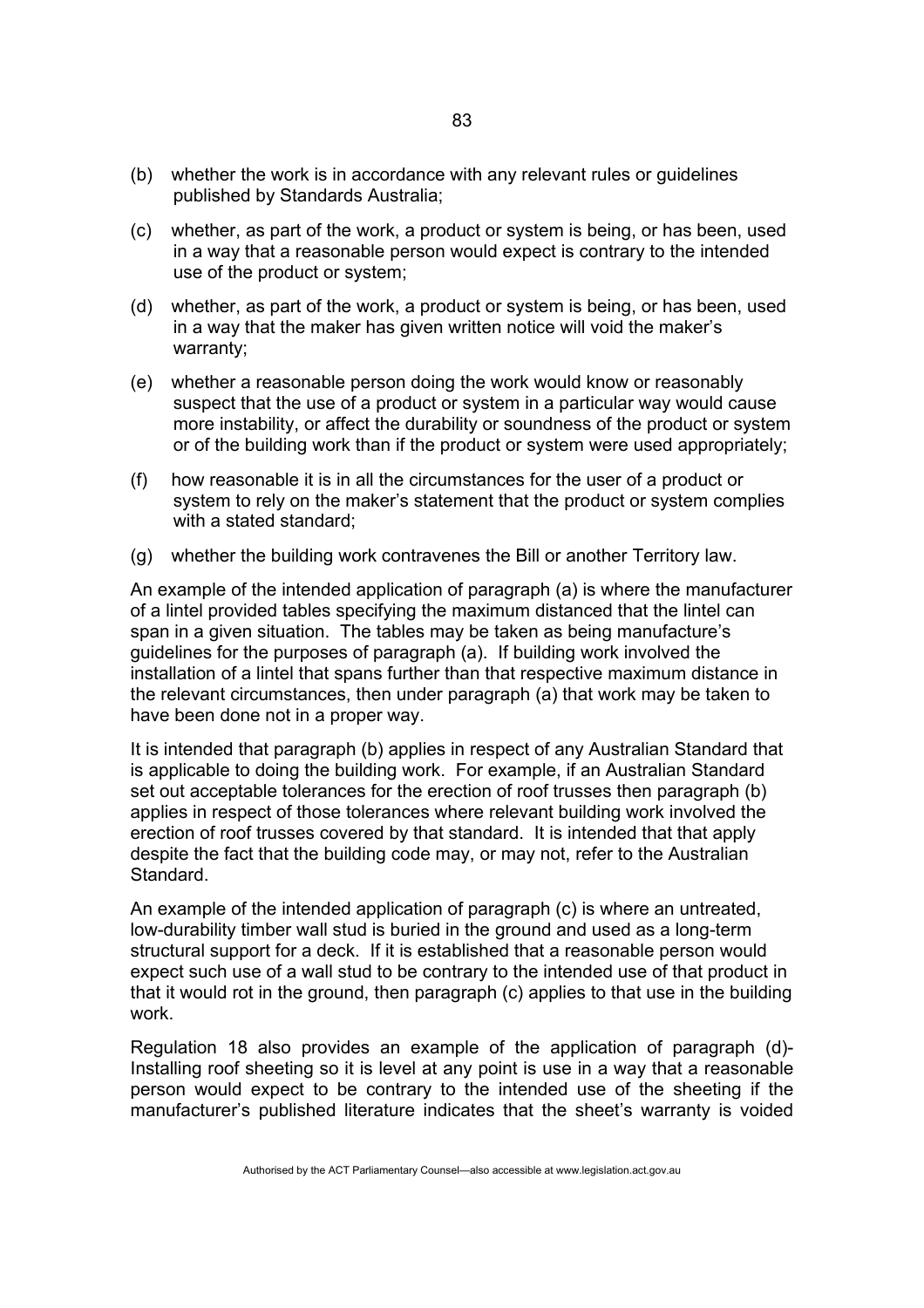ifthe sheeting is installed at a fall of less than 1° off level.

An example of the intended application of paragraph (e) is where plain steel fasteners, such as nails and bolts, were used to hold beams and columns of an external timber pergola together. If it is established that a reasonable person would suspect that the pergola may eventually become unstable due to rusting of the plain steel fasteners, then paragraph (e) applies to their use in the building work.

An example of the intended application of paragraph (f) is where the maker of a container of steel bolts indicated that the bolts are zinc plated and that plating complies with a stated standard. If a person used the nails suspecting that the statement was wrong in that the bolts were clearly of plain steel with no zinc coating (and therefore subject to rapid rusting), then paragraph (f) may apply to the way the person relied on the statement and used the bolts in the building work in a situation where plain steel bolts were inappropriate due to rusting.

An example of the intended application of paragraph (g) is where a person does building work that does not comply with the building code in circumstances where the Bill required such work to so comply.

**Regulation 19** prescribes the criterion, which clause 42 (2) of the Bill requires be taken into account in considering if building work has been done in a skilful way. The Bill requires building work to be done in a proper and skilful way. The prescribed criterion includes-

in deciding whether building work has been done in a skilful way, consideration must be taken of whether the work has been carried out to completion with enough care that it does not have to be redone to adequately serve its intended purpose or comply with the Act.

It provides examples to illustrate application of the criterion-

- 1 A timber stairway was built. Its elements were glued and nailed together permanently. The top step was too high to comply with a relevant provision of the building code. The step had to be disassembled or removed to rectify that noncompliance. The building of the step was not done in a skilful way.
- 2 The potential non-compliance in the step mentioned in example 1 was noticed before the components of the step were permanently fastened together. It was adjusted to ensure it complied with the building code without having to undo or redo any completed building work. That noncompliance and adjustment do not indicate that the building of the stair was not done in a skilful way.

It is intended that in applying the criterion consideration ought to be given to the extent to which defective building work must be undone and redone to achieve compliance with the requirements of the Act. It recognises that there is likely to be a level of error making while carrying out building work that ought not necessarily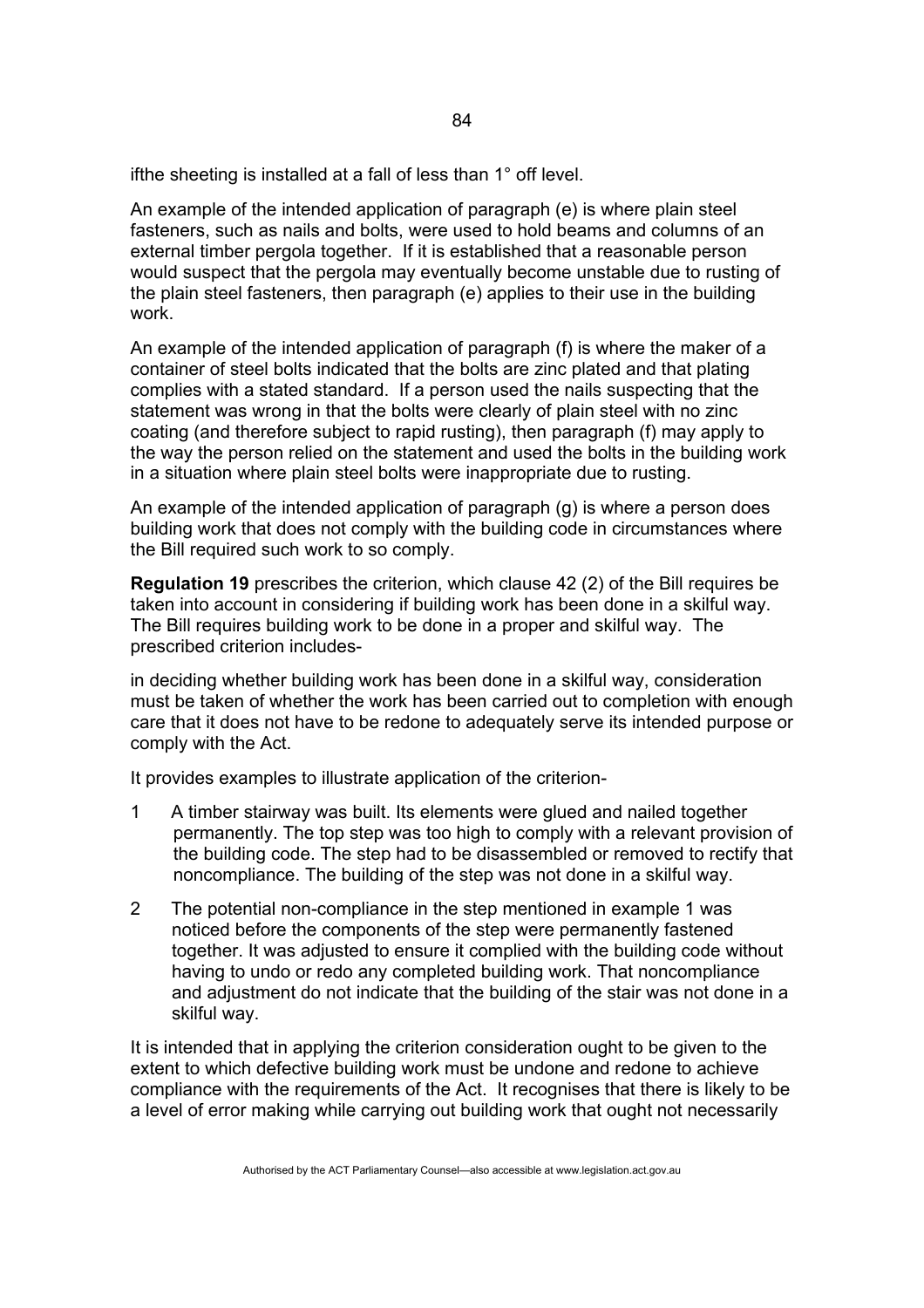be captured by the criterion. However it is intended that a failure to put in place reasonable, adequate and effective measures to minimise, detect and rectify such errors ought to result in the paragraph applying, particularly where earlier detection of the errors, or exercising more care in doing the work, would have reduced the amount of rework necessary to bring resulting non-compliance into compliance.

**Regulation 20** describes how much building work can be done to constitute the building work having reached various stages. The stages are referred to in clause 43 (1) of the Bill. The stages are consistent with the stages that were previously prescribed in the *Building Regulations 1972*. The Act prohibits building work from continuing past a stage unless the work had been inspected and passed by a certifier and the certifier had given permission for the work to proceed. The stages are set at points during construction where critical aspects of the work can be seen before being covered over with concrete or wall linings for example. The stages include-

- (a) completion of excavation, placement of formwork and placement of steel reinforcing for the footings before any concrete for the footings is poured;
- (b) completion of the structural framework and, for a class 1 or class 10 building, before the placement of any internal lining; and
- (c) for a class 1 or class 10 building—completion of placement of formwork, and placement of steel reinforcing, for any reinforced concrete member before any concrete for the member is poured; and
- (d) for a building other than a class 1 or class 10 building—completion of any reinforced concrete member, before any concrete for the member is poured, stated by the certifier in the relevant building approval; and
- (e) completion of the building work approved in the relevant building approval.

The regulation includes a note-"the Act, s 43 (2) requires certain things to be done before building work proceeds beyond the dampcourse level of a building." That is in addition to the stage requirements of regulation 21.

The class 1 and class 10 buildings referred to in regulation 21 are residential buildings that are not blocks of flats, as classified by the building code.

**Regulation 21** prescribes the criteria that a plan must satisfy to be prescribed for the purposes of clause 43 (2) (a) (ii) of the Bill. It also describes the circumstances under which the regulation applies. An intention is to provide a degree of dispensation in certain circumstances where the Bill requires a plan signed by a registered surveyor (a survey plan). When most buildings are constructed, before proceeding with construction above the building's damp course level the Bill requires the relevant certifier to be given a survey plan for the work and for that certifier to be satisfied the building is located at the required position and that its floors are at the required level. An intention is to detect wrongly positioned building footings and floors before construction becomes more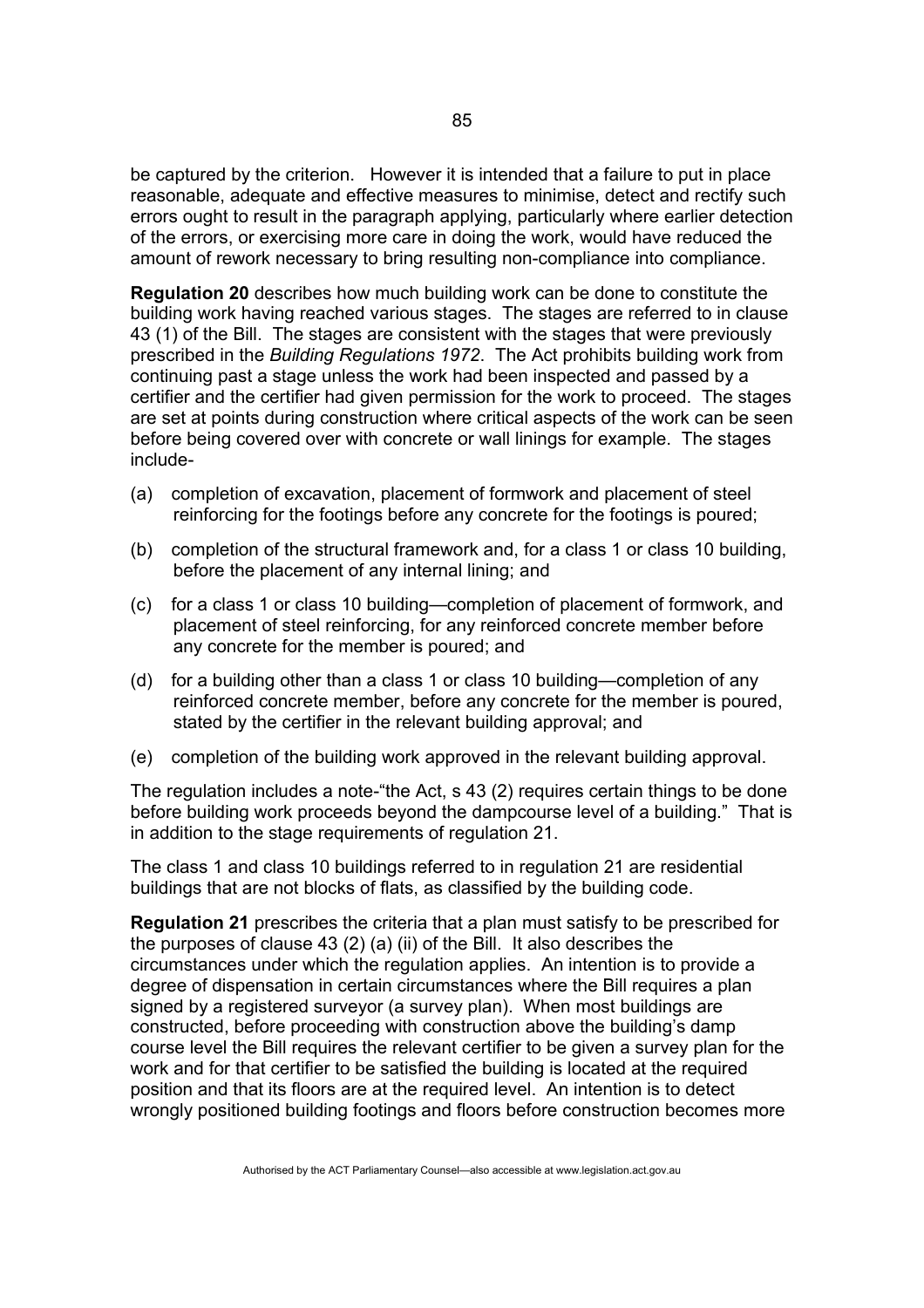advanced. The requirement has applied in relevant previous laws for several decades. Most buildings therefore have a survey plan in existence that was created at the early stages of their construction. The provisions of regulation 21 recognise that such survey plans can serve a similar purpose as a new survey plan can in respect of certain additions to a building. The Bill requires that a new survey plan be made for all new building work that has a damp course, subject to the dispensation of regulation 21. Most habitable residential buildings do have a damp course. In practice creation of the required survey plan entails a registered land surveyor measuring the building work and boundaries of the land and depicting the measurements in the survey plan. That process can take significant time and has a significant cost. The regulation 21 dispensation provides that the certifier can use certain old survey plans to check the position on new building work, rather than require a new survey plan. An example is where an old survey plan for a house states that the house is located at a distance of 6 m from its side boundary, and that the house is parallel to that boundary, and the boundary is straight. In circumstances where an extension of the house is to be constructed at the same 6 m distance from the same boundary, and also parallel to it, then under regulation 21 the certifier is entitled to rely on the old survey plan rather than require a new survey plan in checking the position of the new extension. That is subject to the provisions of that regulation which include-

The regulation applies to building work if—

- (a) the work is only in relation to an extension or alteration of an existing class 1 or class 10 building (the *original building*); and
- (b) any building resulting from the work is to be located completely on the same parcel of land (the *original land*) where the original building is.

A plan (the *original survey plan*) signed by a registered survey is prescribed in relation to building work if—

- (a) the *original survey plan* contains sufficient information to allow the certifier to form an accurate opinion about whether the building work complies with the Act, section 43 (2) (b); and
- (b) the arrangement of the boundaries of the original land, and location and levels of the original building, have not changed since the original survey plan was made; and
- (c) no building on which the work is to be carried out is, or building resulting from the work is to be, situated closer than 100mm away from boundary of the parcel of land.

**Regulation 22** describes a list of approvals that the Bill requires be obtained when a certifier believes that building work appears complete, as part of the building approval process. They are referred to in clause 48 (2) (d) of the Bill. A number of areas of the ACT Government have interests in aspects of construction or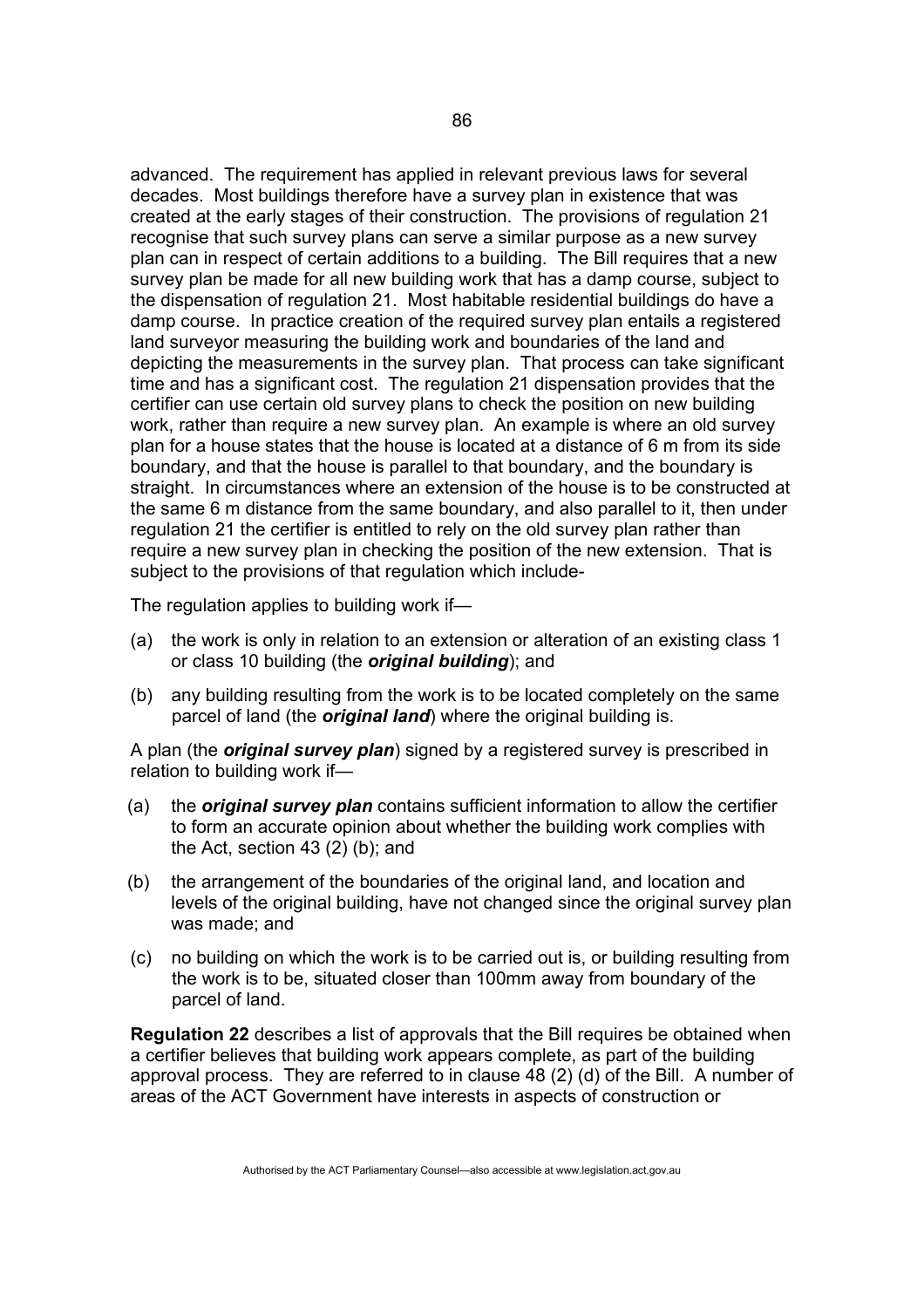administer legislation affecting aspects of it. The provisions for approvals in regulation 23 maintain the link between planning and building and continue other relevant arrangements that were in place under the former building regulations. The prescribed list includes-

- (a) if an approval for building work given under the Land (Planning and Environment) Act 1991 is subject to a condition—the approval of the chief planning executive to the way in which the condition has been satisfied;
- (b) approval of the installation of any fire appliance in the new building or new part of the building by the fire commissioner or other person authorised under the Fire Brigade Regulations 1958, regulation 3 (2);
- (c) approval under the Scaffolding and Lifts Regulations 1950, regulation 21.

**Regulation 23** prescribes that the cost of residential building work as referred to in clause 87 (1) (c) of the Bill is \$12 000. The intention of that provision is that part 6 of the Bill does not apply to residential building work that costs less than \$12 000. That part 6 deals with building warranty insurance.

**Regulation 24** prescribes that the period that needs to elapse before a statutory warranty ends as referred to in clause 88 (4) of the Bill is 6 years or 2 years after the *completion day* (as defined in clause 88 (4) of the Bill) for the work. The 6 year period applies for residential building work in relation to a *structural element* and that the 2-year period applies for residential building work in relation to a *nonstructural element*. The regulation defines the term *non-structural element* of a building to mean a component of the building that is not a *structural element*. It defines the term *structural element* of building to mean an internal or external load-bearing component of the building that is essential to the stability of the building (a foundation, floor, wall, roof, column or beam) or to mean any part of it or any component (including weatherproofing) forming part of the external walls or roof of the building.

An intention in limiting the duration of statutory warranties is to balance the conflicting objectives of providing consumer protection whilst maintaining builder's and insurers liabilities at viable levels.

**Regulation 25** prescribes that the maximum amount that insurance referred to in the Bill, subclause 90 (b) must provide insurance cover of, (or an amount equal to the cost of the work, whichever is less), is \$85 000. An intention in limiting the amount of required insurance cover to a maximum of \$85 000 is to balance the conflicting objectives of providing consumer protection whilst maintaining builder's and insurers liabilities at viable levels.

**Regulations 26 to 27** prescribe things, which the Bill, clause 90 relies on in setting out compliant insurance criteria. Set out below is some of the text of clause 90 of the Act with the respective prescribed things inserted and emphasised, to clarify the intention of the clause and regulations 26 to 28.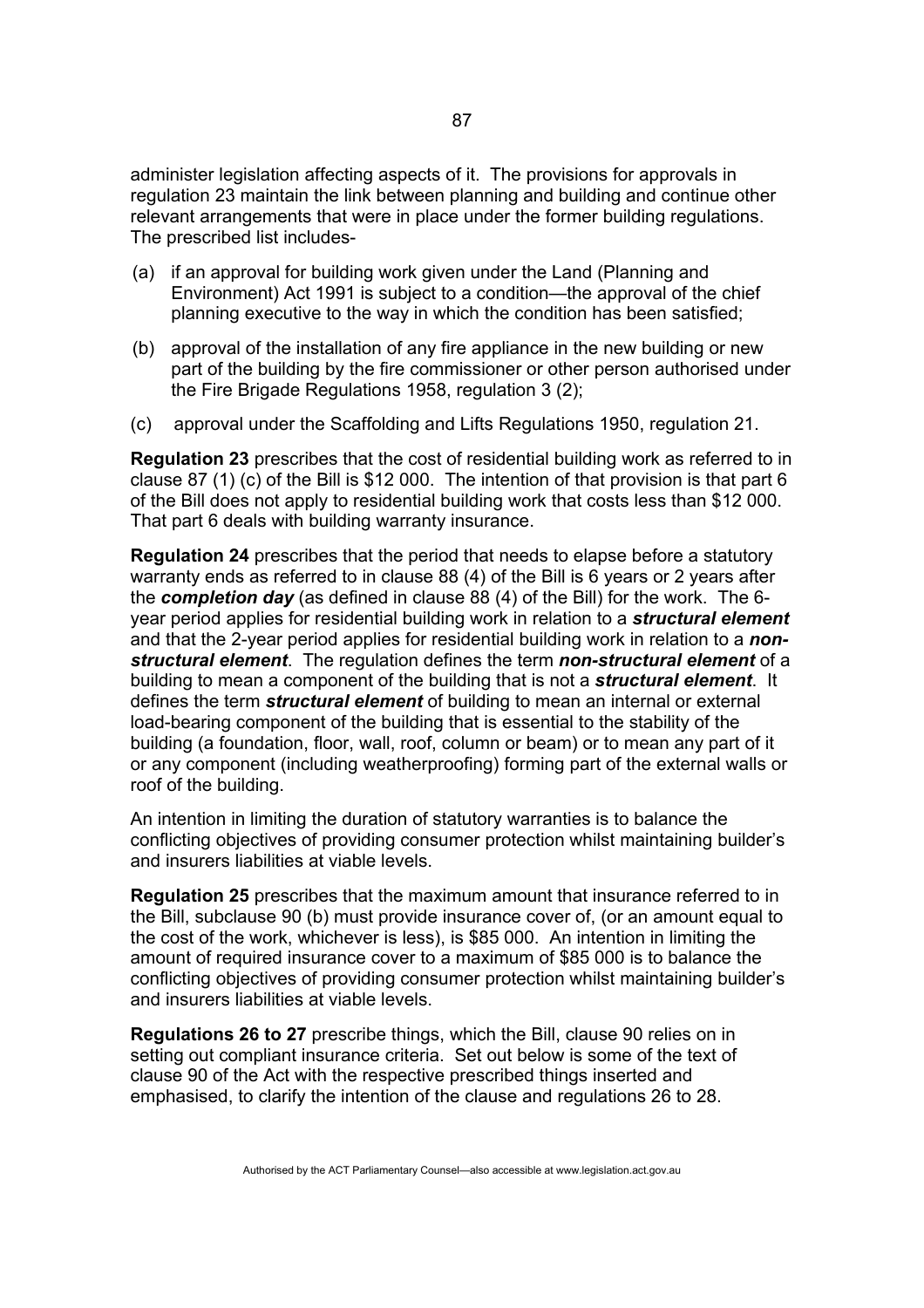"An insurance policy issued in relation to residential building work complies with this section if—

- (a) it is issued by an authorised insurer; and
- (b) it provides for a total amount of insurance cover of at least the amount prescribed under the regulations [**\$85 000 (see regulation 25)**], or an amount equal to the cost of the work, whichever is less, in relation to each dwelling that forms part of the work; and
- (c) if the builder is not the owner of the land where the work is to be carried out it insures the owner and the owner's successors in title for the period beginning on the day the certifier in relation to the work receives a notification under section 37 in relation to the builder and ending at the end of the period prescribed under the regulations [**5 years (see regulation 26)**] after the day a certificate of occupancy is issued for the work; and
- (d) if the builder is the owner of the land where the work is to be carried out—it insures the builder's successors in title for the period beginning on the day the title in the land is transferred to another person and ending at the end of the period prescribed under the regulations [**5 years (see regulation 26)**] after the day a certificate of occupancy is issued for the work; and
- (e) the whole of the premium payable in relation to the period has been paid; and
- (f) it insures the owner (if the builder is not the owner) and the owner's successors in title against the risk of being unable to enforce or recover under the contract under which the work has been, is being or is to be carried out because of the insolvency, disappearance or death of the builder; and
- (g) it insures the owner (if the builder is not the owner) and the owner's successors in title against the risk of loss resulting from a breach of a statutory warranty; and
- (h) it insures the owner (if the owner is not the builder) and the owner's successors in title against the risk of loss resulting, because of the builder's negligence, from subsidence of the land; and
- (i) it provides that a claim under it may only be made within the period prescribed under the regulations [**90 days (see regulation 27)**], or a longer stated period after the claimant becomes aware of the existence of grounds for the claim; and
- (j) the form of the policy has been approved in writing by the construction occupations registrar."

**Regulations 28** prescribes an amount, which the Bill, clause 91 (1) relies on. Set out below is some of the text of clause 91 (1) of the Bill with the prescribed amount, \$500, inserted and emphasised, to clarify the intention of clause 91 (1)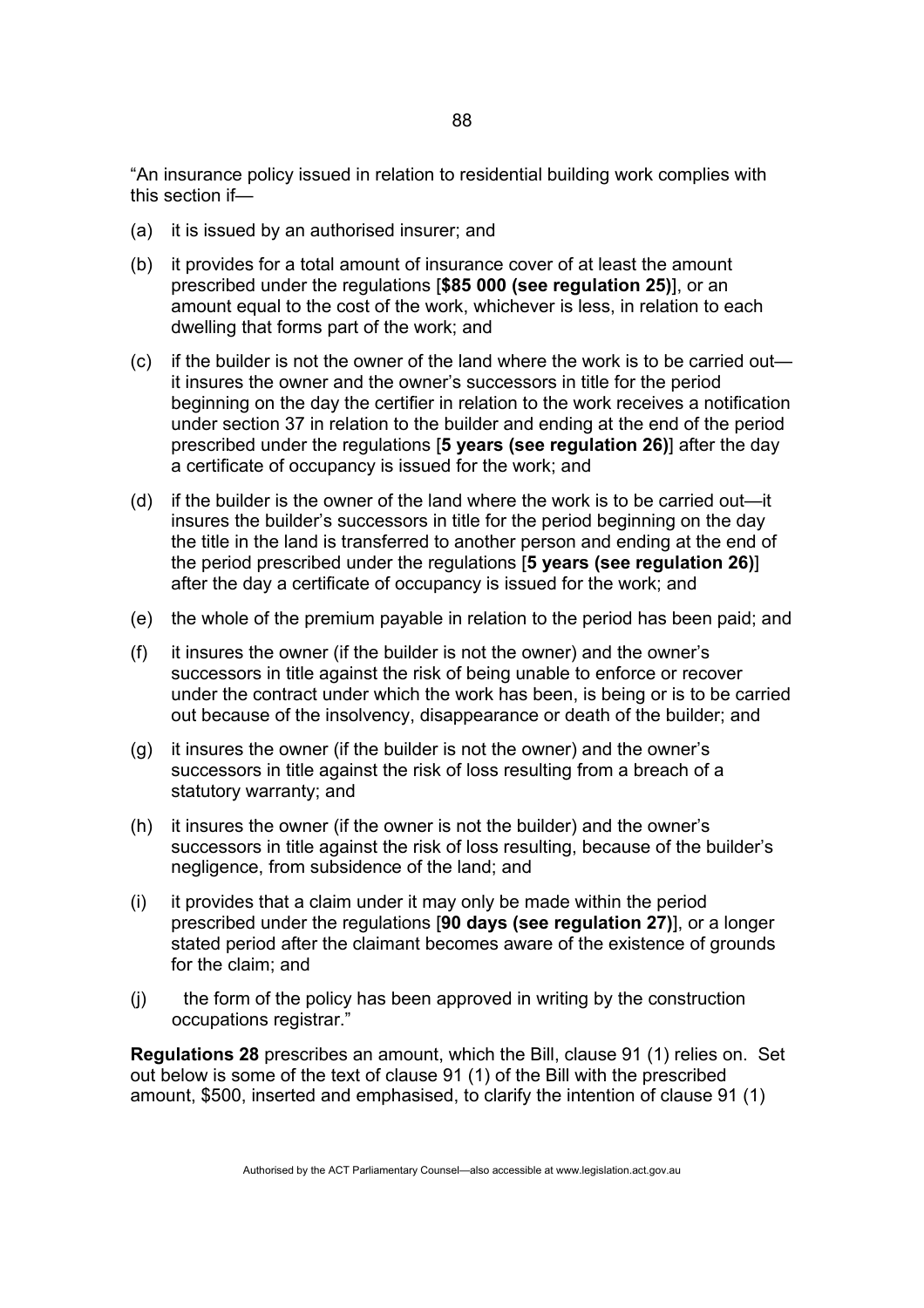and regulation 29.

"A compliant residential building insurance policy may provide that the authorised insurer who issues the policy is not liable for the  $1<sup>st</sup>$  amount equal to the amount prescribed under the regulations [**\$500**], or the stated lesser amount, of each claim."

**Regulations 29** prescribes an amount, which clause 93 (3) (b) of the Bill, relies on. Set out below is some of the text of clause 90 (3) (b) of the Bill with the respective prescribed amount, \$10 000, inserted and emphasised, to clarify the intention of clause 93 (3) (b) and regulation 30.

"However, if the owner has paid a deposit on the work and the cost of any work done is less than the amount of the deposit, the owner may recover from the insurer the lesser of the following amounts:

- (a) an amount equal to the amount of the deposit less the cost of any work done;
- (b) the amount prescribed under the regulations [**\$10 000**] less the cost of any work done."

**Regulation 30** prescribes a list of certain kinds of decisions that the construction occupations registrar is entitled to make under the Bill and a corresponding list of certain people (*relevant people*) that clause 144 (5) of the Bill requires notices under that clause to be given to if the clause applies. It relates to appeal rights in respect of the decisions, and notices of those appeal rights.

The **dictionary** at the end of the regulations is provided for in regulation 3 and gives definitions of terms used in the regulations.

# **Schedule 2—New Building (Bushfire Emergency) Regulations**

**Outline** 

The Building (Bushfire Emergency) Regulations ("new") replace the regulations ("old") made under the *Building Act 1972*, which performed the same function as the as the new. The old regulations are also entitled the Building (Bushfire Emergency) Regulations.

The new regulation's provisions are virtually identical to the old, but refer to the Construction Occupations (Licensing) Bill 2003 rather the *Building Act 1972* where appropriate.

The new regulations apply to buildings and structures affected by the bushfires of January 2003 and provide for them to be demolished under a modified procedure.

The new regulations work in combination with the Land (Planning and Environment) (Bushfire Emergency) Regulations 2003 ("the Land Bushfire Emergency